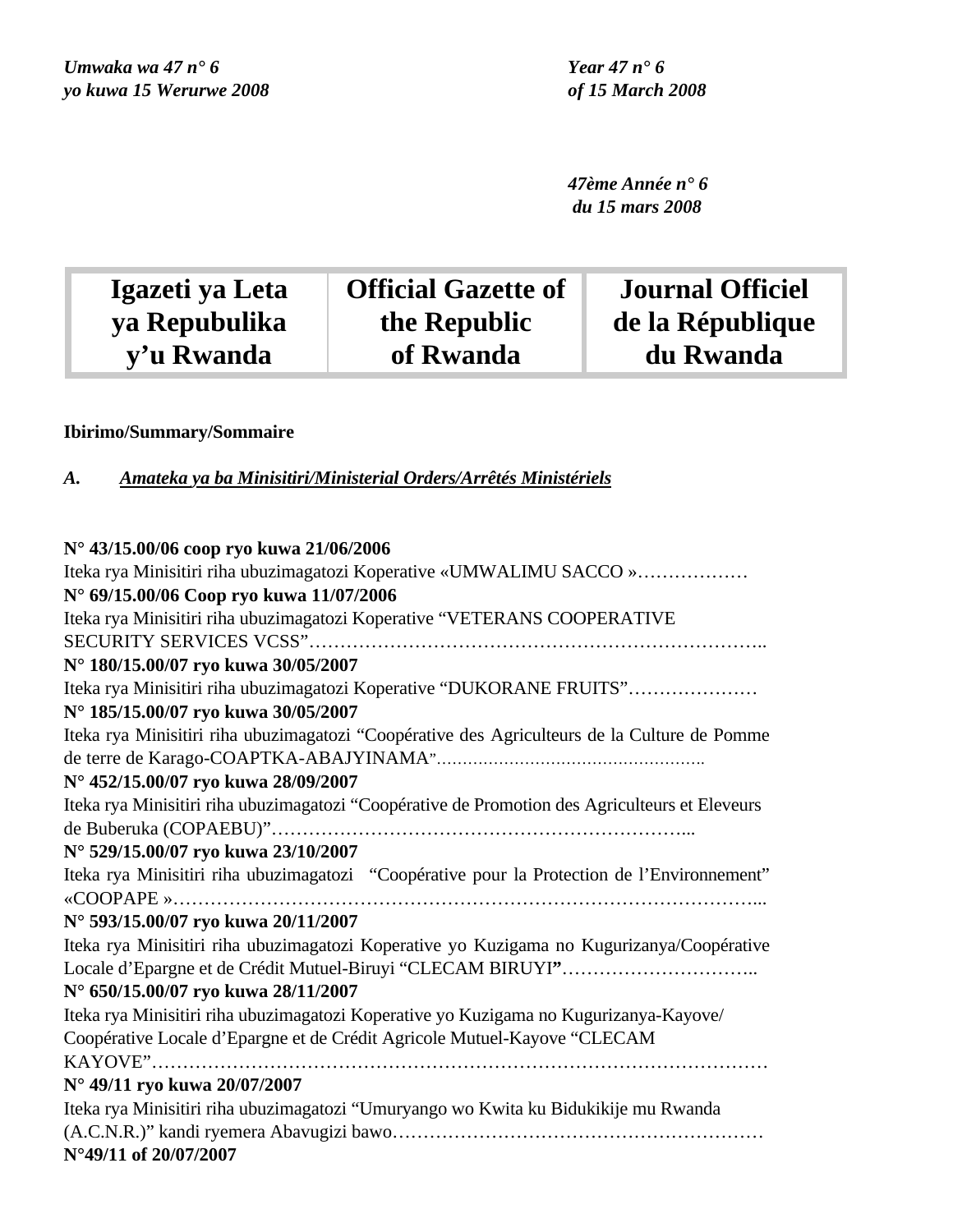Ministerial Order granting legal status to the "Association pour la Conservation de la Nature au Rwanda (A.C.N.R.)"and approving its Legal Representatives………………………………

## **N° 49/11 du 20/07/2007**

Arrêté Ministériel accordant la personalité civile à l' "Association pour la Conservation de la Nature au Rwanda (A.C.N.R.)" et portant agrément de ses Représentants Légaux…………….

## *B. Association Professionnelle*

**AMIR:** ISHYIRAHAMWE RY'IBIGO BY'IMARI ICIRIRITSE MU RWANDA/ ASSOCIATION OF MICRO-FINANCE INSTITUTIONS IN RWANDA / ASSOCIATION DES INSTITUTIONS DE MICROFINANCE AU RWANDA: Amategeko Shingiro / The Constitution/Statuts………………………………………………

## *C. Sociétés Commerciales*

## **AFRICA GENERAL TRADING SARL (A.G.T.)**:

Statuts…………………………………..

| ARSENE SUPPLIES ASSOCIATES RWANDA S.A.R.L. (ASAR S.A.R.L.):   |
|---------------------------------------------------------------|
| $Status \dots \dots$                                          |
| <b>BRIGE OF HOPE INTERNATIONAL INVESTMENT COMPANY LIMITED</b> |
|                                                               |
| <b>CHINA ELECTRIC POWER INTERNATIONAL COMPANY LIMITED:</b>    |
|                                                               |
|                                                               |
|                                                               |

## *D. Guhindura amazina*/*Changement de noms*

| <b>ASHMWE TWINOMUJUNI</b> |
|---------------------------|
|                           |

## *E. Divers :*

*Urubanza* (jugement RC 0210/06/TB/Nyg déclarant l'absence de Monsieur KALIMUNDA Gérard )………………………………………………………………………………………….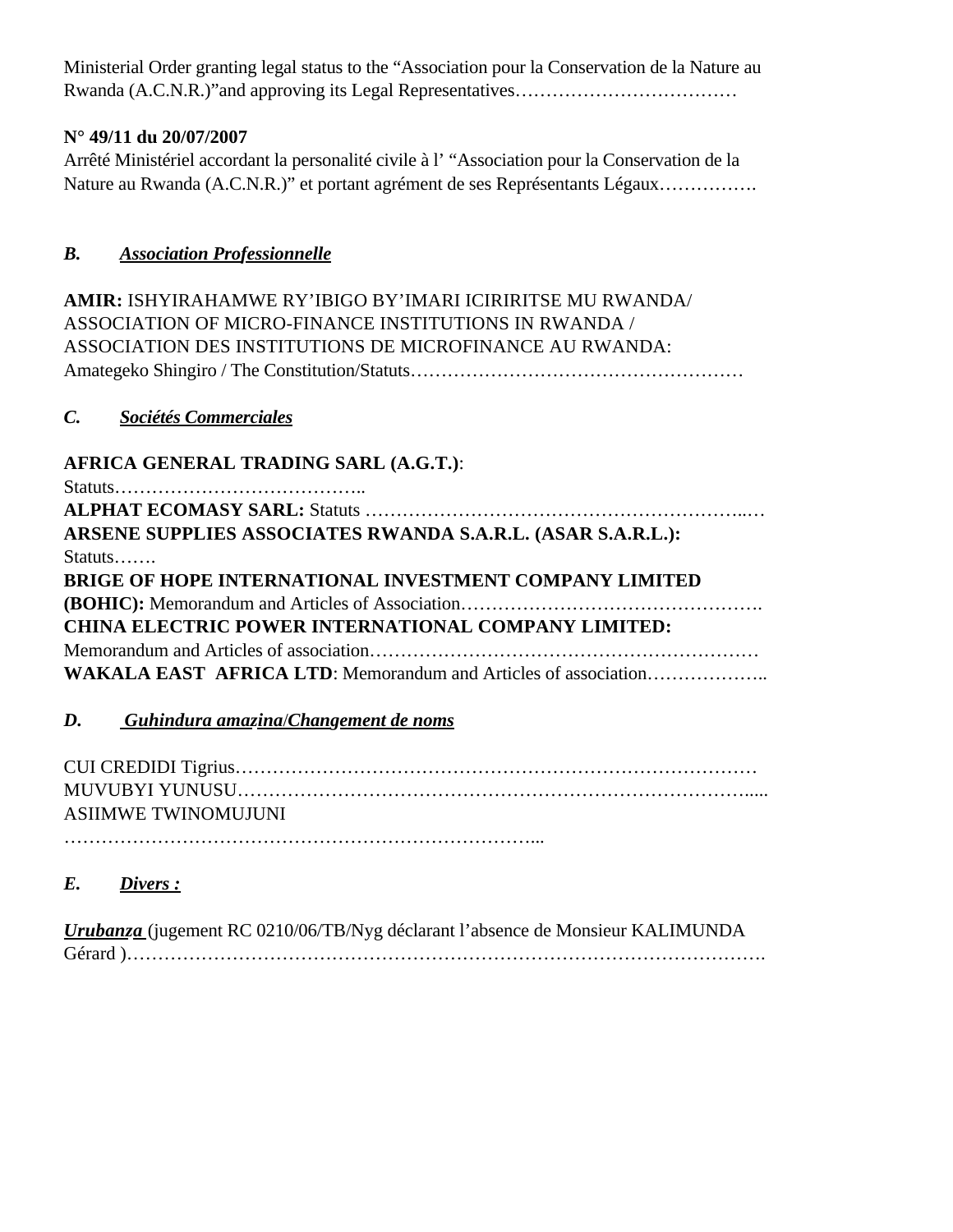## **ITEKA RYA MINISITIRI N° 43/15.00/06 Coop RYO KUWA 21/06/2006 RIHA UBUZIMAGATOZI KOPERATIVE «UMWALIMU SACCO »**

### **Minisitiri y'Ubucuruzi, Inganda, Guteza Imbere Ishoramari, Ubukerarugendo n'Amakoperative;**

Ashingiye ku Itegeko Nshinga rya Repubulika y'u Rwanda ryo kuwa 04 Kanema 2003, nk'uko ryavuguruwe kugeza ubu, cyane cyane mu ngingo zaryo iya 120, iya 121 n'iya 201;

Ashingiye ku Itegeko n° 31/1988 ryo kuwa 12 Ukwakira 1988 rigena imitunganyirize y'amakoperative, cyane cyane mu ngingo yaryo ya 9;

Ashingiye ku Iteka rya Perezida nº 27/01 ryo kuwa 18 Nyakanga 2004 rigena amwe mu mateka y'Abaminisitiri yemezwa atanyuze mu nama y'Abaminisitiri, cyane cyane mu ngingo zaryo iya 1 n'iya 2;

Abisabwe na Perezida w'Inama y'Ubutegetsi ya Koperative **«UMWALIMU SACCO »,** ifite icyicaro mu Karere ka Nyarugenge, Umujyi wa Kigali, mu rwandiko rwe rwo kuwa 09/05/2006.

### **ATEGETSE :**

#### **Ingingo ya mbere:**

Koperative **«UMWALIMU SACCO »**, ifite icyicaro mu Karere ka Nyarugenge, Umujyi wa Kigali, ihawe ubuzimagatozi.

### **Ingingo ya 2 :**

Koperative **«UMWALIMU SACCO »**, igamije kuzigama no kuguriza abanyamuryango bayo.

#### **Ingingo ya 3:**

Iri teka ritangira gukurikizwa umunsi ryatangarijweho mu Igazeti ya Leta ya Repubulika y'u Rwanda.

Kigali, kuwa 21/06/2006

#### Minisitiri w'Ubucuruzi, Inganda, Guteza Imbere Ishoramari, Ubukerarugendo n'Amakoperative **MITALI K. Protais (sé)**

## **ITEKA RYA MINISITIRI N° 69/15.00/06 Coop RYO KUWA 11/07/2006 RIHA UBUZIMAGATOZI KOPERATIVE «VETERANS COOPERATIVE SECURITY SERVICES (VCSS) »**

#### **Minisitiri w'Ubucuruzi, Inganda, Guteza imbere Ishoramari, Ubukerarugendo n'Amakoperative** ;

Ashingiye ku Itegeko Nshinga rya Repubulika y'u Rwanda ryo kuwa 04 Kamena 2003, nk'uko ryavuguruwe kugeza ubu, cyane cyane mu ngingo zaryo iya 120, iya 121 n'iya 201 ;

Ashingiye ku itegeko n°31/1988 ryo kuwa 12 Ukwakira 1988 rigena imitunganyirize y'amakoperative, cyane cyane mu ngingo yaryo ya 9 ;

Ashingiye ku iteka rya Perezida n°27/01 ryo kuwa 18 Nyakanga 2004 rigena amwe mu mateka y'Abaminisitiri yemezwa atanyuze mu Nama y'Abaminisitiri, cyane cyane mu ngingo zaryo iya mbere n'iya 2 ;

Abisabwe na Perezida w'Inama y'Ubutegetsi ya Koperative **«VETERANS COOPERATIVE SECURITY SERVICES= VCSS»**, ifite icyicaro mu Karere ka Kicukiro, Umujyi wa Kigali, mu rwandiko rwe rwo kuwa 22/06/2006;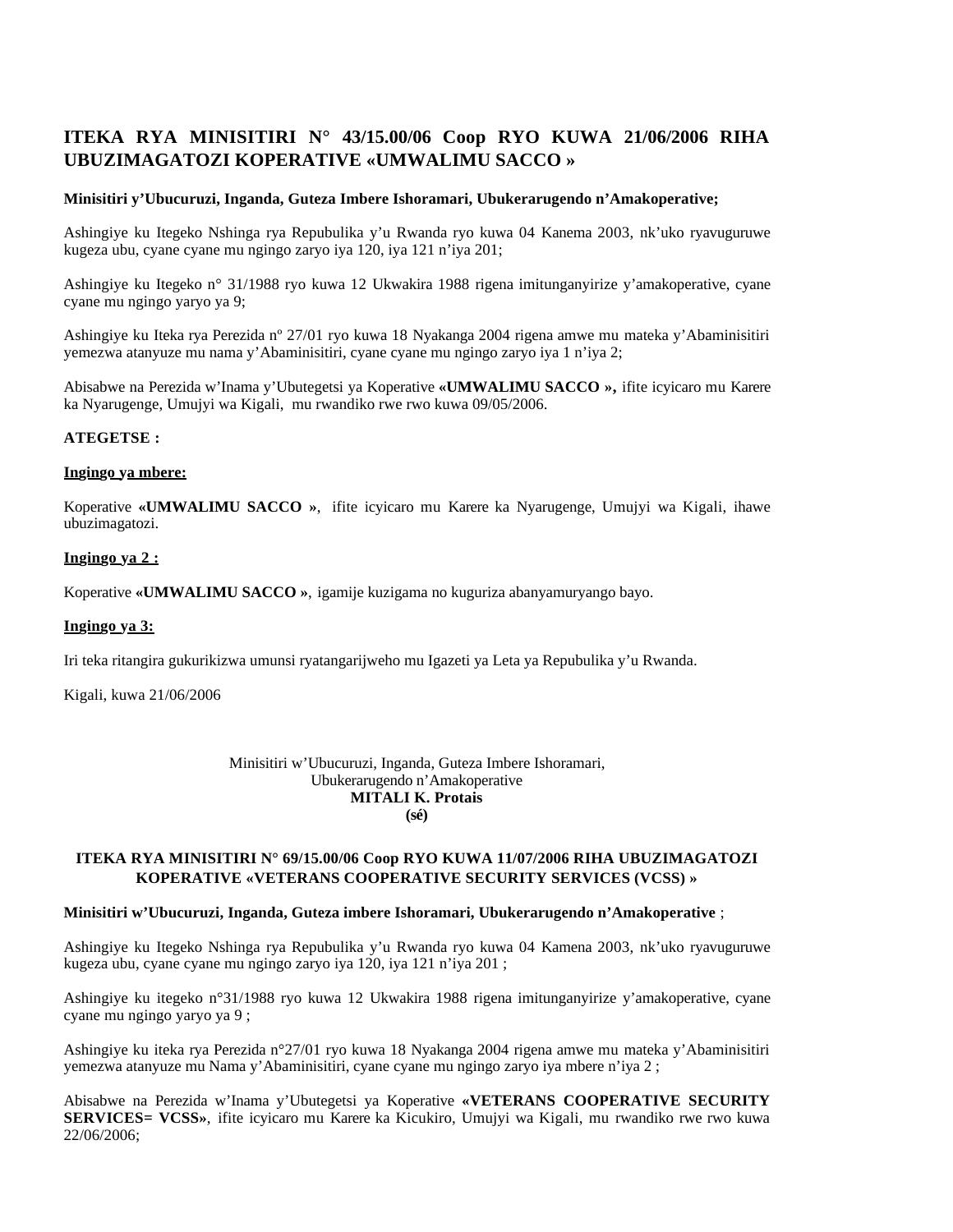## **ATEGETSE** :

## **Ingingo ya mbere** :

Koperative **«VETERANS COOPERATIVE SECURITY SERVICES= VCSS»** ifite icyicaro mu Karere ka Kicukiro, Umujyi wa Kigali, ihawe ubuzimagatozi.

## **Ingingo ya 2** :

Koperative **«VETERANS COOPERATIVE SECURITY SERVICES= VCSS»** igamije gucunga umutekano w'abaturage bo mu Mujyi wa Kigali n'imitungo yabo.

## **Ingingo ya 3 :**

Iri teka ritangira gukurikizwa umunsi ryatangarijweho mu Igazeti ya Leta ya Repubulika y'u Rwanda.

Kigali, kuwa 11/07/2006

Minisitiri w'Ubucuruzi, Inganda, Guteza imbere Ishoramari, Ubukerarugendo n'Amakoperative **MITALI –K-Protais (sé)**

## **ARTICLES OF VETERANS' COOPERATIVE FOR SECURITY SERVICES «VCSS»**

#### **Introduction**

We, founder members of the cooperative aiming at providing security services to public institutions, non government institutions, and private residentces, and properties ;

Following the fact that the cooperative is one of the ways to assist the cooperative members attain social welfare, develop themselves, fight poverty and create self-employment;

We realise that there exists opportinuties in the country that courd bring about socio-economic development and improved nutrition;

Following the Laws of Rwanda, particuly, Law n°31/1988 of 12<sup>th</sup> October 1988 establishing cooperatives in Rwandan;

We agree on the following:

## **CHAPTER ONE: NAMES OF THE COOPERATIVE, HEADQUARTERS, BOUNDARIES, OBJECTIVES, AND DURATION**

## **Article One: Establishing the Cooperative**

The signatories to the Articles of associations together with those accept them, establish «*Veterans Cooperative Security Services "VCSS*" governed by Law n°31/1988 of 12<sup>th</sup> October 1988 establishing cooperatives in Rwanda.

#### **Article 2: Name of Cooperative**

The established cooperative in called "VCSS" in English abbreviation.

#### **Article 3: Headquarters of the Cooperative**

The headquarters of the «*Veterans Cooperative Security Services "VCSS*" is located at Kanombe, Kicukiro District, Kigali City Province. It can be relocated to another place with the approval of 2/3 of the members of the General Assembly.

#### **Article 4: Bounderies of operation of the Cooperative**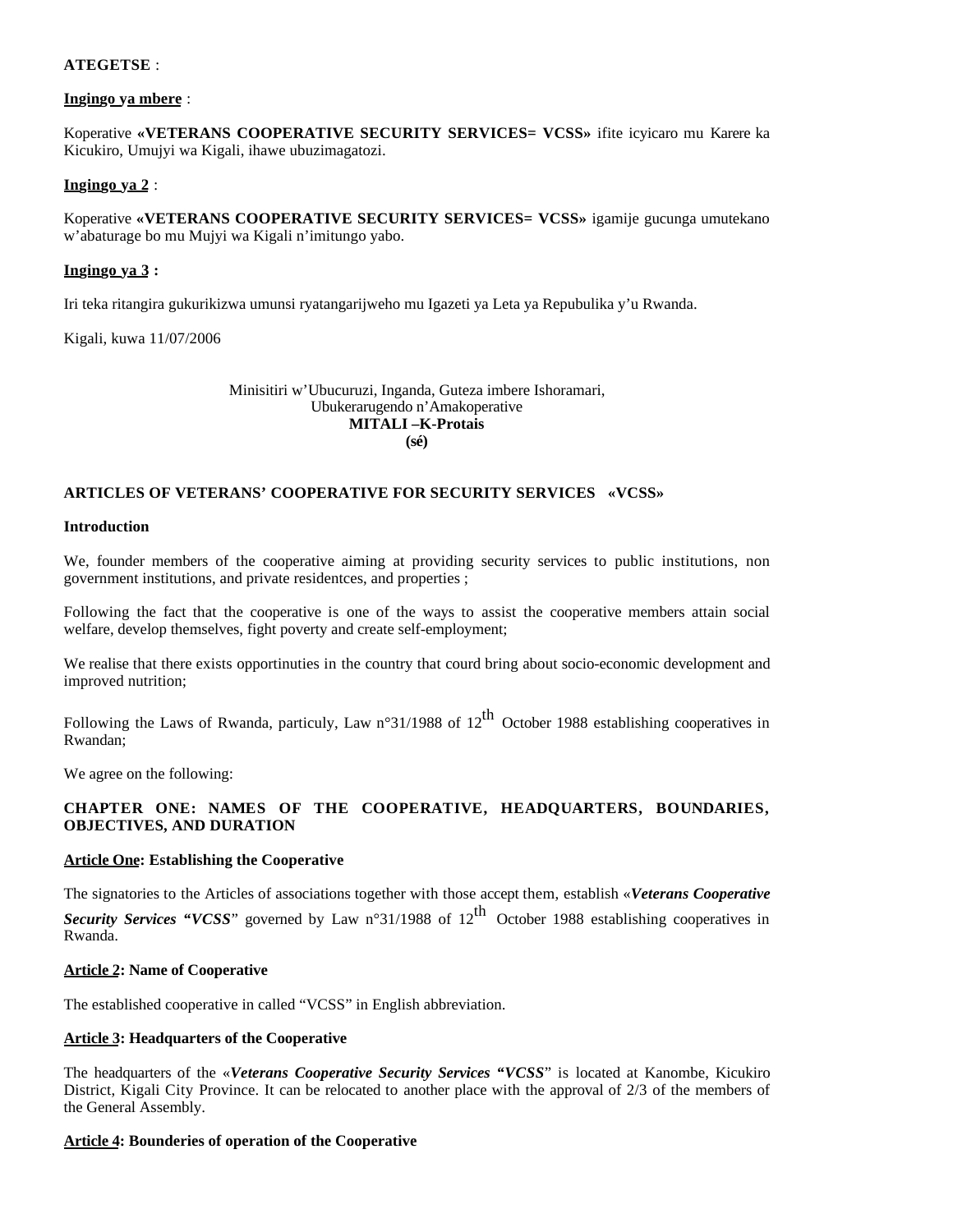«*Veterans Cooperative Security Services "VCSS*", operates within Kigali City, the cooperative will transfer its activities in other provinces and other townships, with approvalof the General Assembly.

## **Article 5: Cooperative's Objectives**

«*Veterans Cooperative Security Services "VCSS*" seeks to support its members in pursuing activities that enable them achieve social welfare and combat poverty. The cooperative seeks to achieve the following objectives:

- To create self-employment by the Cooperative members
- To provide security services residents and their properties.

## **Article 6: Duration of Cooperative**

«*Veterans Cooperative Security Services "VCSS*" will operate for thirty years (30), effective the date of registration, unless the duration is extended or the cooperative is dissolved before the set duration.

## **CHAPTER II: MEMBERSHIP, CESSATION OF MEMBERSHIP AND RESIGNATION**

### **Article 7: Membership**

«Veterans Cooperative Security Services "VCSS" consists *Founder members and adherent members*.

## **Article 8: Resuirements for Membership**

In Order to be registered as a cooperative member, the person should fulfill the following conditions:

a) Should be 18 years old or accepted for the age and should conform to all rules and regulations of the cooperative;

b) Should be residing or working within the boundaries of the cooperative and engaged in activities conforming to the cooperative objectives as mentioned in Article 5;

- c) Should confirm that he/she will benefit from the cooperative activities;
- d) Should not be involved in activities that contravene those of the cooperative;
- e) Should have paid his/her share of the capital investment as required by the Cooperative's General Assembly;
- f) Should be approved by the General Assembly.

## **Article 9: Cessation of Membership**

A person to be a cooperative member due to death, resignation or being sacked.

## **Article 10: Conditions for acceptance of cooperative membership**

1. A person to be registered as a member satisfying all membership requirements in Article 9, should request the approval of the Cooperative's Executive Committee upon presentation of evidence that he/she fulfills all requirements as indicated in Article 9;

- 2. The Executive Committee should make decision within a period not exceeding thirty days (30) after receiving the request;
- 3. A person accepted as a member should fulfill the following:
- a) Give his/her share;
- b) Pay all other dues as required by the cooperative;
- c) Register his/her next of kin in case of his/her death.

## **Article 11: Membership Obligations**

The cooperative member's obligations are as follows:

a) To attend meetings of the cooperative's General Assembly, give views and participate in decision making in collaboration with other cooperative members;

- b) To be supportive of all cooperative's economic and social welfare undertakings;
- c) To be commited to all activities as assigned without necessarily aspiring for direct benefits;
- d) To adhere to and implement all assignments and decisions made by the cooperative's administrative hierarchy;

e) To alert the cooperative's administartive hierarchy activities that contravene the benefits accruing from the cooperative upon getting such information;

- f) To pay from his/her own resources the credits owed by the cooperative equivalent to his/her shares;
- g) To adhere and follow the rules and regulations of the cooperative.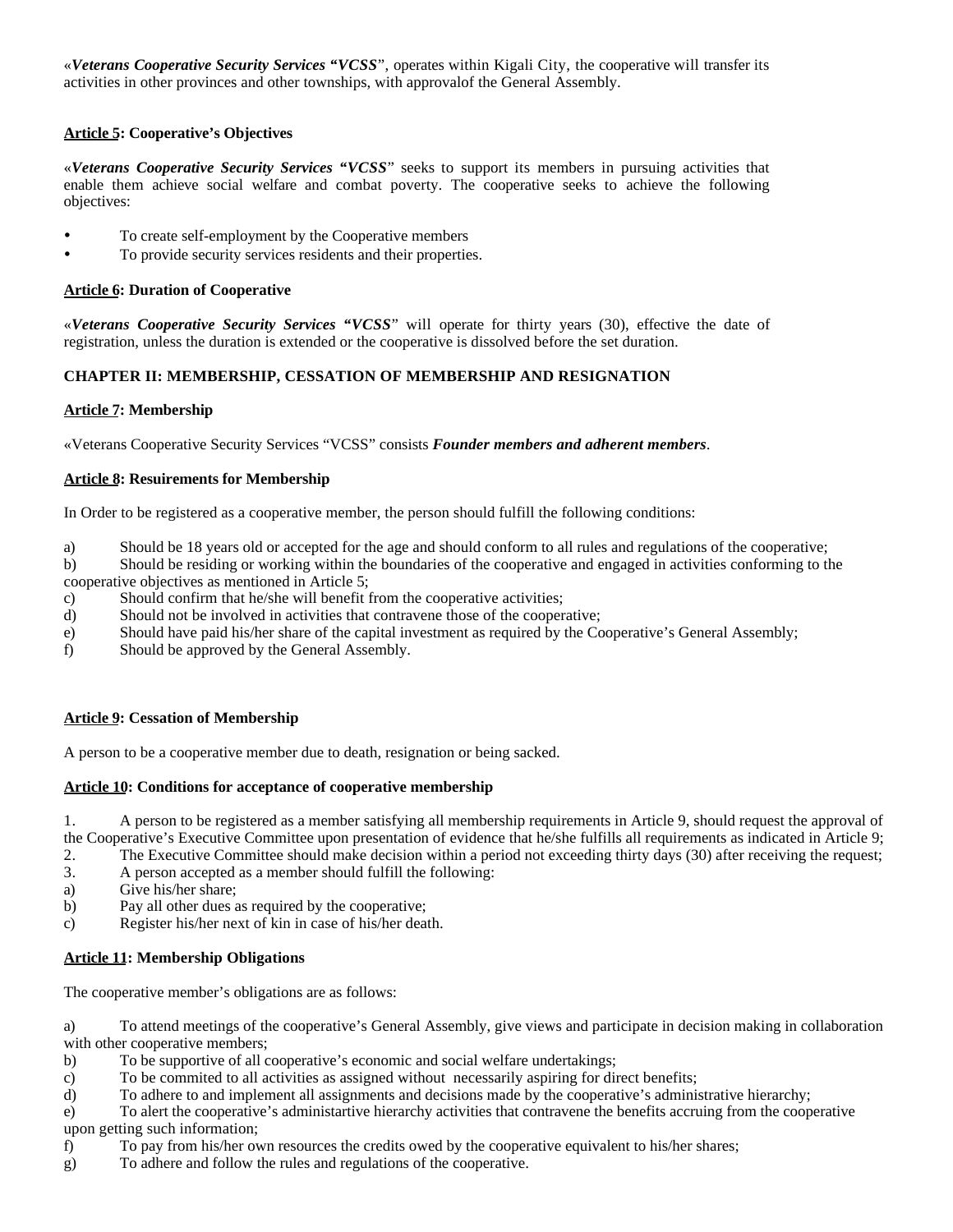## **Article 12: Membership Rights**

A cooperative member has the following rights:

- a) Benefit from all activities performed by the cooperative;
- b) Give personal views and participate in decision making during the General Assembly meeting;

c) Elect and be elected for any position in the Executive Committee, Supervisory Committee and any other Commission approved by the General Assembly;

- d) Present projects and ideas to the Executive Committee aimed at perfecting the functions/activities of the cooperative;
- e) Inform the Supervisory Committee all wrong doing/mastakes committed by the members of the Cooperative's administration hierarchy;

f) Give constructive ideas and advice to elected administative structures;

g) Summon an adhoc General Meeting whenever necessary and following the rules and regulations governing the Rwanda Cooperative movement;

- h) Entitled to receive all necessary information and training;
- i) Free to join or leave the cooperative then deemed necessary;
- j) Entitled to receive information regarding the profits accruing from the businesses of the cooperative;
- k) Register his/her next of kin in case of death;
- l) Receive a share on profits/benefits accruing from profits made every year;
- m) Receive a share on benefits upon withrawal of memebership, being sacked or when the cooperative is doissolved.

## **Article 13: Cessation of Membership**

- 1. A person ceases to be a member upon the following circumustances:
- a) Resignation;
- b) Dealth;
- c) Being sacked with the approval of the General Assembly due to the following reasons:

i. To be involved in stealing the resources of the cooperative, corruption, wrong doing, to forge signatures and other writings or any other wrong doing punishable by laws;

- ii. To be involved in serious crimes;
- iii. To be involved in activities that contravene the benefits of the cooperative or contrary to the objectives of the cooperative;
	- iv. To fail to adhere to the membership obligations;
	- v. To fail to fulfill all the necessary conditions of membership.

d) Membership of a person affected by the above mentioned in part c) is suspended immediately by the Executive Committee till such a time whene the General Assembly convenes and gives the blessing.

2. The Executive Committee meeting has the right to suspend the membership of a person for a three months period under the following circumstances:

a) Failure to fultill membership obligations

b) Failure to adhere to the rules of the cooperative and failure to respect the decisions made by the General Assembly and the Executive Committee.

3. A member regains his/her membership upon fulfillment of the conditions set. Failure to do this within three months (3), the Executive Committee has the right to sack him/her pending the approval of the General Assembly at its next meeting.

## **Article 14: Resignation from Cooperative**

A member wishing to withdraw membership of the cooperative must write a letter to the Executive Committee expressing the reasons for the withdrawal. The committee convenes and replies him/her in writing a period not exceeding three months. In case this period passes, the person is treated as a non-member of the cooperative. Such a decision should be forwarded to the General Assembly.

## **Article 15: Suspension and Sacking**

1. Upon request by the Executive Committee or any other interested party, a member can be suspended or sacked by the General Assembly if he/she does not adhere to the rules and regulations guarding the cooperative or does not respect his/her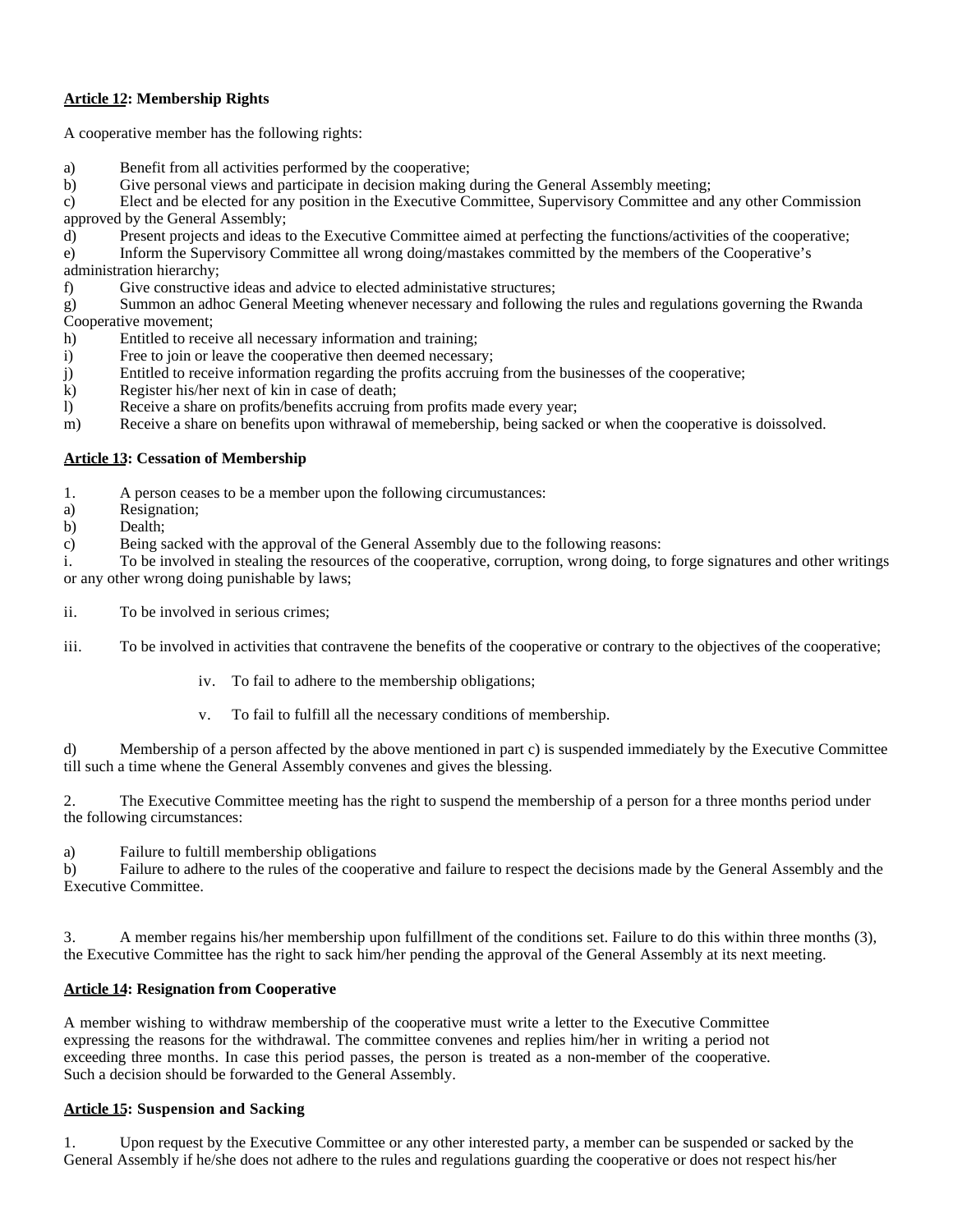obligations within the cooperative.

2. The decision to sack a member is taken by the General Assembly with three quarters majority (3/4) of members in attendance. However, whenever deemed necessary, the Executive Committee may suspend a member pending the decision of the next General Assembly meeting.

3. Any member sacked has the right to appeal before the General Assembly gives final decision.

## **Article 16: Rights of a suspended or sacked member**

1. Every member who withdraws his/her membership or is sacked has the right to receive his/her shares less the losses incurred in initial investment, credits he/she owes the cooperative, together with his/her share in credits and loans accrued by the cooperative before his/her withdrawal of membership, within a period not exceeding one year.

2. The member entitled to receive profits accruing from his/her shares during the whole time he/she has not yet received his shares.

3. The member who withdraws his/her membership or who is sacked, has the right on profits accruing from the money saved by the cooperative.

## **Article 17: Inheritance of the cooperative member**

In case a cooperative member dies, the legal representative takes over. The legal representative writes a letter to the General Assembly through the Executive Committee, requesting to be recognized by the company as having the title to the share of the deceased. The contents of Articles 14, 15 and 16 of these rules are also applicable to such a member who is representing the deceased.

## **Article 18: Salaried employees/workers**

The cooperative may recruit salaried employees, following the rules governing labor and social security, but must preferentially source within the cooperative members.

In order to be accepted as an employee, he/she must fulfill the following conditions:

- a) To be at least 18 years old;
- b) To be capable of performing the work;
- c) To be a person of integrity;
- d) Should not been convicted for a period exceeding six months.

## **Article 19: Documents kept at the cooperative headquarters**

Documents that remain in the custody of the Executive Committee, especially, its secretary at the headquarters include the following:

- a) Rules and Internal regulations of the cooperative;
- b) Register keeping record of the decisions of the General Assembly;
- c) Register keeping record of decisions of the Executive Committee;
- d) Register keeping other cooperative reports;
- e) Register keeping a record of the list of cooperative members with their shares.

## **CHAPTER III: RESOURCES OF THE COOPERATIVE**

## **Article 20: Sources of resources of the Cooperative**

The resources of the cooperative comprise the following:

- a) members' shares;
- b) Grants;
- c) Inheritance;
- d) Donations;
- e) Capital assets of the cooperative (houses, land, vehicles etc).

## **Article 21: Share Capital**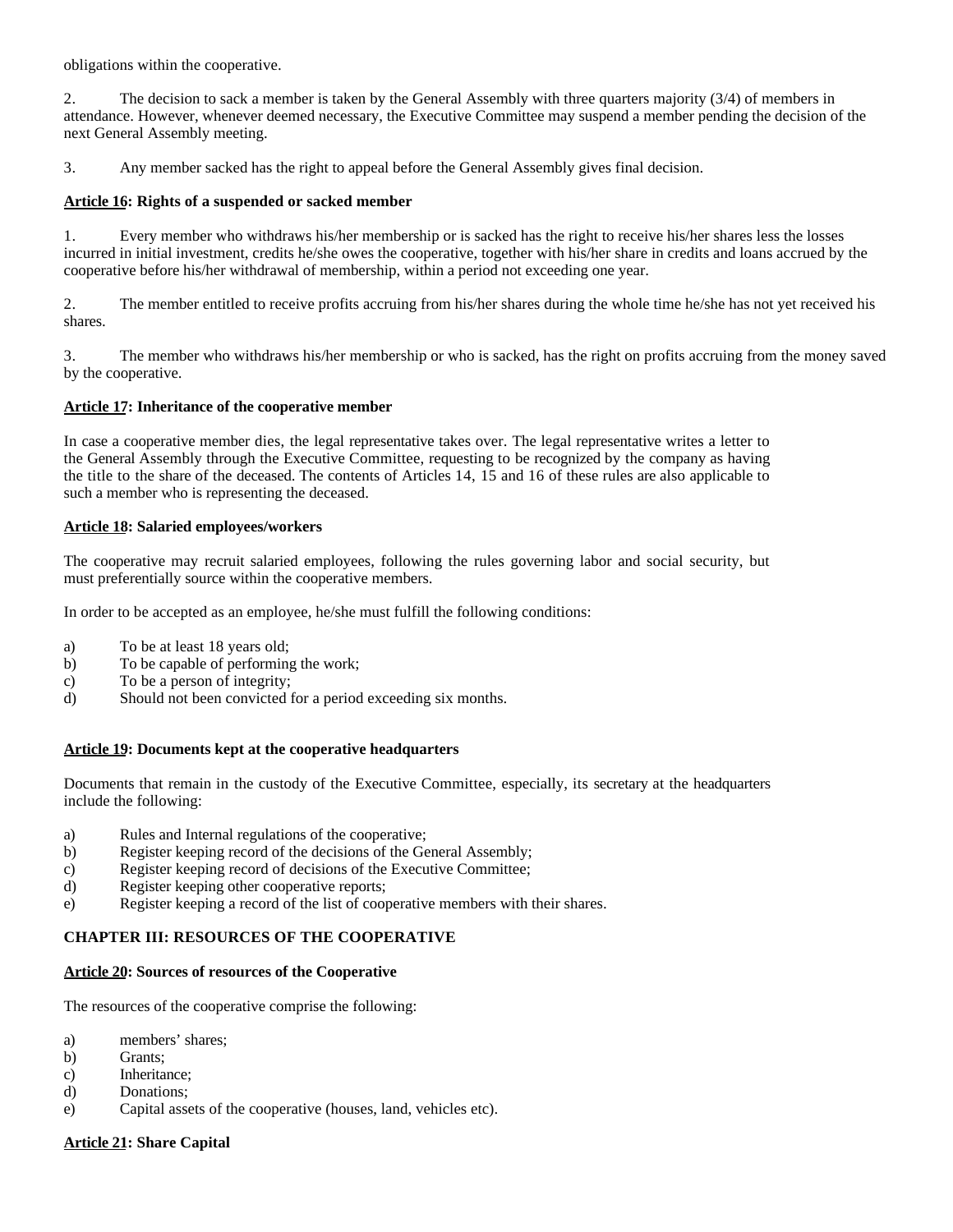1. Share capital for the cooperative is equivalent to Rwanda Francs; *One Million, Two Hundred and Fifty Thousand (RwF 1,250,000)* consisting twenty-five shares (25), each share equivalent to Rwanda Francs, *Fifty Thousand (RwaF 50,000)*. The cooperative may receive grants, inheritance and donations.

2. Receiving new shares may increase share capital. It could decrease due to payment of salaries to employees, repayment of credits or in case the cooperative runs out of business.

3. Share capital cannot at any one-time decrease below  $\frac{1}{2}$  of it original amonth when the members withdraw their shares. In case the cooperative has taken credit/loan from the Government or from private sources, the capital may decrease; the shareholders will not withdraw their shares before the cooperative repays the credits/loan.

4. A share is indivible, cannot be sold out or presented as a guarantee.

5. A share is given by the member himself/herself, but could be passed over to another authorized person upon approval of the General Assembly. He/she is recorded in the register kept at the cooperative headquarters. The names of members, full addresses, number of shares for each member together with other subscriptions. A receipt issued to the member supports shares offered by a member. Any member is authorized to check the content of the register at the cooperative headquarters, in the presence of an Accountant or the Secretary.

6. The share of each member is set by the cooperative's General Assembly;

7. Shares are used to generate profit upon accent of the General Assembly. The profit will not exceed six Rwanda francs in a hundred (6%). Such profit is issued when the cooperative registers profit.

## **Article 22: Increase and decrease of share capital**

New shares, grants and inheritance could increase share capital. It could decrease as a result of returning shares to shareholders because of membership withdrawal, being sacked or upon death.

Share capital can not decrease below one half (1/2) resulting from losses, or credit/loan repayment.

In case the cooperative has received credit/loan from other people, public or private institution share capital will not be decreased by returning the member shares before all the credit/loan has been repayed.

## **CHAPTER IV: ORGANIZATION STRUCTURE AND RESPONSIBILITIES**

## **Article 23: Cooperative's Organization Structure**

*Veterans Cooperative Security Services "VCSS"* cnsists the following structure:

- General Assembly;
- Executive Committee;
- Supervisory Committee;
- Finance Committee.

## **Part One: General Assembly**

## **Article 24: Members of the general Assembly**

The General Assembly comprises all cooperative members. It is the highest level of the cooperative. All other levels of the cooperative receive guidance from the General Assembly.

## **Article 25: Responsibility of the General Assembly**

1. The General Assembly is the highest level of the cooperative. All other levels of the cooperative receive instructions/ guidance by the General Assembly.

2. The ordinary session of the General Assembly convenes at least twice in a year, at the end of first quarter and at the beginning of the fourth quarter, on the day, time and at a venue selected by the Executive Committee.

3. The general Assembly at the beginning of the first quarter and deliberates on the following:

a) Approval of new cooperative members and sacking all members who fail to adhere to the cooperative rules and regulations;

b) Approval of the internal regulations of the cooperative, deliberated at an extraordinary committee meeting;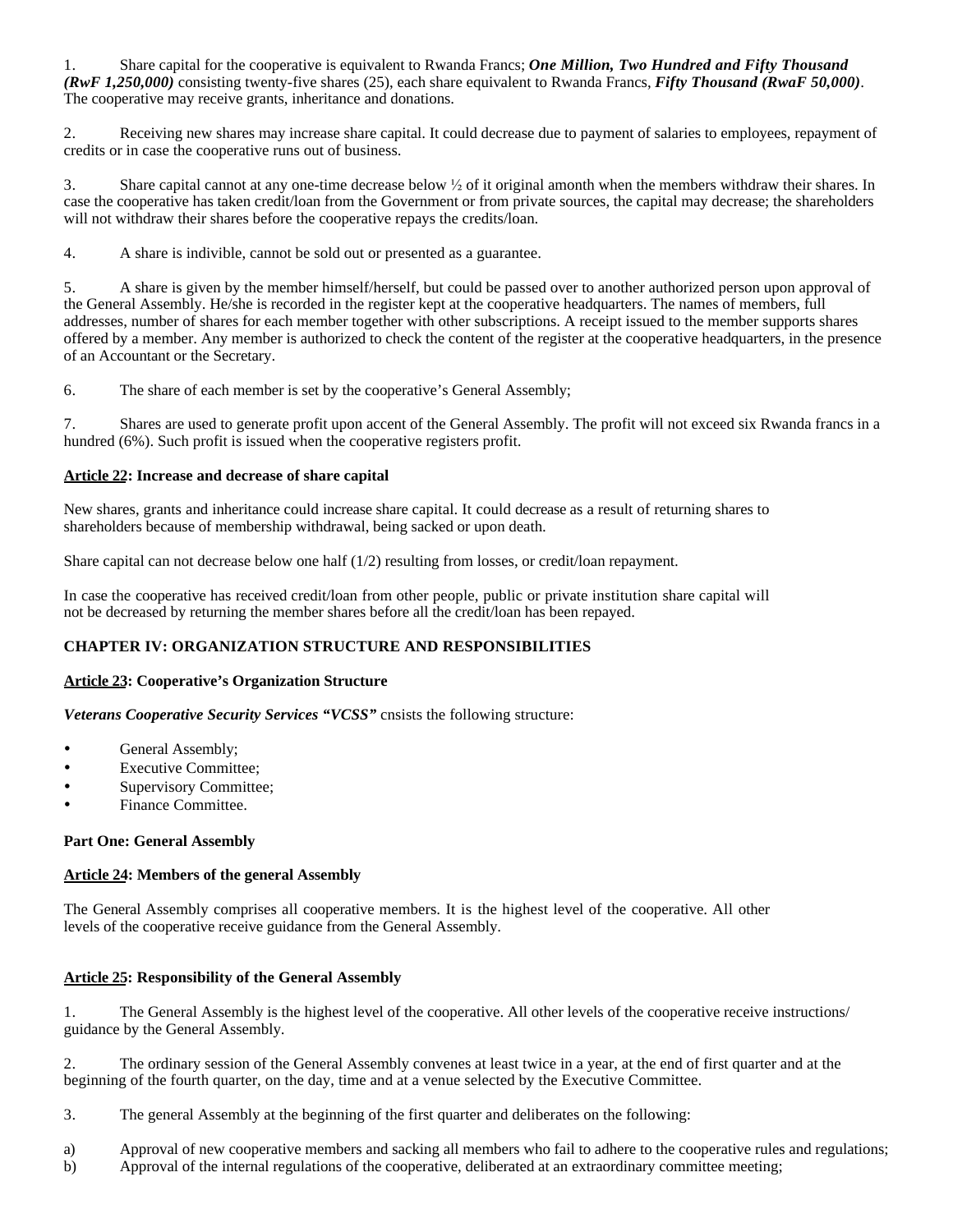- c) Election and dismissal of members of the Executive, Supervisory and Finance Committees;
- d) Approval of the cooperative's annual activity report for each preceding year;
- e) Audting and approval of the accounts of the cooperative;
- f) Deciding on how the profits generated will be used;
- g) Deciding whether the cooperative should apply for a credit, or quarantee on a member who requests a credit;
- h) Deciding on the allocation of profits on the shares due each member of the cooperative and they should be allocated.
- 4. The second General Assembly meeting convenes at the beginning of the fourth quarter so as to:
- a) Approve the annual action plan for the following year;
- b) Set the budget for the cooperative;
- c) Deliberate on agenda planned for the day.
- 5. An extraordinary General Assembly meeting can be convened at any time when deemed necessary;

6. The Chairman of the Executive Committee of the cooperative or his/her deputy prepares the agenda for the General Assembly meeting.

## **Article 26: Convening a General Assembly meeting**

1. The chairman of the Executive Committee convenes the ordinary General Assembly meeting. It is called at least 20 days before the date of the meeting. A letter announcing the General Assembly meeting is sent to each cooperative member or through any other means of announcing the meeting that will ensure reaching all the members.

2. The call for the meeting should clearly indicate the agenda, date, time and venue of the meeting.

3. In the event that the chairman of the Executive Committee does not convene the General Assembly within the set period, two third (2/3) of the members of the Executive Committee selects one of the members to call the meeting and chair it.

## **Article 27: Decision making by the General Assembly**

1. The ordinary General Assembly meeting cannot convene when the members present do not exceed one half of all members  $(1/2).$ 

2. If the quorum is not complete for the first invitation, a second call similar to the first one is made within eight days.

3. It deliberates on the agenda for day, and makes decisions regardless of the number of members present. Decisions are taken following a majorityof those in attendance.

4. Every member is allowed one vote during decision-making. A member is allowed to represent only one other member.

5. All members in attendance endorse their attendance in the appropriate register.

## **Article 28: Extraordinary General Assembly meeting**

1. The chairman of the Executive Committee calls an extraordinary meeting of the General Assembly at least 15 days before the set date, at the request of 1/3 of the members or three (3) of the members of the Executive Committee. It can also be called following the rules and regulations governing cooperatives in Rwanda. The meeting only deliberates on issues on the agenda.

2. It convenes when the following are to be deliberate on:

- a) To review or change the rules and regulations governing the cooperative;
- b) At such a time when the cooperative has run bankrupt;

c) When the cooperative wants to join the federation or union, amalgamate with other cooperatives, or when it wants tochange its objectives;

d) When an auditor responsible for checking the accounts and to distribute except things to do with cash.

3. Decisions are made with at least 2/3 of the members present. In the event that the number is not complete, the meeting is postponed, and is recalled within seven (7) days. Members present at the meeting at the second call are allowed to make decisions regardless of the number in attendance.

4. Decisions regarding the change of rules regulations of the cooperative, whenthe cooperative wants to join the federation or union, amalgamate with other cooperatives, or whenit wants to change its objectives, are taken with  $\frac{3}{4}$  of the voting members in attendance. During such a meeting there must be a representative of the Ministry in charge of cooperatives.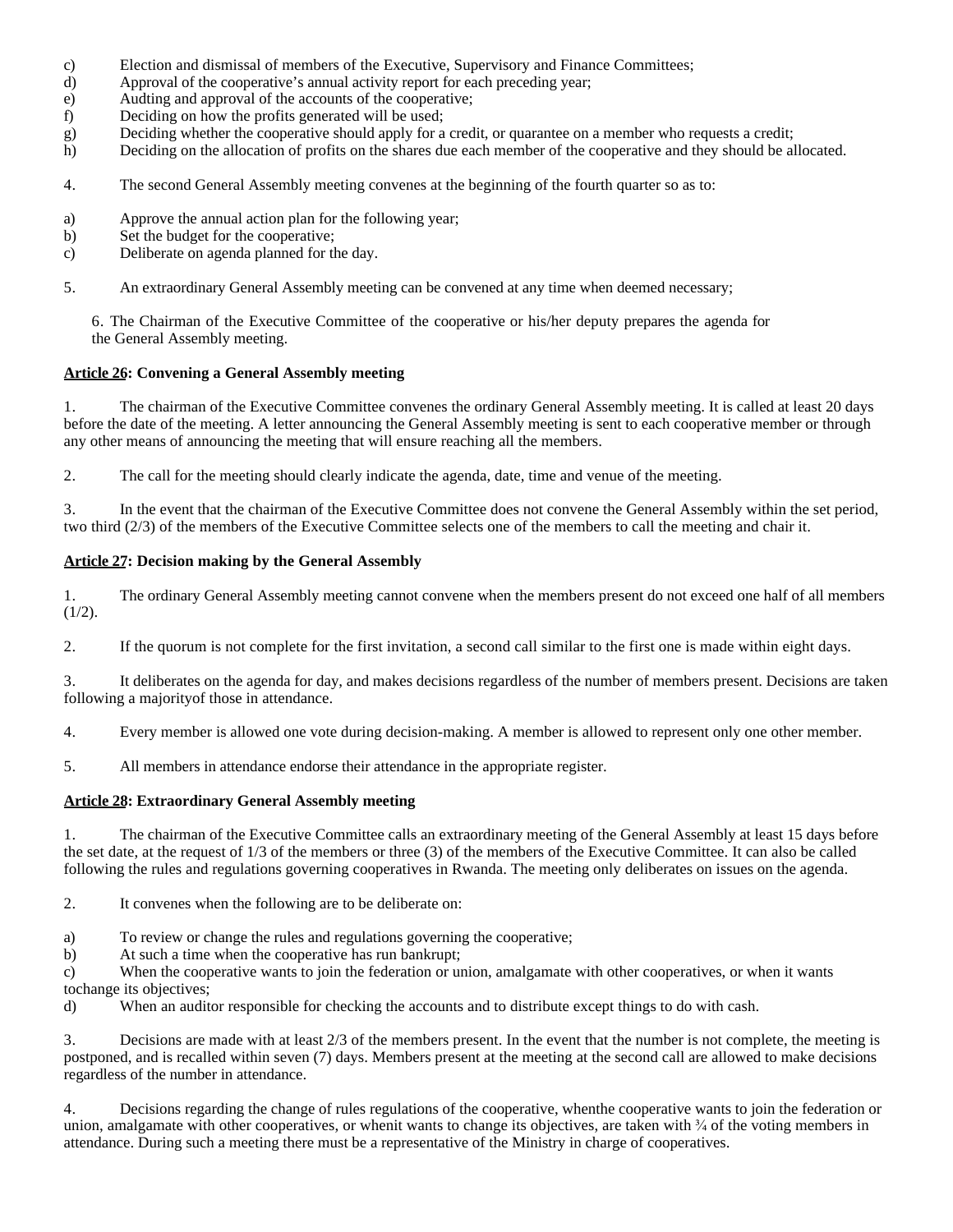## **Part Two: Executive Committee**

## **Article 29: Members of the Executive Committee**

1. The Executive Committee comprising between five (5) and nine (9) members governs the cooperative. They are elected for a three years term of office renewable only once.

2. The members elect three people amongst themselves, the Chairman, the Vice-Chairman and the Secretary.

## **Article 30: Requirements for election as member of Executive Committee**

The conditions to be fulfilled in order to be elected as a member of the Executive Committee are:

- a) Should be at least 21 years old;
- b) Should be a person of integrity and should not have been convicted for more than 6 months;
- c) Should not be involved in activities that contravene the objectives and principles of the cooperative;
- d) Should not have run bankrupt;
- e) Should be performing all responsibilities of the cooperative including provision of subscription on time.

## **Article 31: Responsibilities of the Executive Committee**

- 1. The cooperative's Executive Committee has the following responsibilities:
- a) To lead the businesses of the cooperatives;
- b) To evaluate the dossiers of aspiring members of the cooperative;
- c) To present to the General Assembly, a report on the management of the cooperative;
- d) To prepare the cooperative's annual budget for the following year;
- e) To sign agreements on behalf of the cooperative;
- f) To safeguard the resources of the cooperative;
- g) To oversee the state of the resources of the cooperative and to ensure best management of cooperative resources;
- h) To present the cooperative as spokespersons for the cooperative;
- i) To convene meetings whenever deemed necessary;

j) To be custodians of the cooperative, register of cooperative members, register of members constituting the Executive and Supervisory Committees;

k) To perform any other activities as directed by the general Assembly.

2. All activities undertaken by the Executive Committee must be recorded in the appropriate register. In case the recommendations are passed, copies are sent to the Mayor of the District and Province where the cooperative is located.

## **Article 32: Decision making**

1. The Executive Committee meeting is called by the chairman or the Vice-Chairman, and convenes whenever deemed necessary, but at least once per quarter. However, when both are absent, then another selected member of the Executive Committee assumes the responsibility.

2. In order that the decisions made be acceptable, 2/3 of the Executive Committee members must be in attendance. Decisions are made following majority votes. In case of equal number of votes, that of the Chairman decides on the winners.

3. The minutes of the meeting are recorder in the appropriate register, and must be signed

## **Article 33: Responsibility on mistakes of the Executive Committee**

The members of the Executive Committee take the responsibility on mistakes committed either individually or together at all times when they are discharging their duties/responsibilities.

## **Part Three: Supervisory Committee**

## **Article 34: Members of the Supervisory Committee**

1. The Supervisory Committee comprises three (3) cooperative members elected by the General Assembly, for a two year (2) term renewable once.

2. Once members of the Supervisory Committee are elected, they elect amongst themselves a **Chairman**, **Vice-Chairman**  and a **Secretary**.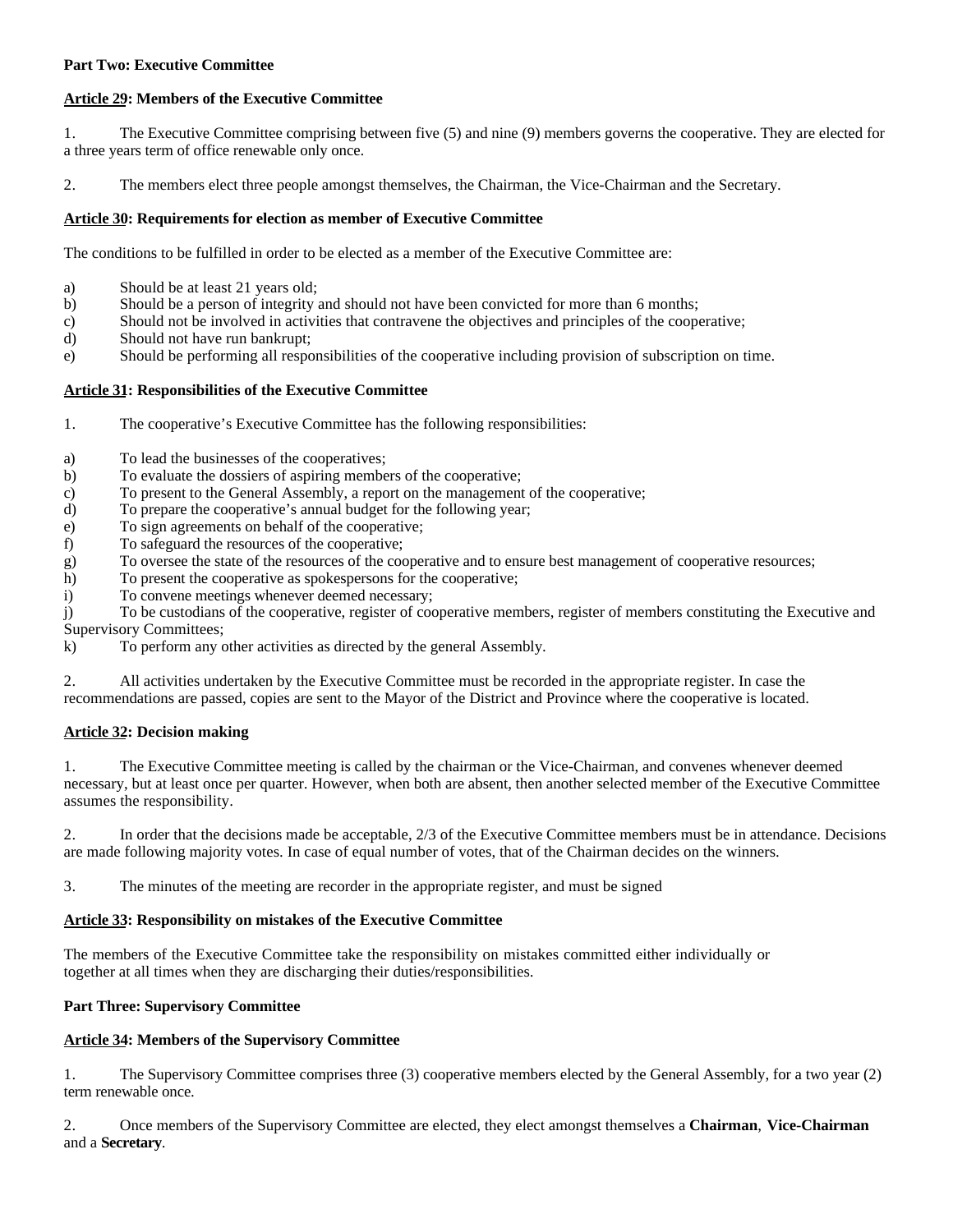3. In the event that one of the members is deceased, resigns or is sacked, the member with the next majority votes during the elections will take over complete the current term of office.

## **Article 35: Meetings of the Supervisory Committee**

1. The Supervisory Committee meeting is called by the chairman and convenes at least once a month and at any other when deemed necessary. It is summoned at least two days before the set date. The invitation announcement should include the agenda, date, time and venue of the meeting and copied to the Executive Committee.

2. The resolutions of the meeting are valid only when all the tree members are present at the meeting.

## **Article 36: Decision Making of the Supervisory Committee**

Decisions are taken according to compromise among members. Failure to this, it is achieved through a majority vote.

## **Article 37: Responsabilities of the Supervisory Committee**

The Supervisiory Committee is responsible to supervise all businesses of cooperative at all times. More specifically, the Supervisory Committee carries out the following activities:

a) To inspect at least once a month the books of account, the incomes and expenditures, the credits offered and to ensure that the cooperative businesses are run as prescribed;

b) To assist the cooperative to attain its and achieve highest efficiency oversee whether activities are timely, transparent and without bias, and if they follow the prescribed principles and to carry out inspection on an *ad hoc* basis whenever deemed necessary;

c) To present cooperative businesses supervisory report to the General Assembly;

d) To offer necessary advice to the Executive Committee for ensuring best management of the cooperative;

e) To summon the extraordinary General Assembly meeting whenever deemed necessary, in order to safeguard the interests of the cooperative and those of the members;

f) To supervise the overall position of the management of the cooperative's resources and to prepare a report for presentation to the General Assembly with recommendations for the approval of the report and to indicate whether or not the Executive Committee and the Accountant performed their duties as required;

g) To analyze or supervise all businesses it deems necessary at any one time without interfering with the management of the cooperative;

h) To analyze all businesses that the members feel dissatisfied with regarding the performance of the Executive Committee, the Finance Committee and other committees formed by the General Assembly and then prepare a report.

## **Article 38: Requirements for election of the Supervisory Committee**

1. A person cannot be elected as one of the members of the Supervisory Committee, if he/she is:

- a) Not at least 21 years old;
- b) A member of the Executive Committee, the Accountant or related persons;
- c) Paid in any way by the cooperative;
- d) Not a person of integrity;
- e) Has been prosecuted for a period exceeding 6 months;
- f) Carries out activities that contravene the objectives and principales of the cooperative;
- g) Has run out of business/gone bankrupt;
- h) Does not fulfill his/her responsibilities in the cooperative including time provision of subscriptions.

2. In the event that any one of the conditions has not been fulfilled, and the supervisor has started working, he/she is obliged to resign with immedicate effect and notify the chairman of the Executive Committee within seven (7) days after this has been exposed.

3. The Supervisory Committee should present the way some members have undertaken exemplary activities than others so that they are considered for receiving bonuses at the end of the year.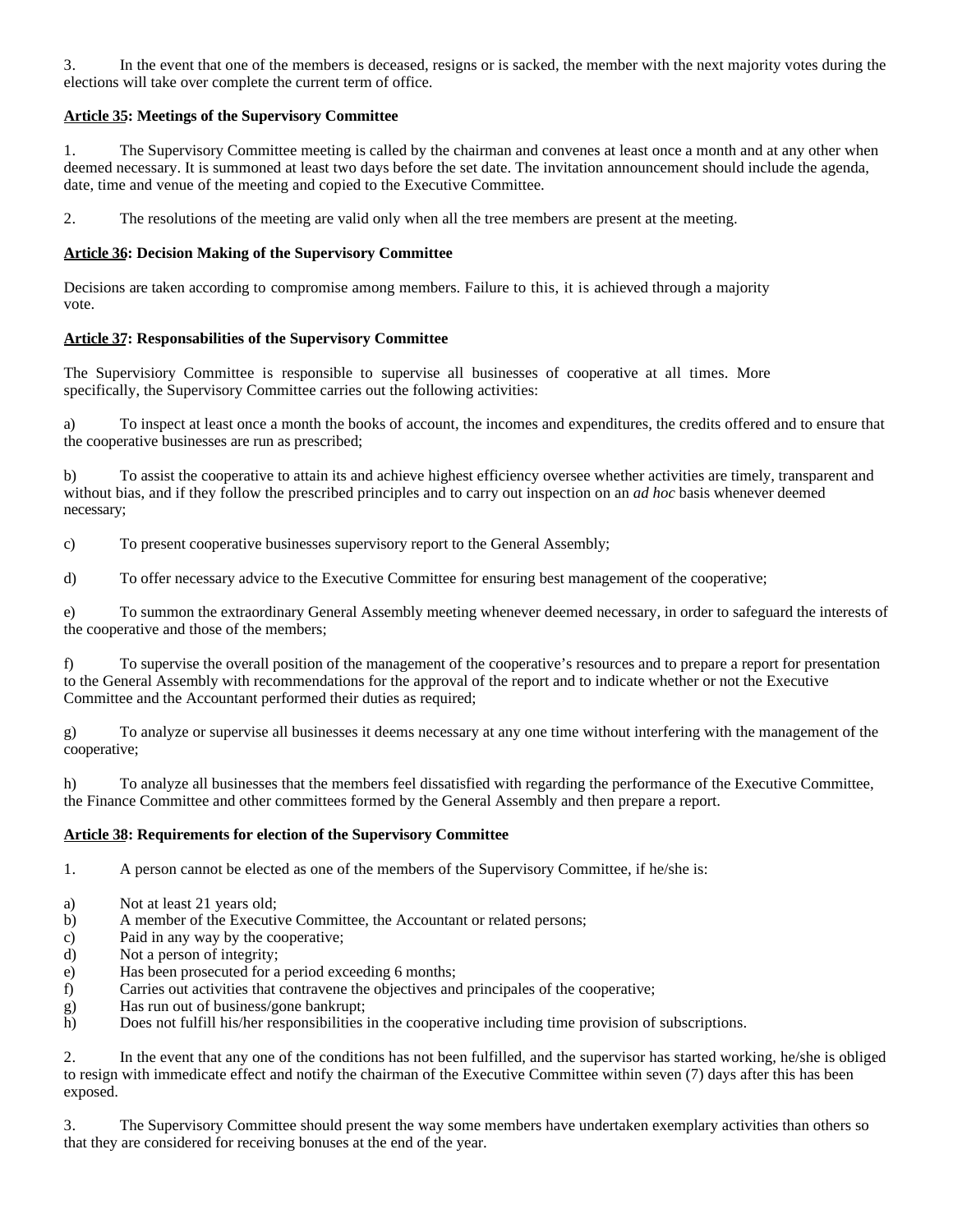## **Part Four: Technical Sub-Committees**

## **Article 39: Capabilities and responsibilities of Sub-Committees**

1. The Executive Committee may engage technical sub-committees wherever deemed necessary to perform more specialized tasks or analyses issues requiring appropriate technical know-how at different levels, and informs the General Assembly.

2. The technical sub-committee must submit an activity report to the Executive Committee once ineach quarter.

3. The cooperrative should establish a sub-committee responsible for training of cooperative members as well as administrative cadres.

## **Article 40: Sub-Committee responsible for training**

1. The sub-committee responsible for training must prepare a training program for cooperative members as well as administrative cadres.

2. The sub-committee responsible for training comprises five persons elected by the Executive Committee amongst members of the cooperative following their capabilities in conducting such trainings.

- 3. The sub-committee responsible for training is charged with the following tasks:
- a) To prepare a training program for cooperative members and the administrative cadre;
- b) To prepare and implement the annual activity/work program;
- c) To submit quarterly and annual reports to the Executive Committee.

## **Part Five: resources management issues**

## **Article 41: Electing the Accountant**

1. The General Assembly, following the recommendations of the Executive Committee, elects the Accountant or Accountants charged with the management of the resources of the cooperative on a day-to-day basis.

2. Prior to beginning of employment, there must be written employment contract between the Executive Committee and the Accountant following the Rwanda labours laws.

3. The Executive Committee is responsible for supervising the activities performed by the Accountant. The Accountant must keep secrets of the employment in conformity with the set principles and employment norms.

4. The Accountant's working relationship with other employees and issues pertaining to salaries are explained by the cooperative's internal regulations.

## **Article 42: Contra-indications for a Accountant**

The Accountant like any other cooperative employee, are not allowed to directly or indirectly perform any task in contravention of the cooperative's principles.

## **CHAPTER IV: FINANCIAL MATTERS**

## **Article 43: Financial year**

The financial year begins on 1er January and ends on  $31<sup>st</sup>$  December of each year, except for the first year when it begins on the date of registration of the cooperative.

## **Article 44: Salaries for cooperative cadres**

A member of the Executive Committee, Supervisory Committee and members of the Technical sub committees cannot go into employment contract with their cooperative to undertake a salaried task or any other activity that is paid for. However, they can be refunded all costs incurred while attending the meeting cost of meals and accommodation as prescribed in the internal regulations of the cooperative.

## **Article 45: End of year documents**

Every year, the Executive Committee prepares the following documents for scrutiny by the ordinary meeting of the General Assembly: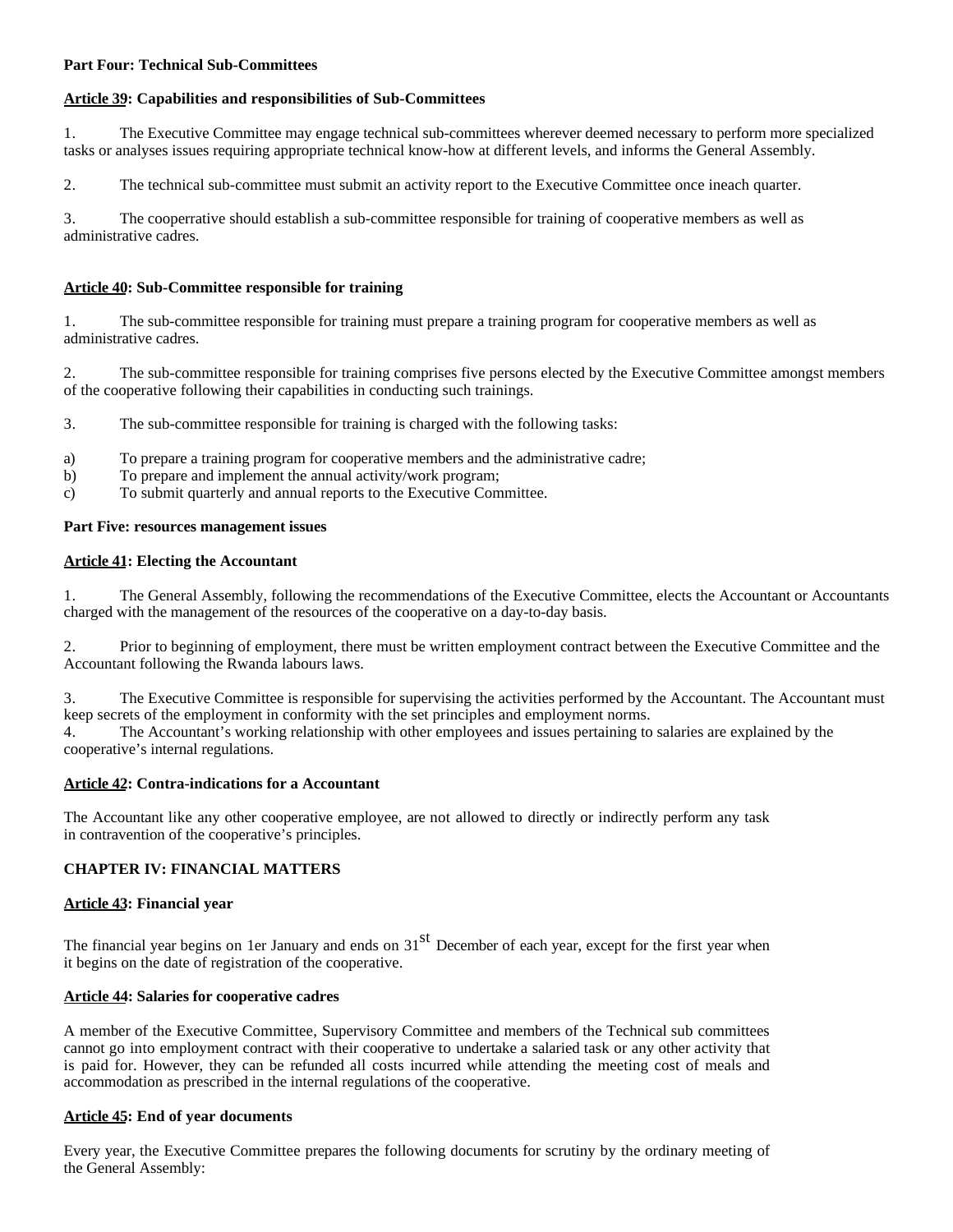- a) Stock position and expenditure situation;
- b) Activity implementation report for the year under review;
- c) A table showing the management of cooperative resources;
- d) Annual work plan for the following year.

## **Article 46: Profit sharing**

1. All profits made every year, less money incurred on general activities and all other cooperative expenditure, are distributed as follows:

- a) 30% saved for the cooperative;
- b) To pay profit on members' money received by the cooperative;
- c) To issue bonuses to all members who worked well with the cooperative;
- d) To deposit money to other savings established by the cooperative;
- e) To issue prizes to members of the Executive Committee and other cooperative employees;
- f) The General Assembly decides on how to utilize the balance.
- 2. No bonus or profit offered originating from the cooperative's saving

3. The cooperative's saving is a general resource for the cooperative and cannot be distributed to members except where the General Assembly has made a decision to give bonuses to members, or to issue a portion to a member who resigns or is sacked from the cooperative.

- 4. The cooperative savings are used as follows subject to approval by the General Assembly:
- a) To develop the cooperative;
- b) To repay all cooperative's creditors when the cooperative is dissolved;
- c) Any other reason as approved by the General Assembly.

### **Article 47: Profits on shares**

The share of each member can realize a profit not exceeding five percent (5%). The profit is set by the General Assembly, and is only offered when surplus has been realized in that particular year.

## **Article 48: Bonuses**

A bonus is issued following the activities that each member has performed with the cooperative. In case of a loss is made by the cooperative, no bonus is offered before the profits of the subsequent years have covered that loss.

## **CHAPTER V: ARTICLES ASSOCIATED WITH DISSOLVING THE COOPERATIVE**

#### **Article 49: Dissolving the Cooperative**

Dissolving the cooperative is done following the approval of the General Assembly with a majority vote of three quarters (3/4) of the voting members in attendance.

The cooperative can be dissolved following the conditions of the law guiding the management of cooperatives in Rwanda.

## **Article 50: Changing the Article of Association**

These Articles of Association cannot be adjusted or changed except at the request of two thirds (2/3 of the cooperative members or three (3) of the members of the Executive Committee. The articles to be revised or changed are approved by  $\frac{3}{4}$  of the members in attendance at the extraordinary General Assembbly metting convened for this purpose.

#### **Article 51: Solving the the Cooperative's misunderstanding**

All misunderstandings that arise between the members and the cooperative or with the secretariat must be forwarded to the Executive Committee, failure of which must be forwarded to the General Assembly so that a compromise can reached, failure of which they are forwarded to the courts of law.

Those misunderstandings can also be resolved using the authorities set by the laws governing cooperatives in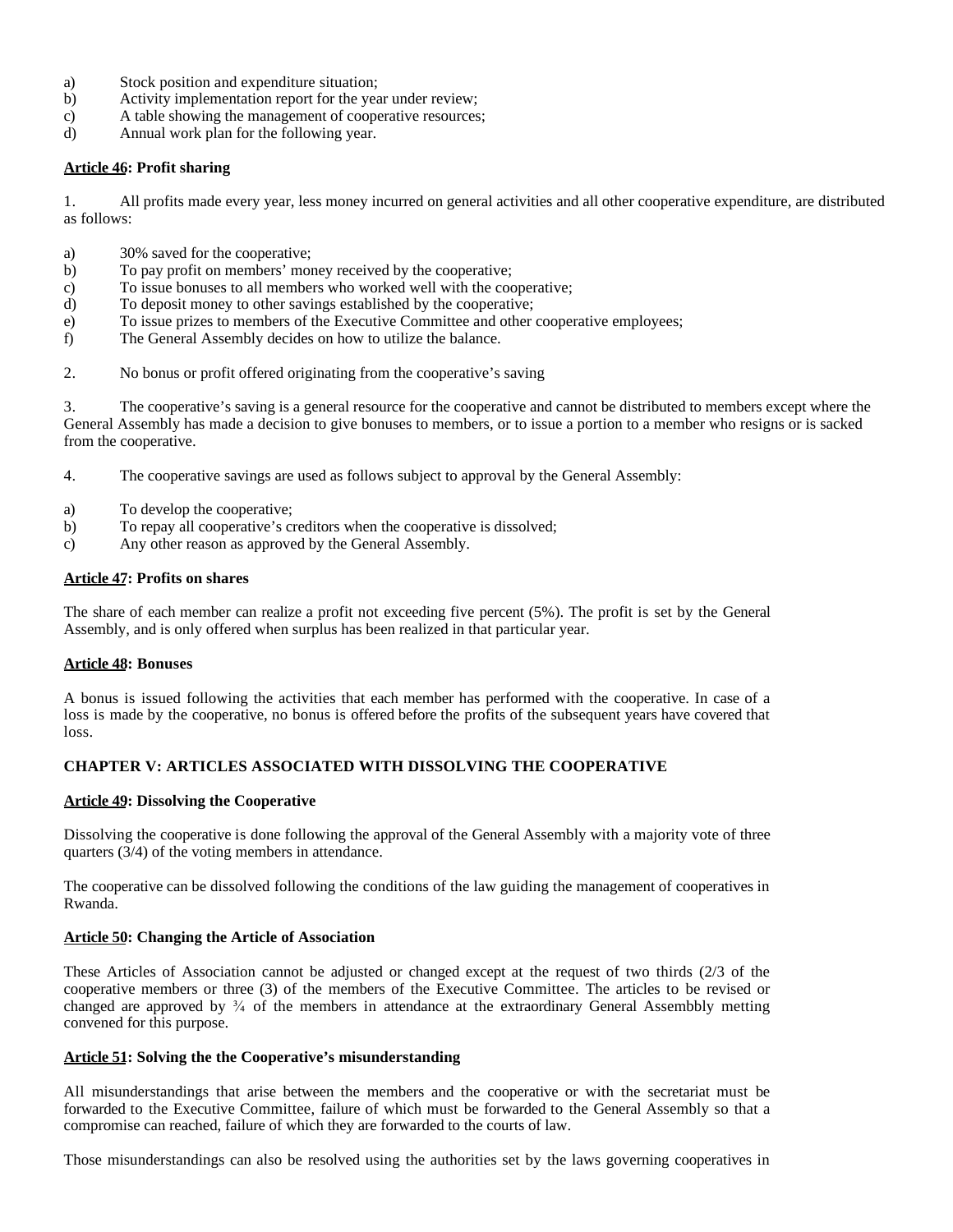Rwanda.

## **Article 52: Internal Regulations**

All aspects not covered in the Articles of Association will be dealt with in the Internal Regulations and in the Code of Conduct.

Internal Regulations are set by the Executive Committee and approved by the cooperative's General Assembly.

## **Article 53: Date of putting the rules in effect**

The Cooperative Rules have been approved by the cooperative's General Assembly that convened in Kigali, on 20/04/2006, and put in effect immediatedly after approval.

Done at Kigali, on the 20/04/2006

## **ITEKA RYA MINISITIRI N° 180/15.00/07 RYO KUWA 30/05/2007 RIHA UBUZIMAGATOZI KOPERATIVE "DUKORANE FRUITS"**

## **Minisitiri y'Ubucuruzi, Inganda, Guteza Imbere Ishoramari, Ubukerarugendo n'Amakoperative;**

Ashingiye ku Itegeko Nshinga rya Repubulika y'u Rwanda ryo kuwa 04 Kanema 2003, nk'uko ryavuguruwe kugeza ubu, cyane cyane mu ngingo zaryo iya 120, iya 121 n'iya 201;

Ashingiye ku Itegeko n° 31/1988 ryo kuwa 12 Ukwakira 1988 rigena imitunganyirize y'amakoperative, cyane cyane mu ngingo yaryo ya 9;

Ashingiye ku Iteka rya Perezida nº 27/01 ryo kuwa 18 Nyakanga 2004 rigena amwe mu mateka y'Abaminisitiri yemezwa atanyuze mu nama y'Abaminisitiri, cyane cyane mu ngingo zaryo iya 1 n'iya 2;

Abisabwe na Perezida w'Inama y'Ubutegetsi ya Koperative **"DUKORANE FRUITS",** ifite icyicaro ku Kimisagara, Umurenge wa Kimisagara, Akarere ka Nyarugenge, Umujyi wa Kigali, mu rwandiko rwe rwo kuwa 15/03/2007.

## **ATEGETSE :**

## **Ingingo ya mbere:**

Koperative **"DUKORANE FRUITS",** ifite icyicaro ku Kimisagara, Umurenge wa Kimisagara, Akarere ka Nyarugenge, Umujyi wa Kigali, ihawe ubuzimagatozi.

## **Ingingo ya 2 :**

Koperative **"DUKORANE FRUITS",** igamije guteza imbere ubucuruzi bw'imbuto ziribwa.

## **Ingingo ya 3:**

Iri teka ritangira gukurikizwa umunsi ryatangarijweho mu Igazeti ya Leta ya Repubulika y'u Rwanda.

Kigali, kuwa 30/05/2007

Minisitiri w'Ubucuruzi, Inganda, Guteza Imbere Ishoramari, Ubukerarugendo n'Amakoperative **MITALI K. Protais (sé)**

**ITEKA RYA MINISITIRI N° 185/15.00/07 RYO KUWA 30/05/2007 RIHA UBUZIMAGATOZI "COOPERATIVE DES AGRICULTEURS DE LA CULTURE DE POMME DE TERRE DE KARAGO-COAPTKA-ABAJYINAMA"**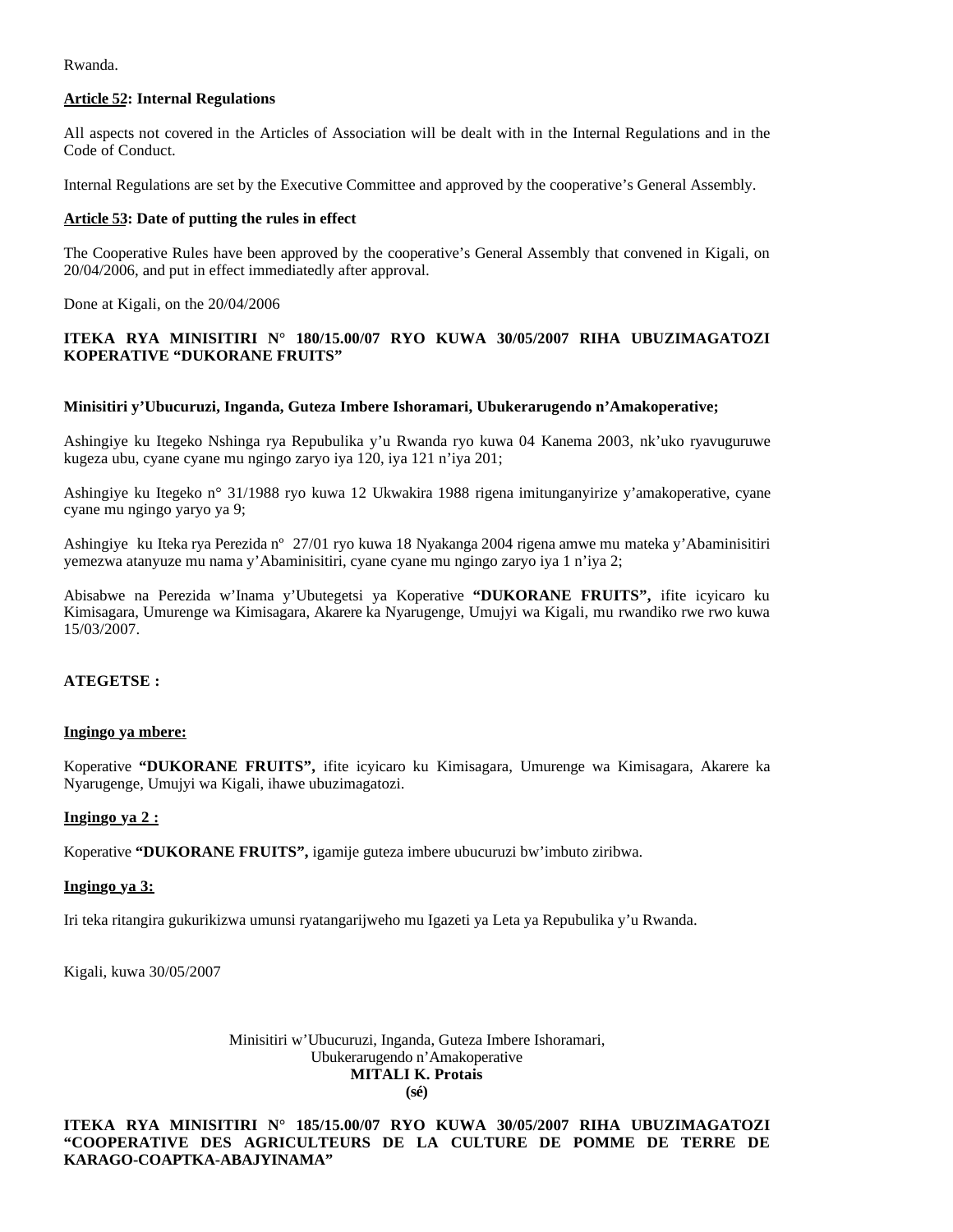## **Minisitiri y'Ubucuruzi, Inganda, Guteza Imbere Ishoramari, Ubukerarugendo n'Amakoperative;**

Ashingiye ku Itegeko Nshinga rya Repubulika y'u Rwanda ryo kuwa 04 Kanema 2003, nk'uko ryavuguruwe kugeza ubu, cyane cyane mu ngingo zaryo iya 120, iya 121 n'iya 201;

Ashingiye ku Itegeko n° 31/1988 ryo kuwa 12 Ukwakira 1988 rigena imitunganyirize y'amakoperative, cyane cyane mu ngingo yaryo ya 9;

Ashingiye ku Iteka rya Perezida nº 27/01 ryo kuwa 18 Nyakanga 2004 rigena amwe mu mateka y'Abaminisitiri yemezwa atanyuze mu nama y'Abaminisitiri, cyane cyane mu ngingo zaryo iya 1 n'iya 2;

Abisabwe na Perezidante wa Koperative **"COAPTKA-ABAJYINAMA",** ifite icyicaro i Cyamabuye, Umurenge wa Karago, Akarere ka Nyabihu, Intara y'Iburengerazuba, mu rwandiko rwe rwo kuwa 09/04/2007.

## **ATEGETSE :**

#### **Ingingo ya mbere:**

Koperative **"COAPTKA-ABAJYINAMA",** ifite icyicaro i Cyamabuye, Umurenge wa Karago, Akarere ka Nyabihu, Intara y'Iburengerazuba, ihawe ubuzimagatozi.

### **Ingingo ya 2 :**

Koperative **"COAPTKA-ABAJYINAMA",** igamije guteza imbere ubuhinzi bw'ibirayi no kwegereza abanyamuryango inyongeramusaruro.

### **Ingingo ya 3:**

Iri teka ritangira gukurikizwa umunsi ryatangarijweho mu Igazeti ya Leta ya Repubulika y'u Rwanda.

Kigali, kuwa 30/05/2007

Minisitiri w'Ubucuruzi, Inganda, Guteza Imbere Ishoramari, Ubukerarugendo n'Amakoperative **MITALI K. Protais (sé)**

**ITEKA RYA MINISITIRI N° 452/15.00/07 RYO KUWA 28/09/2007 RIHA UBUZIMAGATOZI "COOPÉRATIVE DE PROMOTION DES AGRICULTEURS ET ELEVEURS DE BUBERUKA" (COPAEBU)**

**Minisitiri w'Ubucuruzi, Inganda, Guteza imbere Ishoramari, Ubukerarugendo n'Amakoperative;**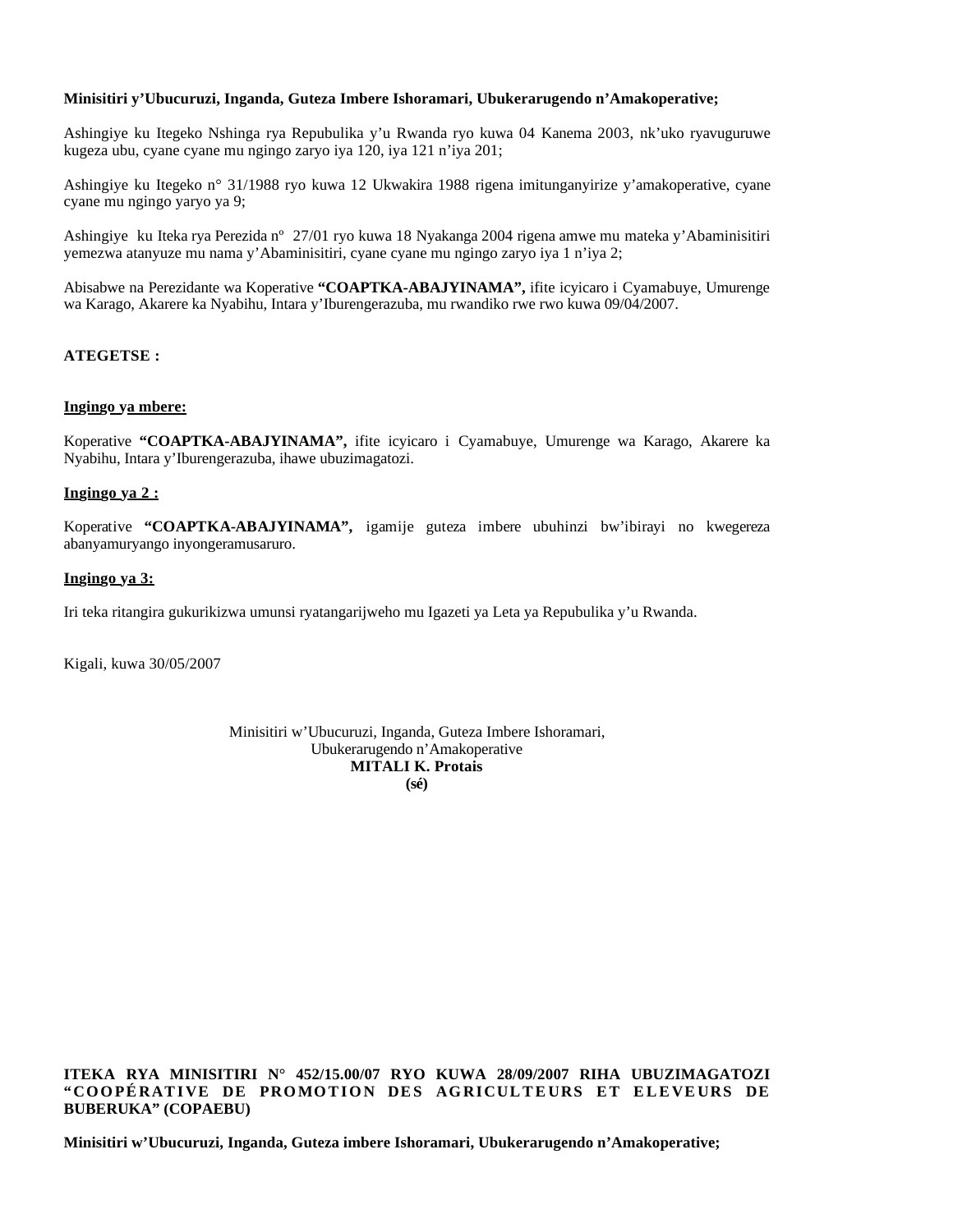Ashingiye ku Itegeko Nshinga rya Repubulika y'u Rwanda ryo kuwa 04 Kamena 2003, nk'uko ryavuguruwe kugeza ubu, cyane cyane mu ngingo zaryo iya 120, iya 121 n'iya 201;

Ashingiye ku Itegeko n° 31/1988 ryo kuwa 12 Ukwakira 1988 rigena imitunganyirize y'amakoperative, cyane cyane mu ngingo yaryo ya 9;

Ashingiye ku Iteka rya Perezida n° 27/01 ryo kuwa 18 Nyakanga 2004 rigena amwe mu mateka y'Abaminisitiri yemezwa atanyuze mu nama y'abaminisitiri, cyane cyane mu ngingo zaryo iya mbere n'iya 2;

Abisabwe na Perezida wa Koperative "COPAEBU", ifite icyicaro I Burera, Umurenge wa Rwerere, Akarere ka Burera, Intara y'Amajyaruguru, mu rwandiko rwe rwakiriwe kuwa 01 Kanama 2007;

### **ATEGETSE:**

#### **Ingingo ya mbere:**

Koperative "COPAEBU", ifite icyicaro i Burera, Umurenge wa Rwerere, Akarere ka Burera, Intara y'Amajyaruguru, ihawe ubuzimagatozi.

### **Ingingo ya 2:**

Koperative"COPAEBU" igamije guteza imbere ubuhinzi bw'ibirayi n'ubworozi bwa kijyambere bw'amatungo maremare (inka).

### **Ingingo ya 3:**

Iri teka ritangira gukurikizwa umunsi ritangarijweho mu Igazeti ya Leta ya Repubulika y'u Rwanda.

Kigali, kuwa 28/09/2007

#### **Minisitiri w'Ubucuruzi, Inganda, Guteza imbere Ishoramari, Ubukerarugendo n'Amakoperative MITALI K. Protais** (sé)

### **ITEKA RYA MINISITIRI N° 529/15.00/07 RYO KUWA 23/10/2007 RIHA UBUZIMAGATOZI COOPERATIVE POUR LA PROTECTION DE L'ENVIRONNEMENT «COOPAPE ».**

### **Umunyamabanga wa Leta muri Minisiteri y'Ubucuruzi, Inganda, Guteza Imbere Ishoramari, Ubukerarugendo n'Amakoperative;**

Ashingiye ku Itegeko Nshinga rya Repubulika y'u Rwanda ryo kuwa 04 Kanema 2003, nk'uko ryavuguruwe kugeza ubu, cyane cyane mu ngingo zaryo iya 120, iya 121 n'iya 201;

Ashingiye ku Itegeko n° 31/1988 ryo kuwa 12 Ukwakira 1988 rigena imitunganyirize y'amakoperative, cyane cyane mu ngingo yaryo ya 9;

Ashingiye ku Iteka rya Perezida nº 27/01 ryo kuwa 18 Nyakanga 2004 rigena amwe mu mateka y'Abaminisitiri yemezwa atanyuze mu nama y'Abaminisitiri, cyane cyane mu ngingo zaryo iya mbere n'iya 2;

Abisabwe na Perezidante wa Koperative **«COOPAPE »,** ifite icyicaro i Ruli, Umurenge wa Ruli, Akarere ka Gakenke, Intara y'Amajyaruguru, mu rwandiko rwe rwo kuwa 08/06/2007.

#### **ATEGETSE :**

### **Ingingo ya mbere:**

Koperative **«COOPAPE »** ifite icyicaro i Ruli, Umurenge wa Ruli, Akarere ka Gakenke, Intara y'Amajyaruguru, ihawe ubuzimagatozi.

#### **Ingingo ya 2 :**

Koperative **«COOPAPE »** ifite intego yo gukora isuku no gutunganya mu rwego rwo kurengera ibidukikije, pepiniyeri z'ibiti by'amashyamba n'imbuto ziribwa.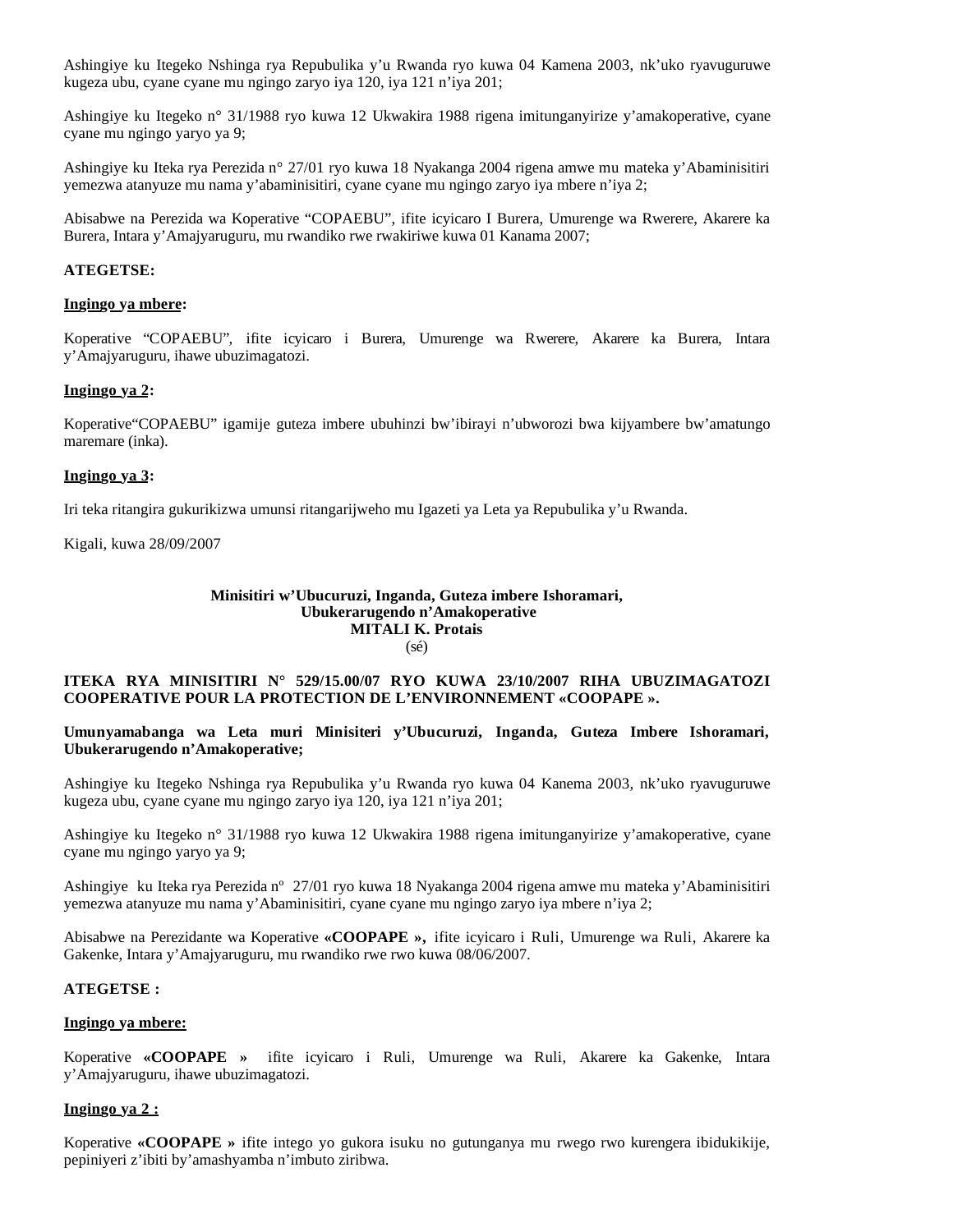## **Ingingo ya 3:**

Iri teka ritangira gukurikizwa umunsi ryatangarijweho mu Igazeti ya Leta ya Repubulika y'u Rwanda.

Kigali, kuwa 23/10/2007

#### **Umunyamabanga wa Leta muri Minisiteri y'Ubucuruzi, Inganda, Guteza Imbere Ishoramari, Ubukerarugendo n'Amakoperative KAREGA Vincent (sé)**

#### **ITEKA RYA MINISITIRI N° 593/15.00/07 RYO KUWA 20/11/2007 RIHA UBUZIMAGATOZI KOPERATIVE YO KUZIGAMA NO KUGURIZANYA/COOPERATIVE LOCALE D'EPARGNE ET DE CREDIT MUTUEL-BIRUYI "CLECAM BIRUYI"**

## **Minisitiri y'Ubucuruzi, Inganda, Guteza Imbere Ishoramari, Ubukerarugendo n'Amakoperative;**

Ashingiye ku Itegeko Nshinga rya Repubulika y'u Rwanda ryo kuwa 04 Kanema 2003, nk'uko ryavuguruwe kugeza ubu, cyane cyane mu ngingo zaryo iya 120, iya 121 n'iya 201;

Ashingiye ku Itegeko n° 31/1988 ryo kuwa 12 Ukwakira 1988 rigena imitunganyirize y'amakoperative, cyane cyane mu ngingo yaryo ya 9;

Ashingiye ku Iteka rya Perezida nº 27/01 ryo kuwa 18 Nyakanga 2004 rigena amwe mu mateka y'Abaminisitiri yemezwa atanyuze mu nama y'Abaminisitiri, cyane cyane mu ngingo zaryo iya 1 n'iya 2;

Abisabwe na Perezida w'Inama y'Ubutegetsi ya Koperative **"CLECAM BIRUYI",** ifite icyicaro i Nengo, Umurenge wa Mushonyi, Akarere ka Rutsiro, Intara y'Iburengerazuba, mu rwandiko rwe rwo kuwa 22/08/2007.

#### **ATEGETSE :**

#### **Ingingo ya mbere:**

Koperative **"CLECAM BIRUYI",** ifite icyicaro i Nengo, Umurenge wa Mushonyi, Akarere ka Rutsiro, Intara y'Iburengerazuba, ihawe ubuzimagatozi.

#### **Ingingo ya 2 :**

Koperative **"CLECAM BIRUYI",** igamije guteza imbere abanyamuryango ibafasha kwizigamira no kubona inguzanyo zibafasha kwikemurira ibibazo.

#### **Ingingo ya 3:**

Iri teka ritangira gukurikizwa umunsi ryatangarijweho mu Igazeti ya Leta ya Repubulika y'u Rwanda.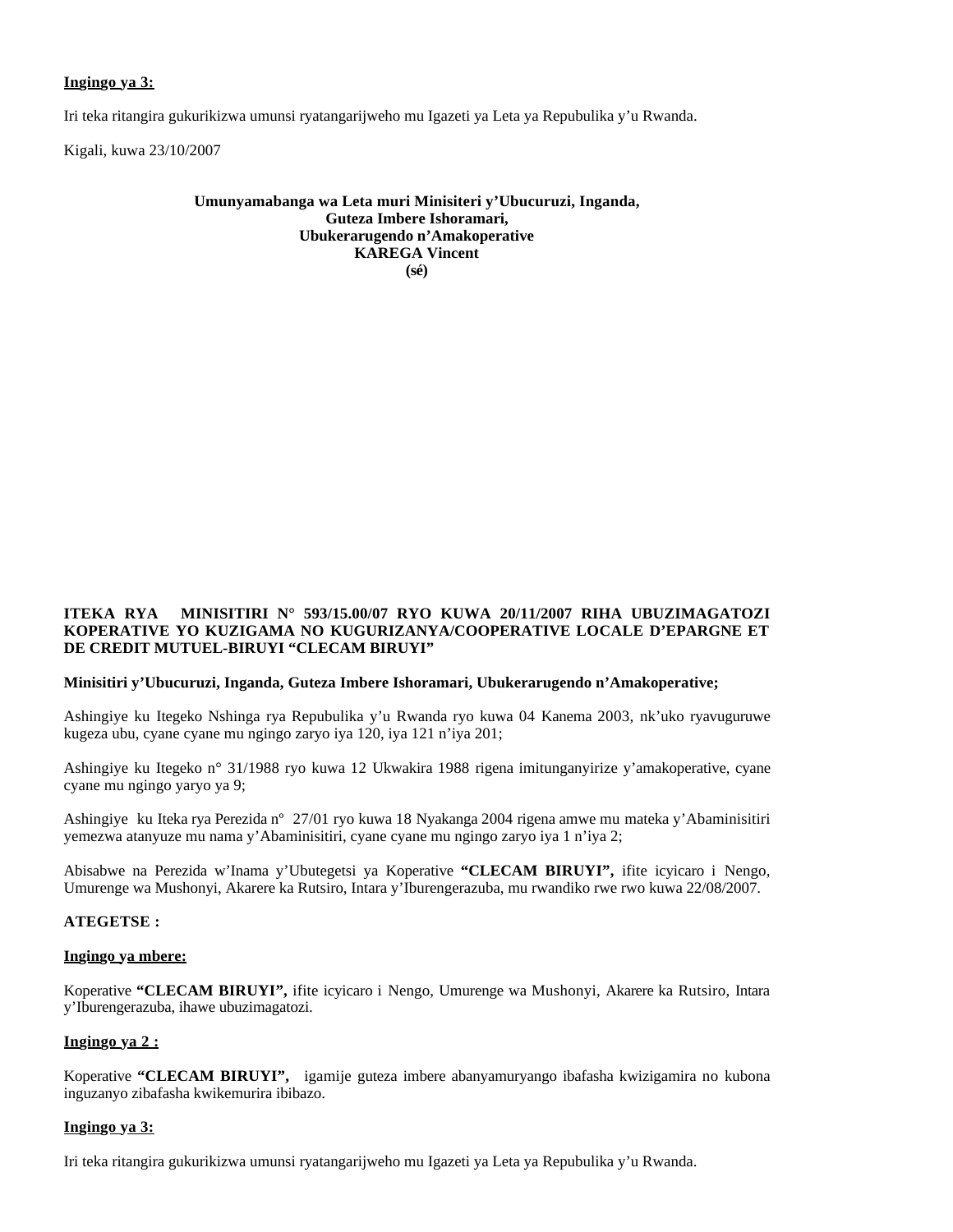Minisitiri w'Ubucuruzi, Inganda, Guteza Imbere Ishoramari, Ubukerarugendo n'Amakoperative **MITALI K. Protais (sé)**

## **ITEKA RYA MINISITIRI N° 650/15.00/07 RYO KUWA 28/11/2007 RIHA UBUZIMAGATOZI KOPERATIVE YO KUZIGAMA NO KUGURIZANYA-KAYOVE/COOPERATIVE LOCALE D'EPARGNE ET DE CREDIT AGRICOLE MUTUEL-KAYOVE "CLECAM KAYOVE"**

#### **Minisitiri y'Ubucuruzi, Inganda, Guteza Imbere Ishoramari, Ubukerarugendo n'Amakoperative;**

Ashingiye ku Itegeko Nshinga rya Repubulika y'u Rwanda ryo kuwa 04 Kanema 2003, nk'uko ryavuguruwe kugeza ubu, cyane cyane mu ngingo zaryo iya 120, iya 121 n'iya 201;

Ashingiye ku Itegeko n° 31/1988 ryo kuwa 12 Ukwakira 1988 rigena imitunganyirize y'amakoperative, cyane cyane mu ngingo yaryo ya 9;

Ashingiye ku Iteka rya Perezida nº 27/01 ryo kuwa 18 Nyakanga 2004 rigena amwe mu mateka y'Abaminisitiri yemezwa atanyuze mu nama y'Abaminisitiri, cyane cyane mu ngingo zaryo iya 1 n'iya 2;

Abisabwe na Perezida w'Inama y'Ubutegetsi ya Koperative **"CLECAM KAYOVE",** ifite icyicaro mu Murenge wa Ruhango, Akarere ka Rutsiro, Intara y'Iburengerazuba, mu rwandiko rwe rwo kuwa 21/08/2007.

## **ATEGETSE :**

#### **Ingingo ya mbere:**

Koperative **"CLECAM KAYOVE",** ifite icyicaro mu Murenge wa Ruhango, Akarere ka Rutsiro, Intara y'Iburengerazuba,, ihawe ubuzimagatozi.

## **Ingingo ya 2 :**

Koperative **"CLECAM KAYOVE",** igamije guteza imbere abanyamuryango ibafasha kwizigamira no kubona inguzanyo zibafasha kwikemurira ibibazo.

#### **Ingingo ya 3:**

Iri teka ritangira gukurikizwa umunsi ryatangarijweho mu Igazeti ya Leta ya Repubulika y'u Rwanda.

Kigali, kuwa 28/11/2007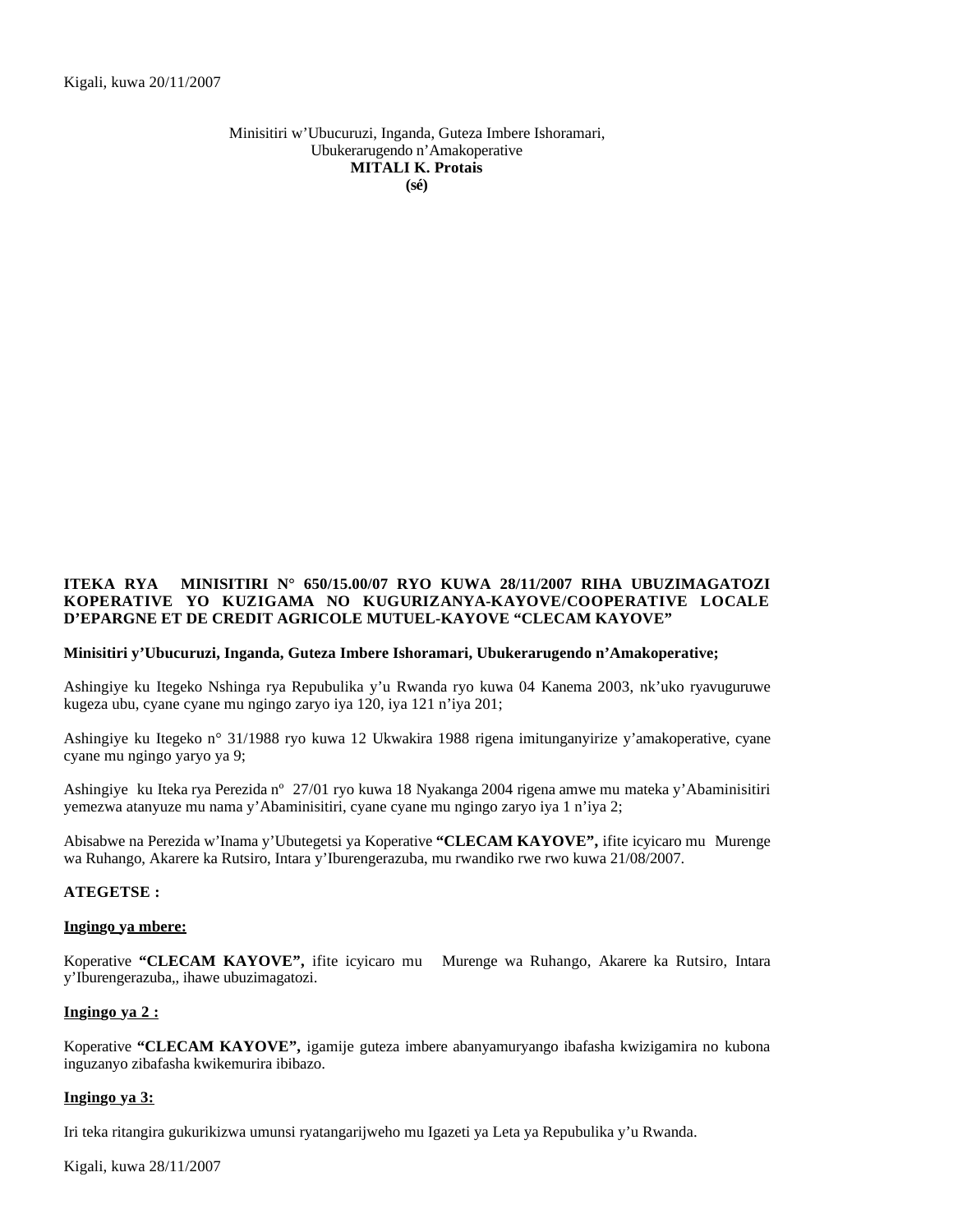| ITEKA RYA MINISITIRI N°<br>49/11 RYO KUWA 20/07/2007<br>RIHA UBUZIMAGATOZI<br>"UMURYANGO WO KWITA<br>KU BIDUKIKIJE MU<br>RWANDA (A.C.N.R.)" KANDI<br>RYEMERA ABAVUGIZI<br><b>BAWO</b>                       | MINISTERIAL ORDER N°<br>49/11 OF 20/07/2007<br><b>GRANTING LEGAL STATUS</b><br>TO THE ASSOCIATION<br>POUR LA CONSERVATION<br>DE LA NATURE AU<br>RWANDA (A.C.N.R.)"AND<br>APPROVING ITS LEGAL<br><b>REPRESENTATIVES</b> | ARRETE MINISTERIEL N°<br>49/11 DU 20/07/2009<br><b>ACCORDANT</b><br>L A<br>PERSONALITE CIVILE A<br>L' "ASSOCIATION POUR<br>LA CONSERVATION DE<br>LA NATURE AU RWANDA<br>(A.C.N.R.)" ET PORTANT<br><b>AGREMENT DE SES</b><br><b>REPRESENTANTS</b><br><b>LEGAUX</b> |
|-------------------------------------------------------------------------------------------------------------------------------------------------------------------------------------------------------------|------------------------------------------------------------------------------------------------------------------------------------------------------------------------------------------------------------------------|-------------------------------------------------------------------------------------------------------------------------------------------------------------------------------------------------------------------------------------------------------------------|
| Minisitiri w'Ubutabera,                                                                                                                                                                                     | The Minister of Justice,                                                                                                                                                                                               | <b>ARRETE</b>                                                                                                                                                                                                                                                     |
| Ashingiye ku Itegeko Nshinga rya<br>Repubulika y'u Rwanda ryo kuwa<br>04 Kamena 2003, nk'uko<br>ryavuguruwe kugeza ubu, cyane<br>cyane mu ngingo zaryo iya 120                                              | Given the Constitution of the<br>Republic of Rwanda of 04 June<br>2003, as amended to date,<br>especially in Articles 120 and 121;                                                                                     | <b>Article premier: Dénomination</b><br>et siège<br>de l'Association                                                                                                                                                                                              |
| $n'$ iya 121;<br>Ashingiye ku Itegeko n° 20/2000<br>ryo kuwa 26/07/2000 ryerekeye<br>imiryango idaharanira inyungu,<br>cyane cyane mu ngingo zaryo iya 8,<br>iya 9, iya 10 n'iya 20;                        | Given Law $n^{\circ}$ 20/2000 of<br>26/07/2000, relating to Non Profit<br>Making Organizations, especially<br>in Articles 8, 9, 10 and 20;                                                                             | La personnalité civile est<br>accordée à l'"Association pour la<br>Conservation de la Nature au<br>Rwanda (ACNR)" dont le siège<br>est dans le District de Kicukiro,<br>Ville de Kigali.                                                                          |
| Amaze kubona iteka rya Perezida n<br>$^{\circ}$ 27/01 ryo kuwa 18/07/2004<br>rigena amwe mu mateka<br>y'Abaminisitiri yemezwa atanyuze<br>mu Nama y'Abaminisitiri, cyane<br>cyane mu ngingo yaryo ya mbere; | Given Presidential Order $n^{\circ}$ 27/01<br>of 18/07/2004, determining certain<br>Ministerial Orders which are<br>adopted without consideration by<br>the Cabinet, especially in Article<br>One;                     | Article 2: Objet de<br>l'Association<br>L'Association a pour objet de:<br>Eveiller l'intérêt et la<br>curiosité de la population et                                                                                                                               |
| Abisabwe n'Umuvugizi w'<br>"Umuryango wo Kwita ku                                                                                                                                                           | Upon a request lodged by the<br>Legal Representative of the<br>"Association pour la Conservation                                                                                                                       | surtout les jeunes à l'importance<br>de la biodiversité au Rwanda et<br>de sa conservation;                                                                                                                                                                       |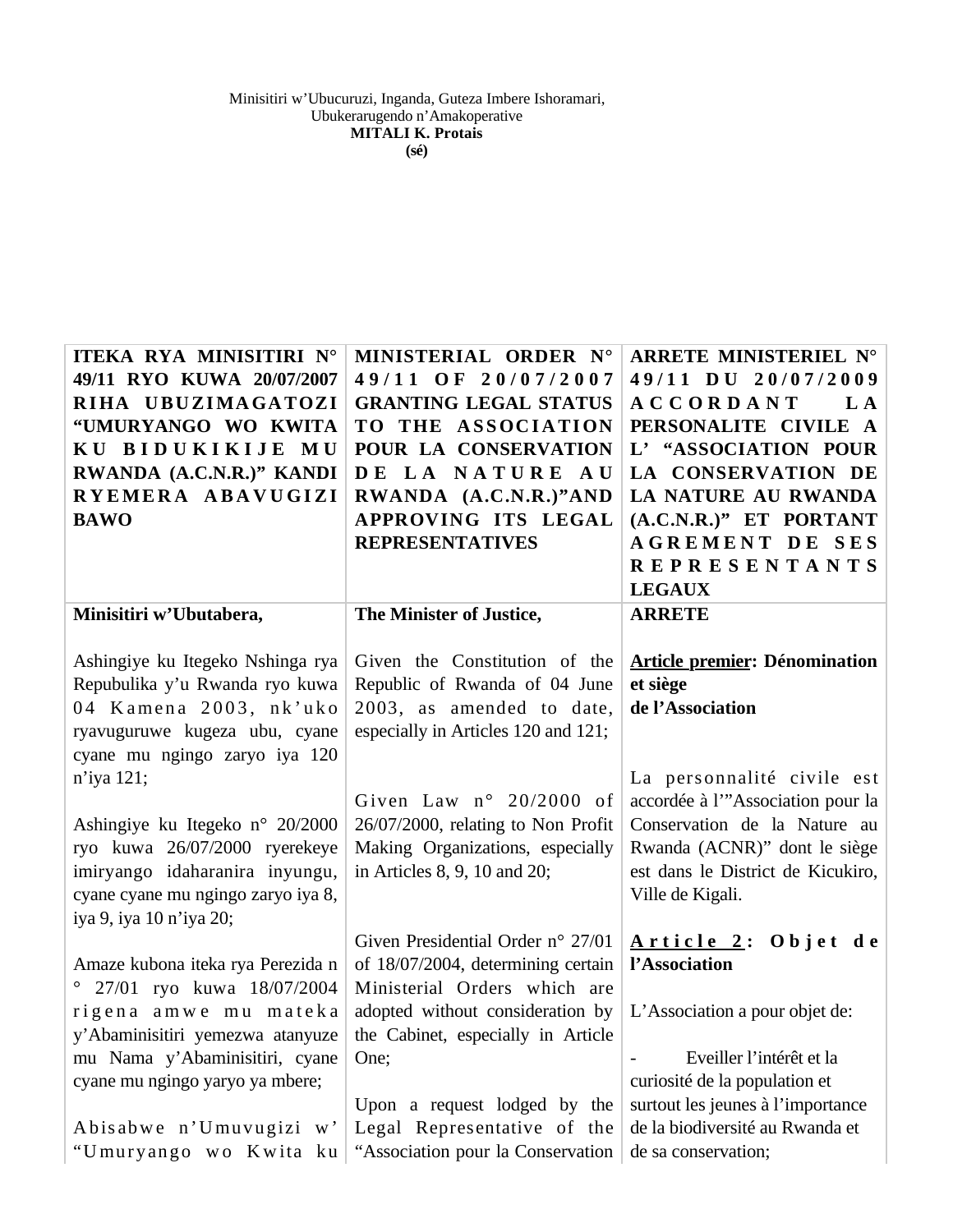$B$  i du k i k i j e m u R w a n d a  $(A.C.N.R.)$ " mu rwandiko rwakiriwe kuwa 5 Werurwe 2007;

## **ATEGETSE**

**Ingingo ya mbere: I zin a n ' i c y i c a r o by'umuryango** 

U b u z i m a g a t o z i b u h a w e "U muryango wo kwita ku Bidukikije mu Rwanda ( ACNR)", ufite icyicaro cyawo mu Karere ka Kicukiro Umujyi wa Kigali.

**I n g i n g o y a 2 : I n t e g o z'umuryango**

Umuryango ugamije:

- Gukangurira abaturage cyane cyane urubyiruko akamaro k'urusobe rw'ibinyabuzima no kubibungabunga;

- Guteza imbere ubushakashatsi n'ubumenyi ku mibereho y'inyamaswa n'ibimera n'imikorere y'impuzandiri mu Rwanda;

- Gushakira hamwe uburyo n'inzira by'imicungire irambye y'umutungo kamere w'u Rwanda; - Ibindi byose bifitanye isano n'inshingano z'umuryango byemejwe n'Inteko Rusange.

# **I n g in g o y a 3 : A b a v u g izi b'umuryango**

Uwemerewe kuba umuvugizi w'Umuryango wo Kwita ku Bidukikije mu Rwanda (ACNR) ni Bwana NSENGIMANA Serge

de la Nature au Rwanda (A.C.N.R), on 05 March 2007;

# **HEREBY ORDERS**

# **Article One: Denomination and Headquarter** of the **Association**

Legal status is granted to the Association "Association pour la Conservation de la Nature au Rwanda (ACNR)", that is based in Kicukiro District, Kigali City.

# **Article 2: Objective of the association**

The aim of the Association is:

To sensitize people especially the youth about the importance of biodiversity conservation in Rwanda;

- To contribute to the promotion of research and knowledge of fauna and flora, as well as the interaction of the ecosystems in Rwanda;

- To suggest ways and means of sustainable management of the natural heritage in Rwanda;

Any other objective supporting the mission of the association and defined by the General meeting.

# $\bf{Article}$   $\bf{3}:$  The Legal **Representatives**

Mr. NSENGIYUMVA Serge Joram of Rwandan Nationality, residing in Nyamirambo Sector, Nyarugenge District, Kigali City, is authorized to be the Legal

Contribuer à la promotion de la recherche et ainsi à la connaissance de la faune et de la flore et du fonctionnement des ecosystems au Rwanda;

Proposer des voies et moyens de gestion durable du patrimoine naturel au Rwanda;

Tout autre objectif entrant dans la mission de lassociation défini par l'Assemblée Générale.

# **Article 3: Les Représentants Légaux**

Est agrée en qualité de Représentant Légal de l'"Association pour la Conservation de la Nature au Rwanda (ACNR)", Monsieur NSENGIYUMVA Serge Joram, de nationalité Rwandaise, résidant dans le secteur Nyamirambo, District de Nyarugenge, Ville de Kigali.

Est agrée en qualité de Représentant Légal Suppléant de la même association, Monsieur HAKIZIMANA Emmanuel, de nationalité rwandaise, résidant dans le secteur Remera, District de Gasabo, Ville de Kigali.

# **Article 4: Entrée en vigueur**

Le présent arrêté entre en vigueur le jour de sa publication au Journal Officiel de la République du Rwanda.

Kigali, le 20/07/2007

Le Ministre de la Justice KARUGARAMA Tharcisse  $(s\acute{e})$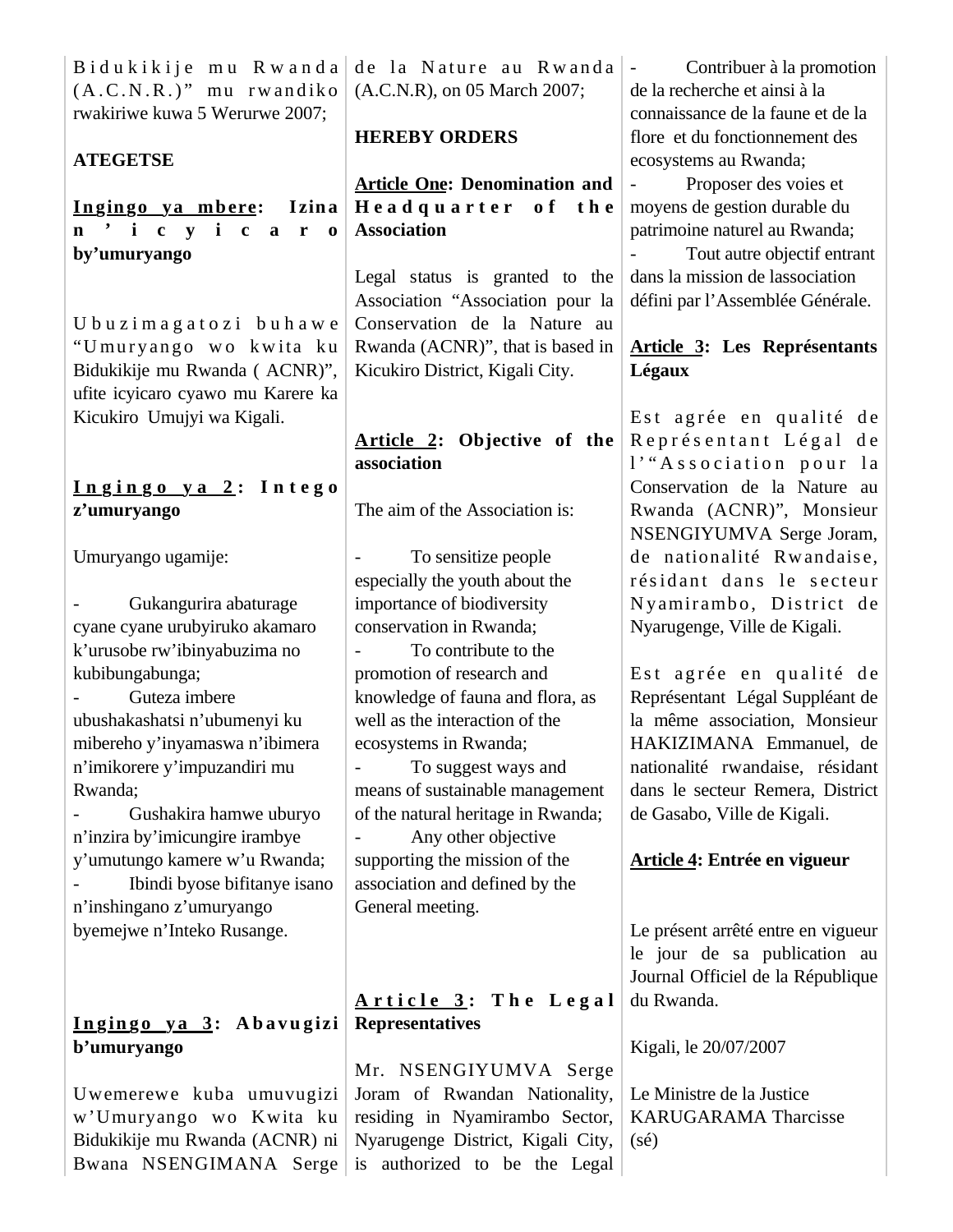| Joram, Umunyarwanda uba mu<br>Murenge wa Nyamirambo, Akarere<br>ka Nyarugenge, Umujyi wa Kigali.                                                                                                                             | Representative of the "Association"<br>pour la Conservation de la Nature<br>au Rwanda (ACNR)".                                                                                                                                                                                                                                                                                                                                                                                                                                                                                                                                                                                                                                                                         |  |
|------------------------------------------------------------------------------------------------------------------------------------------------------------------------------------------------------------------------------|------------------------------------------------------------------------------------------------------------------------------------------------------------------------------------------------------------------------------------------------------------------------------------------------------------------------------------------------------------------------------------------------------------------------------------------------------------------------------------------------------------------------------------------------------------------------------------------------------------------------------------------------------------------------------------------------------------------------------------------------------------------------|--|
| Uwemerewe kuba Umuvugizi<br>wungirije w'uwo muryango ni<br>Bwana HAKIZIMANA<br>Emmanuel, Umunyarwanda uba mu<br>Murenge wa Remera, Akarere ka<br>Gasabo, Umujyi wa Kigali.                                                   | Mr. HAKIZIMANA Emmanuel<br>of Rwandan Nationality, residing<br>in Remera Sector, Gasabo District,<br>Kigali City is authorized to be the<br>Deputy Legal Representative of the<br>same Association.                                                                                                                                                                                                                                                                                                                                                                                                                                                                                                                                                                    |  |
| Ingingo ya 4: Igihe iteka<br>ritangira                                                                                                                                                                                       | <b>Article 4: Coming into force</b>                                                                                                                                                                                                                                                                                                                                                                                                                                                                                                                                                                                                                                                                                                                                    |  |
| Gukurikizwa<br>Iri teka ritangira gukurikizwa<br>umunsi ritangarijweho mu Igazeti<br>ya Leta ya Repubulika y'u Rwanda.<br>Kigali, kuwa 20/07/2007<br>Minisitiri w'Ubutabera<br><b>KARUGARAMA Tharcisse</b><br>$(s\acute{e})$ | This Order shall come into force<br>on the date of its publication in the<br>Official Gazette of the Republic of<br>Rwanda.<br>Kigali, on 20/07/2007<br>The Minister of Justice<br><b>KARUGARAMA Tharcisse</b><br>$(s\acute{e})$<br>Le Ministre de la Justice,<br>Vu la Constitution de la<br>République du Rwanda du 04 juin<br>2003, telle que révisée à ce jour,<br>spécialement en ses articles 120 et<br>121;<br>Vu la loi nº 20/2000 du<br>26/07/2000 relative aux<br>associations sans but lucrative,<br>spécialement en ses articles 8, 9,<br>10 et 20;<br>Vu l'Arrêté Présidentiel n° 27/01<br>du 18/07/2004 déterminant certains<br>Arrêtés Ministériels qui ne sont<br>pas adoptés par le Conseil des<br>Ministres, spécialement en son<br>article premier; |  |
|                                                                                                                                                                                                                              |                                                                                                                                                                                                                                                                                                                                                                                                                                                                                                                                                                                                                                                                                                                                                                        |  |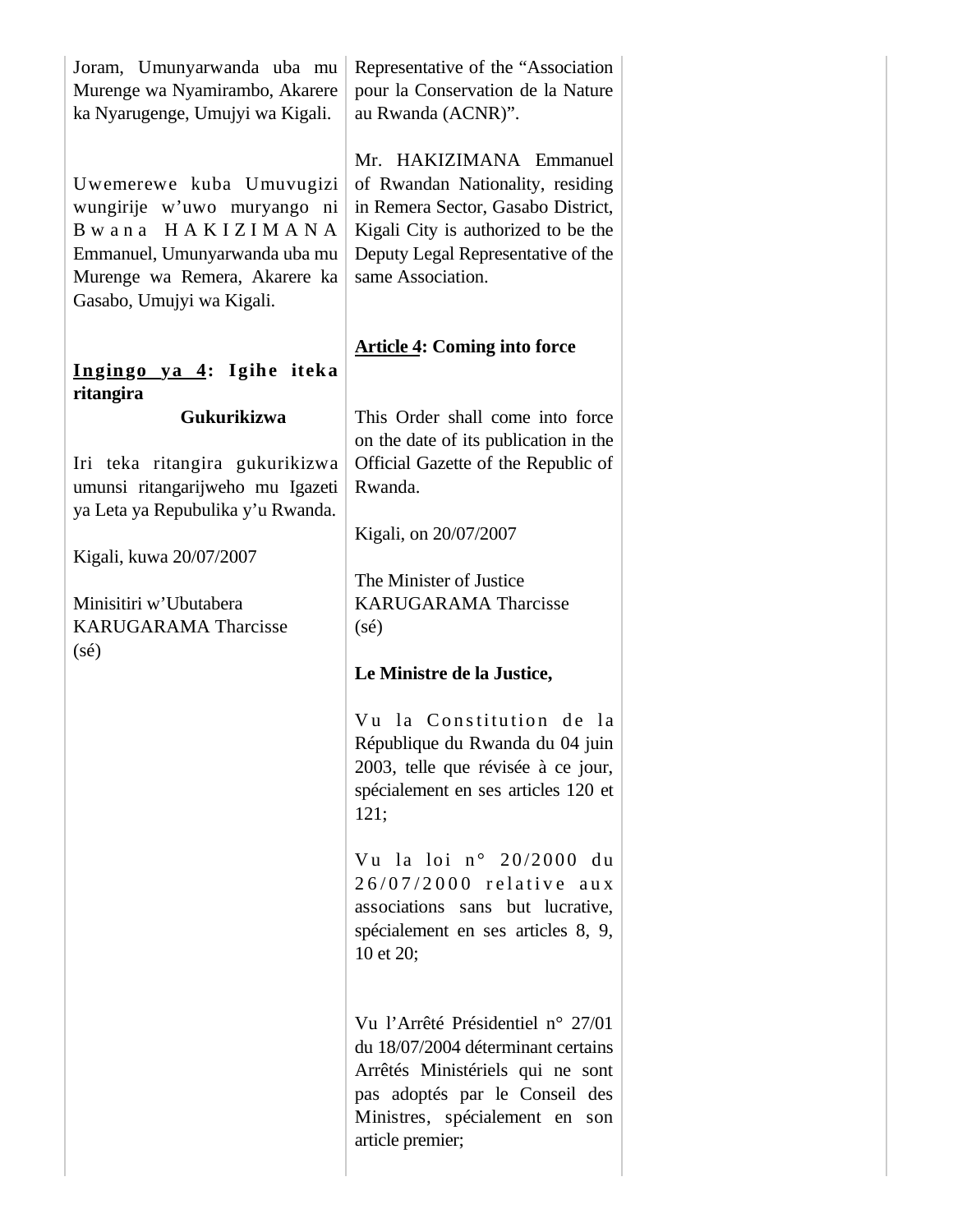#### UMURYANGO UDAHARANIRA INYUNGU

### **ASSOCIATION POUR LA CONSERVATION DE LA NATURE AU RWANDA MU MAGAMBO AHINNYE A.C.N.R.(UMURYANGO WO KWITA KU BIDUKIKIJE MU RWANDA).**

#### **AMATEGEKO AWUGENGA:**

#### **IRIBURIRO**

Tumaze kubona ko u Rwanda rufite umwihariko uturuka ku karere rurimo, uwo mwihariko ugatuma rugira urusobe rw'ibinyabuzima binyuranye nk'inyamaswa n'ibimera ;

Tumaze kubona ko urwo rusobe rw'ibinyabuzima rufite akamaro kanini mu bwuzuzanye bw'ibidukikije, mu bukungu bw'igihugu, mu mirire y'abaturage, mu myigire yabo, mu buvuzi n'ibindi… ;

Hamaze kugaragara ko u Rwanda rufite ibibazo bikomeye byerekeranye no kubungabunga ibidukikije ;

Bimaze kugaragara ko amoko menshi y'inyamaswa n'ibimera atazwi neza kandi n'inyigo zakwerekana uko uwo mutungo wakoreshwa ku buryo burambye zikaba zikiri nkeya cyane ; akazima burundu ;

NON -PROFIT MAKING ORGANIZATION

## **ASSOCIATION POUR LA CONSERVATION DE LA NATURE AU RWANDA AND KNOWN BY ACRONYM « A.C.N.R. ».**

## **STATUTES OF A C N R**

#### **PREAMBLE**

Whereas Rwanda presents several particularities which result from its geographical position that confers to it a complex and rich biodiversity in terms of fauna and flora;

Whereas this biodiversity is of paramount importance to Rwanda, and in particular for ecological balance, the economy of the country, food supply to people and for educational, scientific and medical reasons, etc..;

Whereas Rwanda presents major problems related to the nature conservation,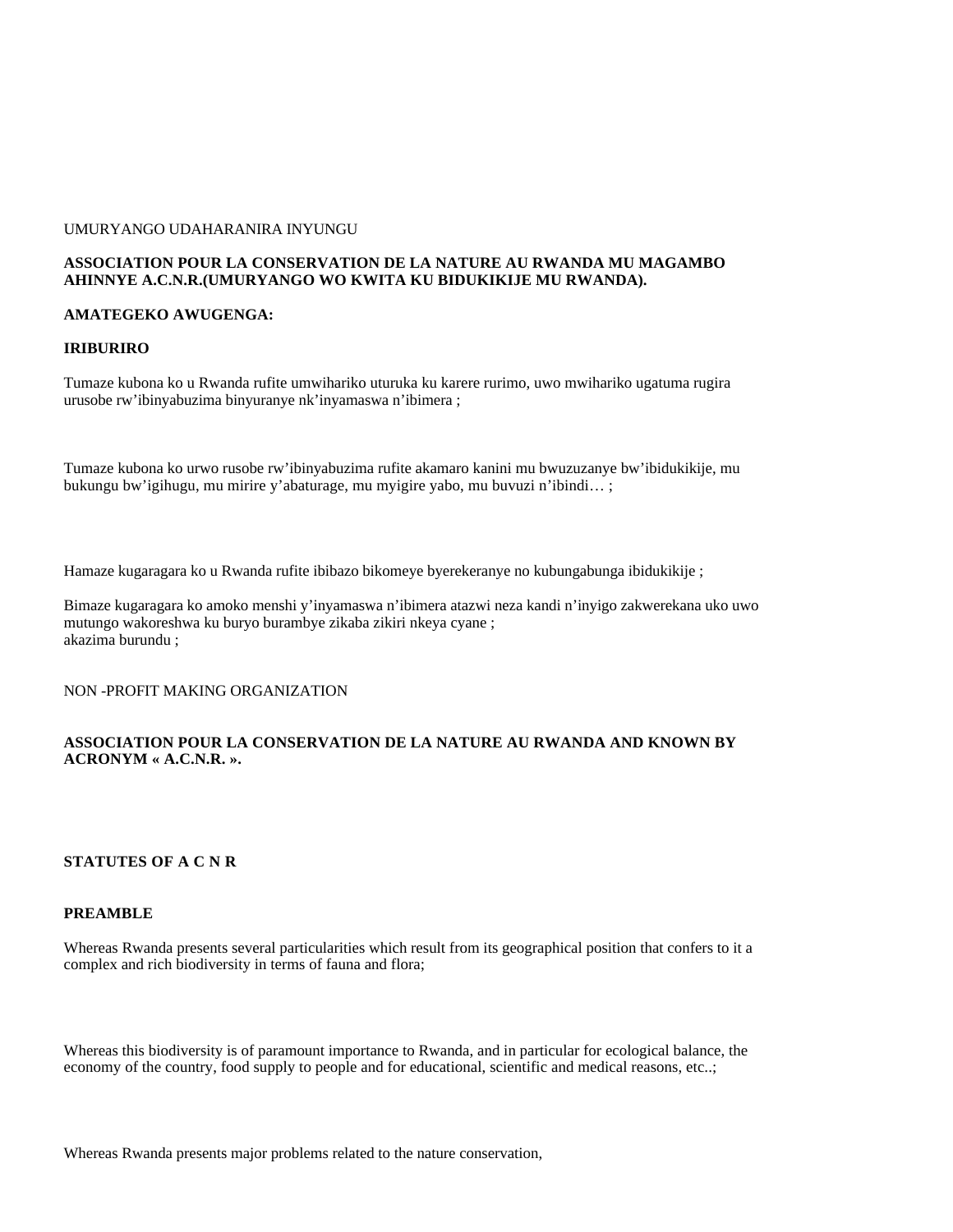Whereas several animal and plant species are little known and that few biological studies recommending ways of sustainable use of these resources were conducted;

#### ASSOCIATION SANS BUT LUCRATIF

## **ASSOCIATION POUR LA CONSERVATION DE LA NATURE AU RWANDA (A.C.N.R.) EN SIGLE.**

### **STATUTS DE L'A C N R :**

#### **PREAMBULE**

Considérant que le Rwanda présente plusieurs particularités qui résultent de sa position biographique qui lui confère une grande biodiversité au niveau de la complexité des milieux et de la richesse faunistique et floristique ;

Considérant que cette biodiversité est d'une importance capitale pour le Rwanda, notamment pour l'équilibre écologique, l'économie du pays, l'alimentation de la population et pour des raisons éducatives, scientifiques, médicales etc… ;

Vu que le Rwanda présente des problèmes majeurs en rapport avec la conservation de la nature

Vu que plusieurs espèces animales et végétales sont peu connues et que peu d'études biologiques pouvant proposer des voies d'utilisation durable de ces ressources ont été réalisées ;

Bimaze kugaragara ko amoko menshi y'inyamaswa n'ibimera atazwi neza kandi n'inyigo zakwerekana uko uwo mutungo wakoreshwa ku buryo burambye zikaba zikiri nkeya cyane ;

Bimaze kuboneka ko amakuru yerekeye kubungabunga ibidukikije akiri make mu Rwanda kandi ko kwangiza uwo mutungo n'aho uba bikomeje, bikaba binatuma amoko menshi y'inyamaswa n'ibimera agenda akendera naho andi akazima burundu ;

Kubera ibyo bibazo byose, umuti nyawo wo kubungabunga uwo mutungo kamere ni uko habaho inzego zifatika ziturutse mu baturage bo begereye kandi babana buri munsi n'ibidukikije, zakwigishwa zikanatoza abaturage bose uburyo bwo kubungabunga uwo mutungo mu Rwanda ;

Ni muri urwo rwego hashizwe umuryango ugegwa n'amategeko shingiro ateye ku buryo bukurikira :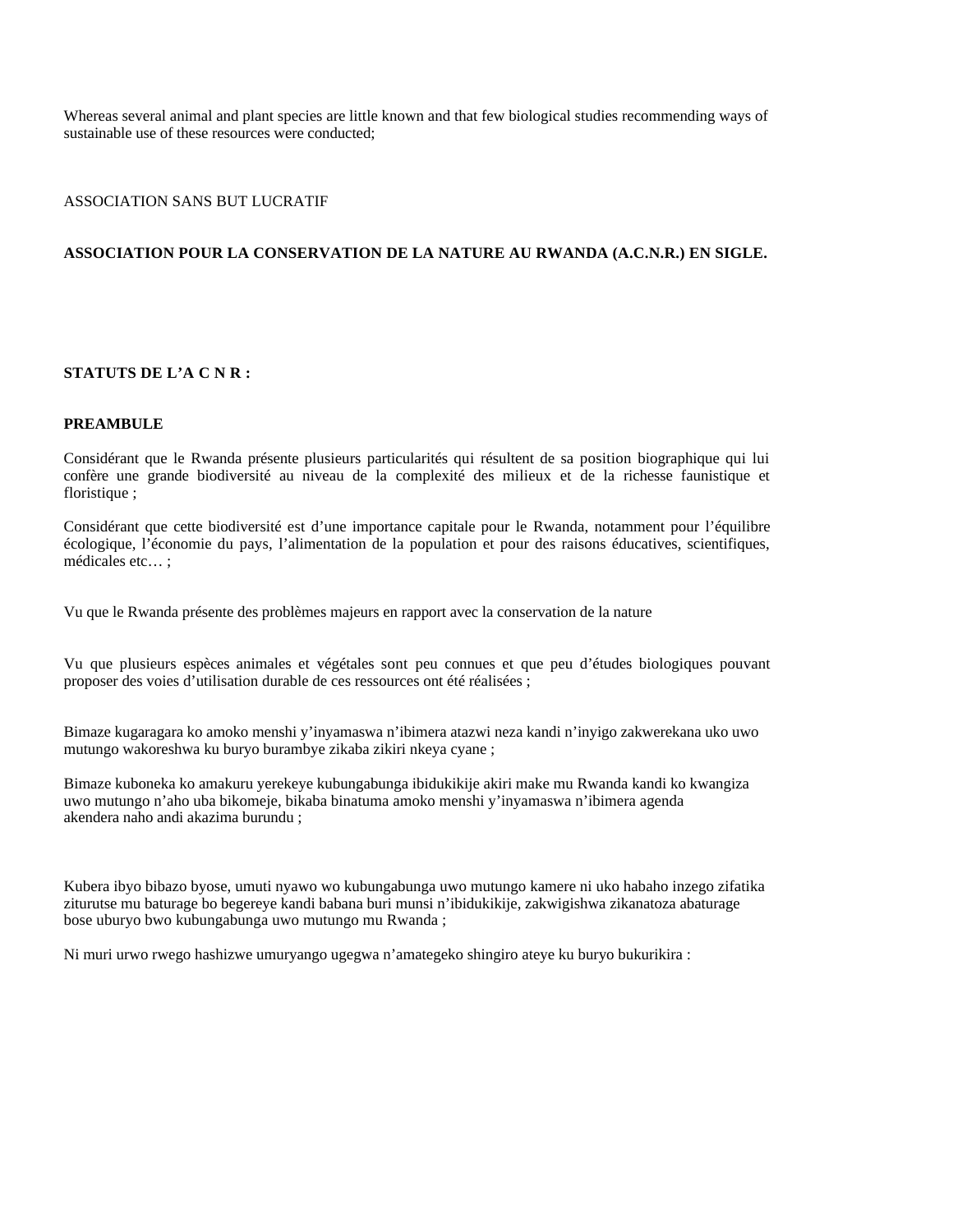Whereas several animal and plant species are little known and that few biological studies recommending ways of sustainable use of these resources were conducted;

Whereas little information related to nature conservation exists in Rwanda and that oblivious exploitation of resources as well as the deterioration of the biotopes and key sites for biological diversity continue, resulting in disappearance or scarcity of several animal and plant species;

Faced with all these problems, the key solution to ensure the conservation of biological diversity in Rwanda is the existence of structures having for mandate know and make known the fauna and flora, as well as how the natural ecosystems work in Rwanda;

It is within this context that the association is created and its statutes are made out as follows:

Vu que plusieurs espèces animales et végétales sont peu connues et que peu d'études biologiques pouvant proposer des voies d'utilisation durable de ces ressources ont été réalisées ;

Vu que peu d'informations en rapport avec la conservation de la nature existent au Rwanda et que l'exploitation inconsciente des ressources et la détérioration des biotopes et sites clés pour la diversité biologique continuent, avec pour résultat la disparition

ou la raréfaction de plusieurs espèces animales et végétales ;

Face à tous ces problèmes, la principale clé pour assurer la conservation de la diversité biologique au Rwanda est l'existence de structures ayant pour mission de connaître et faire connaître la faune et la flore et le fonctionnement des écosystèmes naturels au Rwanda ;

C'est dans ce contexte que se place la création de l'association dont les statuts sont libellés de manière ci-après :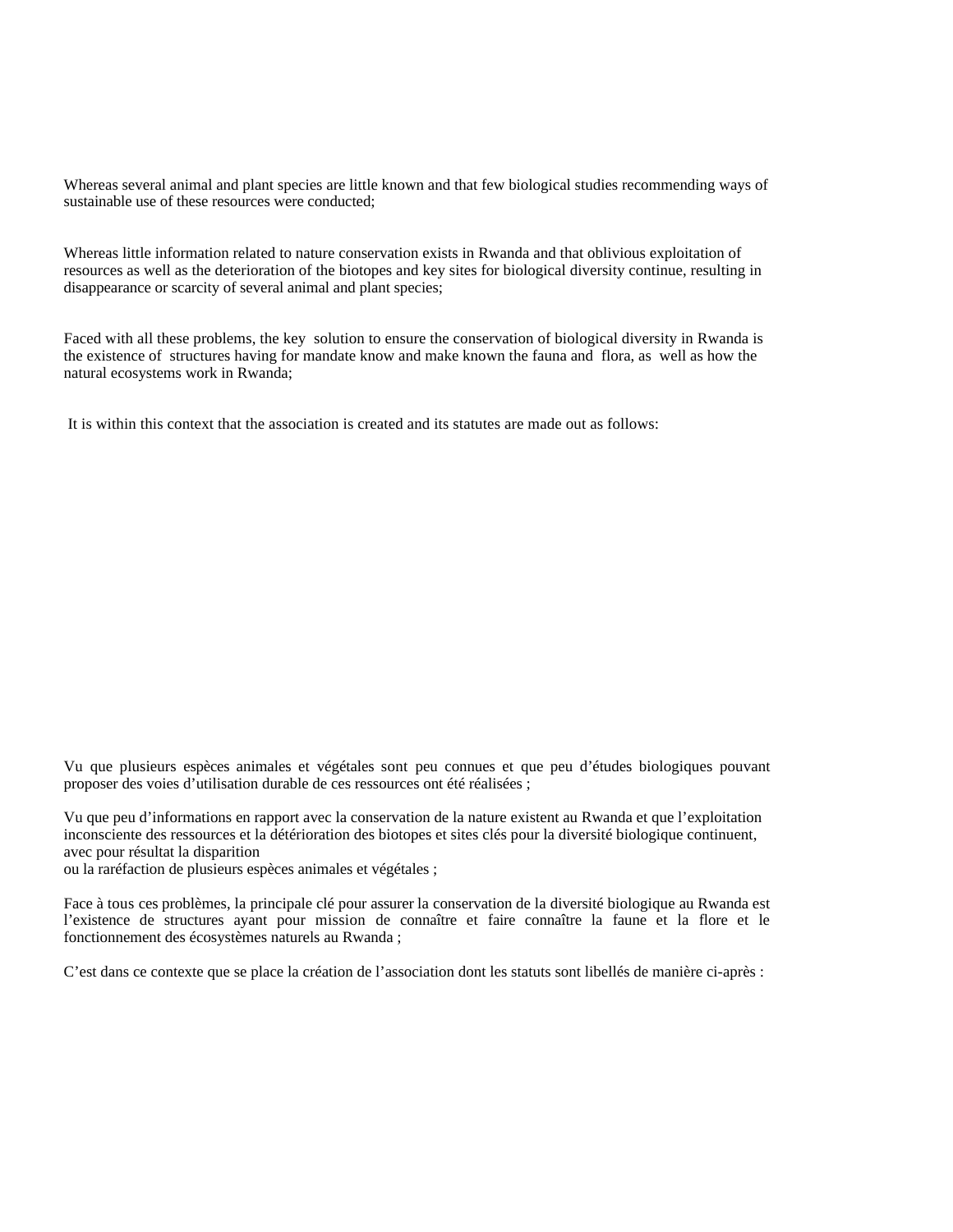## **AMATEGEKO SHINGIRO Y'UMURYANGO : A C N R**

## **UMUTWE WA MBERE:**

## **IZINA , INTEBE , IGIHE N'INTEGO**

#### **Ingingo ya mbere :**

Abashyize umukono kuri aya mategeko bashinze umuryango witwa «Umuryango wo Kwita ku Bidukikije mu Rwanda», A.C.N.R. mu magambo ahinnye, ugengwa n'aya mategeko shingiro kimwe n'itegeko N° 20/2000 ryo kuwa 26 Nyakanga 2000 ryerekeye imiryango idaharanira inyungu.

## **Ingingo ya 2 :**

Icyicaro cy'umuryango gishyizwe i Kigali, Akarere ka Kicukiro, Umujyi wa Kigali. Gishobora ariko kwimurirwa ahandi mu Rwanda byemejwe n'Inteko Rusange.

### **Ingingo ya 3** :

Umuryango ukorera imirimo yawo ku butaka bwose bwa Repubulika y'u Rwanda. Igihe uzamara ntikigenwe.

## **STATUTES**

## **CHAPTER ONE**

## **DENOMINATION, HEADQUARTER, DURATION AND AIM**

## **Article one:**

It is made up between the undersigned; an association called "Association pour la Conservation de la Nature au Rwanda ", A.C.N.R. in short, governed by these statutes and subjected to the provisions of the law N° 20/2000 of July 26, 2000 relating to the non -profit making organizations.

## **Article 2:**

The headquarter of the association is established in Kigali, District of Kicukiro, Kigali City. It can nevertheless be transferred elsewhere in Rwanda under decision from the General meeting.

## **Article 3:**

The Association carries out its activities in all parts of the Republic of Rwanda. It is created for an unspecified duration.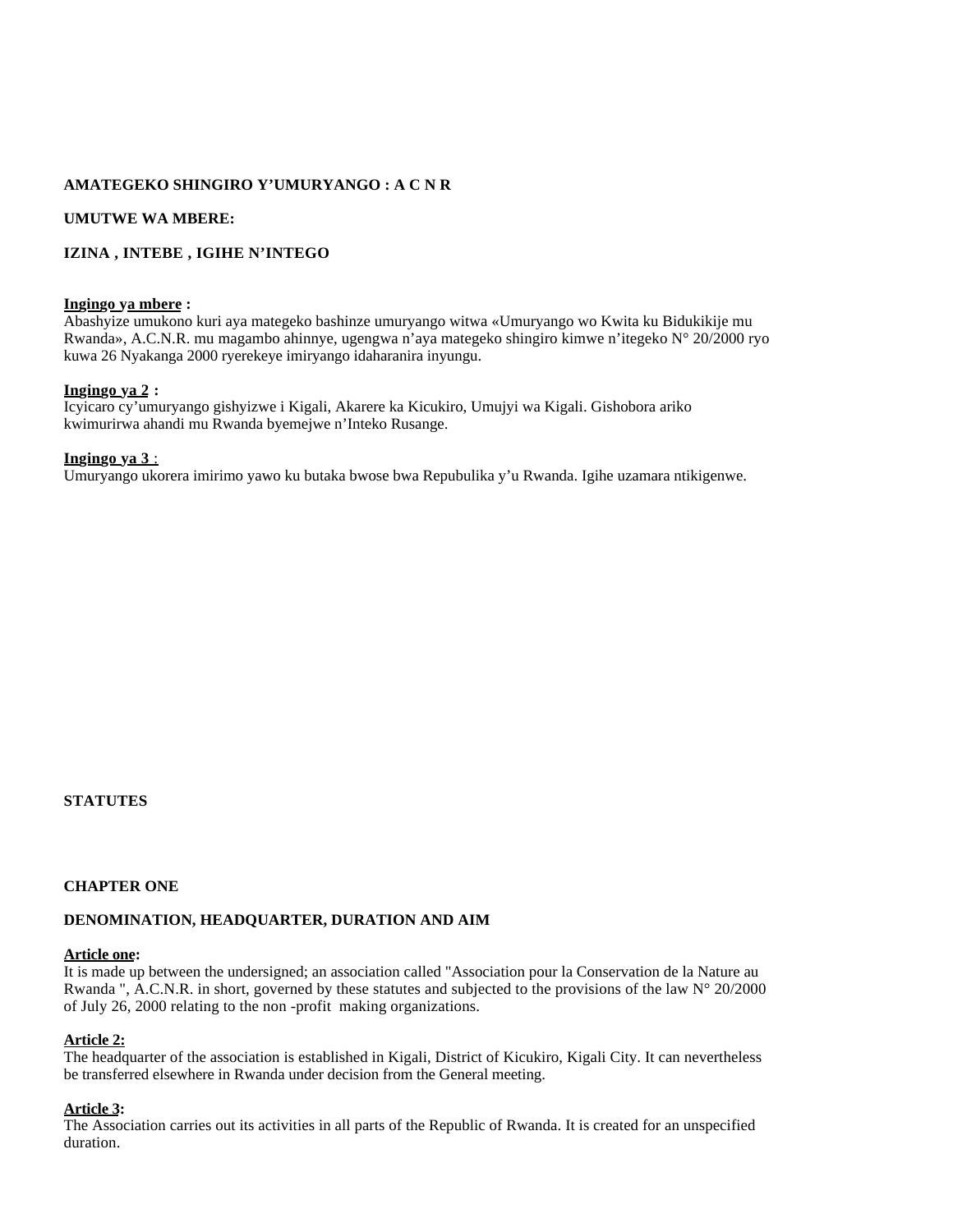**STATUTS :**

#### **CHAPITRE PREMIER:**

### **DENOMINATION, SIEGE, DUREE ET OBJET**

#### **Article premier :**

Il est constitué entre les soussignés, une association dénommée «Association pour la Conservation de la Nature au Rwanda », A.C.N.R. en sigle, régie par les présents statuts et soumise aux dispositions de la loi N° 20/2000 du 26 juillet 2000 relative aux associations sans but lucratif.

#### **Article 2 :**

Le siège de l'association est établi à Kigali, District de Kicukiro, Ville de Kigali. Il peut néanmoins être transféré ailleurs au Rwanda sur décision de l'Assemblée Générale.

#### **Article 3 :**

L'association exerce ses activités sur toute l'étendue de la République du Rwanda. Elle est créée pour une durée indéterminée.

## **Article 4** :

Umuryango ugamije : -gukangurira abaturage cyane cyane urubyiruko akamaro k'urusobe rw'ibinyabuzima no kubibungabunga;

-guteza imbere ubushakashakatsi n'ubumenyi ku mibereho y'inyamaswa n'ibimera n'imikorere y'impuzandiri mu Rwanda;

-gushakira hamwe uburyo n'inzira by'imicungire irambye y'umutungo kamere w'u Rwanda; -ibindi byose bifitanye isano n'inshingano z'umuryango byemejwe n'Inteko Rusange.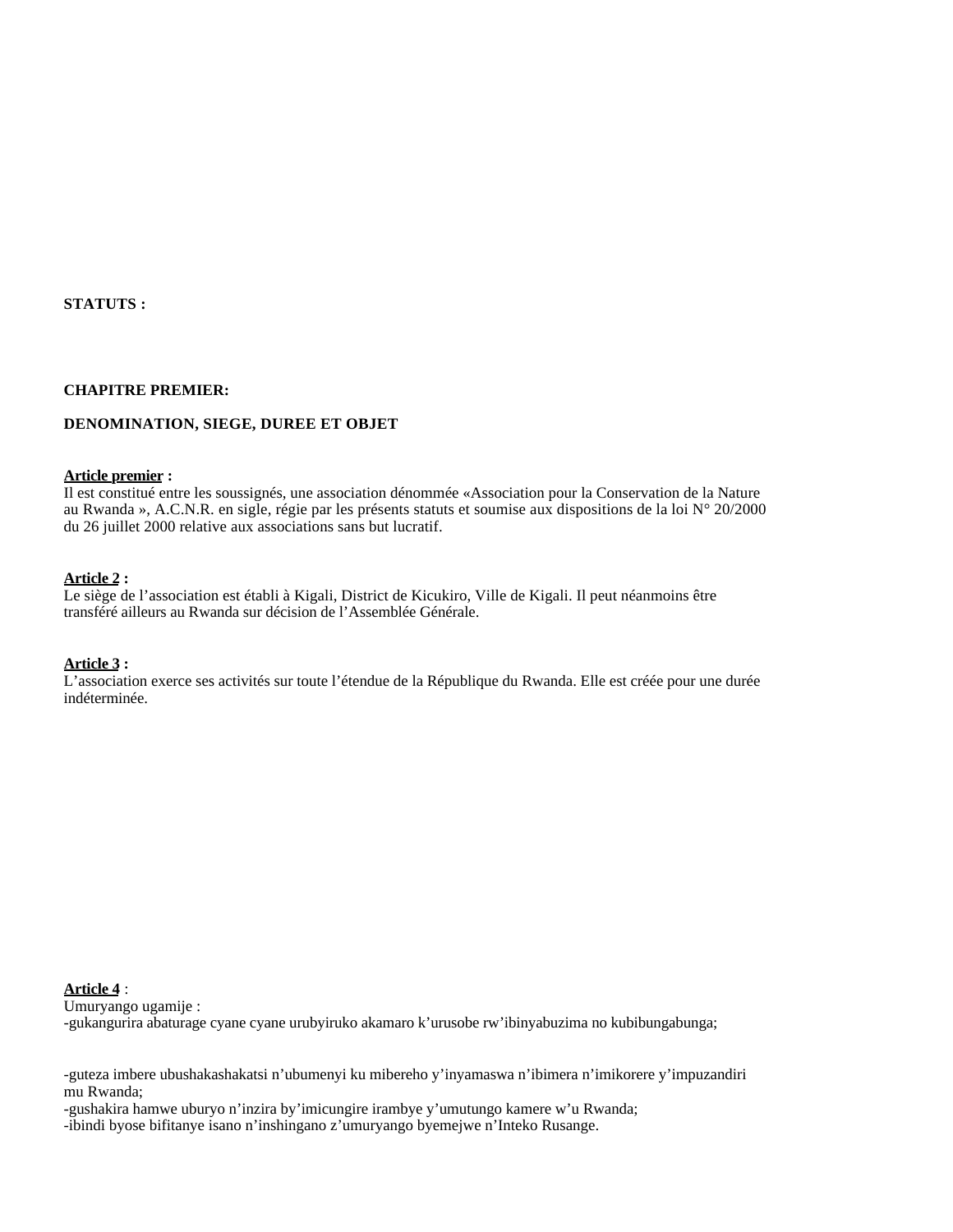**Article 4**: The Association has as aim:

- To raise the interest and the curiosity of people especially of the youth about the importance of biodiversity conservation in Rwanda.
- To contribute to the promotion of research and knowledge of fauna and flora, as well as the interaction of the ecosystems in Rwanda;
- To suggest ways and means of sustainable management of the natural heritage in Rwanda.
- Any other objective supporting the mission of the association and defined by the General meeting.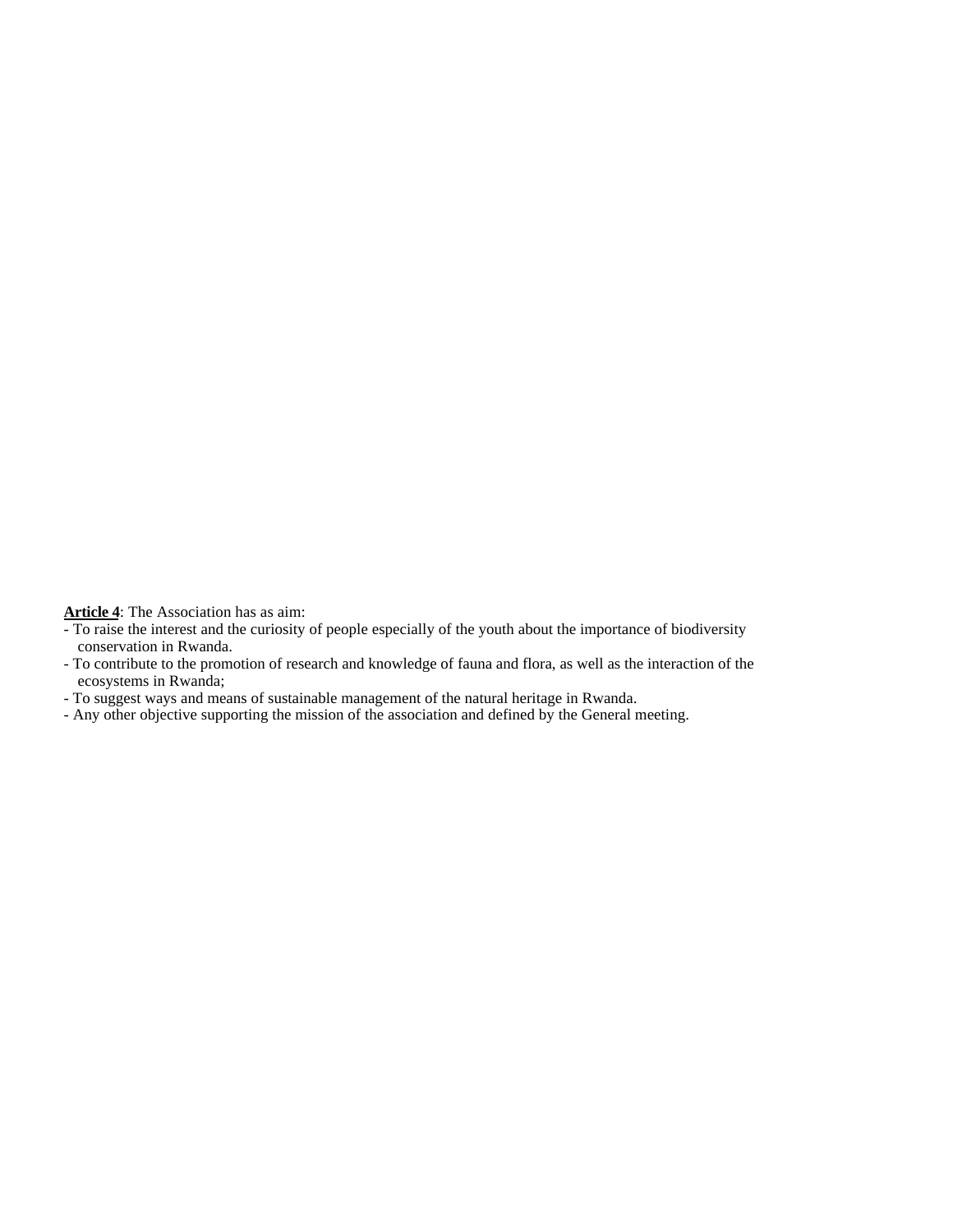#### **Article 4** :

L'association a pour objet :

-éveiller l'intérêt et la curiosité de la population et surtout les jeunes à l'importance de la biodiversité au Rwanda et de sa conservation ;

-contribuer à la promotion de la recherche et ainsi à la connaissance de la faune et de la flore et du fonctionnement des écosystèmes au Rwanda ;

-proposer des voies et moyens de gestion durable du patrimoine naturel au Rwanda ;

-tout autre objectif entrant dans la mission de l'association défini par l'Assemblée Générale.

#### **UMUTWE WA II : ABANYAMURYANGO**

#### **Ingingo ya 5 :**

Umuryango ugizwe n'abanyamuryango bawushinze, abanyamuryango bawinjiramo n'abanyamuryango b'icyubahiro.

Abanyamuryango bawushinze ni abashyize umukono kuri aya mategeko shingiro. Abanyamuryango bawinjiramo ni imiryango ibisaba imaze kwiyemeza gukurikiza aya mategeko shingiro, ikemerwa n'Inteko Rusange. Abanyamuryango bawushinze n'abawinjiramo ni abanyamuryango nyakuri. Bafite uburenganzira bungana n'inshingano zimwe ku bireba umuryango.

Abanyamuryango b'icyubahiro ni abantu cyangwa imiryango bemerwa n'Inteko Rusange kubera ibikorwa byiza by'akarusho bakoreye umuryango.

Batangwa na Komite Nyobozi, bakemerwa n'Inteko Rusange.

Bagishwa inama gusa ariko ntibatora mu nama z'Inteko Rusange.

### **Ingingo ya 6 :**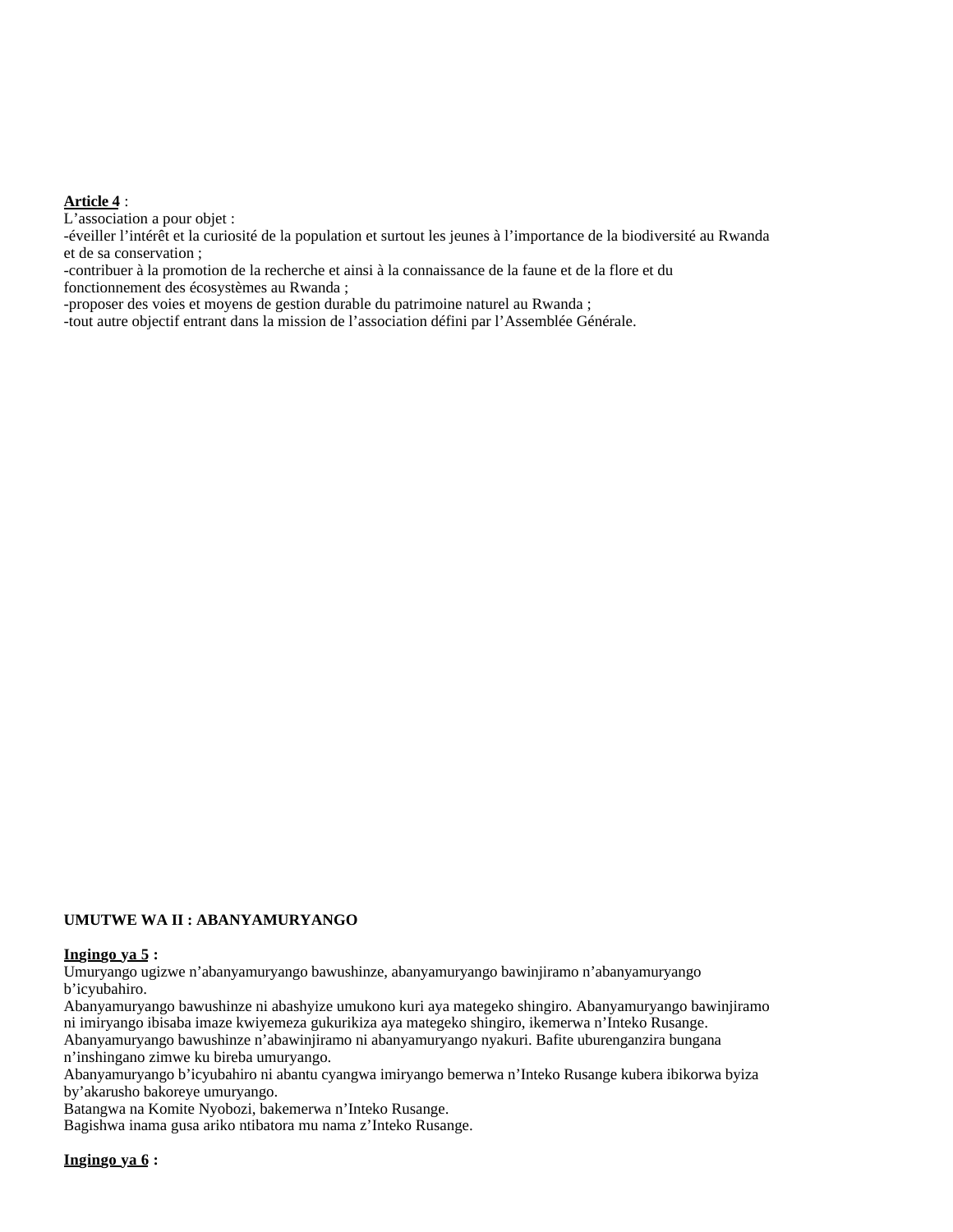Inzandiko zisaba kwinjira mu muryango zohererezwa Perezida wa Komite Nyobozi, bikemezwa n'Inteko Rusange

## **CHAPTER II: MEMBERS**

#### **Article 5:**

 The Association is composed of the founder members, full members and the members of honor. Founder members are the signatories of these statutes. Are adherent members, natural persons who, on request and after having subscribed to the present statutes, are approved by the General Assembly. Founder members and adherent ones are full members of the association. They have the same rights and duties with regard to the association.

Members of honor are persons or entities to which the General meeting award this title in recognition of the special and appreciable services rendered to the association. They are proposed by the Executive Committee and are approved by the General meeting. They play an advisory part but do not take part in ballots during the meetings of the General Assembly.

#### **Article 6**

 Requests for adherence are addressed to the President of the Executive Committee and are approved by the General meeting.

#### **CHAPITRE II : DES MEMBRES**

## **Article 5 :**

L'association se compose des membres fondateurs, des membres adhérents et des membres d'honneur. Sont membres fondateurs les signataires des présents statuts. Sont membres adhérents les personnes morales qui, sur demande et après avoir souscrit aux présents statuts, sont agréées par l'Assemblée Générale. Les membres fondateurs et les membres adhérents sont les membres effectifs de l'association. Ils ont les mêmes droits et devoirs vis-à-vis de l'association.

Les membres d'honneur sont des personnes physiques ou morales auxquelles l'Assemblée Générale décerne ce titre en reconnaissance des services spéciaux et appréciables rendus à l'association. Ils sont proposés par le Comité Exécutif et agréés par l'Assemblée Générale. Ils jouent un rôle consultatif mais ne prennent pas part aux votes lors des réunions de l'Assemblée Générale.

#### **Article 6**

Les demandes d'adhésion sont adressées au Président du Comité Exécutif et agréées par l'Assemblée Générale.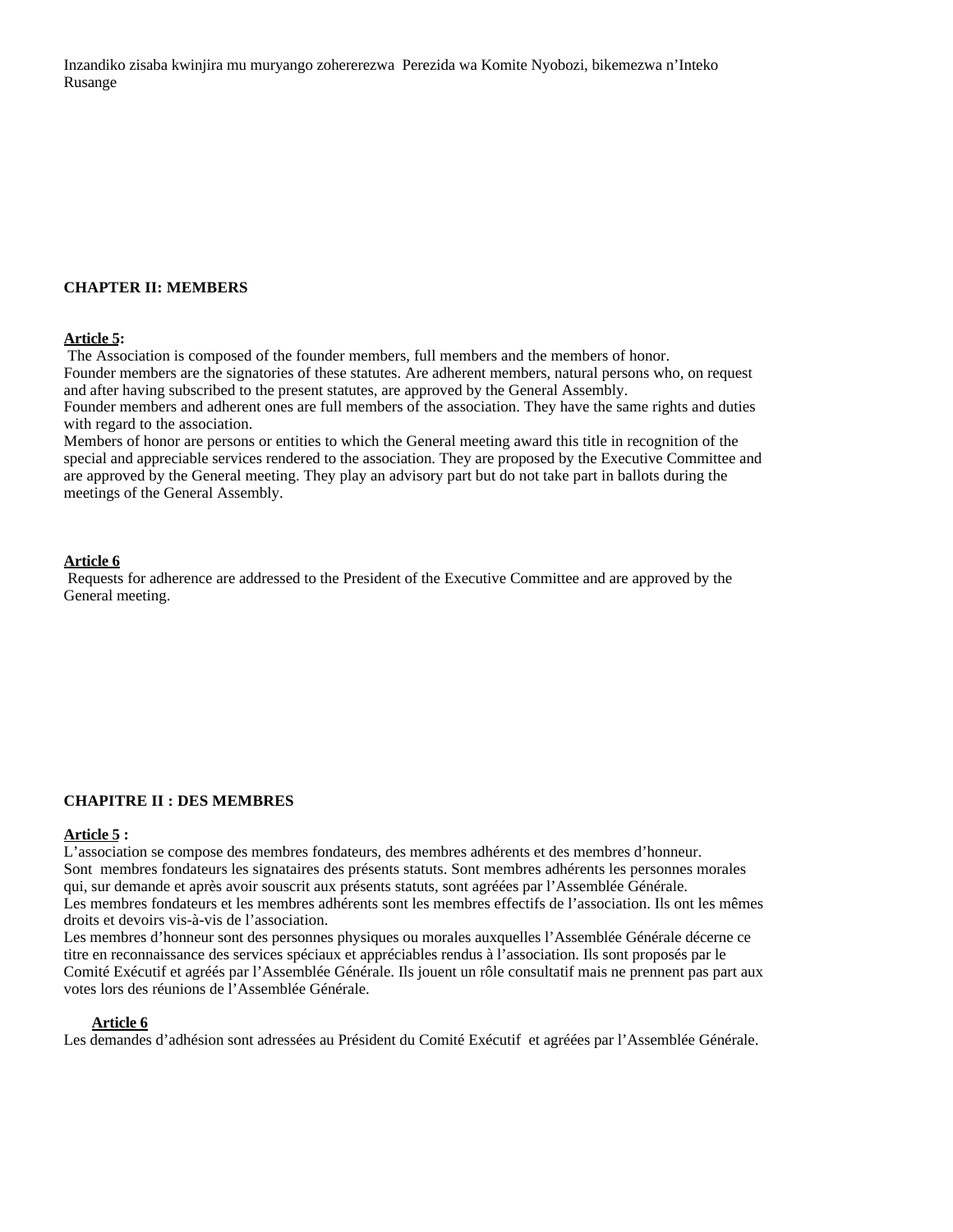## **Ingingo ya 7** :

Abanyamuryango nyakuri biyemeza kugira uruhare muri gahunda z'umuryango. Baza mu nama z'Inteko Rusange bafite uburenganzira bwo gutora. Bagomba gutanga umusanzu wemejwe n'Inteko Rusange.

#### **Ingingo ya 8 :**

Gutakaza ubunyamuryango biterwa no gusezera ku bushake, kwirukanwa cyangwa iseswa ry'umuryango. Usezeye ku bushake yandikira Perezida wa Komite Nyobozi, bikemezwa n'Inteko Rusange.

Icyemezo cyo kwirukana umunyamuryango gifatwa n'Inteko Rusange ku bwiganze bwa 2/3 by'amajwi iyo atacyubahiriza aya mategeko shingiro n'amabwiriza ngengamikorere y'umuryango.

#### **Article 7:**

Full members undertake to take part in the programs of the association. They take part in the meetings of the General Assembly with voting rights. They have the obligation to pay their contribution whose amount is fixed by the General meeting.

#### **Article 8:**

The membership is lost by the voluntary withdrawal, the exclusion or the dissolution of the association. The voluntary withdrawal is addressed in writing to the President of the Executive Committee and subjected to the approval of the General meeting.

Exclusion is pronounced by the General meeting in the majority of 2/3 of the votes against a member who does not conform any more to the present statutes and the rules of procedure of the association.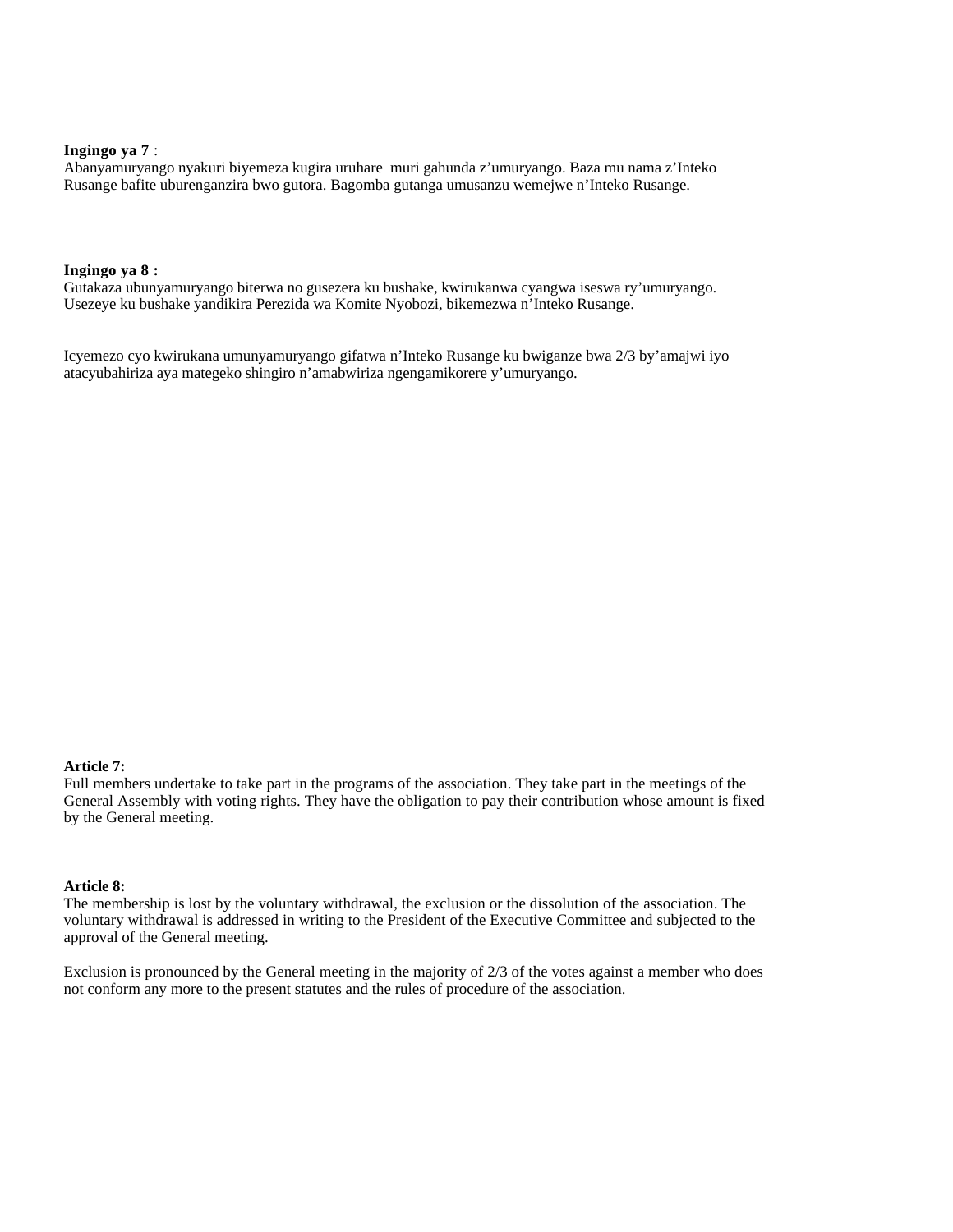#### **Article 7 :**

Les membres effectifs prennent l'engagement de participer aux programmes de l'association. Ils participent aux réunions de l'Assemblée Générale avec voix délibérative. Ils ont l'obligation de verser une cotisation dont le montant est fixé par l'Assemblée Générale.

#### **Article 8 :**

La qualité de membre se perd par le retrait volontaire, l'exclusion ou la dissolution de l'association. Le retrait volontaire est adressé par écrit au Président du Comité Exécutif et soumis à l'approbation de l'Assemblée Générale.

L'exclusion est prononcée par l'Assemblée Générale à la majorité de 2/3 des voix contre un membre qui ne se conforme plus aux présents statuts et au règlement intérieur de l'association.

#### **UMUTWE WA III : UMUTUNGO**

#### **Ingingo ya 9 :**

Umuryango ushobora gutira cyangwa gutunga ibintu byimukanwa n'ibitimukanwa ukeneye kugirango ugere ku ntego zawo.

#### **Ingingo ya 10 :**

Umutungo w'umuryango ugizwe n'imisanzu y'abanyamuryango, impano, imirage n'imfashanyo zinyuranye n'umusaruro ukomoka ku bikorwa by'umuryango.

#### **Ingingo ya 11** :

Umuryango ugenera umutungo wawo ibikorwa byose byatuma ugera ku ntego zawo ku buryo buziguye cyangwa butaziguye.

Nta munyamuryango ushobora kuwiyitirira cyangwa ngo agire umugabane asaba igihe asezeye, yirukanywe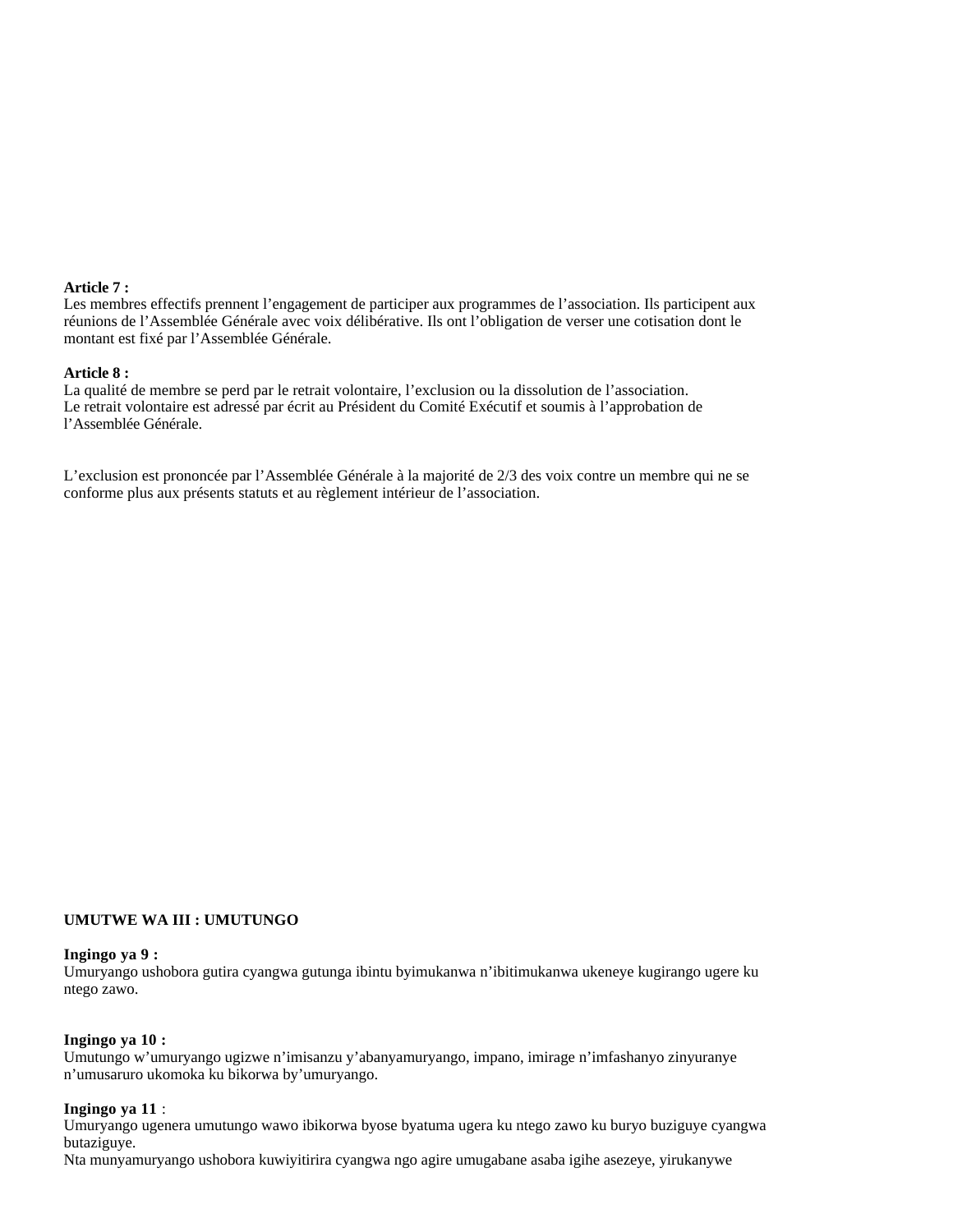cyangwa iyo umuryango usheshwe.

## **Ingingo ya 12 :**

Igihe umuryango usheshwe, Inteko Rusange ishyiraho umuntu umwe cyangwa benshi bashinzwe kurangiza iryo seswa .

Iyo hamaze gukorwa ibarura ry'ibintu byimukanwa n'ibitimukanwa by'umuryango no kwishyura imyenda, umutungo usigaye uhabwa undi muryango bihuje intego.

## **CHAPTER III: INHERITANCE**

#### **Article 9:**

The Association can have, either in possession/ use, or in property, personal property or the capital goods necessary to the achievement of its objectives.

### **Article 10:**

The inheritance of association is composed of the contributions of members, gifts, legacies, various subsidies and the incomes resulting from the activities of the association.

### **Article 11:**

The Association assigns its resources to all that contributes directly or indirectly to the implementation of its objectives. No member can assume the right neither to possess it nor to require any share in case of voluntary withdrawal, of exclusion or dissolution of the association.

## **Article 12:**

In case of dissolution, the General Assembly appoints one or more trustees in charge of liquidation of the goods of the association. After inventory of the personal properties and capital properties of the association and after the auditing of the liability, the credit of the inheritance will be yielded to another association which operates under the similar objectives.

## **CHAPITRE III : DU PATRIMOINE**

#### **Article 9 :**

L'association peut posséder, soit en jouissance, soit en propriété, les biens meubles et immeubles nécessaires à la réalisation de ses objectifs.

#### **Article 10** :

Le patrimoine de l'association est constitué par les cotisations des membres, les dons, les legs, les subventions diverses et les les revenus issus des activités de l'association.

#### **Article 11** :

L'association affecte ses ressources à tout ce qui concourt directement ou indirectement à la réalisation de son objet.

Aucun membre ne peut s'en arroger le droit de possession ni en exiger une part quelconque en cas de retrait volontaire, d'exclusion ou de dissolution de l'association.

#### **Article 12 :**

En cas de dissolution, l'Assemblée Générale désigne un ou plusieurs curateurs chargés de procéder à la liquidation des biens de l'association.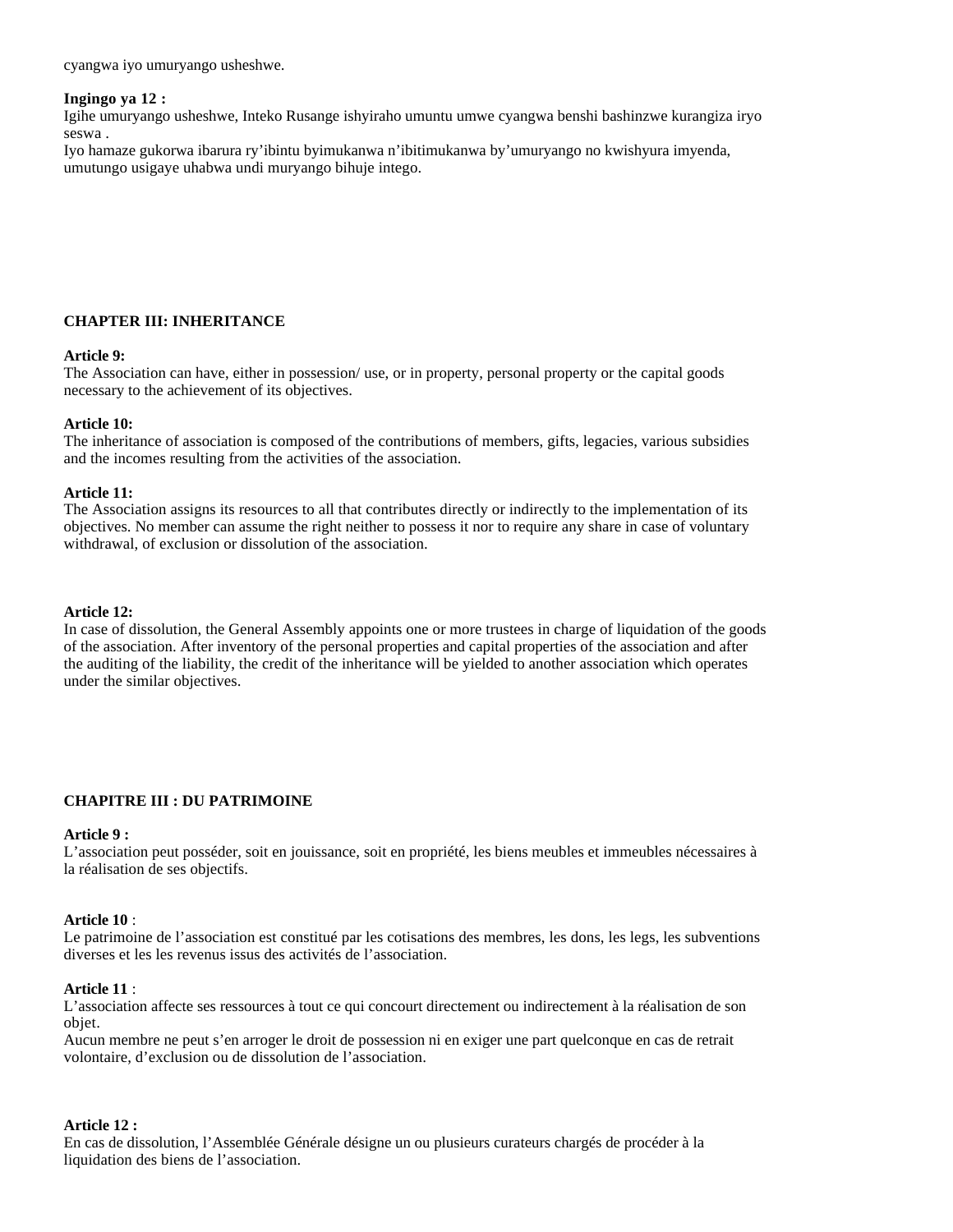Après inventaire des biens meubles et immeubles de l'association et après apurement du passif, l'actif du patrimoine sera cédé à une autre association poursuivant des objectifs similaires.

## **UMUTWE WA IV : INZEGO**

#### **Article 13 :**

Inzego z'umuryango ni Inteko Rusange, Komite Nyobozi n'Ubugenzuzi.bw'imari.

Igice cya mbere : Ibyerekeye Inteko Rusange

#### **Ingingo ya 14 :**

Inteko Rusange nirwo rwego rw'ikirenga rw'umuryango. Igizwe n'abanyamuryango bose.

#### **Ingingo ya 15:**

Inteko Rusange ihamagarwa kandi ikayoborwa na Perezida wa Komite Nyobozi ; yaba adahari cyangwa atabonetse, bigakorwa na Visi-Perezida. Iyo Perezida na Visi-Perezida badahari, batabonetse cyangwa banze, Inteko Rusange itumirwa mu nyandiko isinyweho na 1/3 cy'abanyamuryango nyakuri. Icyo gihe, abagize Inteko bitoramo Perezida w'inama.

#### **Ingingo ya 16 :**

Inteko Rusange iterana kabiri mu mwaka mu nama zisanzwe. Inzandiko z'ubutumire zikubiyemo ibiri ku murongo w'ibyigwa, umunsi, itariki, isaha n'ahantu, zishyikirizwa abanyamuryango nibura mbere y'iminsi 30.

#### **CHAPTER IV:ORGANS and DUTIES**

#### **Article 13:**

The organs of the association are the General Assembly, the Executive Committee and the Audit Office.

Section One: The General Assembly

#### **Article 14:**

The General Assembly is the supreme organ of the association. It is made up of all members of the association.

#### **Article 15:**

The General meeting is called on and presided by the President of the Executive Committee, or, in case of his absence or of a hitch, by the Vice-president. In case of absence, or when something has cropped up and simultaneous absences of the President and the Vice-president, the General meeting is called, by writing, by  $1/3$ of the full members. In such circumstances, the Assembly elects from members a President of the session.

#### **Article 16**:

The General meeting takes place twice a year in its ordinary sessions. The invitations containing the agenda, the date, the hour and the venue, are given to the members at least 30 days before the meeting.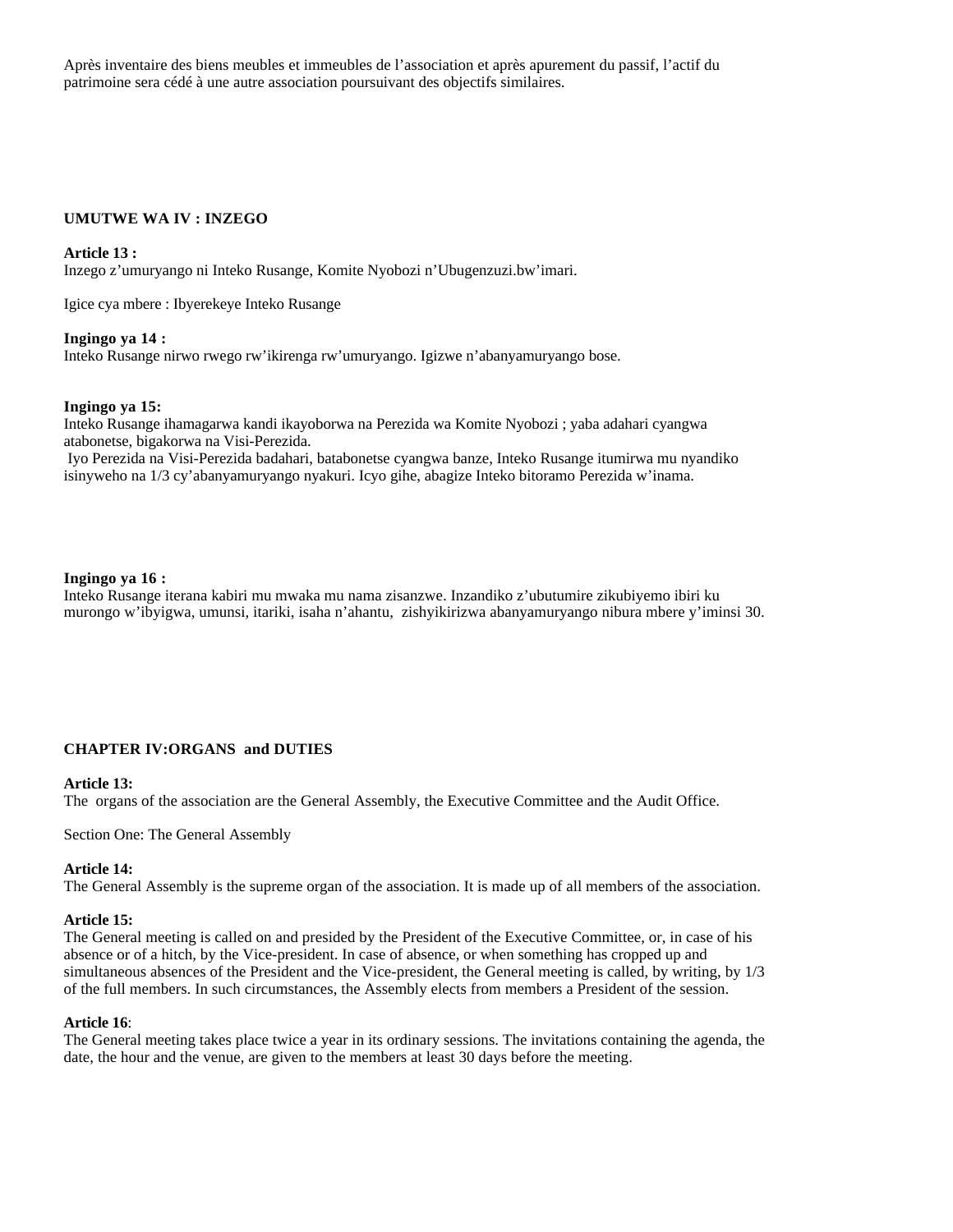## **CHAPITRE IV : DES ORGANES**

### **Article 13** :

Les organes de l'association sont l'Assemblée Générale, le Comité Exécutif et le Commissariat aux comptes.

Section première : De l'Assemblée Générale

### **Article 14 :**

L'Assemblée Générale est l'organe suprême de l'association. Elle est composée de tous les membres de l'association.

#### **Article 15 :**

L'Assemblée Générale est convoquée et dirigée par le Président du Comité Exécutif ou en cas d'absence ou d'empêchement, par le Vice-Président.

En cas d'absence, d'empêchement ou de défaillance simultanés du Président et du Vice-président, l'Assemblée Générale est convoquée par écrit par 1/3 des membres effectifs. Pour la circonstance, l'Assemblée élit en son sein un Président de la session

## **Article 16 :**

L'Assemblée Générale se réunit deux fois par an en sessions ordinaires. Les invitations contenant l'ordre du jour, la date, l'heure et le lieu, sont remises aux membres au moins 30 jours avant la réunion

## **Ingingo ya 17 :**

Inteko Rusange iterana kandi igafata ibyemezo iyo 2/3 by'abanyamuryango nyakuri bahari. Iyo uwo mubare utagezweho, indi nama itumizwa mu minsi 15. Icyo gihe, Inteko Rusange iraterana kandi igafata ibyemezo bifite agaciro uko umubare w'abahari waba ungana kose.

## **Ingingo ya 18 :**

Inteko Rusange idasanzwe iterana buri gihe iyo bibaye ngombwa. Ihamagazwa kandi ikayoborwa mu buryo bumwe nk'ubw'Inteko Rusange isanzwe. Ariko igihe cyo kuyitumira gishobora kumanurwa ku minsi 7 iyo hari ikibazo cyihutirwa cyane.

Icyo gihe, impaka zigibwa gusa ku kibazo cyateganyijwe mu butumire.

### **Article 19** :

Uretse ibiteganywa ukundi n'itegeko ryerekeye imiryango idaharanira inyungu kimwe n'aya mategeko shingiro, ibyemezo by'Inteko Rusange bifatwa hakurikijwe ubwiganze busesuye bw'amajwi. Iyo amajwi angana, irya Perezida rigira uburemere bw'abiri.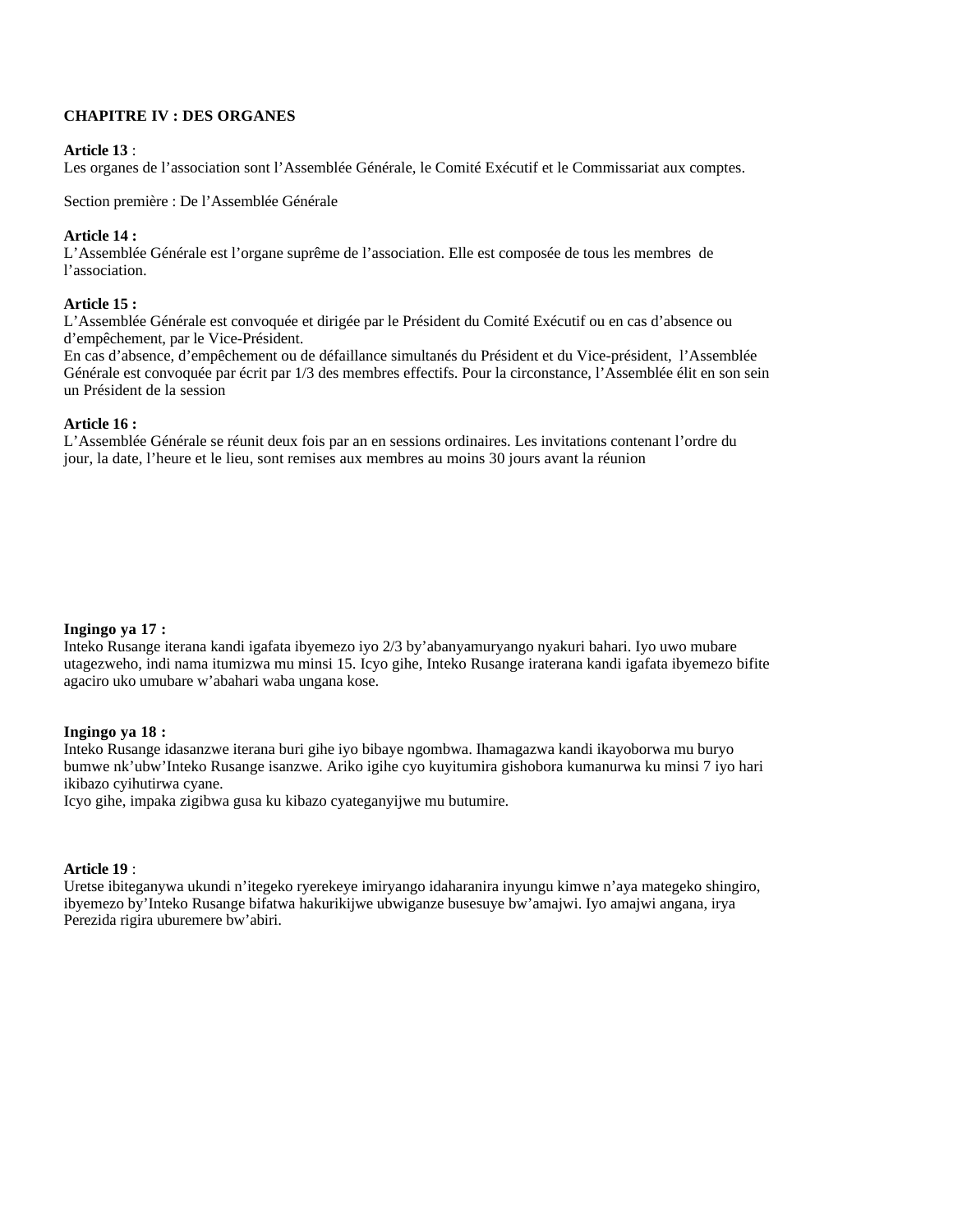#### **Article 17**:

The General meeting sits and deliberates validly when 2/3 of full members are present. If this quorum is not reached, a new invitation is launched within 15 days. In this term, the General meeting sits and deliberates validly whatever the number of participants.

### **Article 18:**

The extraordinary General meeting takes place as many times as of need. Procedures to call it and its presidency are the same as the ones of the Ordinary General meeting. However, times to call it can be reduced to 7 days in case of extreme urgency. In this case, the debates focus only on the points on the agenda of the invitation.

### **Article 19:**

Except for the cases expressly provided for by the law governing the not for profit associations and by these statutes, the decisions of the General meeting are made in the absolute majority of the votes. In case of parity of votes, the one of the President is considered double.

## **Article 17 :**

L'Assemblée Générale siège et délibère valablement lorsque les 2/3 de membres effectifs sont présents. Si ce quorum n'est pas atteint, une nouvelle convocation est lancée dans un délai de 15 jours. A cette échéance, l'Assemblée Générale siège et délibère valablement quel que soit le nombre de participants.

#### **Article 18** :

L'Assemblée Générale extraordinaire se tient autant de fois que de besoin. Les modalités de sa convocation et de sa présidence sont les mêmes que celles de l'Assemblée Générale ordinaire. Toutefois, les délais de sa convocation peuvent être réduits à 7 jours en cas d'extrême urgence. Dans ce cas, les débats ne portent que sur la question inscrite à l'ordre du jour de l'invitation uniquement.

#### **Article 19 :**

Sauf pour les cas expressément prévus par la loi relative aux associations sans but lucratif et par les présents statuts, les décisions de l'Assemblée Générale sont prises à la majorité absolue des voix. En cas de parité de voix, celle du Président compte double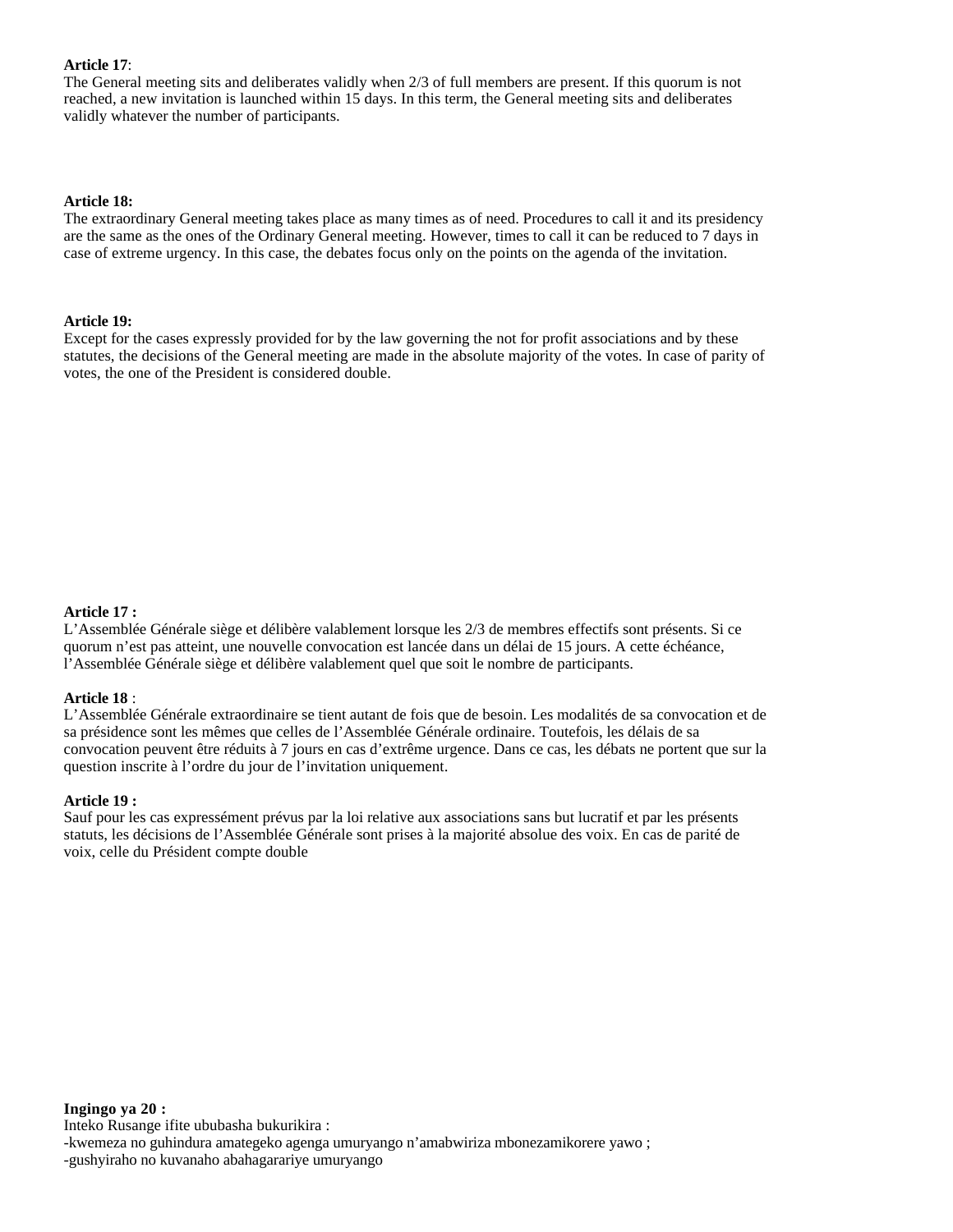n'ababungirije ; -kwemeza ibyo umuryango uzakora ; -kwemerera, guhagarika no kwirukana umunyamuryango ; -kwemeza buri mwaka imicungire y'imari ; -kwemera impano n'indagano ; -gusesa umuryango.

#### **Igice cya kabiri : Komite Nyobozi**

## **Ingingo ya 21 :**

Komite Nyobozi igizwe na : -Perezida : Umuvugizi w'umuryango ; -Visi-Perezida : Umuvugizi Wungirije ; -Umunyamabanga Mukuru ; -Umunyamabanga Mukuru Wungirije ; -Umubitsi.

## **Ingingo ya 22** :

Abagize Komite Nyobozi batorwa n'Inteko Rusange mu banyamuryango nyakuri. Manda yabo imara igihe cy'imyaka ibiri ishobora kongerwa.

## **Article 20:**

The General meeting is endowed with the authorities hereafter:

- Adoption and modification of the statutes as well as the rules of procedures;
- Appointment and revocation of the legal representatives and the temporary legal representatives;
- Determine the activities of the association;
- Admit, suspend or expel a member;
- Approval of the annual accounts;
- Accept gifts and legacy;
- Dissolution of association.

### **Section 2: Executive Committee**

### **Article 21:**

The Executive Committee is made up of:

- The President: Legal Representative;
- The Vice-President: Deputy;
- The Secretary General;
- The Deputy Secretary General
- The Treasurer.

#### **Article 22:**

The members of the Executive Committee are elected among the full members by the General meeting. Their mandate is two years renewable.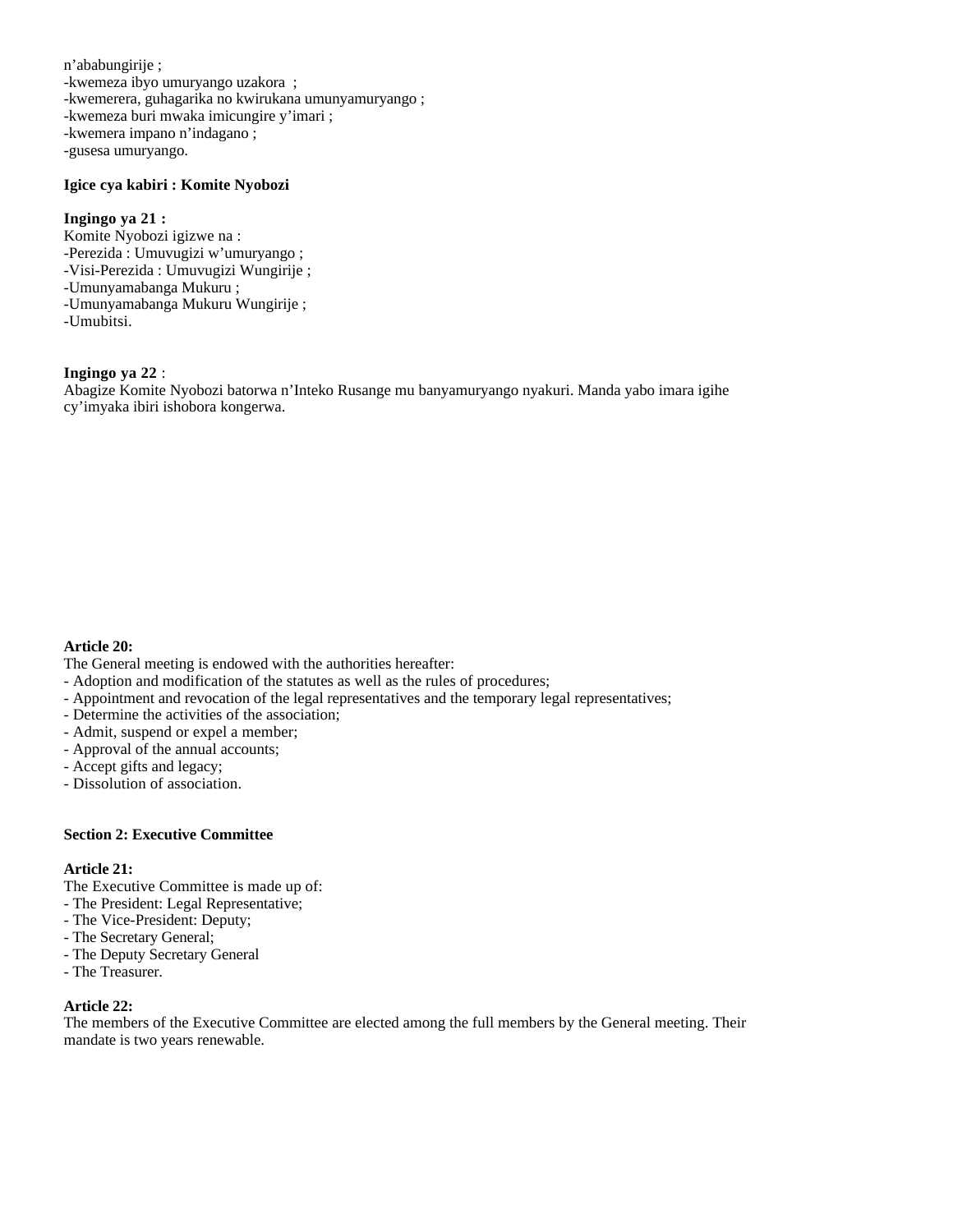#### **Article 20** :

L'Assemblée Générale est dotée des pouvoirs ci-après : -adoption et modification des statuts et du règlement d'ordre intérieur ; -nomination et révocation des représentants légaux et des représentants légaux suppléants ; -détermination des activités de l'association ; -admission, suspension ou exclusion d'un membre ; -approbation des comptes annuels ; -acceptation des dons et legs ; -dissolution de l'association.

#### **Section deuxième : Du Comité Exécutif**

#### **Article 21 :**

Le Comité Exécutif est composé : -du Président : Représentant Légal ; -du Vice-Président : Suppléant ; -du Secrétaire Général ; -du Secrétaire Général Adjoint ; -du Trésorier.

#### **Article 22** :

Les membres du Comité Exécutif sont élus parmi les membres effectifs par l'Assemblée Générale. Leur mandat est de deux ans renouvelable.

#### **Ingingo ya 23 :**

Komite Nyobozi iterana igihe cyose bibaye ngombwa, ariko byanze bikunze rimwe mu gihembwe, ihamagawe kandi iyobowe na Perezida cyangwa Visi-Perezida iyo bibaye ngombwa. Iterana iyo hari 3/5 by'abayigize. Ibyemezo byayo bifatwa hakurikijwe ubwiganze busesuye iyo nta bwumvikane bubonetse. Iyo amajwi angana, irya Perezida rigira uburemere bw'abiri.

### **Ingingo ya 24** :

Komite Nyobozi ishinzwe :

-gushyira mu bikorwa ibyemezo n'ibyifuzo by'Inteko Rusange ;

-kwita ku micungire ya buri munsi y'umuryango ;

-gukora raporo y'ibyakozwe mu mwaka urangiye ;

-gutegura ingengo y'imari igomba gushyikirizwa Inteko Rusange ;

-gushyikiriza inteko rusange ingingo z'amategeko n'amabwiriza ngengamikorere zigomba guhindurwa ;

-gutegura no kuyobora inama z'Inteko Rusange ;

-kugirana imishyikirano n'indi miryango igamije ubutwererane no gushaka inkunga.

-gushaka, gushyiraho no gusezerera abakozi bo mu nzego ziyuranye z'umuryango.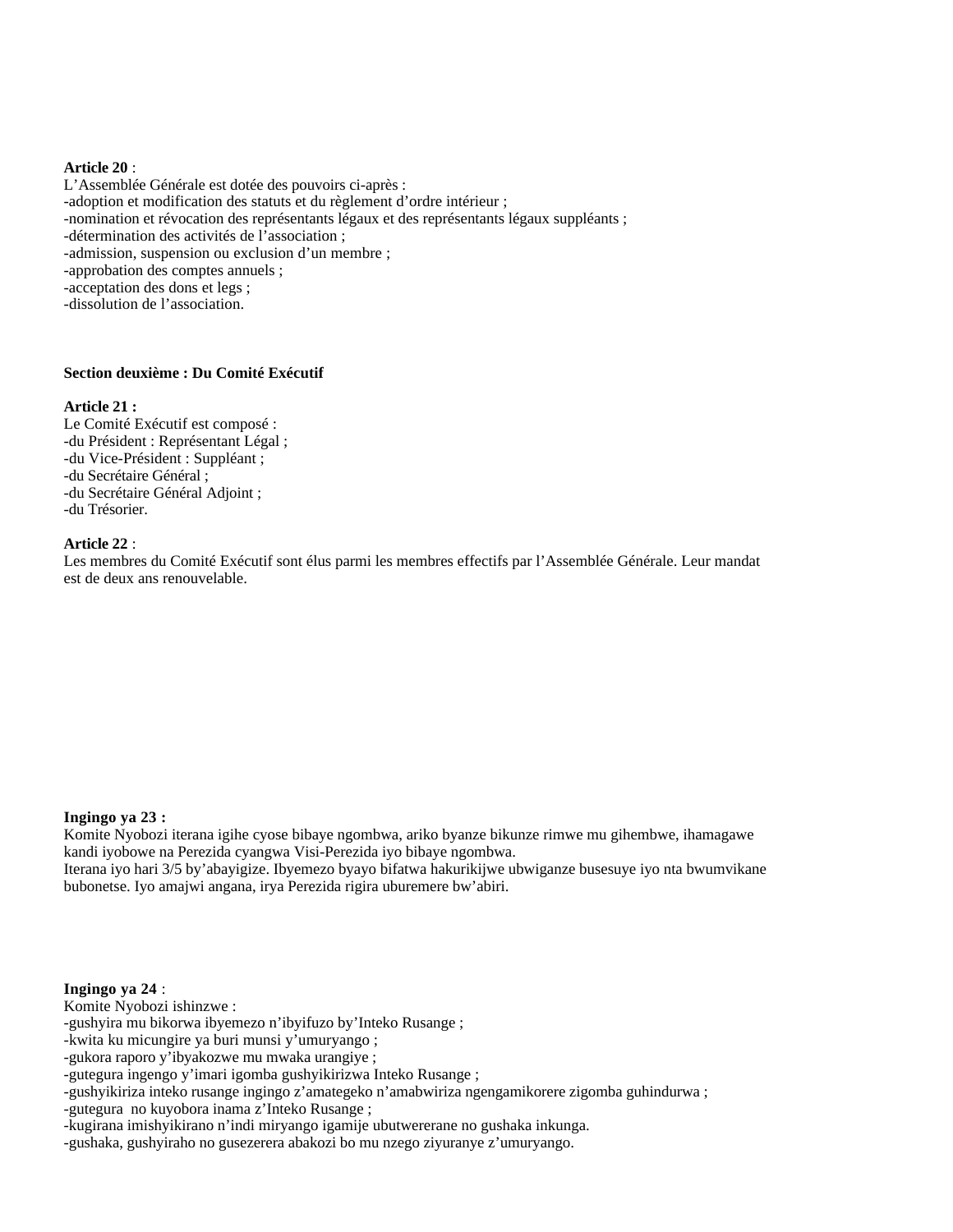### **Article 23:**

The Executive Committee meets as many times as of need, but necessarily, every three months, under the invitation of the President and is presided by himself or by the Vice-president in case of the absence of the former. It sits when the 3/5 of the members are present.

Its decisions are taken into account considering the absolute majority of the votes when there is no consensus on opinions.

In case of parity of votes, the one of the President is considered in double.

### **Article 24:**

The Executive Committee is in charged of:

- Implement decisions and recommendations of the General meeting;

- Daily management of the association;
- Make annual report of the elapsed year;
- Work out the budget estimates to submit to the General meeting;
- Suggest to the General meeting the modifications related to the statutes and the rules of procedures;
- Prepare and report on the sessions of the General meeting;
- Negotiate financing and cooperation agreements with partners;
- Recruit, nominate and dismiss the personnel of various department of the association.

#### **Article 23** :

Le Comité Exécutif se réunit autant de fois que de besoin, mais obligatoirement une fois par trimestre, sur convocation et sous la direction du Président ou à défaut, du Vice-Président.

Il siège lorsque les 3/5 des membres sont présents.

Ses décisions se prennent à la majorité absolue des voix lorsqu'il n'y a pas de concensus. En cas de parité de voix, celle du Président compte double.

#### **Article 24 :**

Le Comité Exécutif est chargé de :

-mettre en exécution les décisions et les recommandations de l'Assemblée Générale ;

-s'occuper de la gestion quotidienne de l'association ;

-rédiger le rapport annuel d'activités de l'exercice écoulé ;

-élaborer les prévisions budgétaires à soumettre à l'Assemblée Générale ;

-proposer à l'Assemblée Générale les modifications aux statuts et au règlement intérieur ;

-préparer et diriger les sessions de l'Assemblée Générale ;

-négocier les accords de coopération et de financement avec des partenaires ;

-recruter, nommer et révoquer le personnel de divers services de l'association.

#### **Igice cya gatatu : Ubugenzuzi bw'imari**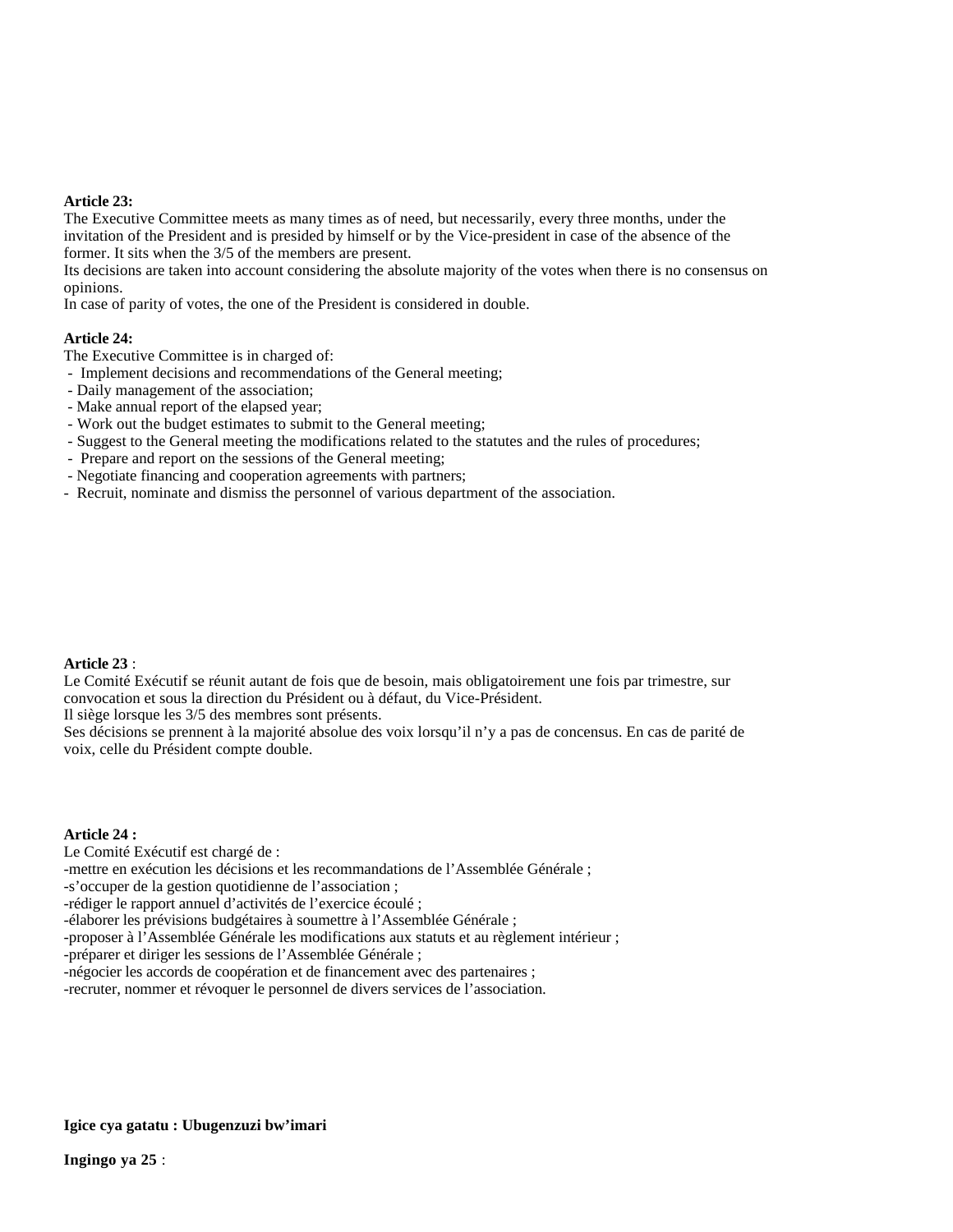Inteko Rusange ishyiraho buri mwaka Umugenzuzi w'imari umwe cyangwa babiri bafite inshingano yo kugenzura buri gihe imicungire y'imari n'indi mitungo by'umuryango no kuyikorera raporo. Bafite uburenganzira bwo kureba mu bitabo n'inyandiko z'ibaruramari z'umuryango ariko batabijyanye hanze y'ububiko.

### **UMUTWE WA V : GUHINDURA AMATEGEKO N'ISESWA RY'UMURYANGO**

#### **Ingingo ya 26** :

Aya mategeko ashobora guhindurwa byemejwe wiganze busesuye bw'amajwi, bisabwe na Komite Nyobozi cyangwa na 1/3 cy'abanyamuryango nyakuri.

### **Ingingo ya 27 :**

Byemejwe ku bwiganze bwa 2/3 by'amajwi, Inteko Rusange ishobora gusesa umuryango , kuwufatanya n'undi muryango cyangwa kuwomeka ku wundi ufite inshingano zihwanye.

#### **Section third: Audit Office**

#### **Article 25:**

The General assembly nominates annually one or two Auditors having as mission to control, in any time, the management of finances and any other inheritance of the association as well as submitting a report to it. They have access to accounting books of the association without moving them.

#### **CHAPTER V: MODIFICATION OF THE STATUTES AND DISSOLUTION OF THE ASSOCIATION**

#### **Article 26:**

These statutes can be revised under the decision of the General Assembly, with the absolute majority of votes, either under the proposal of the Executive Committee, or under the request of the third of the full members.

#### **Article 27:**

Under the decision of the majority of 2/3 of the votes, the General meeting can pronounce the dissolution of the association, its fusion or affiliation with any other association working towards a similar goal.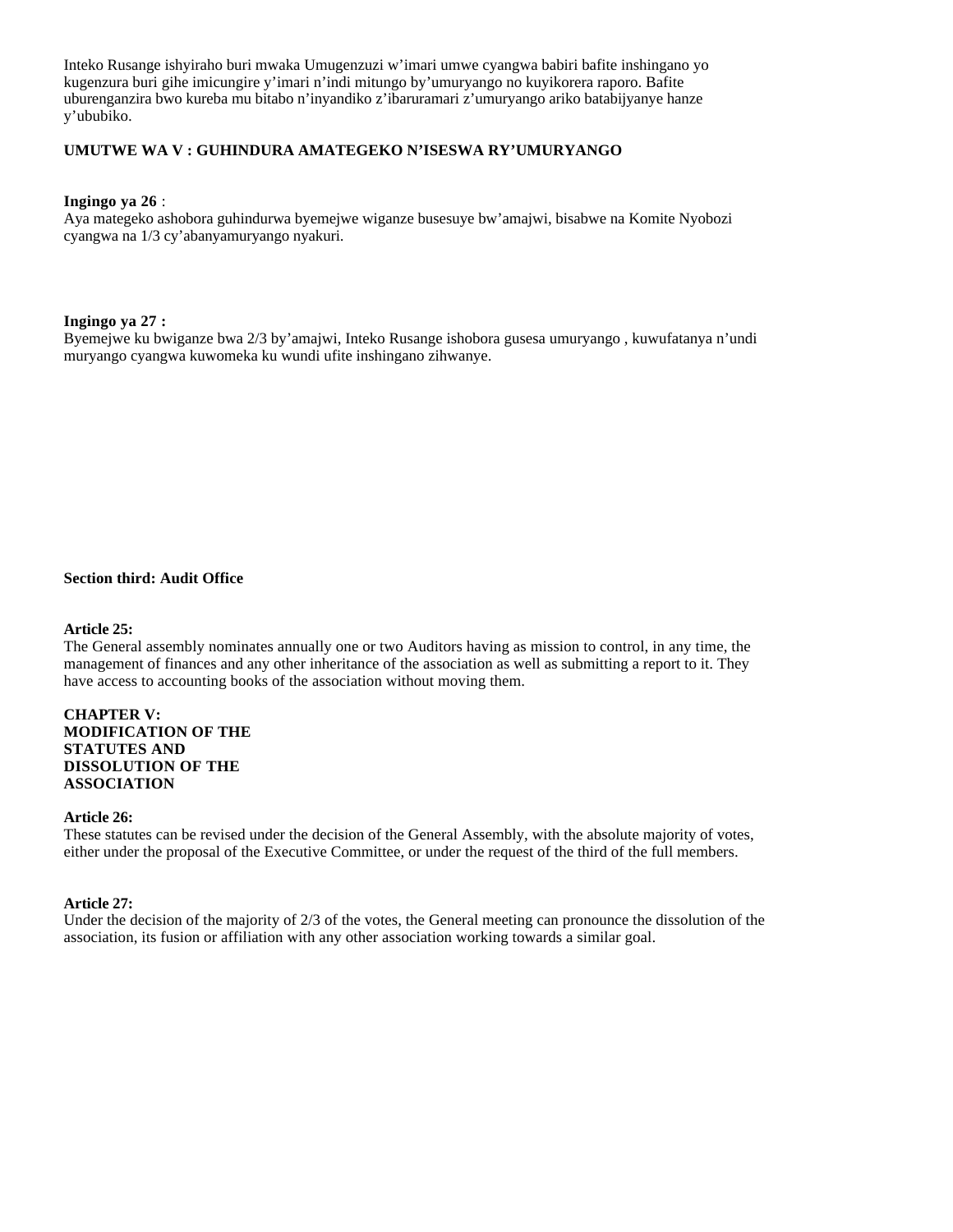### **Section trios: Audit financier**

### **Article 25 :**

L'Assemblée Générale nomme annuellement un ou deux Commissaires aux comptes ayant pour mission de contrôler en tout temps la gestion des finances et autre patrimoine de l'association et lui en faire rapport. Ils ont l'accès, sans les déplacer, aux livres et aux écritures comptables de l'association.

### **CHAPITRE V : MODIFICATION DES STATUTS ET DISSOLUTION DE L'ASSOCIATION**

### **Article 26 :**

Les présents statuts peuvent faire objet de modifications sur décision de l'Assemblée Générale prise à la majorité absolue des voix, soit sur proposition du Comité Exécutif, soit à la demande du tiers des membres effectifs.

### **Article 27 :**

Sur décision de la majorité de 2/3 des voix, l'Assemblée Générale peut prononcer la dissolution de l'association, sa fusion avec ou son affiliation à toute autre association poursuivant un but analogue.

### **Ingingo ya 28 :**

Uburyo aya mategeko shingiro azubahirizwa kimwe n'ibindi bidateganyijwe nayo bizasobanurwa ku buryo burambuye mu mabwiriza ngengamikorere y'umuryango yemejwe n'Inteko Rusange ku bwiganze busesuye bw'amajwi.

### **Ingingo ya 29 :**

Aya mategeko yemejwe kandi ashyizweho umukono n'abanyamuryango nyakuri bari ku ilisiti iyometseho.

Bikorewe i Kigali, kuwa 21/12/2003.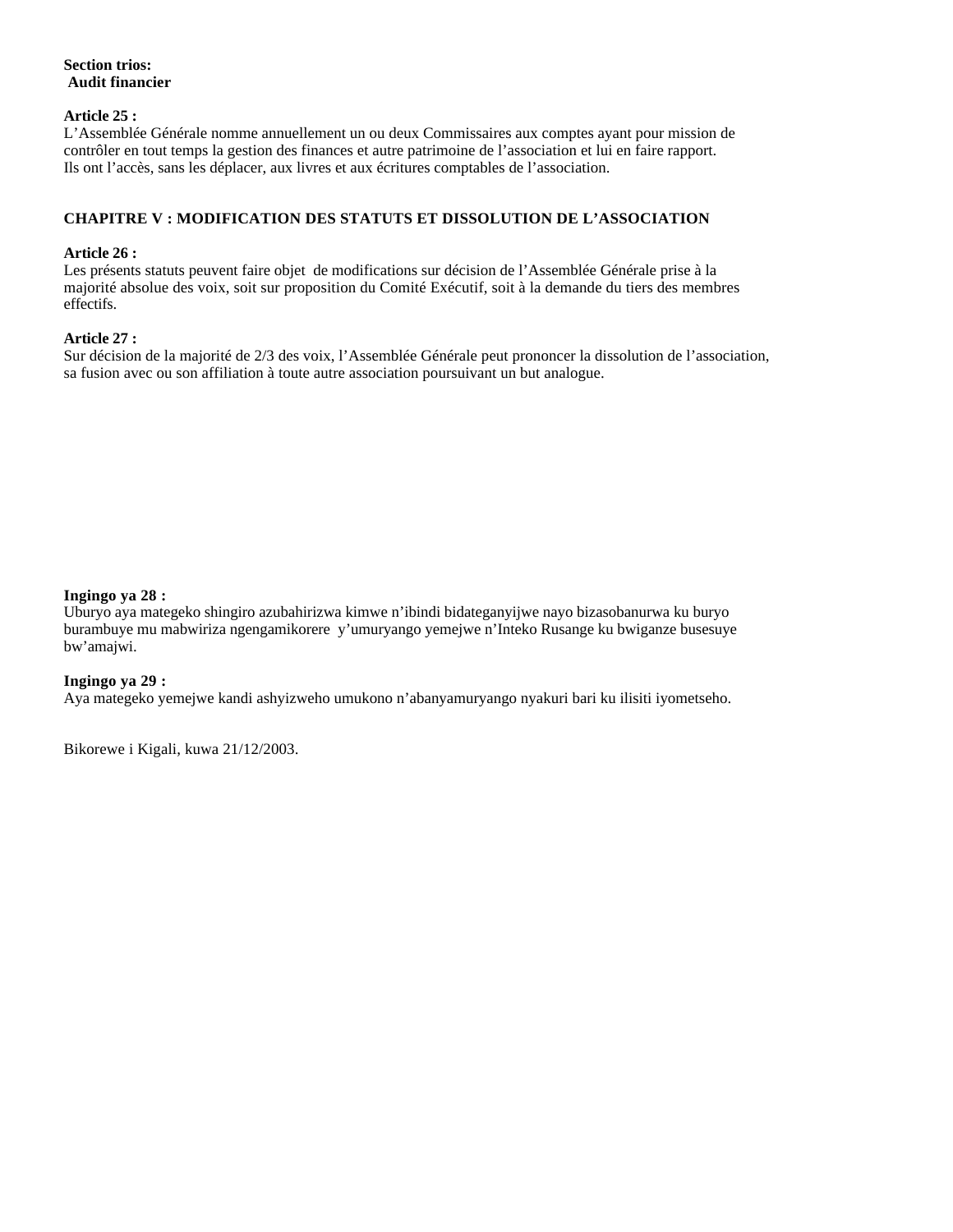### **Article 28:**

Details of implementation of these statutes and all that is not provided by them herein will be determined in rules of procedures of the association, adopted by the General Assembly with the absolute majority of the votes.

#### **Article 29:**

These statutes are approved and adopted by full members of the association, with a list in appendix.

Done at Kigali, 21/12/2003.

#### **Article 28 :**

Les modalités d'exécution des présents statuts et tout ce qui n'y est pas prévu seront déterminés dans un règlement d'ordre intérieur de l'association adopté par l'Assemblée Générale à la majorité absolue des voix.

### **Article 29 :**

Les présents statuts sont approuvés et adoptés par les membres effectifs de l'association dont la liste est en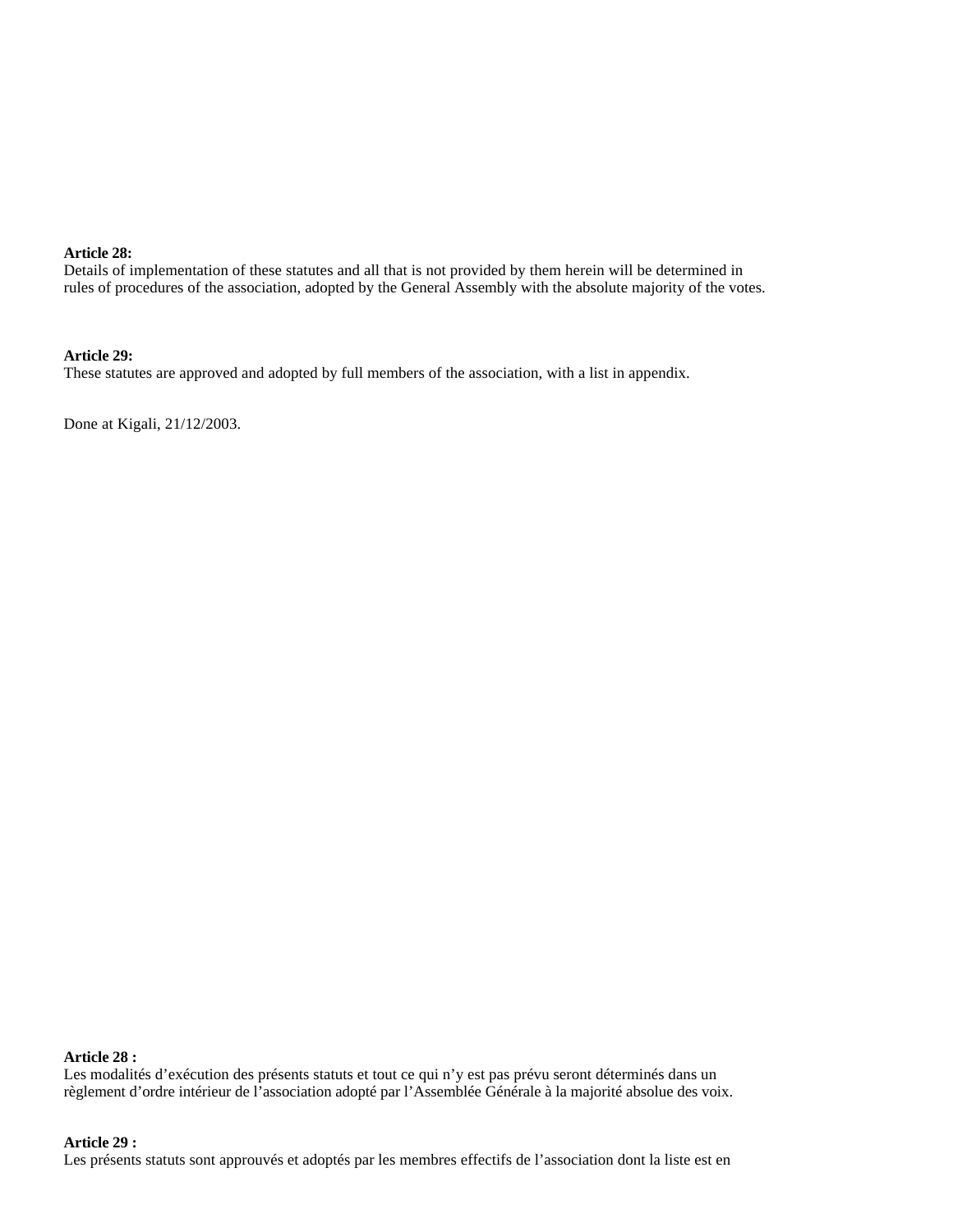annexe.

Fait à Kigali, le 21/12/2003.

| STATUTS DE CONSTITUTION   | AMIR ifite ibyiciro bitatu                                                                    |
|---------------------------|-----------------------------------------------------------------------------------------------|
| DE L'ASSOCIATION          | by'abanyamuryango: Abanyamuryango                                                             |
| DES INSTITUTIONS DE MICRO | batangije Ishyirahamwe, abanyamuryango                                                        |
| FINANCE AU RWANDA (AMIR)  | banjiyemo nyuma                                                                               |
| <b>JUIN 2007.</b>         | n'abanyamuryango b'icyubahiro.                                                                |
| <b>TITRE I:</b>           | Abanyamuryango bawutangije<br>n'abawinjiyemo nibo banyamuryango<br>nyakuri b'Ibyishyirahamwe. |
| CONSTITUTION,             |                                                                                               |
| DENOMINATION,             | 1) Umunyamuryango watangije                                                                   |
| SIEGE SOCIAL,             | Ishyirahamwe: Ni ikigo cy'imari iciriritse                                                    |
| ZONE D'INTERVENTION,      | cyemewe na Banki Nkuru y'Igihugu kandi                                                        |
| <b>OBJET ET DUREE.</b>    | byashyize umukono kuri aya mategeko                                                           |
|                           | shingiro mu Nteko Rusange ishinga                                                             |
| Article premier:          | Ishyirahamwe yo ku wa 12 kamena 2007.                                                         |
| <b>CONSTITUTION.</b>      |                                                                                               |
|                           | Il est constitué entre les institutions de $(2)$ Umunyamuryango winjiyemo:                    |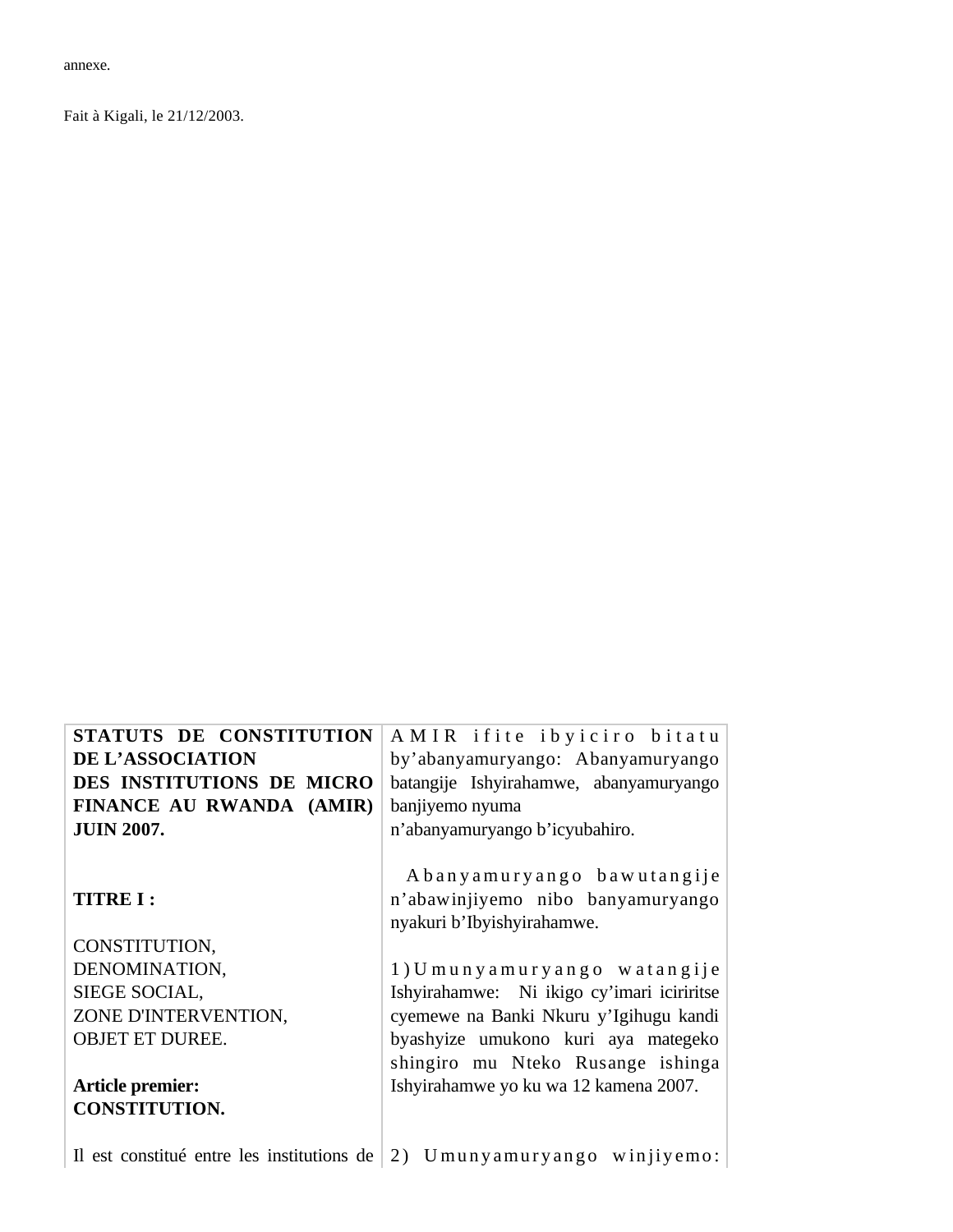| micro finance dont les délégués ont<br>signé les présents statuts, une<br>Association des Institutions de Micro<br>finance. L'Assemblée Générale<br>Constitutive réunie au centre de<br>Pastorale Saint Paul de KIGALI du 12<br>Juin 2007 a décidé de sa création.<br>L'Association est régie par la législation<br>rwandaise en vigueur relative aux<br>organisations professionnelles. | Umunyamuryango winjiyemo ni ikigo cyose<br>cy'imari iciriritse cyabaye umunyamuryango<br>nyuma yo kwemera aya mategeko shingiro.<br>3) Umunyamuryango w'icyubahiro Kuba<br>umunyamuryango w'icyubahiro bihabwa<br>umuryango cyangwa umuntu ku giti cye<br>ushyigikira AMIR mu bitekerezo cyangwa<br>gutera inkunga mu buryo bufatika bikorwa<br>byayo kandi wemejwe n'Inteko Rusange. |
|------------------------------------------------------------------------------------------------------------------------------------------------------------------------------------------------------------------------------------------------------------------------------------------------------------------------------------------------------------------------------------------|---------------------------------------------------------------------------------------------------------------------------------------------------------------------------------------------------------------------------------------------------------------------------------------------------------------------------------------------------------------------------------------|
| <b>Article 2 : DENOMINATION</b>                                                                                                                                                                                                                                                                                                                                                          | Umunyamuryango w'icyubahiro ashobora<br>kujya mu nama z'Inteko Rusange nyamara<br>nta ruhare agira mu ifatwa ry'ibyemezo.                                                                                                                                                                                                                                                             |
| L'Association créée est dénommée :<br><b>ASSOCIATION</b><br><b>DES</b>                                                                                                                                                                                                                                                                                                                   | Ingingo ya 8: KWINJIRA                                                                                                                                                                                                                                                                                                                                                                |
| <b>INSTITUTIONS</b><br>D E<br>MICROFINANCE AU RWANDA<br>abrégée en anglais « AMIR ».                                                                                                                                                                                                                                                                                                     | Kwinjira mu rugaga ni ubushake kandi nta<br>gahato. Nyamara kwemererwa kuba<br>umunyamuryango, ubisaba agomba kuba<br>yujuje ibi bikurikira:                                                                                                                                                                                                                                          |
| <b>Article 3 : SIEGE SOCIAL</b>                                                                                                                                                                                                                                                                                                                                                          | -Kwandika inyandiko isaba kuba                                                                                                                                                                                                                                                                                                                                                        |
| Le siège social de AMIR est établi dans<br>la Ville de Kigali.<br>Il peut être transféré dans toute autre<br>région du pays sur décision des 3/4 des<br>membres de l'Assemblée Générale.                                                                                                                                                                                                 | umunyamuryango;<br>-Kuzuza inyandiko yo kwinjira<br>mw'Ishyirahamwe;<br>-Gutanga umusanzu wo kwinjira<br>mu ishyirahamwe;<br>Kwerekana kopi y'icyemezo cy'Ikigo<br>cyubugenzuzi;                                                                                                                                                                                                      |
| ZONE<br>Article<br>4:<br><b>D'INTERVENTION:</b><br>AMIR exerce ses activités sur toute                                                                                                                                                                                                                                                                                                   | -Kwiyemeza kubahiriza amategeko rusange<br>y'Ishyirahamwe, amategeko ngenga<br>mikorere yarwo n'amahame mbonezamuco<br>y'AMIR.                                                                                                                                                                                                                                                        |
| l'étendue de la République du Rwanda.                                                                                                                                                                                                                                                                                                                                                    | Ingingo ya 9: UBURENGANZIRA                                                                                                                                                                                                                                                                                                                                                           |
| <b>Article 5: OBJECTIF</b><br>AMIR a pour mission d'offrir aux<br>Institutions de Micro finance des                                                                                                                                                                                                                                                                                      | Abanyamuryango nyakuri bafite bose<br>uburenganzira n'inshingano bingana. Bafite<br>uburenganzira bwo:                                                                                                                                                                                                                                                                                |
| services variés leur permettant de se<br>professionnaliser et de contribuer<br>efficacement à la réduction de la pauvreté<br>de façon durable.                                                                                                                                                                                                                                           | - Kujya mu Nteko rusange, gufata<br>ijambo no gutora ku bibazo byose<br>bigomba gutorerwa;                                                                                                                                                                                                                                                                                            |
|                                                                                                                                                                                                                                                                                                                                                                                          | D'une façon spécifique, elle a pour -Gutora no gutorwa mu nzego zinyuranye za                                                                                                                                                                                                                                                                                                         |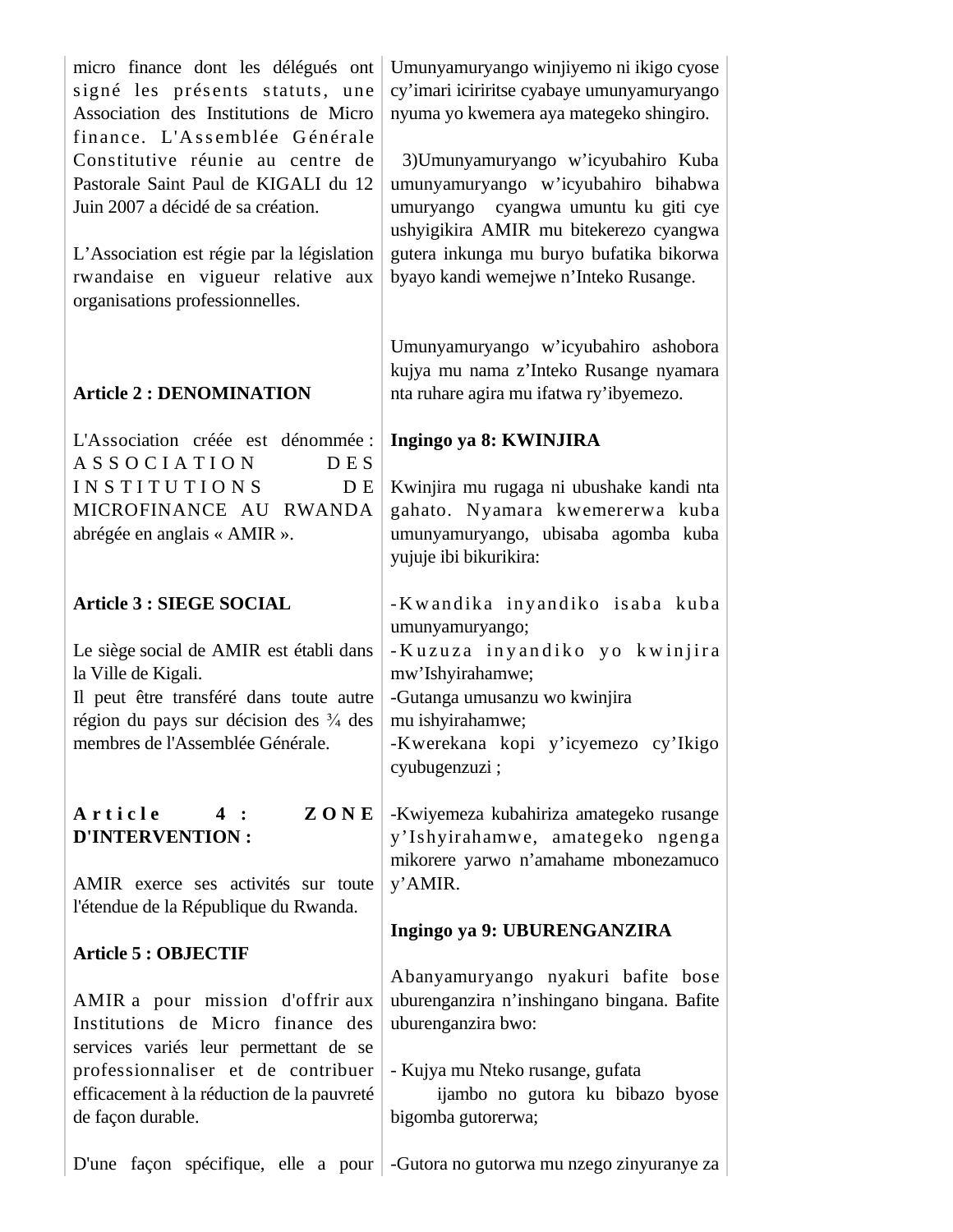| objectif :                                                                                                                                                                                                                                                                                                                                                                                                                                                    | AMIR;                                                                                                                                                                                                                                                                                            |
|---------------------------------------------------------------------------------------------------------------------------------------------------------------------------------------------------------------------------------------------------------------------------------------------------------------------------------------------------------------------------------------------------------------------------------------------------------------|--------------------------------------------------------------------------------------------------------------------------------------------------------------------------------------------------------------------------------------------------------------------------------------------------|
| 1. Favoriser l'accès des institutions de<br>micro finance aux services de formation,<br>de financement et d'appui institutionnel<br>pour leur développement harmonieux.<br>2. Contribuer à la promotion<br>du développement du secteur de la micro<br>finance au Rwanda.<br>3. Faciliter et promouvoir les<br>échanges d'informations et d'expériences<br>entre institutions de micro finance et<br>avec d'autres partenaires nationaux<br>et internationaux. | -Gukorerwa imirimo yose na AMIR<br>hakurikijwe ibijyana nayo.<br>-Kwegura ku bushake, hakurikijwe<br>amabwiriza ateganyijwe mu ngingo ya 12<br>y'aya mategeko;<br>-Kumenyeshwa ibikorwa bya<br>AMIR no gusangira ibitekerezo;<br>-Gushyiraho ababahagarariye abandi mu<br>Nteko Rusange ya AMIR. |
|                                                                                                                                                                                                                                                                                                                                                                                                                                                               | Ingingo ya 10: INSHINGANO                                                                                                                                                                                                                                                                        |
| 4. Faire du plaidoyer en faveur<br>des Institutions de Micro finance<br>membres et du secteur de Micro finance<br>auprès de l'Etat, des bailleurs de fonds et<br>d'autres partenaires institutionnels.                                                                                                                                                                                                                                                        | Inshingano z'abanyamuryango ba AMIR ni:<br>-Kubahiriza amategeko rusange ya AMIR,<br>amategeko ngengamikorere n'amahame<br>mbonezamuco ya AMIR;                                                                                                                                                  |
| 5. Faciliter la mise en place et<br>la maintenance<br>$d'$ un<br>système d'autorégulation<br>et d'accompagnement des Institutions de<br>Micro finance.                                                                                                                                                                                                                                                                                                        | -Kubahiriza ibyemezo by'Inteko<br>Rusange, by'Inama y'Ubutegetsi<br>n'iby'izindi nzego zishinzwe<br>imicungire ya AMIR;<br>-Kurengera inyungu n'umutungo<br>bya AMIR;                                                                                                                            |
| 6. Promouvoir les meilleures<br>pratiques au sein des Institutions de<br>Micro finance.                                                                                                                                                                                                                                                                                                                                                                       | -Kujya mu nama zigenywa<br>n'amategeko n'izindi zemejwe<br>n'inzego za AMIR;                                                                                                                                                                                                                     |
| <b>Article 6 : DUREE</b>                                                                                                                                                                                                                                                                                                                                                                                                                                      | -Gutanga umusanzu wa buri mwaka<br>wemejwe n'Inteko Rusange;                                                                                                                                                                                                                                     |
| AMIR est constituée pour une durée<br>illimitée.                                                                                                                                                                                                                                                                                                                                                                                                              | - Kugaragaza ubufatanye mu<br>bikorwa bya AMIR;                                                                                                                                                                                                                                                  |
| <b>TITRE II: MEMBRES</b><br>Article 7 : QUALITE DE MEMBRE.                                                                                                                                                                                                                                                                                                                                                                                                    | Ingingo ya 11: GUTAKAZA<br><b>UBUNYAMURYANGO</b>                                                                                                                                                                                                                                                 |
| AMIR a trois catégories de membres :<br>Membre Fondateur, Membre adhérant et<br>Membre d'honneur.                                                                                                                                                                                                                                                                                                                                                             | Ubunyamuryango butakazwa no:<br>-Kwegura;<br>-Kwirukanwa, byemejwe n'Inteko Rusange;<br>-Guseswa kwa AMIR                                                                                                                                                                                        |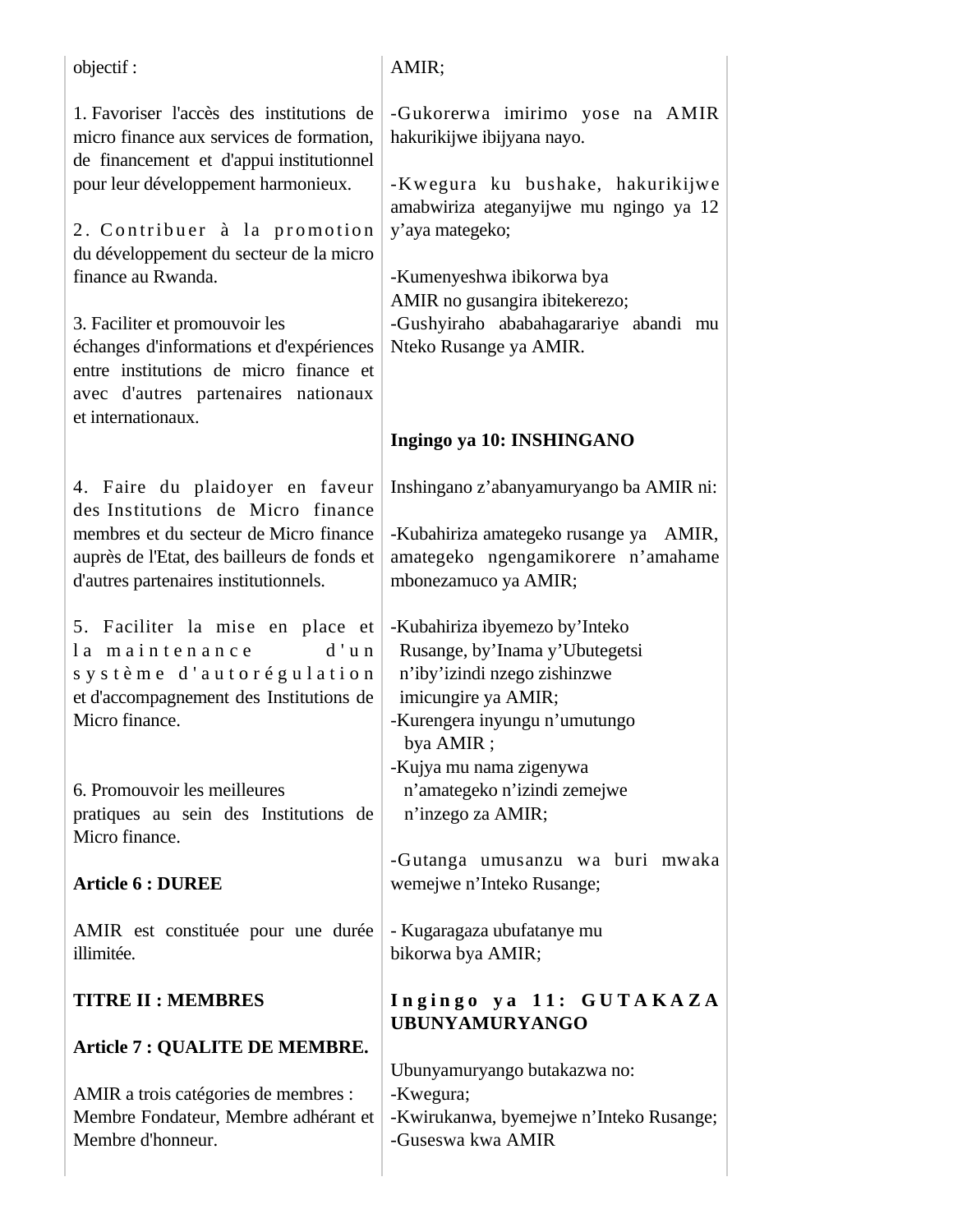| Les membres fondateurs et les membres<br>adhérant sont des membres effectifs de    | Ingingo ya 12: KWEGURA.                                                           |
|------------------------------------------------------------------------------------|-----------------------------------------------------------------------------------|
| l'Association.                                                                     | Kwegura muri AMIR ni ubushake kandi nta<br>gahato.                                |
| 1) Membre Fondateur:                                                               | Buri munyamuryango ubushaka ashyikiriza                                           |
| Est membre fondateur, toute Institution                                            | Inama y'Ubutegetsi ibaruwa yo kwegura                                             |
| de Micro finance agréée par la Banque<br>Nationale du Rwanda et qui a signé les    | ikubiyemo n'impamvu ibimuteye.                                                    |
| présents statuts lors de l'Assemblée                                               |                                                                                   |
| Générale Constitutive du 12 juin 2007.                                             | Ingingo ya 13: IMPAMVU ZO<br><b>GUHAGARIKWA</b><br>N <sub>0</sub><br>KWIRUKANWA.  |
| 2) Membre adhérant :                                                               |                                                                                   |
| Est membre adhérant, toute Institution de                                          | Inama y'Ubutegetsi ishobora guhagarika                                            |
| Micro finance devenue membre après<br>adoption des statuts.                        | byagateganyo umunyamuryango.<br>Ariko,<br>kwirukanwa byemezwa n'Inteko Rusange.   |
|                                                                                    | Icyemezo kigomba kuba gifite ishingiro<br>kandi bitewe n'ibi bikurikira:          |
| 3) Membre d'honneur :                                                              |                                                                                   |
| Le titre de membre d'honneur est accordé                                           |                                                                                   |
| à toute organisation ou tout individu qui<br>soutient AMIR moralement ou           | -Iyo atubahiriza itegeko nshingiro,<br>amategeko ngenga mikorere n'amategeko      |
| matériellement et qui est accepté à ce titre                                       | agenga imyifatire y'AMIR;                                                         |
| par l'Assemblée Générale.                                                          |                                                                                   |
|                                                                                    | -Iyo atubahiriza inshingano ze muri AMIR;                                         |
| Un membre d'honneur peut participer                                                |                                                                                   |
| aux réunions et sessions de l'Assemblée                                            | -Iyo akora ibikorwa cyangwa afite imyifatire                                      |
| Générale mais sans voix délibérative.                                              | ishobora gusebya AMIR n'umwuga<br>w'imari iciriritse muri rusange.                |
| <b>Article 8: ADHESION</b>                                                         | Ingingo ya 14: IHAGARIKWA                                                         |
|                                                                                    | N'IYIRUKANWA.                                                                     |
| L'adhésion des membres est libre et                                                |                                                                                   |
| volontaire. Toutefois pour être admis, le<br>postulant doit remplir les conditions | Inyandiko-mvugo y'Inama y'Ubutegetsi                                              |
| suivantes :                                                                        | cyangwa y'Inteko Rusange                                                          |
|                                                                                    | umunyamuryango yahagaritswemo cyangwa                                             |
| -Faire une demande écrite ;                                                        | yirukanwemo igomba kuba ikubiyemo                                                 |
| -Remplir un formulaire de demande                                                  | impamvu zatumye hafatwa icyo cyemezo.<br>Mu gihe kitarenze iminsi 15 icyemezo     |
| d'adhésion;                                                                        | gifashwe, AMIR yoherereza                                                         |
| -Verser les droits d'adhésion;                                                     | umunyamuryango, mu nyandiko, icyemezo                                             |
|                                                                                    | gisobanura igituma ahagarikwa cyangwa                                             |
| -Présenter une copie<br>d u<br>certificat d'agrément de l'autorité                 | yirukanwa. Ihagarikwa cyangwa iyirukanwa<br>ritangira kubahirizwa kuva ku itariki |
| de régulation;                                                                     | icyemezo cy'Inama y'Ubutegetsi cyangwa                                            |
| - S'engager à respecter les statuts, le                                            | cy'Inteko Rusange cyafatiweho.                                                    |
|                                                                                    |                                                                                   |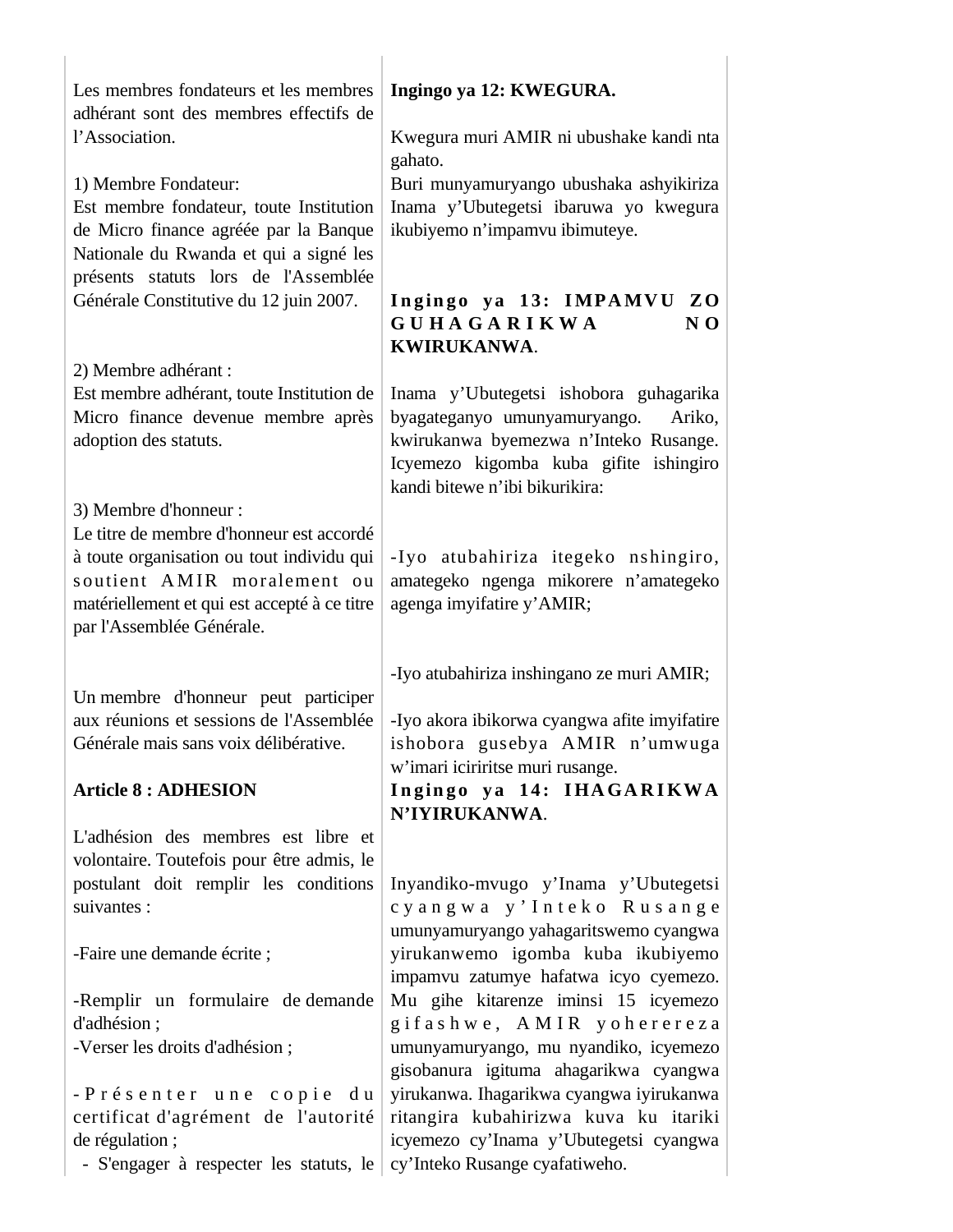règlement d'ordre intérieur et le code de déontologie de AMIR.

## **Article 9 : DROITS**

Les membres effectifs sont égaux en droits et obligations. Ils ont le droit de :

 -Participer aux assemblées générales, de prendre la parole et de voter sur toutes les questions soumises au vote ; -Elire et d'être élus aux différents organes de gestion de AMIR ;

-Bénéficier de tous les services offerts par AMIR avec les conditions y afférentes.

- Démissionner volontairement conformément aux dispositions prévues à l'article 12 des présents statuts ;

 -Etre informé des activités de AMIR et prendre part aux échanges ;

 -Désigner les délégués à l'Assemblée Générale de AMIR.

## **Article 10 : DEVOIRS**.

Les devoirs des membres de AMIR sont notamment :

-Respecter les statuts, le règlement d'ordre intérieur et le code de déontologie de AMIR ;

-Se conformer aux décisions de l'Assemblée Générale, du Conseil d'Administration et de tous les autres organes de gestion de AMIR ;

-Défendre les intérêts et le patrimoine de AMIR ;

-Participer aux réunions statutaires et autres décidées par les organes de AMIR ;

-Verser la cotisation annuelle fixée par umunyamuryango n'iy'imisanzu itangwa

# **INTERURO YA III. : INZEGO Ingingo ya 15: IBYICIRO BY'INZEGO**

Inzego za AMIR ni: 1. Inteko Rusange; 2. Inama y'Ubutegetsi ; 3. Inama y'ubugenzuzi.

## **INTEKO RUSANGE**

### **Ingingo ya 16 : ABAYIGIZE**

Inteko Rusange nirwo rwego rw'Ikirenga rwa AMIR. Igizwe n'abanyamuryango nyakuri n'abanyamuryango b'icyubahiro bose batumijwe kandi bateraniye mu nama kubera iyo mpamvu. Buri kigo cy'imari iciriritse cyemewe nk'umunyamuryango gihagararirwa n'umuntu umwe mu nama.

## **Ingingo ya 17 : INTEKO RUSANGE ISANZWE**

Inteko Rusange Isanzwe ihamagazwa rimwe mu mwaka mu gihembwe cya mbere gikurikira isozwa ry'imirimo y'imari. Ifite ububasha bwose ku bijyanye no:

- Gushyiraho inshingano n'intego zibanze za AMIR;

- Kwemeza gahunda y'ibikorwa, raporo y'ibyakozwe n'iy'amafaranga yakoreshejwe n'ingengo y'imari y'umwaka byateguwe n'Inama y'Ubutegetsi;

- Gutora no kwirukana abagize Inama y'Ubutegetsi n'Inama y'Ubugenzuzi;

- Kwemeza cyangwa guhindura amategeko shingiro, amategeko ngengamikorere n'amahame mbonezamuco;

-Kwemeza abanyamuryango bashya;

-Kwemeza itakazwa ry'ubunyamuryango;

-Kugena ingano y'umusanzu wo kuba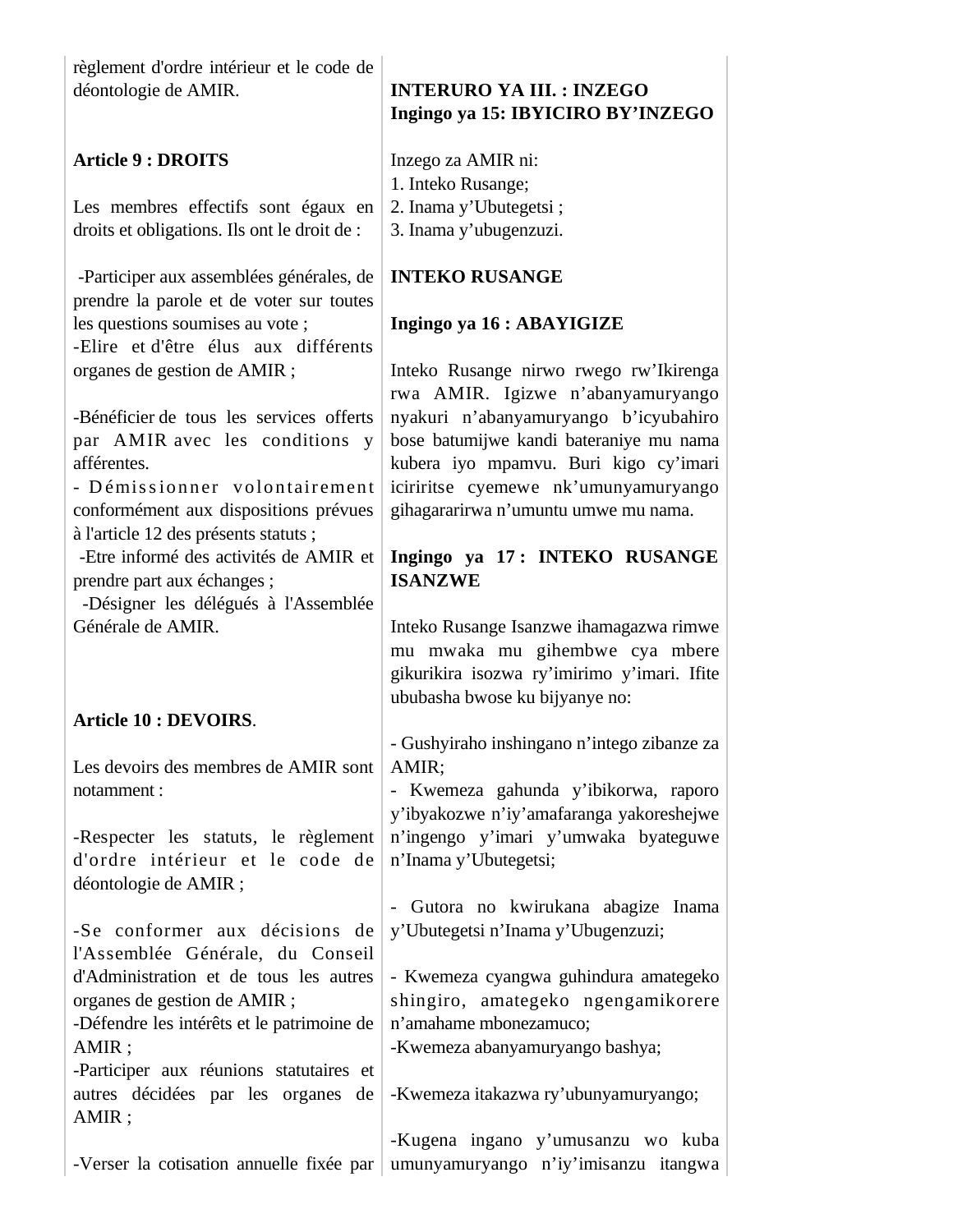| l'Assemblée Générale;                                                                                                                                                                                                                                                                                        | buri mwaka.<br>-Kwemera impano n'indagano;                                                                                                                                                                                                                                                                                                              |
|--------------------------------------------------------------------------------------------------------------------------------------------------------------------------------------------------------------------------------------------------------------------------------------------------------------|---------------------------------------------------------------------------------------------------------------------------------------------------------------------------------------------------------------------------------------------------------------------------------------------------------------------------------------------------------|
| - Faire preuve de la solidarité dans les<br>actions entreprises par AMIR ;                                                                                                                                                                                                                                   | -Gushyiraho komisiyo zihariye;                                                                                                                                                                                                                                                                                                                          |
| Article 11 : PERTE DE LA<br><b>QUALITE DE MEMBRE</b>                                                                                                                                                                                                                                                         | -Kwemeza iseswa ry'Umuryango;                                                                                                                                                                                                                                                                                                                           |
| La qualité de membre se perd par :<br>-Démission<br>-Exclusion prononcée par l'Assemblée<br>Générale;                                                                                                                                                                                                        | -Gushyiraho abashinzwe iseswa no kugena<br>ububasha bwabo;<br>-Kwemeza imikoreshereze y'umutungo<br>rusange y'umuryango.                                                                                                                                                                                                                                |
| - Dissolution d'AMIR.                                                                                                                                                                                                                                                                                        | Ingingo ya 18: UGUTUMIRA                                                                                                                                                                                                                                                                                                                                |
| <b>Article 12 : DEMISSION</b><br>La démission d'AMIR est libre et<br>volontaire.<br>Tout membre démissionnaire doit<br>adresser une lettre de démission motivée<br>au Conseil d'Administration.                                                                                                              | Inteko Rusange itumizwa kandi ikayoborwa<br>na Perezida w'Inama y'Ubutegetsi (akaba<br>n'umuvugizi wa AMIR) cyangwa iyo<br>atabonetse igatumizwa n'umwe<br>mubamwungirije cyangwa na 1/3<br>cy'abanyamuryango nyakuri.<br>Amabaruwa yo gutumira ashyikirizwa<br>abanyamuryango hasigaye iminsi 15 kugira<br>ngo inama iterane kandi yerekana isaha, aho |
| Article 13 : MOTIFS DE<br><b>SUSPENSION ET D'EXCLUSION.</b>                                                                                                                                                                                                                                                  | inama izateranira, itariki n'ibiri ku murongo<br>w'ibyigwa.<br>Ubutumire bukorwa mu nyandiko.                                                                                                                                                                                                                                                           |
| Le conseil d'administration peut<br>suspendre un membre. Toutefois<br>l'exclusion est décidée par l'Assemblée<br>Générale. La décision doit être motivée<br>et peut intervenir dans les cas suivants :<br>-s'il ne respecte pas les statuts, le<br>règlement d'ordre intérieur et le code de<br>déontologie; | Ingingo ya 19: UMUBARE NGOMBWA<br>Inteko Rusange ntishobora guterana ngo<br>ifate imyanzuro iyo umubare w'abari<br>utageze kuri 2/3<br>munama<br>by'abanyamuryango nyakuri.<br>Iyo uwo umubare utabonetse ku nshuro ya<br>mbere inama irasubikwa. Inteko Rusange<br>igahamagarwa bwa kabiri mu gihe cy'iminsi<br>15 kuva kuri iyo tariki.               |
| -s'il n'honore pas ses engagements<br>envers AMIR ;<br>-s'il pose des actes ou adopte des<br>comportements pouvant nuire à la bonne<br>réputation de AMIR et du secteur de la<br>micro finance.<br>Article 14: MODALITES DE<br><b>SUSPENSION ET D'EXCLUSION</b>                                              | Muri iyo nama abanyamuryango<br>bayitabiriye nibo buzuza umubare wa<br>ngombwa kugira ngo inama iterane, kandi<br>ibyari biteganyijwe ku murongo w'ibyigwa<br>by'inama ya mbere nibyo byonyine<br>bishobora kwigwaho.                                                                                                                                   |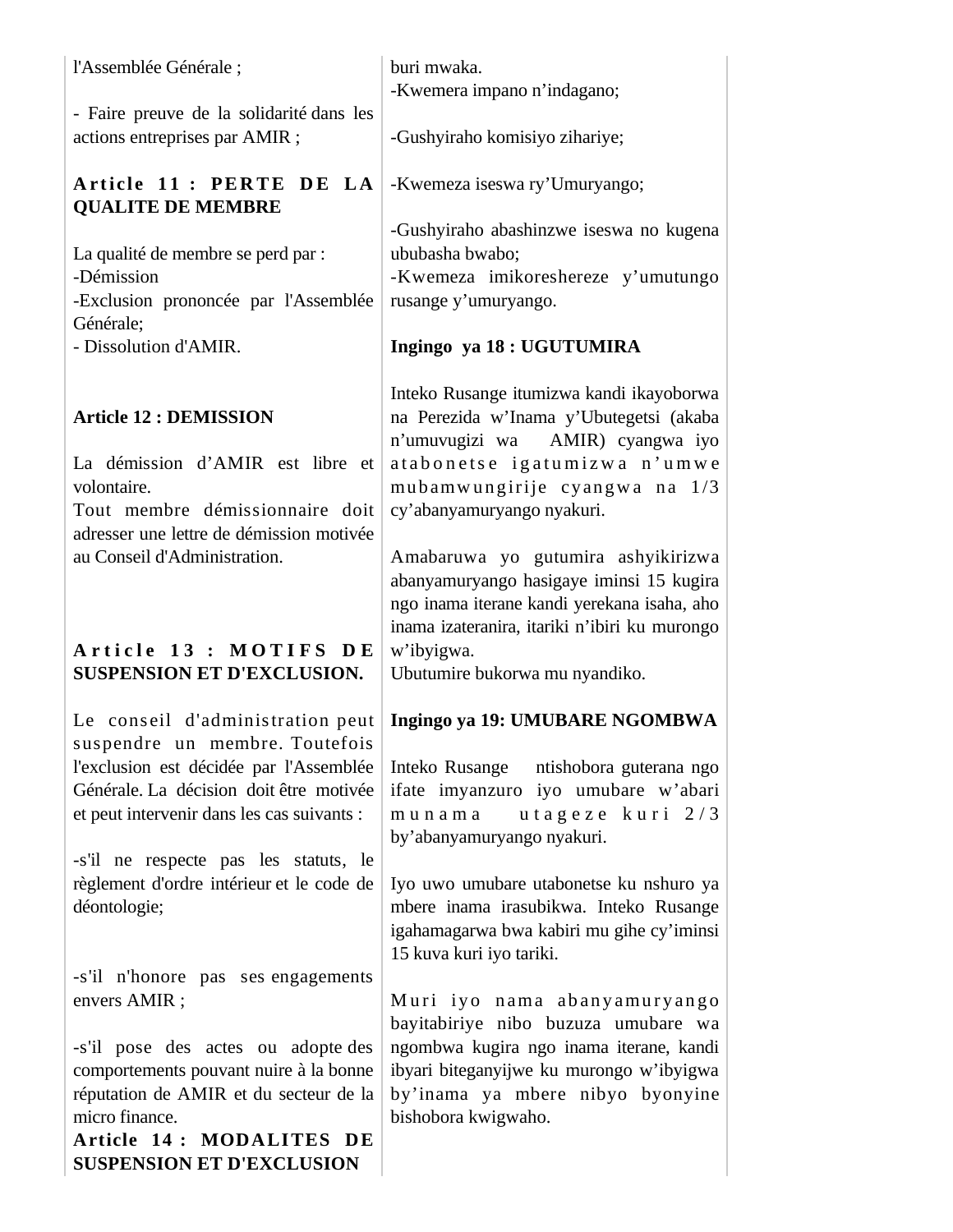Le procès-verbal du Conseil d'Administration ou de la séance de l'Assemblée Générale au cours de laquelle un membre est suspendu ou exclu doit mentionner les faits qui ont motivé cette décision. AMIR transmet, par écrit au membre, dans un délai de 15 jours de la décision, un avis motivé de la suspension ou de son exclusion. La suspension ou l'exclusion prend effet à compter de la date de décision du Conseil d'Administration ou de l'Assemblée Générale.

# **TITRE III : DES ORGANES** Article 15 : CATEGORIES **D'ORGANES**

Les organes de AMIR sont :

1. L'Assemblée Générale ;

2. Le Conseil d'Administration ;

3. Le Conseil de surveillance.

## **ASSEMBLEE GENERALE**

## **Article 16 : COMPOSITION**

L'Assemble Générale est l'organe suprême de AMIR. Elle est constituée de l'ensemble des membres effectifs et membres d'honneur convoqués et réunis à cette fin. Chaque Institution de Micro finance membre est représentée par un délégué.

## Article 17 : ASSEMBLEE **GENERALE ORDINAIRE**

L'assemblée générale ordinaire est convoquée une fois par an dans le premier trimestre qui suit la clôture de l'exercice financier. Elle dispose de tous les pouvoirs notamment :

# Ingingo ya 20 : UKO INAMA **ITERANA**

Inteko Rusange iyoborwa na Peresida ataboneka ikayoborwa na Visi-Perezida wa mbere cyangwa Visi-Perezida wa kabiri.

Afashwa n'umwe mu banyamuryango b a g i z e I n a m a y ' U b u t e g e t s i n'Umunyamabanga Nshingwabikorwa mu myandikire y'inyandiko-mvugo.

 Abanyamuryango bose barareshya kandi buri wese afite ijwi rimwe. Amatora akorwa bashyira ikiganza hejuru, keretse iyo 1/3 cy'abanyamuryango basabye ko itora rikorwa mu ibanga. Nyamara ariko gutorerwa kujya mu nzego zinyuranye bikorwa mu ibanga.

Ihindura ry'Itegeko nshingiro,

 Amategeko ngengamikorere n'Amahame mbonezamuco by'Ishyirahamwe bigomba kwemezwa n'Inteko Rusange hakurikijwe icyemezo gifashwe ku bwiganze bw'amajwi ah w any e n a  $2/3$  by ' a m a j w i y'abanyamuryango nyakuri.

Ibyemezo by'Inteko Rusange biryozwa abanyamuryango bose bayigize.

**Ingingo ya 21: INTEKO RUSANGE IDASANZWE**

Inteko Rusange Idasanzwe itumizwa iyo habonetse ikibazo cyihutirwa kirenze ububasha bw'Inama y'Ubutegetsi.

Iterana bisabwe n'abanyamuryango benshi bagize Inama y'Ubutegetsi. Ishobora kandi guterana bisabwe na kimwe cya gatatu cy'abanyamuryango nyakuri.

## **INAMA Y'UBUTEGETSI**

- Fixer les orientations et les missions **Ingingo ya 22 : ABAGIZE INAMA**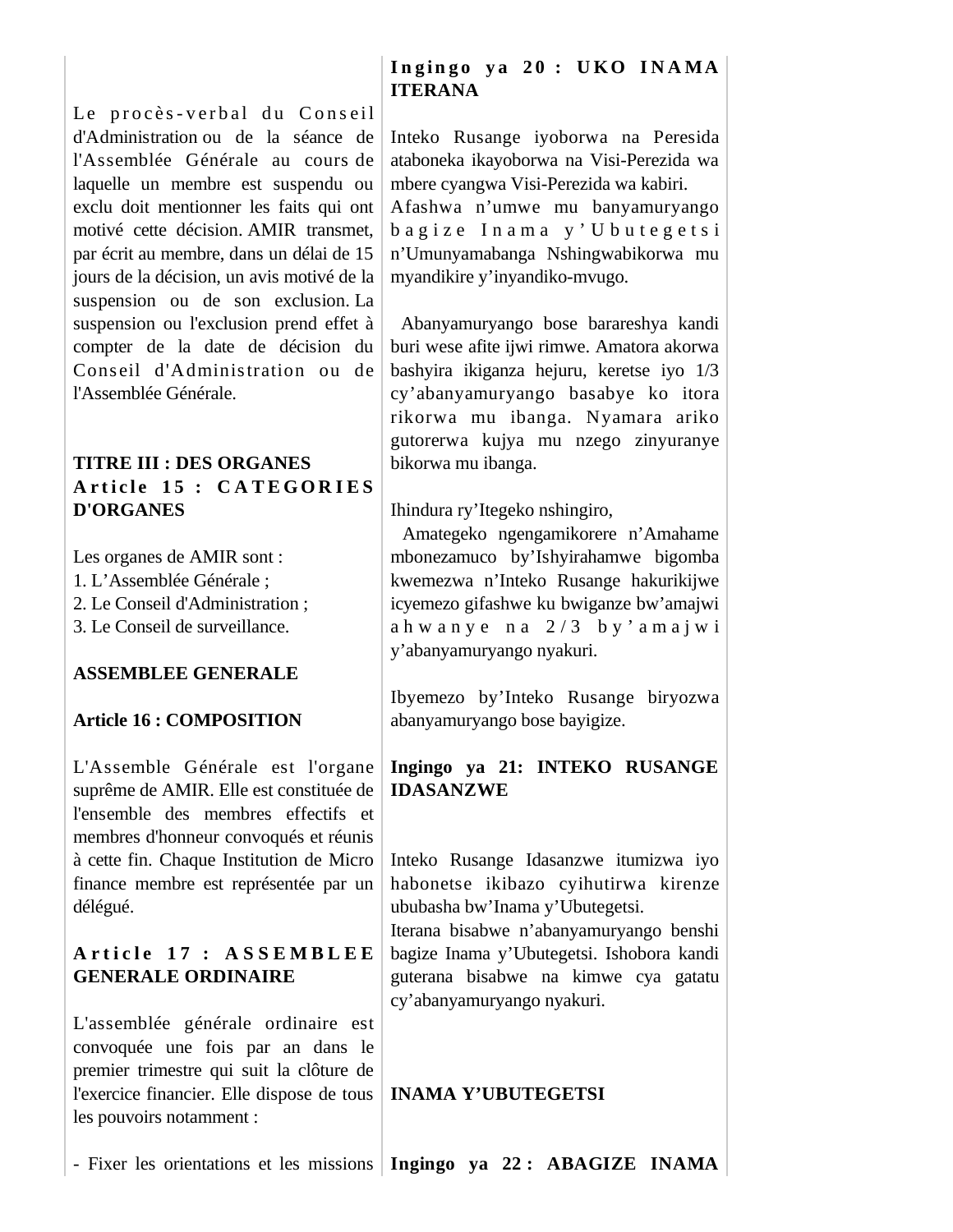| prioritaires de AMIR;                                                                                                                                                                                                                                                                                                                                           | Y'UBUTEGETSI                                                                                                                                                                                                                                                                                                                                                                                               |
|-----------------------------------------------------------------------------------------------------------------------------------------------------------------------------------------------------------------------------------------------------------------------------------------------------------------------------------------------------------------|------------------------------------------------------------------------------------------------------------------------------------------------------------------------------------------------------------------------------------------------------------------------------------------------------------------------------------------------------------------------------------------------------------|
| - Adopter le programme d'activités, les<br>rapports d'activités et financiers ainsi que<br>le budget annuel présentés par le Conseil<br>d'Administration;                                                                                                                                                                                                       | Nyuma y'urwego rw'ikirenga rwa AMIR<br>arirwo Inteko Rusange, hari Inama<br>y'Ubutegetsi igizwe n'abanyamuryango<br>barindwi:                                                                                                                                                                                                                                                                              |
| -Elire et révoquer les membres du<br>Conseil d'Administration et du Conseil<br>de Surveillance;<br>-Adopter ou modifier les statuts, le<br>règlement d'ordre intérieur et le code de<br>déontologie;<br>-Statuer sur l'admission des membres ;<br>-Décider de la perte de qualité de<br>member;<br>-Fixer le montant d'adhésion et de<br>cotisations annuelles; | -Perezida akaba n'Umuvugizi<br>w'Ishyirahamwe;<br>-Visi-Perezida wa mbere na;<br>-Visi-Perezida wa kabiri bombi bakaba<br>Abavugizi Bungirije.<br>- N'abajyanama bane bari mu nama<br>y'Ubutegetsi bitwa aba badiminisitirateri.<br>Abagize Inama y'Ubutegetsi batorwa mu<br>ntumwa z'ibigo bigize AMIR.Batorerwa<br>igihe cy'imyaka ibiri gishobora kongerwa<br>rimwe mu bihe bikurikirana. Abagize Inama |
| -Accepter des dons et legs;                                                                                                                                                                                                                                                                                                                                     | y'Ubutegetsi bashobora kwirukanwa<br>n'Inteko Rusange Isanzwe cyangwa                                                                                                                                                                                                                                                                                                                                      |
|                                                                                                                                                                                                                                                                                                                                                                 | Idasanzwe.                                                                                                                                                                                                                                                                                                                                                                                                 |
| -Mettre en place des commissions<br>thématiques;                                                                                                                                                                                                                                                                                                                |                                                                                                                                                                                                                                                                                                                                                                                                            |
| -Décider de la dissolution de                                                                                                                                                                                                                                                                                                                                   |                                                                                                                                                                                                                                                                                                                                                                                                            |
| l'Association;                                                                                                                                                                                                                                                                                                                                                  | Umubare ngombwa kugirango Inama                                                                                                                                                                                                                                                                                                                                                                            |
| -Nommer les liquidateurs et définir leur<br>mandat ;                                                                                                                                                                                                                                                                                                            | y'Ubutegetsi iterane ni 2/3<br>by'abanyamuryango.                                                                                                                                                                                                                                                                                                                                                          |
| -Décider de l'affectation du patrimoine.                                                                                                                                                                                                                                                                                                                        | Ibyemezo bifatwa ku bwiganze bw'amajwi.<br>Ingingo ya 23: IBIKENEWE KUGIRA                                                                                                                                                                                                                                                                                                                                 |
| <b>Article 18: CONVOCATION</b>                                                                                                                                                                                                                                                                                                                                  | NGO UMUNTU ATORERWE KUBA<br>UMWE MUBAGIZE INAMA                                                                                                                                                                                                                                                                                                                                                            |
| L'Assemblée Générale est convoquée et                                                                                                                                                                                                                                                                                                                           | Y'UBUTEGETSI:                                                                                                                                                                                                                                                                                                                                                                                              |
| présidée par le Président du Conseil                                                                                                                                                                                                                                                                                                                            |                                                                                                                                                                                                                                                                                                                                                                                                            |
| d'Administration (Représentant Légal)                                                                                                                                                                                                                                                                                                                           | -Kuba intumwa y'ikigo cy'imari iciriritse                                                                                                                                                                                                                                                                                                                                                                  |
| ou à défaut par un des Représentants<br>Légaux Suppléants ou 1/3 de membres                                                                                                                                                                                                                                                                                     | kigize AMIR;                                                                                                                                                                                                                                                                                                                                                                                               |
| effectif.                                                                                                                                                                                                                                                                                                                                                       | -Kuba atarakatiwe igifungo kirenze amezi<br>atandatu;                                                                                                                                                                                                                                                                                                                                                      |
| Les invitations doivent être adressées                                                                                                                                                                                                                                                                                                                          |                                                                                                                                                                                                                                                                                                                                                                                                            |
| aux membres 15 jours avant la date fixée<br>de la tenue de la réunion et doivent<br>préciser l'heure, le lieu, la date et l'ordre<br>du jour de la réunion.                                                                                                                                                                                                     | -Kubahiriza amategeko agenga umuryango<br>n'amategeko ngenga mikorere ya AMIR<br>-Kureka ibikorwa bipiganwa n'ibya AMIR.                                                                                                                                                                                                                                                                                   |
| Elles doivent se faire par écrit.                                                                                                                                                                                                                                                                                                                               | Ingingo ya 24: KWEGURA,<br><b>GUHAGARIKWA</b><br>N <sub>0</sub>                                                                                                                                                                                                                                                                                                                                            |
| <b>Article 19 : QUORUM</b>                                                                                                                                                                                                                                                                                                                                      | <b>KWIRUKANWA</b>                                                                                                                                                                                                                                                                                                                                                                                          |
|                                                                                                                                                                                                                                                                                                                                                                 |                                                                                                                                                                                                                                                                                                                                                                                                            |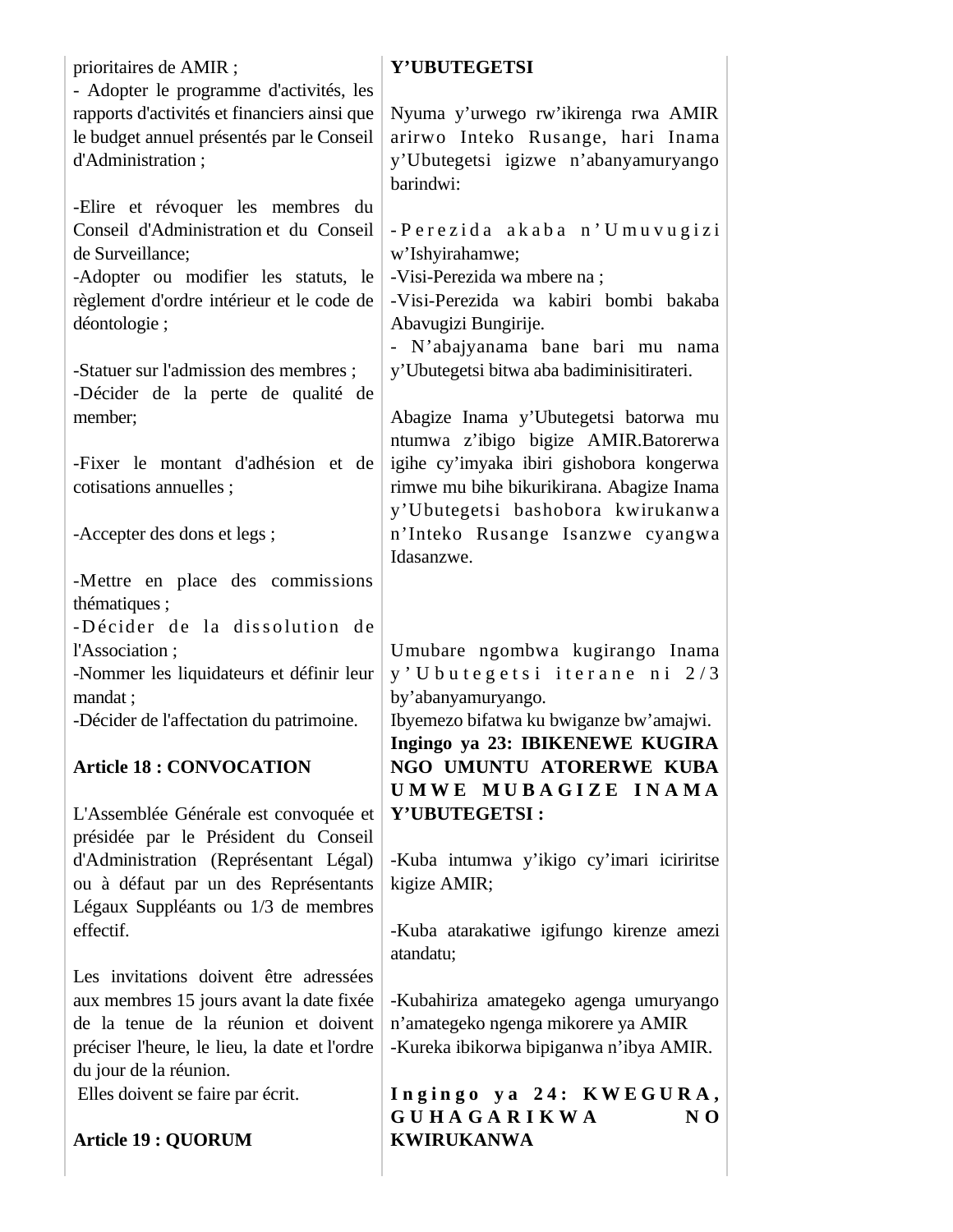L'Assemblée Générale ne peut délibérer valablement que lorsque plus des 2/3 de ses membres effectifs sont présents ou représentés.

Lorsque le quorum n'est pas atteint, l'Assemblée Générale est ajournée. Une deuxième réunion peut être convoquée dans 15 jours après.

A cette réunion les membres présents constituent le quorum et seules les questions inscrites à l'ordre du jour de la première réunion peuvent être débattues.

## **Article 20 : DEROULEMENT DE LA REUNION**

L'Assemblée Générale est dirigée par le Président ou à défaut par le premier ou le 2ème Vice-Président.

Il est assisté par un des membres du Conseil d'Administration et le Secrétaire Exécutif dans la rédaction du procèsverbal.

Tous les membres sont égaux et chacun dispose d'une voix. Les votes se font à main levée sauf si 1/3 des membres demande un scrutin secret. Par contre, le scrutin secret est obligatoire pour les élections aux différents organes.

Les modifications aux statuts, le Règlement d'ordre intérieur et le Code de déontologie doivent être adoptées par l'Assemblée Générale par décision prise à la majorité de 2/3 des voix exprimées par les membres effectifs.

Les décisions de l'Assemblée Générale engagent tous ses membres.

# **Kwegura**

Buri wese ugize Inama y'Ubutegetsi ashobora kwegura ku mirimo ye. Nyamara, kwegura bigomba kumenyeshwa Perezida w'Inama y'Ubutegetsi mu nyandiko.

Kwegura bitangira kubahirizwa guhera ku nama ya mbere y'Ubutegetsi ikurikiraho.

Ugize Inama y'Ubutegetsi ashobora guhagarikwa cyangwa kwirukanwa mu gihe yakoze ikosa rikomeye nko kutubahiriza ibiteganywa n'aya mategeko cyangwa amategeko ngenga mikorere cyangwa amategeko rusange.

Ashobora kwirukanwa n'Inteko Rusange gusa.

# **Guhagarikwa no kwirukanwa**

Ugize Inama y'Ubutegetsi ashobora kwerekana, mu nyandiko ashyikiriza Perezida w'Inama Rusange, impamvu zituma atemera icyemezo cyo kwirukanwa. Ashobora ndetse no gufata ijambo mu nama.

Ugize Inama y'Ubutegetsi ntashobora kwirukanwa mu Nama Rusange Idasanzwe cyeretse iyo yamenyeshejwe mu nyandiko, mu gihe giteganyijwe cyo gutumiza iyo nama, impamvu zo kumwirukana n'ahantu, n'umunsi n'isaha Inama Rusange izateranira.

# **Ingingo ya 25: UMWANYA UBUZEMO U M U N T U M U N A M A Y'UBUTEGETSI**

Iyo hari umwanya uburamo umuntu mu Nama y'Ubutegetsi, abagize Inama y'Ubutegetsi bashobora gushyiraho umusimbura mu gihe gisigaye cya manda. Uko gushyiraho umusimbura bigomba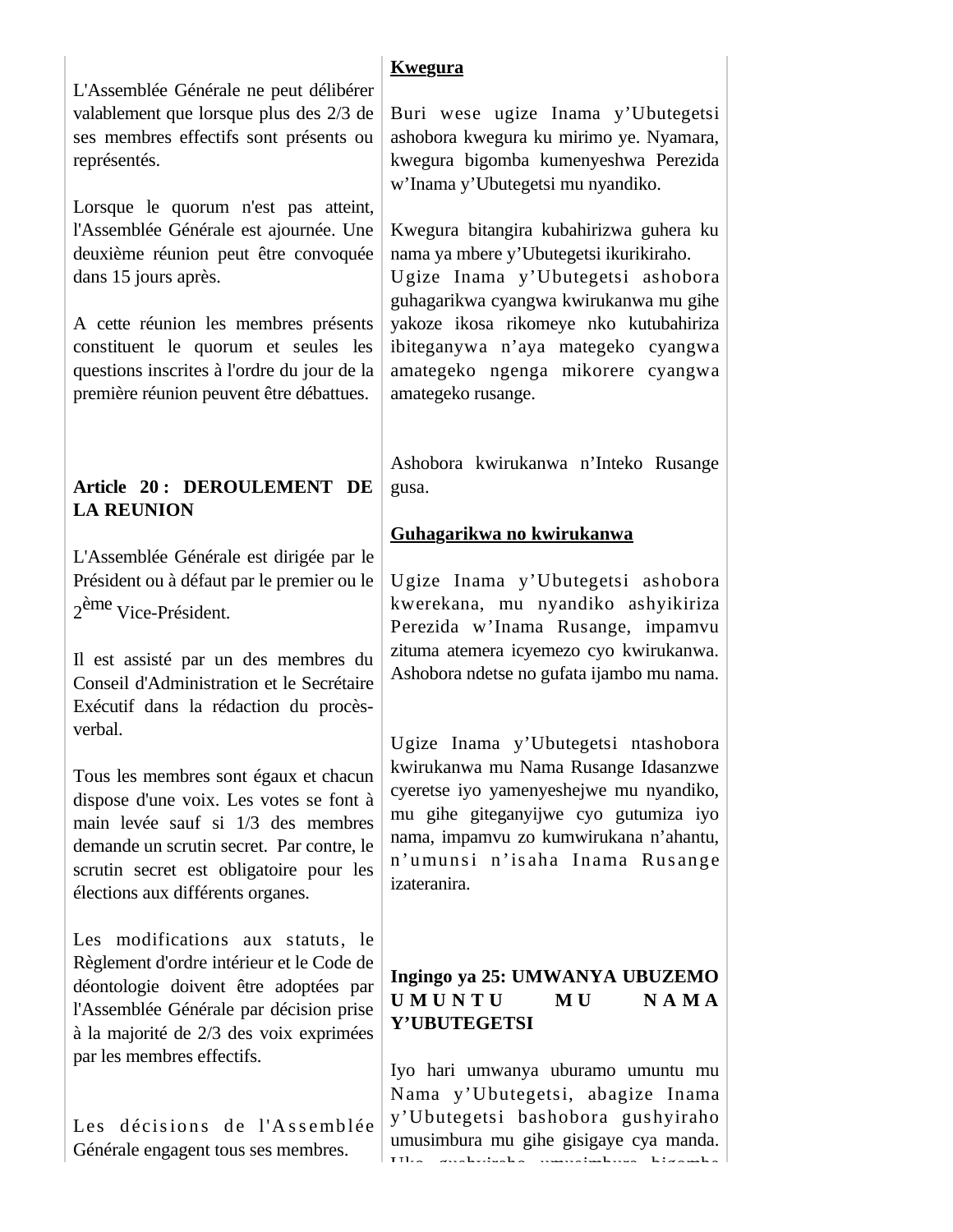**A r t i c l e 2 1 : A S S E M B L E E GENERALE EXTRAORDINAIRE (A.G.E.)** 

L'Assemblée Générale Extraordinaire est convoquée lorsqu'il surgit une question urgente qui dépasse les compétences du Conseil d'Administration.

Elle se réunit à la demande de la majorité des membres du Conseil d'Administration. Elle peut également se réunir sur la demande du tiers des membres effectifs.

## **CONSEIL D'ADMINISTRATION**

## **Article 22 : Composition**

En plus de l'organe suprême d'AMIR qui est l'Assemblée Générale, il y a le Conseil d'Administration qui est composé de sept membres :

-Un Président et Représentant Légal ;

-Un Premier Vice-président et;

-Un 2ème Vice-président, qui sont les Représentants Légaux Suppléants;

-et de quatre autres membres qui ont la qualité d'administrateur.

Les membres du Conseil d'Administration sont élus parmi les délégués des institutions membres de AMIR. Ils ont un mandat de deux ans renouvelable une fois de façon consécutive. Les membres ne peuvent être révoqués que par l'Assemblée Générale Ordinaire ou Extraordinaire.

Le quorum requis pour les réunions du Conseil d'Administration est 2/3 de leurs membres.

Les décisions sont prises à la majorité

Uko gushyiraho umusimbura bigomba kwemezwa n'Inama Rusange. Nyamara, iyo ntacyakozwe mbere y'Inama Rusange ikurikiraho, iyi nama ishobora noneho gufata icyemezo cyo kuzuza umwanya ubura umuntu.

## **I n g i n g o y a 2 6 : U M U R I M O UKORERWA UBUNTU**

Imirimo ikorwa n'ugize Inama y'Ubutegetsi ntihemberwa. Nyamara amafaranga yishyurwa n'abagize Inama y'Ubutegetsi bashobora kuyasubizwa, mu buryo bugenwa n'icyemezo cy'Inama Rusange.

# Ingingo ya 27: INSHINGANO **Z'INAMA Y'UBUTEGETSI.**

Inama y'Ubutegetsi ifite inshingano zikurikira:

-Gutanga ibitekerezo ku bigomba gukorwa no gushyiraho ingamba zo kubigeraho;

-Kwemeza gahunda y'imirimo no kwemeza imikoresherezwe y'ingengo y'imari na raporo;

-Gutegura imana z'Inteko Rusange;

-Gushyiraho, kugenzura no kwirukana umunyamabanga ns hingw abikorw a n'abakuru b'imirimo;

-Kwemeza amategeko agenga abakozi n'amabwiriza agenga imikoreshereze y'imari;

-Kwita kumikorere myiza ya AMIR;

-Gusuzuma ibibazo byose byerekeye inyungu za AMIR;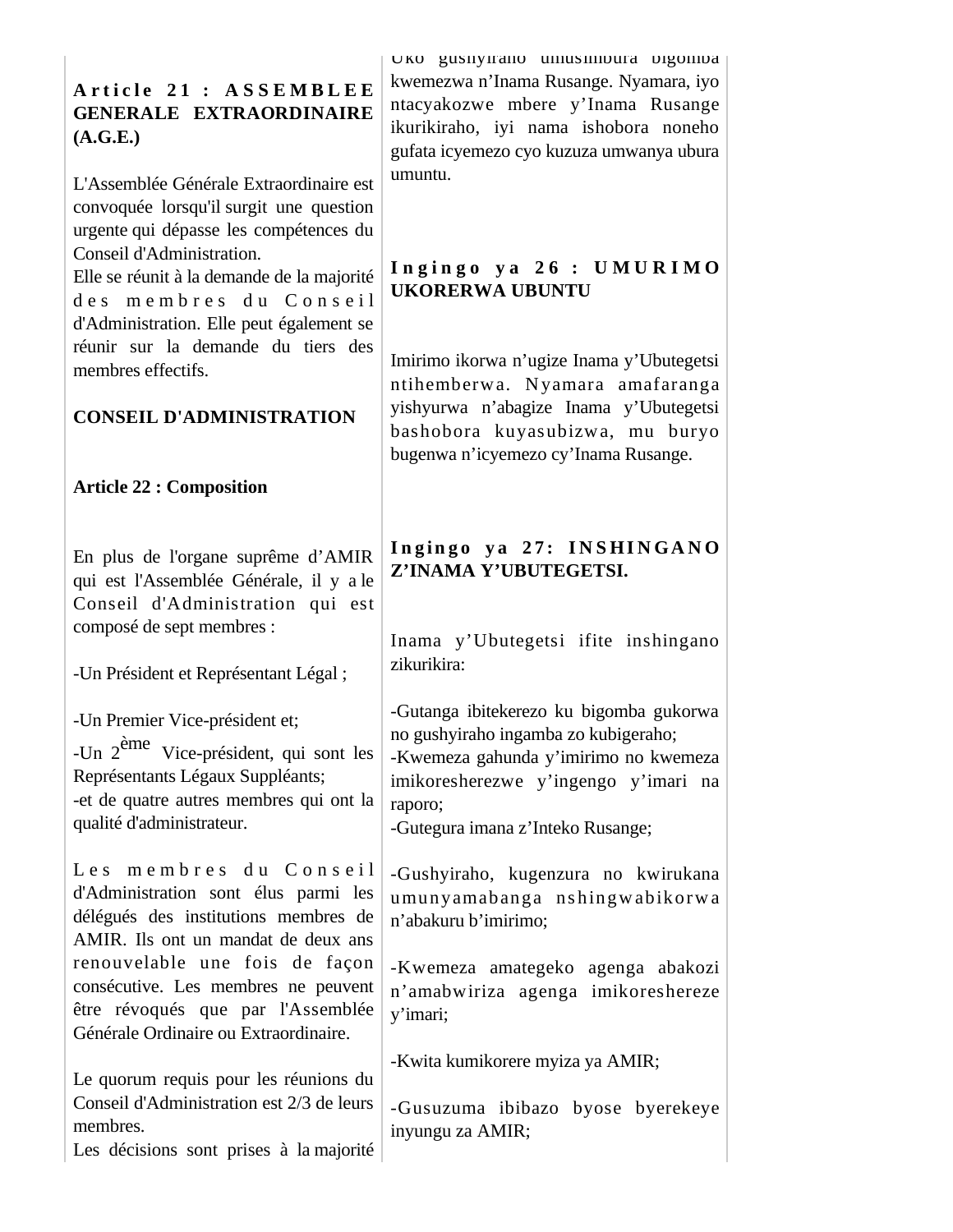simple.

# Article 23 : CONDITIONS **D'ELIGIBILITE POUR ETRE M E M B R E D U C O N S E I L D'ADMINISTRATION :**

- Etre un délégué d'une institution de micro finance membre de AMIR ;

-N'avoir pas subi une condamnation de plus de six mois ;

- Respecter les statuts et le règlement d'ordre intérieur ;

- Renoncer à participer à une activité concurrente à celle de AMIR.

## Article 24 : DEMISSION, **SUSPENSION ET DESTITUTION**

## **Démission**

Tout membre du Conseil d'Administration peut démissionner de ses fonctions. Toutefois, la démission doit être notifiée par écrit au Président du Conseil d'Administration.

La démission prend effet à compter de la première réunion du Conseil d'Administration suivante.

Un membre du Conseil d'Administration peut être suspendu ou destitué pour faute grave, notamment pour violation des prescriptions légales, réglementaires ou statutaires.

Il ne peut être destitué que par l'Assemblée Générale.

## **Suspension et Destitution**

Un membre du Conseil d'Administration peut présenter, dans une déclaration écrite adressée au président de l'assemblée, les motifs pour lesquels il - Guhindura politiki zinyuranye n'amabwiriza no kubitangira raporo mu Nama Rusange;

-Gutega amatwi abanyamuryango no kwita kubwumvikane n'ikizere hagati yabo;

- Gutanga icyifuzo ku iyinjizwa ry'abanyamuryango bashya;

-Guteza imbere ubutwererane n'ubufatanye; -Gushyira mu bikorwa ibyemezo by'Inama Rusange.

# **Ingingo ya 28: GUTERANA KU INAMA Y'UBUTEGETSI**

Inama y'Ubutegetsi iterana igihe cyose ari ngombwa kubera ibikorwa bya AMIR, ariko nibura rimwe mu gihembwe itumijwe na Perezida cyangwa 2/3 by'abagize Inama y'Ubutegetsi. Ubutumire bwohererezwa abanyamuryango mu nyandiko nibura mu minsi 15 mbere y'umunsi wo guterana mu nama. Ibaruwa y'ubutumire yerekana ahantu, umunsi, n'isaha inama izateranira kimwe n'ibibazo biri ku murongo w ' i b y i g w a . U m u n y a m a b a n g a Nshingwabikorwa ajya mu manama y'Inama y'Ubutegetsi ariko ntafite uburenganzira bwo gutora.

Abifashijwemo n'umwe mu bagize Inama y'Ubutegetsi, yandika inyandiko-mvugo zibikwa ku cyicaro cya AMIR.

## **Ingingo ya 29: IBIRO BY'INAMA Y'UBUTEGETSI**

Ibiro by'Inama y'Ubutegetsi bigizwe na Perezida ari nawe muvugizi wa AMIR, na Visi-Perezida wa mbere n'uwa kabiri ari nabo bavugizi bungirije ba AMIR. Bafite inshingano zo gutunganya imirimo yihutirwa y'Inama y'Ubutegetsi. Abagize ibiro by'Inama y'Ubutegetsi baterana nibura rimwe mu kwezi.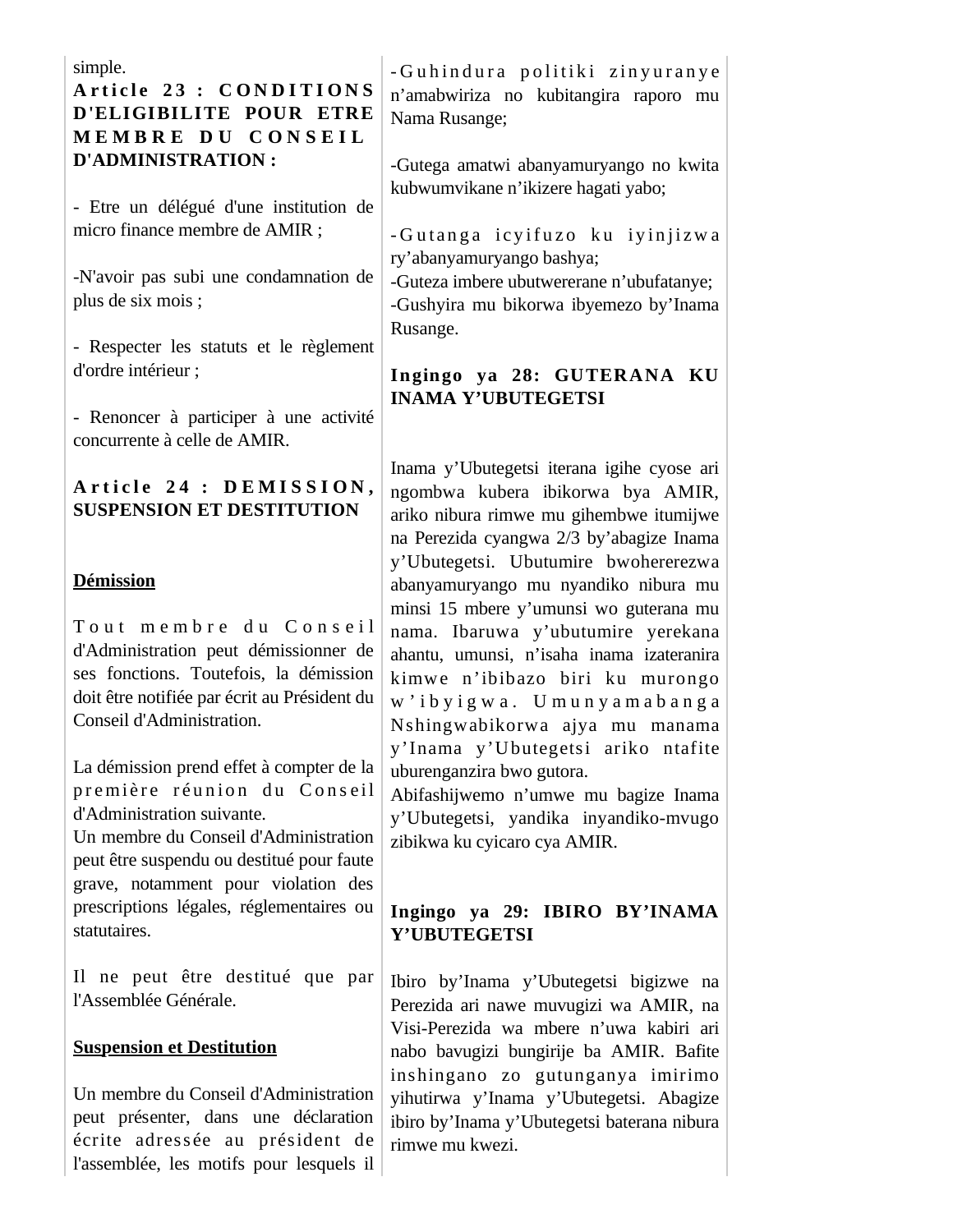s'oppose à la décision de destitution. Il peut également prendre la parole.

Un membre du Conseil d'Administration ne peut être destitué lors d'une Assemblée Générale Extraordinaire que s'il a été informé par écrit, dans un délai prévu pour la convocation de celle-ci, des motifs invoqués pour sa destitution ainsi que du lieu, de la date et de l'heure de l'Assemblée Générale.

# **Article 25 : VACANCE AU SEIN D U C O N S E I L D'ADMINISTRATION**

En cas de vacance d'un poste au sein du Conseil d'Administration, les membres du Conseil d'Administration, peuvent nommer un remplaçant pour la durée n o n é coulée du mandat. Cette nomination doit être entérinée par l'Assemblée Générale. Toutefois, si aucune action n'est entreprise avant l'Assemblée suivante, celle-ci peut alors décider de pourvoir le poste vacant.

## **Article 26 : GRATUITE DE LA FONCTION**

Les fonctions exercées par un membre du Conseil d'Administration ne sont pas rémunérées. Toutefois, les frais engagés par les membres du Conseil d'Administration peuvent leur être remboursés, dans des conditions fixées par une décision de l'Assemblée Générale.

## **Article 27 : ROLE DU CONSEIL D'ADMINISTRATION.**

Le Conseil d'Administration a pour tâches de :

-Proposer les orientations et les

# **INAMA Y'UBUGENZUZI**

## **Ingingo ya 30: Abayigize**

Igizwe n'abanyamuryango batatu batorwa n'Inama Rus ange, batoranyw a mu banyamuryango nyakuri.

# **Ingingo ya 31: Inshingano**

-Ifite inshingano yo kugenzura Inama y' U bu t e g e t s i, U bu n y a m a b a n g a shingwabikorwa n'abanyamuryango.

-Ishyikiriza raporo Inteko Rusange;

-Inama y'Ubugenzuzi itorerwa igihe cy'umwaka umwe gishobora kongererwa rimwe mu gihe gikurikiranye;

- Iterana byibura kabiri mu mwaka.

# **INTERURO YA IV: IMICUNGIRE Ingingo ya 32: UMUNYAMABANGA NSHINGWABIKORWA**

-Umunyamabanga Nshingwabikorwa as hyirw aho n'Inama y'U butegets i nk'umukozi wa AMIR.

- Imicungire ya buri munsi ya AMIR ishingwa ubunyamabanga kandi ibikorwa byabwo bigahuzwa n'Umunyamabanga Nshingwabikorwa.

-Umunyamabanga Nshingwabikorwa ahembwa hakurikijwe intera y'akazi ke.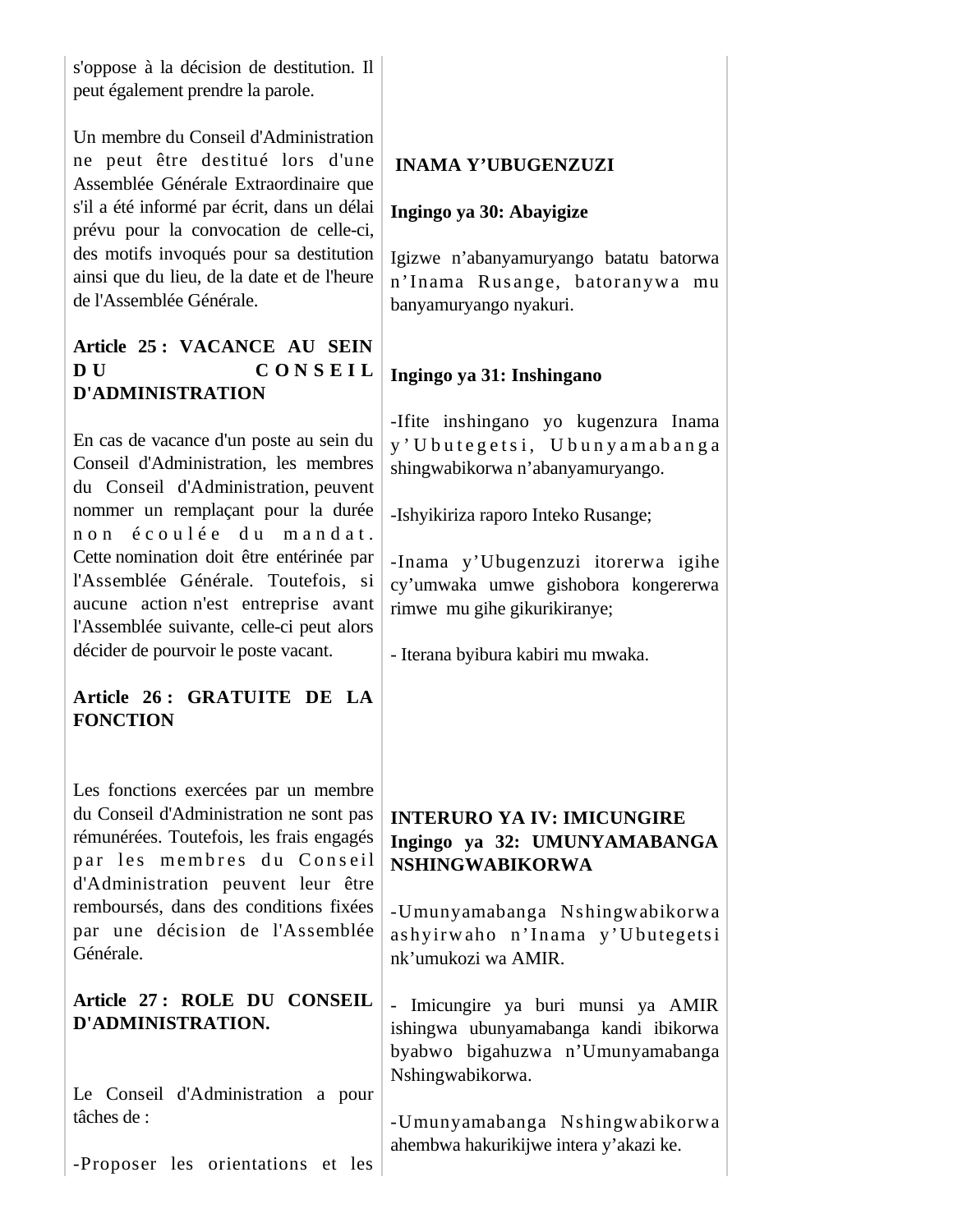stratégies ;

-Approuver les plans d'actions, les budgets et les rapports périodiques ;

-Préparer les réunions de l'Assemblée Générale ;

-Recruter, évaluer et révoquer le Secrétaire Exécutif et les Chefs de services ;

-Adopter le statut du personnel et le règlement financier ;

-Veiller au bon fonctionnement de AMIR;

-Statuer sur toutes les questions touchant aux intérêts de AMIR;

-Modifier les différentes politiques et règlements et rendre compte à l'Assemblée Générale;

-Etre à l'écoute des membres et veiller à maintenir le climat de confiance et d'entente entre eux;

-Formuler une proposition sur l'adhésion des nouveaux membres;

- Développer l'inter coopération.

-Exécuter les recommandations émises par l'assemblée générale.

# Article 28 : REUNIONS DU **CONSEIL D'ADMINISTRATION**

Le Conseil d'Administration se réunit aussi souvent que l'exigent les affaires de AMIR, mais au moins une fois par trimestre sur convocation du Président ou par 2/3 des administrateurs. Les convocations sont adressées par écrit au moins 15 jours avant la date fixée pour la tenue de la réunion. La convocation doit indiquer le lieu, la date, l'heure de la

Inama y'Ubutegetsi niyo igena umushahara we, ububasha bwe n'inshingano ze.

## Ingingo ya 33: INSHINGANO **Z ' U M U N Y A M A B A N G A NSHINGWABIKORWA.**

-Umunyamabanga nshingwabikorwa ashyikiriza raporo y'imicungire ya AMIR Inama y'Ubutegetsi.

 - Ategura ibibazo byose bigomba kwigwa byerekeye AMIR.

 -Umunyamabanga nshingwabikorwa yubahiriza ibyo asabwa n'abagenzuzi bo hanze, akabashyikiriza inyandiko mbaruramari na za raporo zikubiyemo ibisobanuro n'imicungire y'imari n'izindi nyandiko-mvugo z'inama n'ibyemezo byafashwe n'Inama y'Ubutegetsi.

# **Ingingo ya 34: IBARURAMARI**

Ibaruramari rikorwa hakurikijwe uburyo bw'Ibaruramari ryateguwe hakurikijwe imiterere bwite ya AMIR kandi hakurikijwe amategeko y'u Rwanda. Inyandiko z'imiterere y'imari: imbonerahamwe y'umutungo, imbonerahamwe y'ikoreshwa ry'imari n'imigereka bikorwa buri mwaka bigashyikirizwa Inteko Rusange.

# **INTERURO YA V: UBUGENZUZI**

## **Ingingo ya 35: IGENZURA RYA BURI MWAKA**

Konti za AMIR zigenzurwa buri mwaka n'ubugenzuzi bwo hanze bukorwa n'ibiro by'ubugenzuzi byarobanuwe n'Inama y'Ubutegetsi.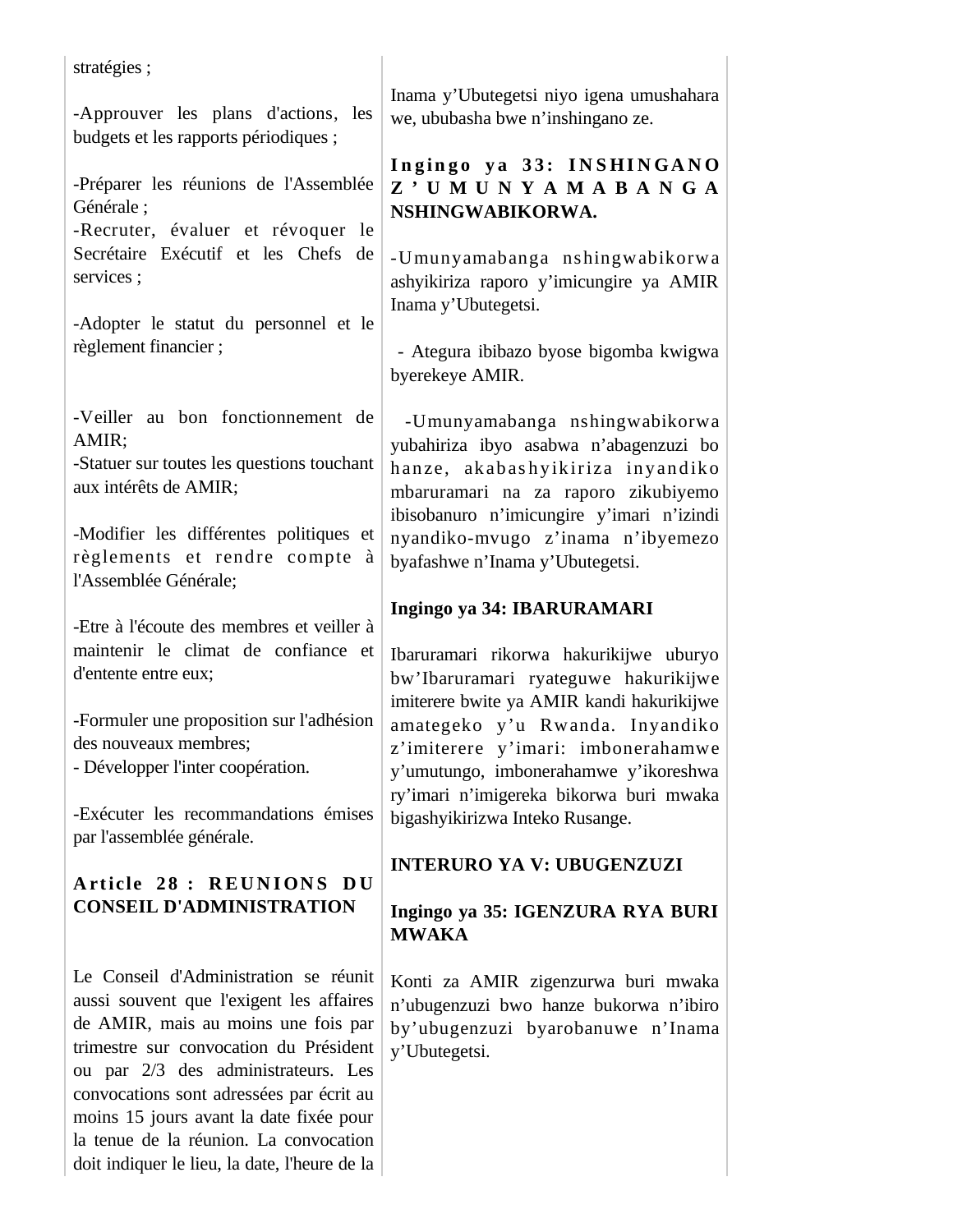réunion ainsi que les questions inscrites à l'ordre du jour.

Le Secrétaire Exécutif participe d'office aux réunions du Conseil d'Administration mais sans droit de vote. Assisté par un des membres du Conseil d'Administration, il rédige les procèsverbaux qui sont conservés au siège de AMIR.

# **A r t i c l e 2 9 : B U R E A U D U CONSEIL D'ADMINISTRATION**.

Le Bureau du Conseil d'Administration est composé du président qui est en même temps le représentant légal, du premier et 2ème vice-président, qui sont les représentants légaux suppléants de AMIR. Ils ont pour tâches de traiter les affaires courantes du Conseil d'Administration. Les membres du Bureau du Conseil d'Administration se réunissent au moins une fois par mois.

# **CONSEIL DE SURVEILLANCE**

## **Article 30 : Composition**

Il est composé de trois membres élus par l'Assemblée générale parmi les membres effectifs de AMIR.

## **Article 31 : Attributions**

-Il a pour mandat de surveiller le Conseil d'Administration, le Secrétariat Exécutif et les membres.

-Il rend compte à l'Assemblée générale ; -Le Conseil de surveillance a un mandat d'une année renouvelable une seule fois de façon consécutive ;

-Il se réunit au moins deux fois par an.

# **INTERURO YA VI: UMUTUNGO**

## **Ingingo ya 36: IBIGIZE UMUTUNGO.**

Umutungo wa AMIR ugizwe n'ibintu byose bikomoka:

- Ku misanzu y' imiryango igize ishyirahamwe;

-Ku nkunga iterwa n'abo ikorana nabo;

-Ku mpano n'indagano z'abagiraneza;

-Ku mutungo wose yigereyeho.

# **Ingingo ya 37: IBISABWA USHAKA KUBA UMUNYAMURYANGO.**

Ukwifatanya n'umuryango AMIR bijyana no kwishyura amafaranga yitwa "Umusanzu w'imiryango igize ishyirahamwe" cyangwa umusanzu wo kwinjira.

Amafaranga arihwa n'abinjiye mu m u r y a n g o n t a b w o a s u b i z w a umunyamuryango uvuyemo, kandi afasha kwishyura ibikorwa byo kwinjiza umunyamuryango.

Amafaranga y'umusanzu yo kwinjizwa mu muryango ashobora guhinduka hakurikijwe uburyo bugenwa n'Inama Rusange.

# **Ingingo ya 38 : IMISANZU YA BURI MWAKA**

Inama Rusange yemeza amafaranga y'umusanzu wa buri mwaka yishyurwa na buri muryango ugize ishyirahamwe.

Umusanzu wa buli mwaka wishyurwa mu gihembwe cya mbere cya buli mwaka. Uwo musanzu ufasha mu mirimo igamije gushyigikira imikorere ya AMIR.

**INTERURO YA VII : IHINDURA RY'AMATEGEKO N'ISESWA.**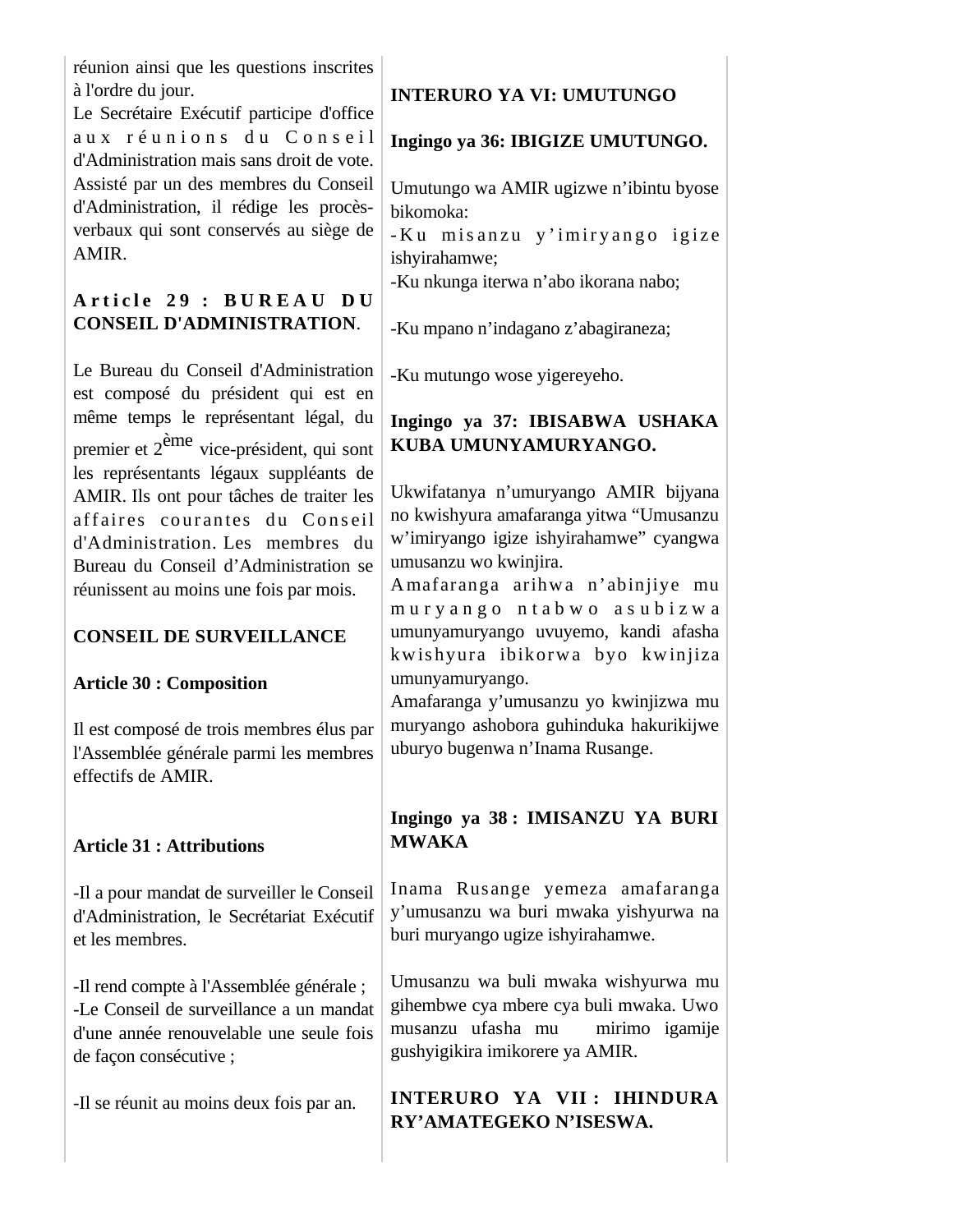| <b>TITRE IV : GESTION.</b> |  |  |                         |
|----------------------------|--|--|-------------------------|
|                            |  |  | Article 32 : SECRETAIRE |
| <b>EXECUTIF</b>            |  |  |                         |

-Le Secrétaire Exécutif est recruté par le Conseil d'Administration en qualité d'employé d'AMIR.

-La gestion quotidienne de AMIR est confiée au secrétariat exécutif dont les activités sont coordonnées par le Secrétaire Exécutif.

-Le Secrétaire Exécutif est payé en fonction de sa qualification professionnelle.

Le Conseil d'Administration détermine sa rémunération, ses pouvoirs et ses devoirs.

## **Article 33 : RESPONSABILITE DU SECRETAIRE EXECUTIF.**

- Le Secrétaire Exécutif rend compte de sa gestion au Conseil d'Administration de AMIR.

- Il prépare l'étude de toutes les questions relatives aux opérations relevant de AMIR.

- Le Secrétaire Exécutif se soumet aux opérations d'audit externe en remettant à l'auditeur tous les documents comptables et rapports narratifs et financiers et d'autres documents relatant les réunions et les décisions du Conseil d'Administration.

## **Article 34 : COMPTABILITE**

La comptabilité de AMIR est tenue sous la forme comptable établie selon le caractère spécifique de AMIR et en

## Ingingo ya 39 : IHINDURA **RY'AMATEGEKO RUSANGE**

Guhindura aya mategeko bigomba icyemezo cy'Inama Rusange hakurikijwe ubwiganze bwa 2/3 by'amajwi y'imiryango igize AMIR.

## **Ingingo ya 40: ISESWA.**

Iseswa rya AMIR rishobora kuba hakurikijwe ingingo zikurikira:

1. Mu gihe abanyamuryango batageze kuri batatu ;

2. Igihe ibikorwa bya AMIR bigaragaza ko igihombo kigenda cyiyongera ;

3. Mu gihe bitatu bya kane (3/4) by'abanyamuryango babisabye.

Icyemezo cy'is es wa ry'umuryango cyigomba kwemezwa n'inteko rusange.

Iyi nama igomba kuba igizwe n'umubare wuzuye uhwanye na <sup>3</sup>/aby'abanyamuryango kugira ngo iterane ishobore no gufata ibyemezo ku buryo bwemewe hakurikijwe ubwiganze bw'amajwi bwa  $\frac{3}{4}$  by'imiryango igize ishyirahamwe ihari.

Iyo habaye iseswa, Inteko Rusange idasanzwe ishyiraho abashinzwe iseswa ikanemeza imikoreshereze y'umutungo usigaye.

Umutungo ntushobora kugurishwa cyangwa kugabanywa abanyamuryango.

# **INTERURO YA VII : INGINGO ZISOZA**

**Ingingo ya 41 :**

Ibidateganyijwe n'aya mategeko rusange,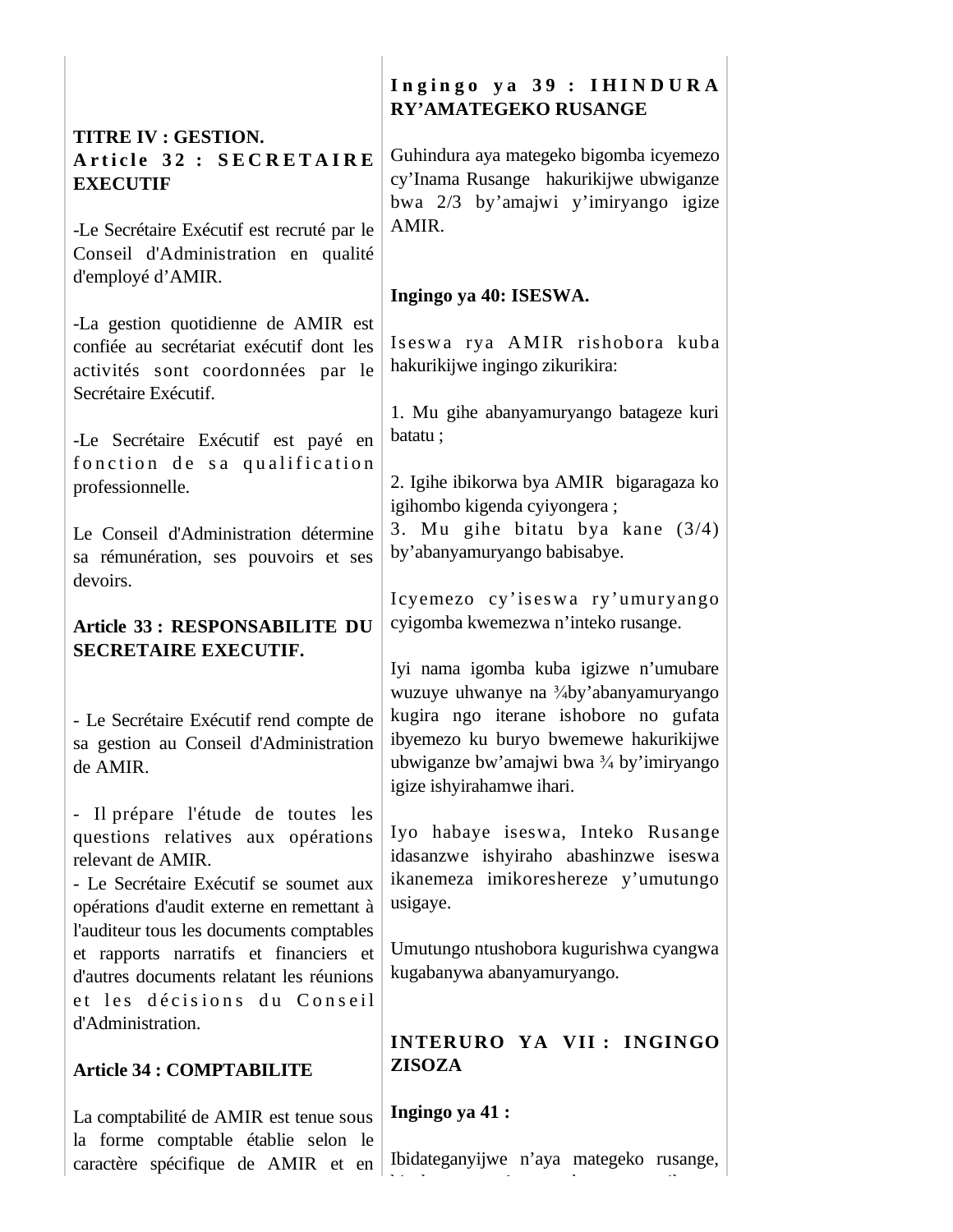| conformité avec les lois rwandaises. Des<br>états financiers : bilans, compte<br>d'exploitation et annexes sont établis<br>chaque année et présentés à l'Assemblée    | bisobanurwa n'amategeko ngengamikorere<br>n'amahame mbonezamuco.                                                                                                                                               |
|-----------------------------------------------------------------------------------------------------------------------------------------------------------------------|----------------------------------------------------------------------------------------------------------------------------------------------------------------------------------------------------------------|
| Générale.                                                                                                                                                             | Ingingo ya 42: GUKEMURA IMPAKA                                                                                                                                                                                 |
| <b>TITRE V : CONTROLE</b><br><b>Article 35 : AUDIT ANNUEL</b>                                                                                                         | Impaka zose zavuka hagati<br>y'umunyamuryango na AMIR zikemurwa<br>n'Inama y'Ubutegetsi hakoreshejwe<br>ubwumvikane mbere na mbere. Mu gihe<br>umunyumuryango atanyuzwe, yitabaza<br>inteko rusange.           |
| Les comptes de AMIR sont soumis<br>annuellement à un audit externe effectué<br>par un cabinet sélectionné par le Conseil<br>d'Administration.                         | Ubucamanza bwitabazwa nyuma mu gihe<br>minisiteri ibishinzwe itashoboye gukemura<br>izo mpaka.                                                                                                                 |
|                                                                                                                                                                       | Ingingo ya 43 : Gusobanura amategeko                                                                                                                                                                           |
| <b>TITRE VI: PATRIMOINE</b>                                                                                                                                           | Aya mategeko azasobanurwa hisunzwe<br>ibiteganywa mu nyandiko yayo<br>y'umwimerere iri mu rurimi rw'igifaransa.                                                                                                |
| <b>Article 36 : COMPOSITION.</b><br>Le patrimoine de AMIR se compose de<br>tous les biens acquis grâce :<br>-Aux droits d'adhésion et des cotisations<br>des membres; | Ingingo ya 44 : Gushyirwa mu bikorwa<br>Iri tegeko nshingiro ritangira gukurikizwa<br>kuva ku munsi ryemejwe n'Inteko rusange<br>yateraniye kuri Centre de Pastorale SAINT<br>PAUL de KIGALI ku wa 12/06/2007. |
| -Aux subventions des partenaires;                                                                                                                                     | Bikorewe i Kigali, kuwa 24/07/2007                                                                                                                                                                             |
| -Aux dons et legs des partenaires;                                                                                                                                    | <b>Perezida</b>                                                                                                                                                                                                |
| -Aux ressources d'autofinancement.                                                                                                                                    | <b>BAVUGAMENSHI Daniel</b><br>$(s\acute{e})$                                                                                                                                                                   |
| Article 37 : DROITS D'ADHESION.                                                                                                                                       |                                                                                                                                                                                                                |
| L'adhésion est subordonnée au paiement<br>d'un droit appelé « droit d'adhésion » ou<br>« droit d'entrée ».                                                            | Visi Perezida wa mbere<br><b>SINZABAKWIRA Elie</b><br>$(s\acute{e})$<br>Visi Perezida wa kabiri                                                                                                                |
|                                                                                                                                                                       | <b>MUKARUGWIZA Médiatrice</b>                                                                                                                                                                                  |
| Les frais d'adhésion ne sont pas<br>remboursables en cas de sortie et servent<br>à payer les coûts relatifs à l'adhésion<br>d'un membre.                              | $(s\acute{e})$                                                                                                                                                                                                 |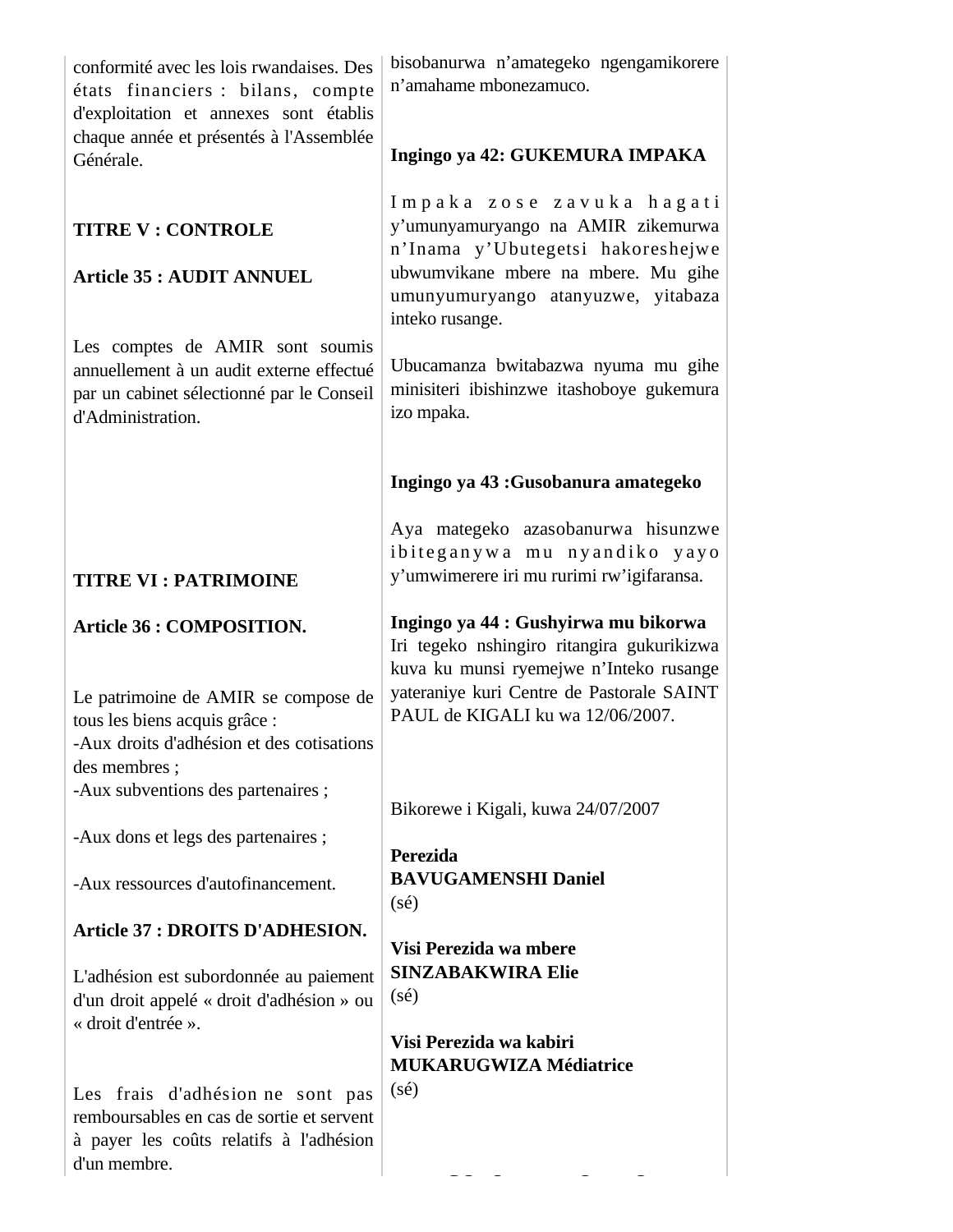Le montant du droit d'adhésion peut être modifié suivant les critères définis en Assemblée Générale.

# Article 38 : COTISATION **ANNUELLE**

L'Assemblée générale décide du montant de la cotisation annuelle payable par chaque organisation membre.

La cotisation annuelle est payable au courant du 1<sup>er</sup> trimestre de chaque année. Cette cotisation sert à supporter une partie des dépenses de fonctionnement de AMIR.

## **TITRE VII : MODIFICATION DES STATUTS ET DISSOLUTION.**

## **Article 39: MODIFICATION DES STATUTS.**

Les présents statuts ne peuvent être modifiés que sur décision de l'Assemblée Générale prise à la majorité des 2/3 des membres de AMIR

## **Article 40: DISSOLUTION.**

AMIR pourra être dissoute dans les conditions suivantes :

1. Si le nombre des membres devient inférieur à trois ;

2. Lorsque ses activités accusent des déficits trop continuels ;

3. Lorsque les  $\frac{3}{4}$  des membres le demandent.

La décision de dissolution sera prise en Assemblée Générale.

Celle-ci devra réunir le quorum des

**THE CONSTITUTION FOR THE E S T A B L I S H M E N T O F ASSOCIATION OF MICRO FINANCE INSTITUTIONS IN RWANDA (AMIR) JUNE 2007.**

# **TITLE I:**

NAME, HEADOFFICE, THE JURISDICTION FOR OPERATIONS, OBJECTIVES AND DURATION OF THE ASSOCIATION.

## **Article one: ESTABLISHMENT**.

The representatives of the micro finance institutions have establish a micro finance association by signing its Constitution. The General Assembly of 12 June 2007 held at the Centre de Pastorale Saint Paul in KIGALI adopted the establishment of the association.

The association is governed by the legislation in force in Rwanda related to professional organizations.

# **Article 2 : NAME**

The association established is called The ASSOCIATION OF MICRO-FINANCE INSTITUTIONS IN RWANDA « AMIR » in the abbreviated words of English.

# **Article 3 : HEADOFFICE**

The head office of AMIR is established in Kigali City. It could be shifted to any other part of the

Country, upon the decision of  $\frac{3}{4}$  of the members in the General Assembly.

**Article 4 : JURISDICTION FOR**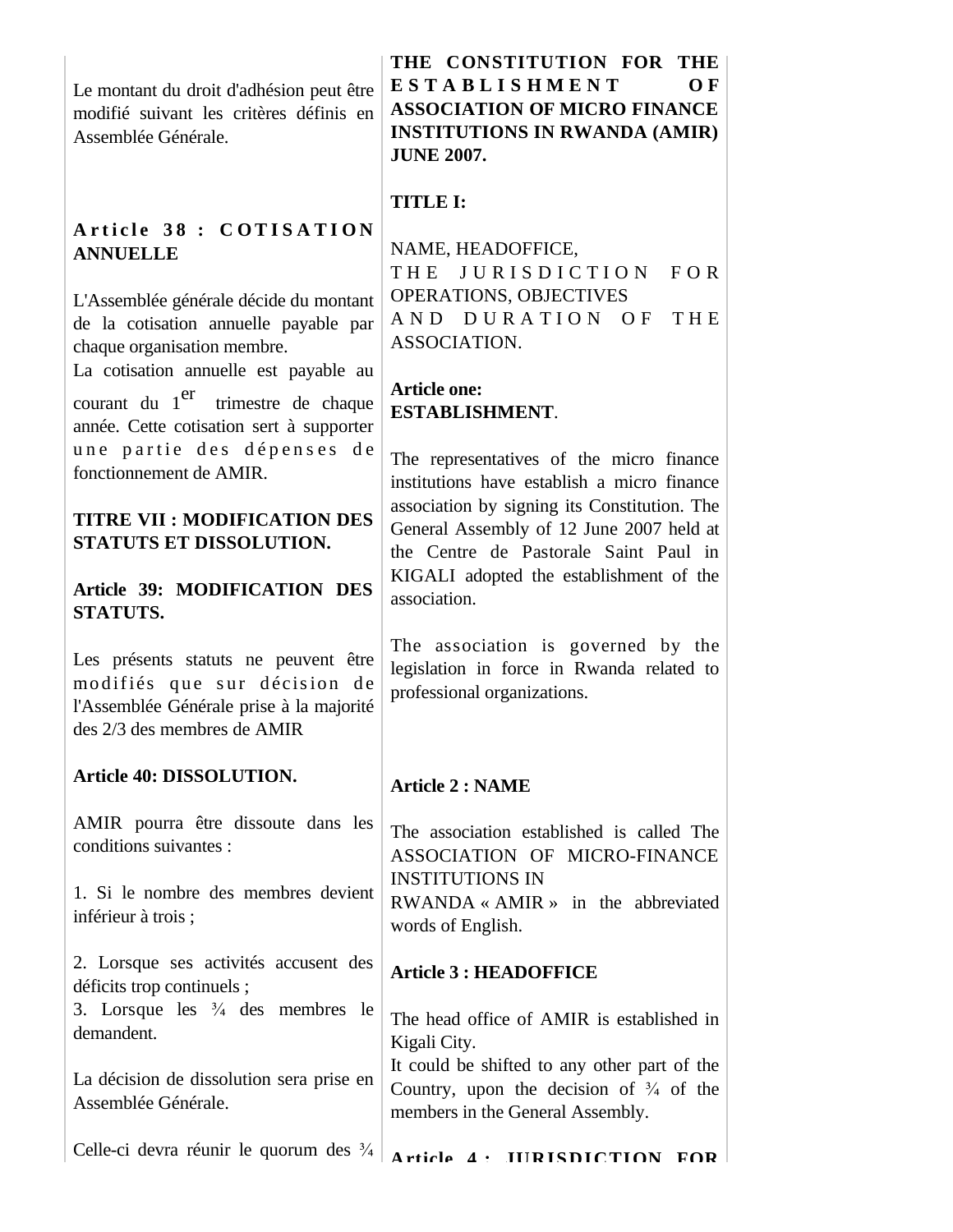| des membres et délibérer valablement à<br>la majorité des 3/4 des membres présents.                                                            | UVINIDIDI LUI LUI<br><b>OPERATIONS</b>                                                                                                    |
|------------------------------------------------------------------------------------------------------------------------------------------------|-------------------------------------------------------------------------------------------------------------------------------------------|
|                                                                                                                                                | AMIR operates in the whole the Republic of<br>Rwanda jurisdiction.                                                                        |
| En cas de dissolution, l'Assemblée<br>Générale Extraordinaire nomme les                                                                        | <b>Article 5: OBJECTIVES</b>                                                                                                              |
| liquidateurs et décide sur l'affectation du<br>patrimoine.                                                                                     | AMIR has the mission of offering<br>diversified services to the micro finance                                                             |
| Toutefois, le patrimoine ne doit pas être<br>vendu ni partagé.                                                                                 | institutions that enables them to work<br>professionally and contribute efficiently to<br>poverty reduction in a sustainable manner.      |
| TITRE VIII : DISPOSITIONS<br><b>FINALES</b>                                                                                                    | Specifically, AMIR has the following<br>objectives:                                                                                       |
| <b>Article 41:</b>                                                                                                                             | 1. Support the micro finance institutions on<br>accessing trainings, funds and institutional<br>support for their harmonious development. |
| Tout ce qui n'est pas prévu par les<br>présents statuts sera spécifié dans le                                                                  |                                                                                                                                           |
| règlement d'ordre intérieur et dans la<br>charte de déontologie.                                                                               | 2. Support the promotion for development<br>of micro finance sector in Rwanda.                                                            |
| Article 42: REGLEMENT DE<br><b>LITIGE</b>                                                                                                      | 3. Support and promote the exchange of<br>information and experience between<br>microfinance institutions and partners at the             |
| Tout litige entre un membre et AMIR est<br>réglé par le Conseil d'Administration qui                                                           | national level and International level.                                                                                                   |
| doit chercher avant tout, une solution à<br>l'amiable. En cas de non-satisfaction, le<br>plaignant peut faire appel à l'Assemblée<br>Générale. | 4. Advocate for Microfinance Institutions to<br>the government, donors and other<br>institutional partners.                               |
| L'affaire ne sera portée en justice qu'en<br>dernier ressort si le Ministère de Tutelle                                                        |                                                                                                                                           |
| n'a pas réussi à trouver une solution au<br>conflit.                                                                                           | 5. Facilitate to put in place an auto regulation<br>and continuous support system for Micro                                               |
| <b>Article 43 : Interprétation</b>                                                                                                             | finance Institutions.                                                                                                                     |
| Les présents Statuts seront interprétés<br>dans l'esprit de sa version originale en<br>français.                                               | 6. Promote best practices of Micro finance<br>institutions.                                                                               |
| Article 44 : Entrée en vigueur                                                                                                                 | Article 6. DIIRATION                                                                                                                      |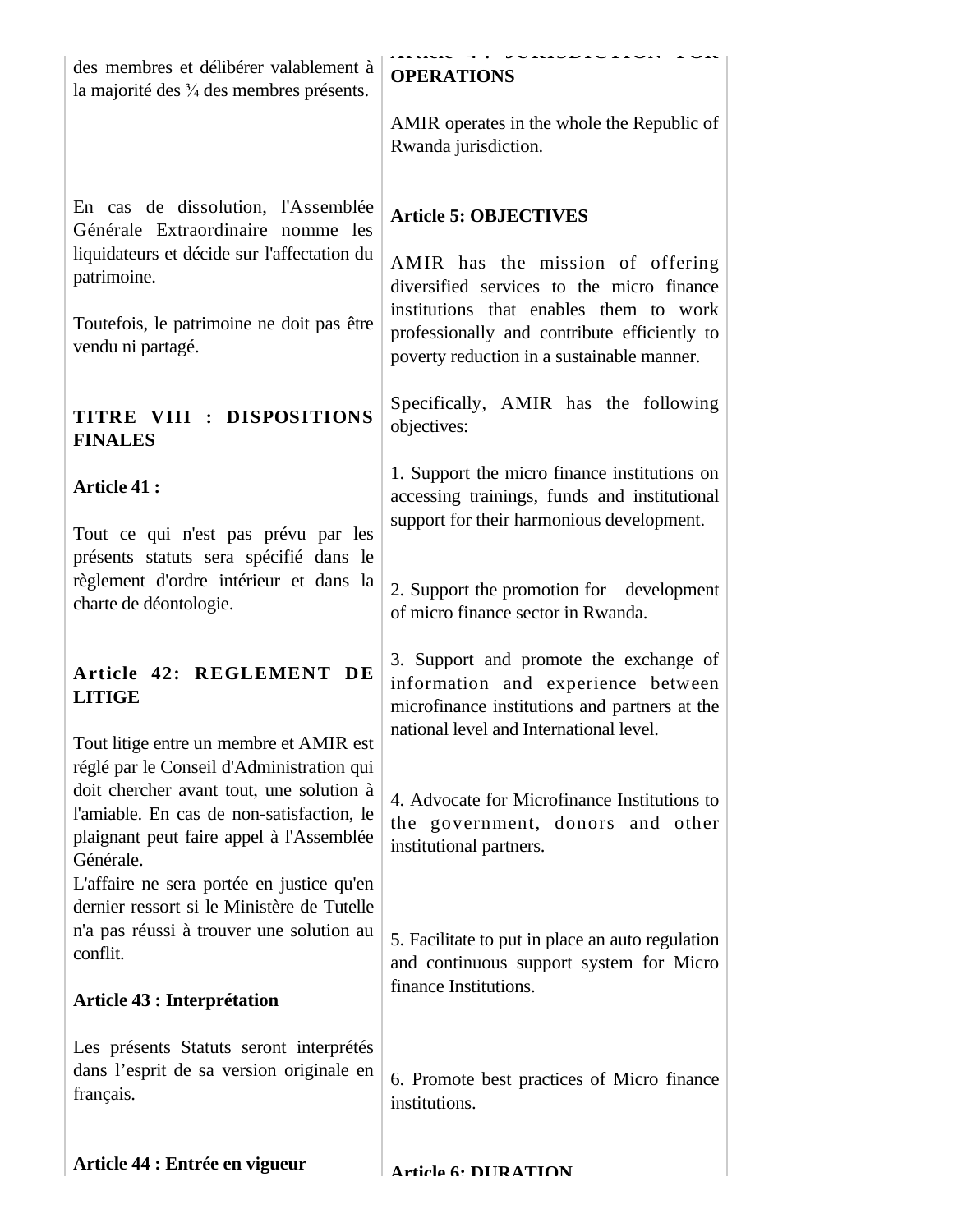Les présents statuts entrent en vigueur le jour de leur adoption par l'Assemblée générale constitutive tenue au Centre de Pastorale SAINT PAUL de KIGALI le 12 Juin 2007. .

Fait à Kigali, le 24/07/2007

**Le Président BAVUGAMENSHI Daniel**  (sé)

**Le Premier Vice-Président SINZABAKWIRA Elie**  (sé)

**Le Deuxième Vice-Président MUKARUGWIZA Médiatrice** (sé)

**A M A T E G E K O S H I N G I R O ASHYIRAHO ISHYIRAHAMWE R W ' I B I G O B Y ' I M A R I ICIRIRITSE MU RWANDA (AMIR) KAMENA 2007**.

## **INTERURO YA MBERE:**

ISHINGWA, IZINA, ICYICARO, IMBIBI, AHO ISHYIRAHAMWE RIZAKORERA, INTEGO N'IGIHE.

### **Ingingo ya mbere: ISHINGWA**.

Abashyize umukono kuri aya mategeko bahagarariye ibigo by'imari iciriritse mu Rwanda, bashinze Ishyirahamwe AMIR is hereby established for unlimited period.

# **TITLE II : MEMBERS**

Article 7: CATEGORIES OF **MEMBERS.**

There are three categories of members: Founder members, Adherent members and members of honour.

The founder members and adherent members are the only effective members of the Association.

1) Founder Member:

The founder member is any micro finance institution that has been approved by the National Bank of Rwanda and who signed the present Constitution in the General Assembly of 12 June 2007.

2) Adherent member:

An adherent member Is any micro finance institution that became a member after the adoption of the present Constitution.

3) Member of honour:

A member of honour is an organisation or an individual who supports the activities of AMIR, by way of moral support or material support and whose status has been approved by the General Assembly.

That member may attend General Assembly meetings but without the right to vote.

# **Article 8 : ADMISSION**

The membership is free and voluntary. However, to be accepted as a member, one has to has to fulfil the following: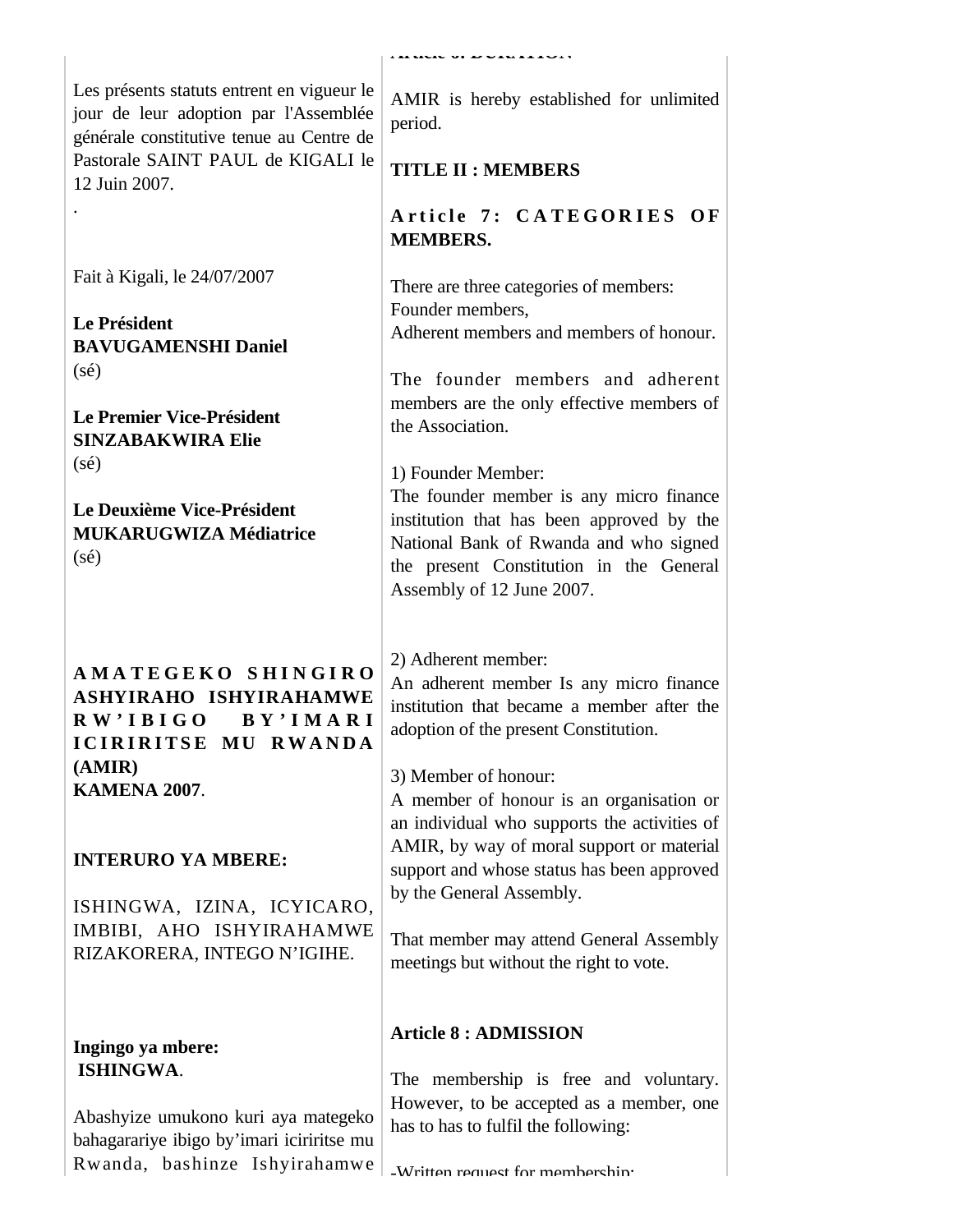| rw'ibigo by' imari iciriritse mu Rwanda.<br>Inteko Rusange yateraniye muri Centre<br>de Pastorale Saint Paul i Kigali ku wa 12<br>Kamena 2007 yemeje ishingwa<br>ry'Ishyirahamwe.<br>Ishyirahamwe rigengwa n'amategeko<br>ariho mu Rwanda ajyanye n'imiryango<br>y'umurimo.                      | manuva request ror memoeramp,<br>-Filling in the application form for<br>membership;<br>-Paying membership fees;<br>-Present documents from the regulator.<br>-Commitment to observe the<br>governing Constitution, the<br>Internal Regulations and the code of conduct<br>of AMIR.                                                                                                                       |
|--------------------------------------------------------------------------------------------------------------------------------------------------------------------------------------------------------------------------------------------------------------------------------------------------|-----------------------------------------------------------------------------------------------------------------------------------------------------------------------------------------------------------------------------------------------------------------------------------------------------------------------------------------------------------------------------------------------------------|
| Ingingo ya 2 : IZINA                                                                                                                                                                                                                                                                             | <b>Article 9 : RIGHTS</b>                                                                                                                                                                                                                                                                                                                                                                                 |
| Ishyirahamwe rishinzwe ryitwa<br>ISHYIRAHAMWE RW'IBIGO<br>BY'IMARI ICIRIRITSE MU<br>$RWANDA \times AMIR \times mu$ magambo<br>ahinnye y'Icyongereza.                                                                                                                                             | All the effective members have equal rights<br>and obligations.<br>They have the right to:                                                                                                                                                                                                                                                                                                                |
|                                                                                                                                                                                                                                                                                                  | -Participate in the general assembly, have<br>equal say and vote on every matter to be<br>voted for;                                                                                                                                                                                                                                                                                                      |
| Ingingo ya 3 : ICYICARO<br>Icyicaro cya AMIR kiri mu Mujyi wa<br>Kigali.<br>Gishobora kwimurirwa ahandi mu<br>gihugu byemejwe na<br>$\frac{3}{4}$<br>by'abanyamuryango bagize Inama<br>Rusange.<br>Ingingo ya 4: IMBIBI ZAHO<br><b>ISHYIRAHAMWE RIZAKORERA</b><br>AMIR ikorera mu Repubulika y'u | -To vote and be voted for on different posts<br>of the management of AMIR;<br>-Benefit from all the services offered by<br>AMIR with related requirements;<br>-Voluntary resignation in accordance with<br>the content of article 12 of this Constitution;<br>-Be informed about the activities of AMIR<br>and exchange the ideas;<br>-Delegate their representatives in the General<br>Assembly of AMIR. |
| Rwanda yose.                                                                                                                                                                                                                                                                                     | <b>Article10:RESPONSABILITIES</b>                                                                                                                                                                                                                                                                                                                                                                         |
|                                                                                                                                                                                                                                                                                                  |                                                                                                                                                                                                                                                                                                                                                                                                           |
| Ingingo ya 5 : INTEGO<br>AMIR ifite inshingano yo gutanga<br>serivisi zinyuranye ku bigo by'imari<br>iciriritse zibifasha gukora mu buryo                                                                                                                                                        | The responsibilities of the members mainly<br>include:<br>-Observe the Constitution, the internal<br>regulations and the code of conduct of                                                                                                                                                                                                                                                               |
| bunoze no gutanga umusanzu ugaragara<br>mu mu rugamba rwo kurwanya ubukene<br>mu buryo burambye.<br>Mu buryo b'umuhariko AMIR igamije:                                                                                                                                                           | AMIR.<br>-Observing the decisions of the General<br>Assembly, Board of Administrators of and<br>other organs Managing AMIR.                                                                                                                                                                                                                                                                               |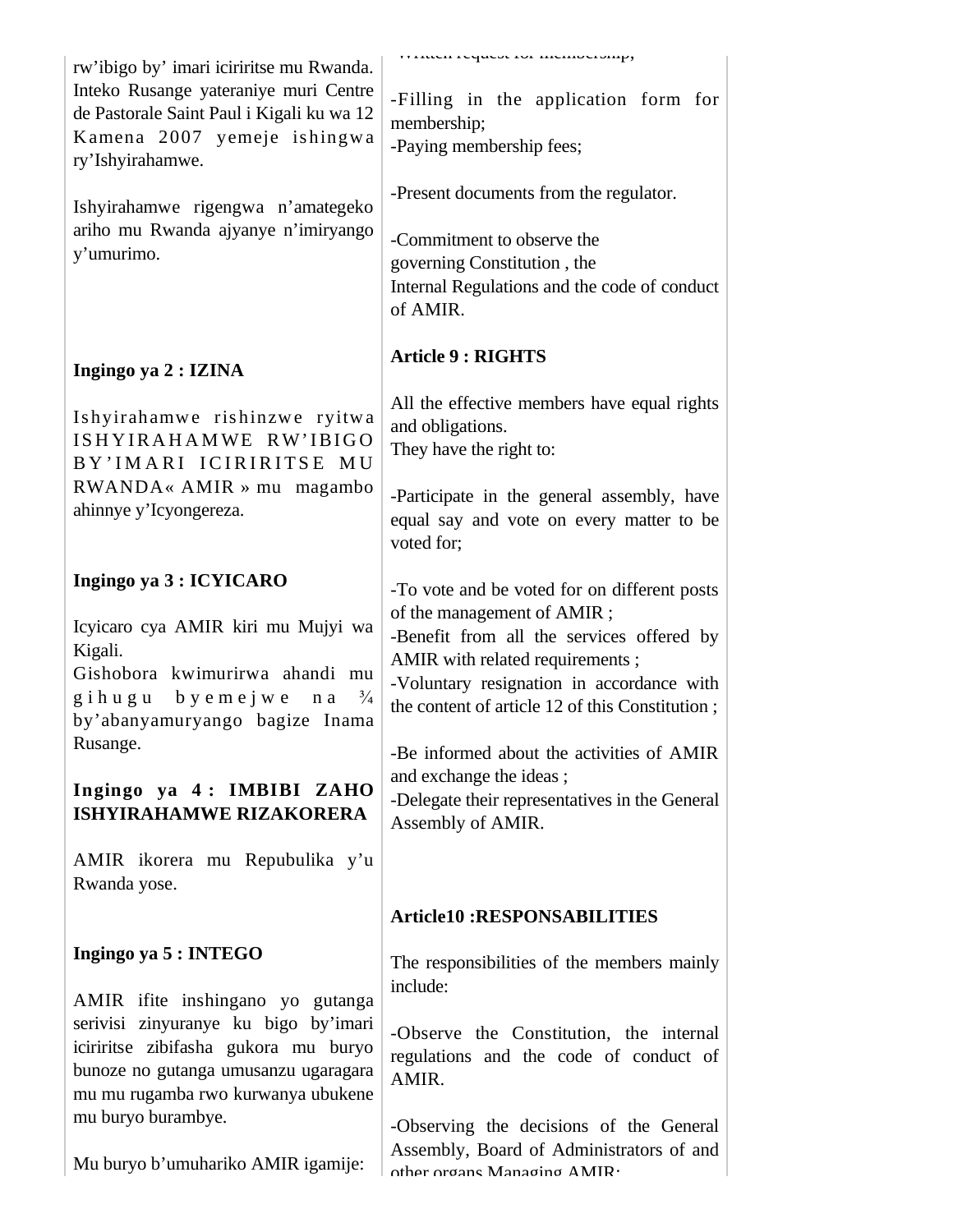| 1. Gufasha ibigo by'imari iciriritse<br>kubona amahugurwa, amafaranga<br>n'inkunga iganije guteza imbere ibyo<br>bigo mu buryo buboneye.<br>2. Kugira uruhare mu iterambere<br>ry'imari iciriritse mu Rwanda                                                                                                         | vuivi viguno munuging i sinis,<br>-Defend the interests and the assets of<br>AMIR;<br>-Participate in other meetings stipulated by<br>the Constitution and others decided by the<br>organs of<br>AMIR;<br>- Deposit annual Contribution fees<br>determined by the General<br>Assembly;<br>- Expression of solidarity in the<br>activities of AMIR; |
|----------------------------------------------------------------------------------------------------------------------------------------------------------------------------------------------------------------------------------------------------------------------------------------------------------------------|----------------------------------------------------------------------------------------------------------------------------------------------------------------------------------------------------------------------------------------------------------------------------------------------------------------------------------------------------|
| 3. Gufasha no guteza imbere uburyo<br>bwo guhererekanya amakuru<br>n'inararibonye hagati y'ibigo by'imari<br>iciriritse na hagati y'ibyo bigo<br>n'abaterankunga bo ku rwego<br>rw'Igihugu no ku rwego<br>mpuzamahanga.                                                                                              | <b>Article 11: LOOSING MEMBERSHIP</b><br>Loosing Membership is on the following<br>grounds:<br>-Resignation<br>-Dismissal approved by the general<br>assembly;<br>-Dissolving of AMIR.                                                                                                                                                             |
| 4. Kuvuganira Ibigo by'Imari iciriritse<br>n'umwuga w'Imari iciriritse kuri Leta,<br>Abaterankunga n'indi miryango ifasha<br>imirimo y'imari iciriritse.<br>5. Gufasha mwishyirwaho ry'uburyo<br>buhoraho ibigo by'imari iciriritse<br>bigenzura imikorere no kubishyigikira<br>mu buryo bwo kunoza imikorere yabyo. | <b>Article 12: RESIGNATION</b><br>Every member is free to resign from AMIR<br>and on voluntary basis. All members who<br>wish to resign will express their intention in<br>written letter to Board of Administrators,<br>sighting the reason for the cause.<br>Article 13: REASONS FOR<br>SUSPENSION AND DISMISSAL.                                |
| 6. Guteza imbere imikorere myiza mu<br>bigo by'Imari iciriritse.                                                                                                                                                                                                                                                     | The Board may suspend either of the<br>members. However, final decision for<br>dismissal is vested with general assembly.<br>The decision for dismissal is justified on the<br>following grounds:                                                                                                                                                  |
| Ingingo ya 6 : IGIHE<br>Igihe AMIR izamara ntikigenwe.                                                                                                                                                                                                                                                               | -Failure to observe the Constitution, the<br>internal rules and regulations and the code of<br>conduct;                                                                                                                                                                                                                                            |
| II. :<br><b>INTERURO</b><br>Y A<br>ABANYAMURYANGO<br>Ingingo ya 7: IBYICIRO<br>BY'ABANYAMURYANGO.                                                                                                                                                                                                                    | -Failure to honour his/her<br>obligations in<br>AMIR;<br>- If his/her conduct may jeopardise the<br>reputation of AMIR.                                                                                                                                                                                                                            |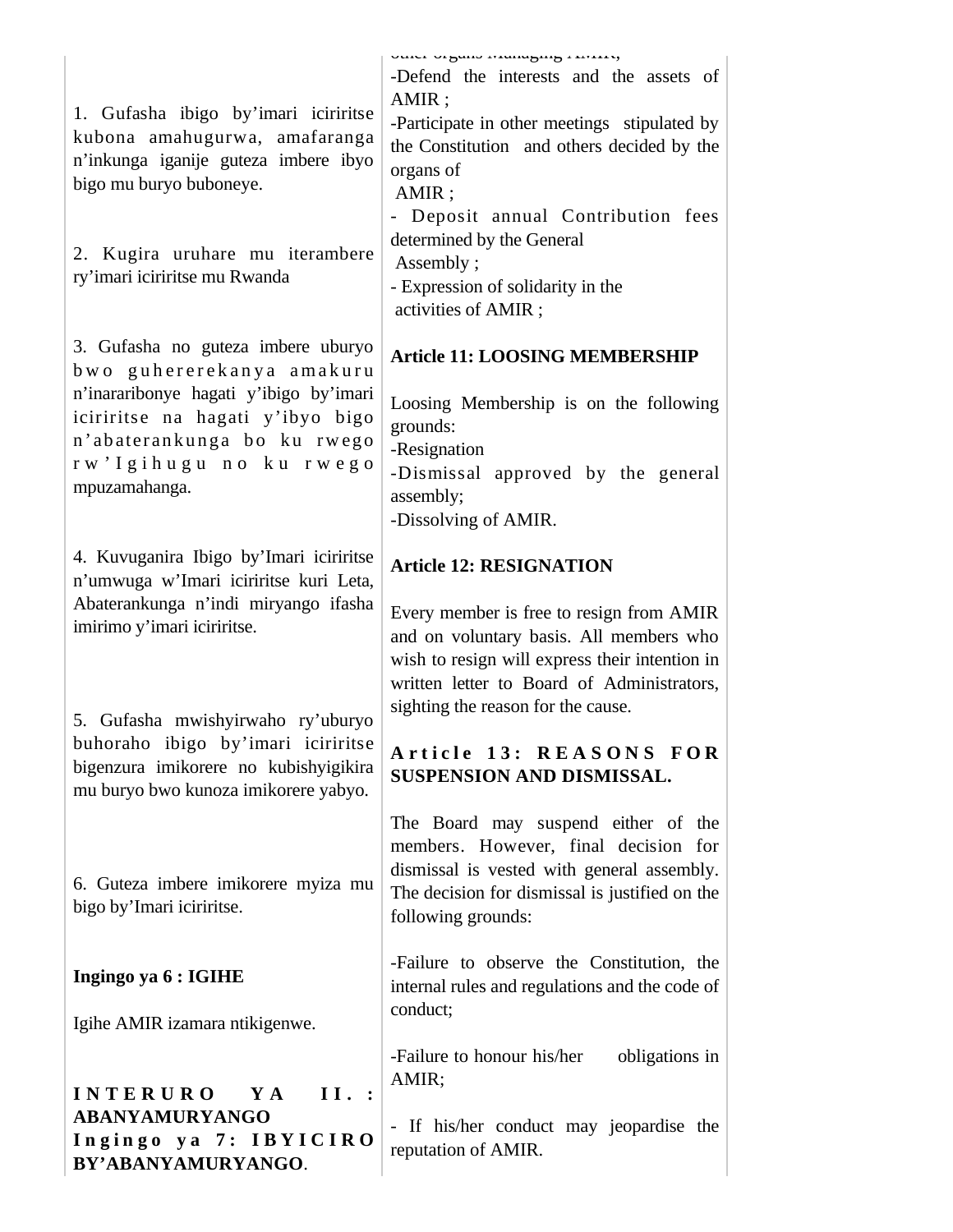# Article 14: MODALITIES OF **SUSPENSION AND DISMISSAL**

The minutes of the Administrative Committee or the General Assembly where a decision to suspend or dismiss a member has been taken, shall clearly stipulate all the causes of that decision. In no more than 15 days after the decision is taken, AMIR sends the member a written decision, explaining the cause of suspension or dismissal. The suspension or dismissal begins with effect from the date the decision of the Administrative Committee or the General Assembly is taken.

## **TITLE III: THE ORGANS Article 15: CATEGORIES OF ORGANS**

The organs of AMIR are :

- 1. The General Assembly ;
- 2. The Board of Administrators;
- 3. The Auditors' Committee.

## **GENERAL ASSEMBLY:**

## **Article 16: COMPOSITION**

The general assembly is the supreme organ of AMIR. It is constituted by all effective members invited and gathered for that purpose. Each Microfinance Institution member of AMIR is represented by one delegate.

## **Article 17 : ORDINARY GENERAL ASSEMBLY**

The general assembly gathers once each year in the first term after conclusion of each financial year. It has the following powers :

-Establishing the guidelines and the mission of AMIR ;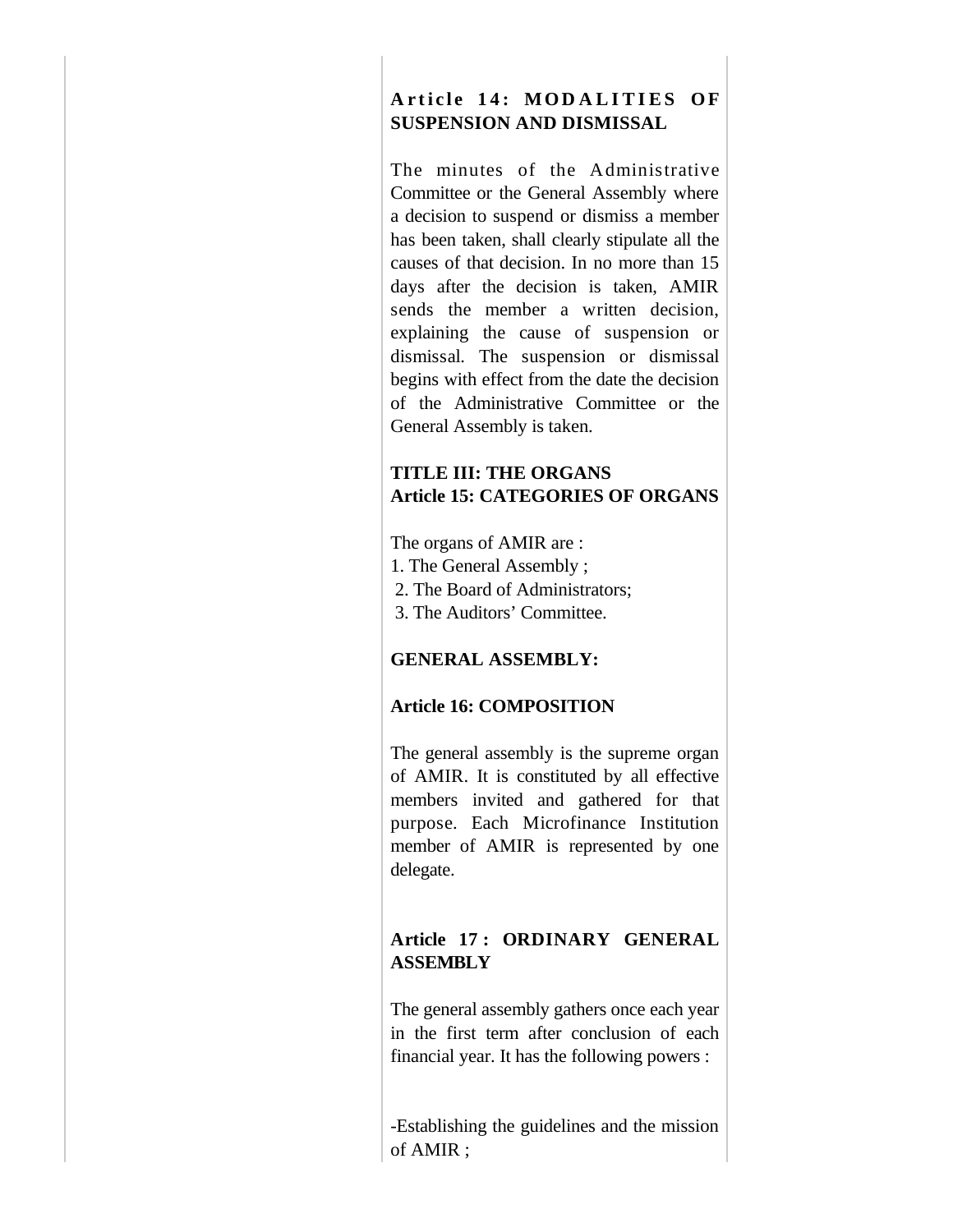-Approve program activities, report of activities performed and annual expenses and annual budget prepared by both the Board of Administrators and Auditors' Committee ; -Elect and dismiss the Board of

Administrators and the Auditors' committee ;

-Adopt or modify the Constitution , internal regulations and the code of conduct ;

-Approval of new members ;

-Approve the loosing membership ;

- Approve membership fees and annual Contribution fees ;

- Accept gifts and legacies ;

- Appoint different commissions ;

-Approve dissolving the association ; -Appoint liquidators ;

-Approve how to transfer the remaining assets.

## **Article 18 : INVITATION**

The general assembly meeting is invited and presided over by the President (legal representative) of the Board of Administrators or by one of the vice presidents in his/her absentia or by 1/3 of the effective members.

The invitations should reach members at least 15 days before the meeting, the invitation should indicate the time, venue of the meeting, date and the agenda. The invitations are done in writing.

## **Article 19 : QUORUM**

The general assembly can not gather and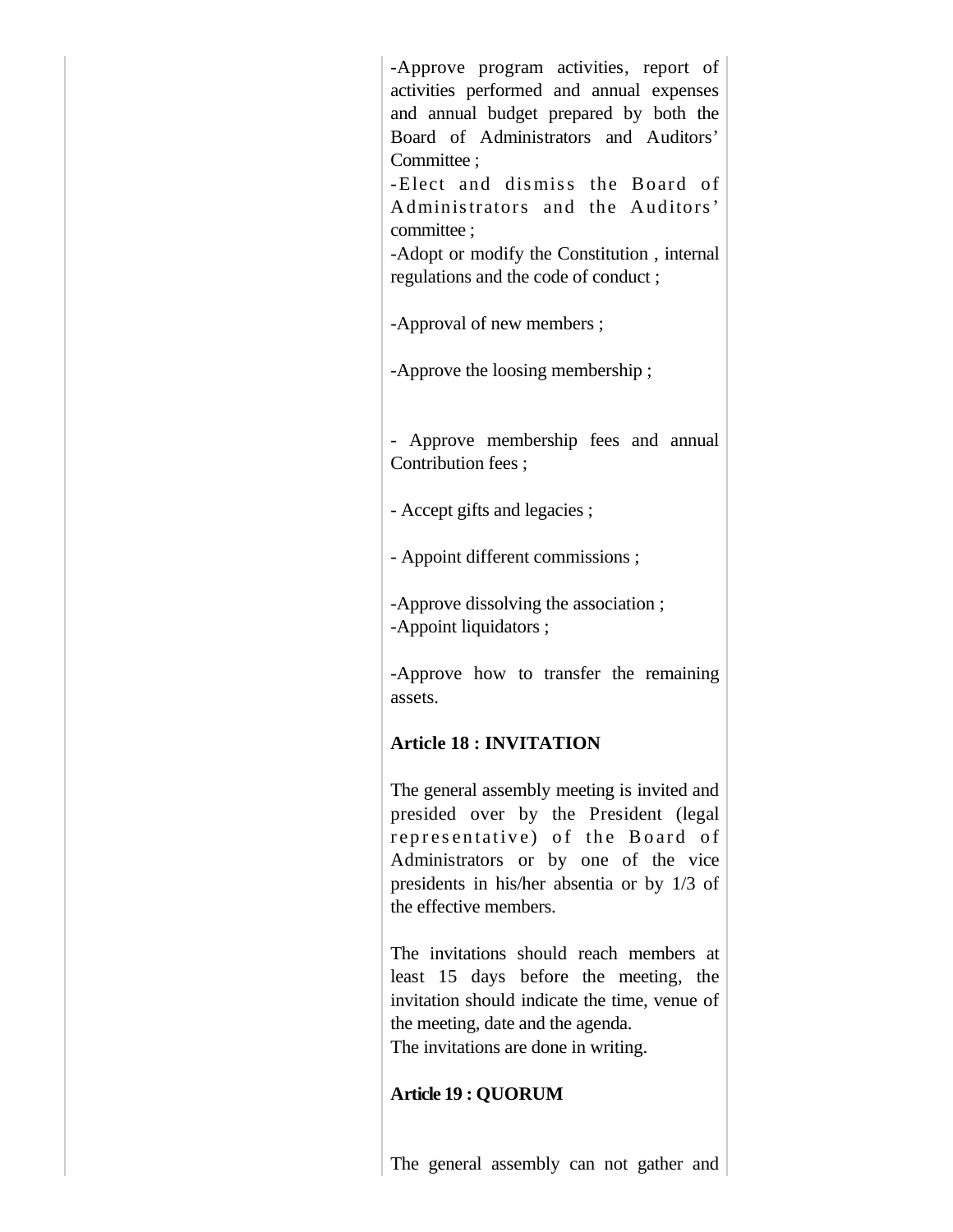make any decision, if the meeting has not attained the quorum of 2/3 of the effective members.

If the quorum is not attained at first gathering, then the meeting is suspended and the general assemble meeting is in the next 15 days.

In that meeting the members present shall constitute the quorum and the agenda of the first meeting will be the only agenda for the second meeting.

### **Article 20 : MEETING PROCEDURE**

The General Assembly is presided by the president or in his/her absence by the first or second vice president.

The president is assisted by one member of the Board of Administrators and the Executive Secretary in writing the minutes.

All members have equal rights and they all have one vote. The voting is done by raising hands, unless 1/3 of the members request for secret voting. However, voting for different is done in secret voting.

The modifications of the constitution, Internal rules and regulations and the code of conduct is adopted by the majority of 2/3 vote of the effective members.

Every member is bound by all General Assembly decisions.

## **Article 21 : EXTRA-ORDINARY GENERAL ASSEMBLY**

Extra Ordinary General Assembly is invited for urgent issues and which are beyond the competence of the Board of Administrators. It gathers at the request of majority members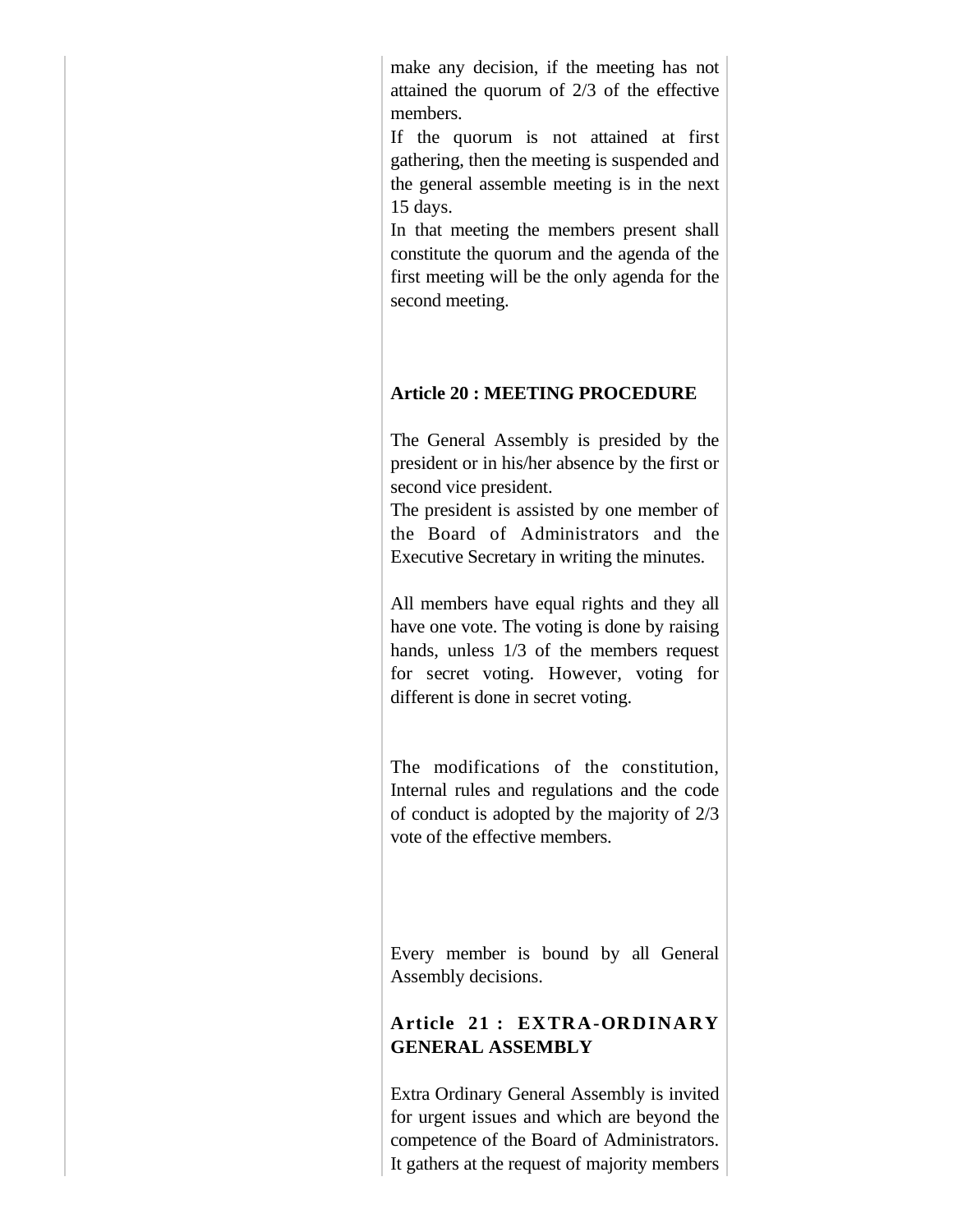of the Board of Administrators or at the request of 1/3 of effective members.

### **BOARD OF ADMINISTRATORS**

### **Article 22 : COMPOSITION**

After the supreme organ which is the General Assembly there is the Board of Administrators that is composed of seven members:

- The president who is at the same time the legal representative ;

- First vice president and;

-Second vice president; who are both are vice legal representatives ;

- And four other members known as administrators;

The members of the Board of A dminis trators are elected among representatives of institutions members of AMIR. They are elected for a two year (2) mandate renewable only once consecutively. Members of Board of Administrators may be dismissed either by ordinary or Extra-Ordinary General Assembly.

The required quorum for the Board of Administrators' meeting to take place is 2/3. The decisions are taken on simple majority vote.

**A r t i c l e 2 3 : E L I G I B I L I T Y CONDITIONS TO BE A MEMBER OF**  THE BOARD OF **ADMINISTRATORS:**

-Must be a representative of one of Micro Finance Institutions members of AMIR.

-Should not have been condemned for imprisonment for over six months.

-Should be able to abide with the constitution and the internal regulations.

-Avoids involvement in the activities that compete with AMIR.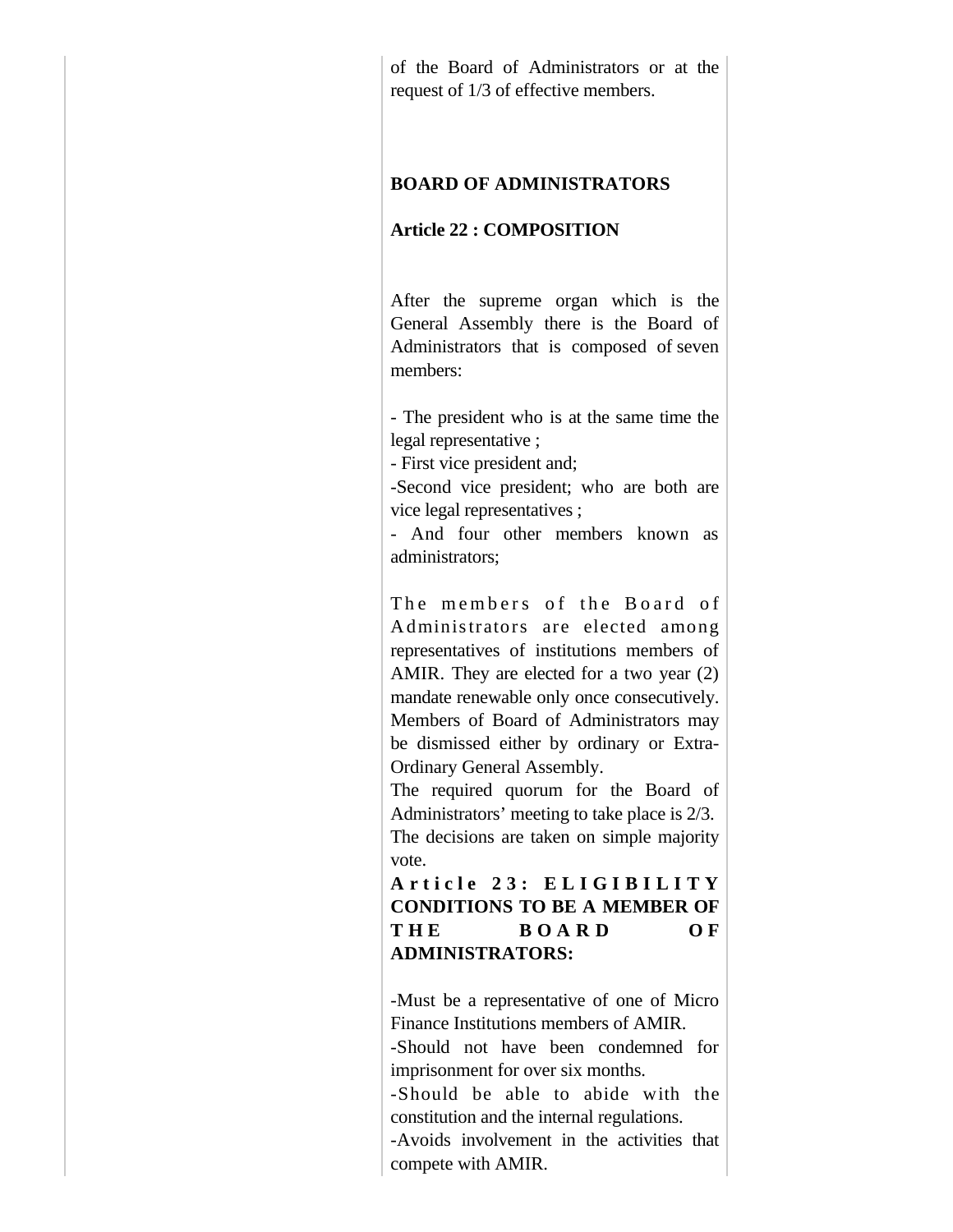## **A r t i c l e 2 4 : R E S I G N I N G , SUSPENSION AND DISMISSAL**

### **Resignation**

Every member of the Board of Administrators has the right to resign from his/her duties. However, the resignation should be expressed in writing to the President of the Board of Administrators.

Resignation takes effect from the date of the Board of Administrators Meeting following the resignation.

A member of the Board of Administrators can be suspended or dismissed when he or she has committed a gross misconduct, like failure to observe this Constitution and internal regulations or other laws in general.

 The final dismissal is a decision of the general assembly.

### **Suspension and Dismissal**

A member of the Board of Administrators has the right to present a written declaration to president of the general assembly stating the reasons he/she does not accept the dismissal. He may also speak in the general assembly meeting.

The Board Member cannot be dismissed in an extra-ordinary general meeting, unless if he was informed in writing within the stipulated time, the invitation for the meeting, reasons of the dismissal, venue, date and time of the general assembly.

## **Article 25 : VACANCY IN THE BOARD OF ADMINISTRATORS**

If there is a vacant post in the Board of Administrators, the members of the Board may appoint one member to finish the remaining mandate. This appointment has to be approved by the General Assembly. If by next general assembly meeting no replacement has been done then the general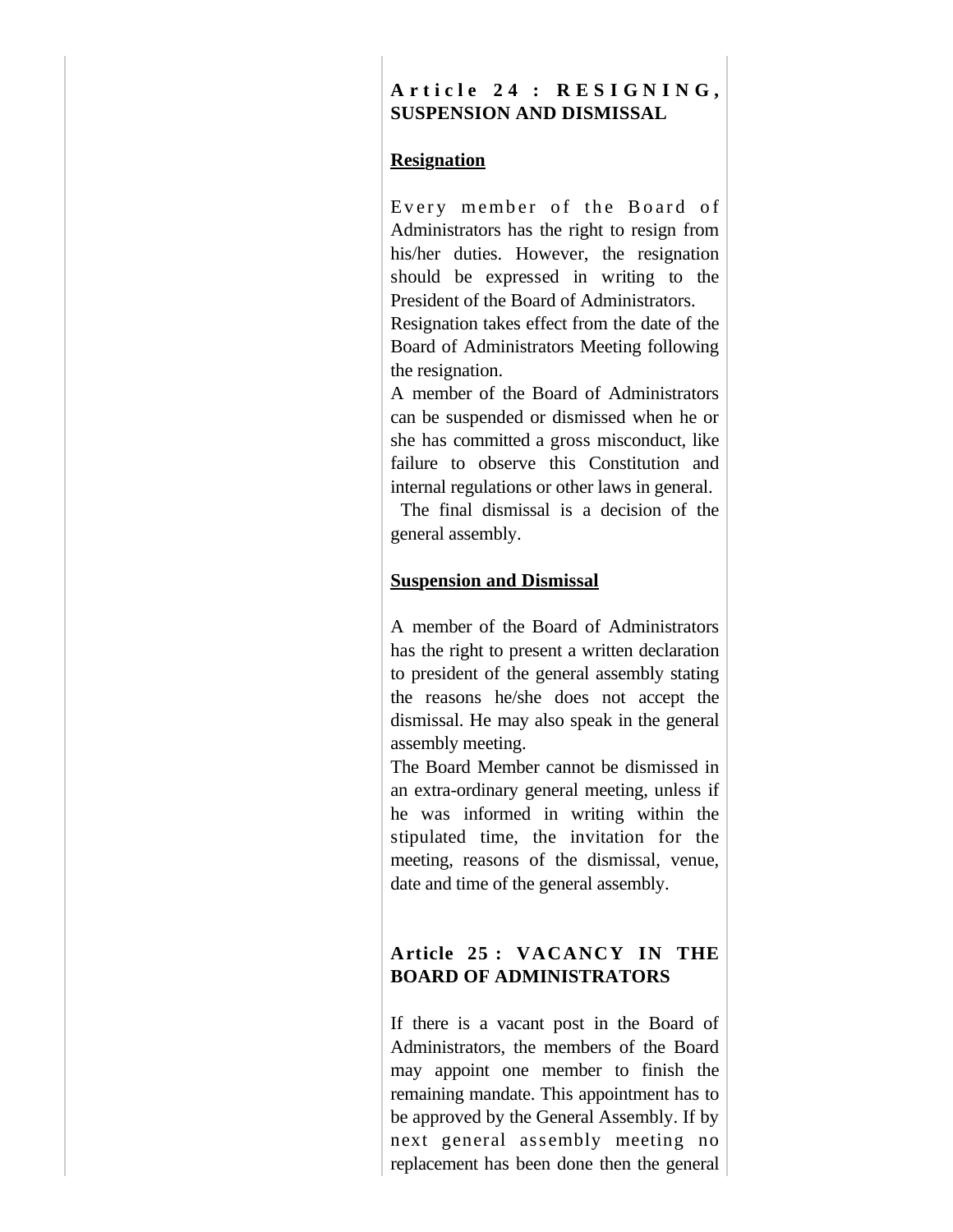## **Article 26: THE FREE NATURE OF PERFORMED DUTIES.**

The duties performed by a member of the Board of Administrators are not remunerated. However, the expenses incurred by the members of the Board of Administrators may be refunded in conditions set by the General Assembly decision.

# **Article 27: DUTIES OF THE BOARD OF ADMINISTRATORS.**

The Board of Administrators has the following duties:

-Propose plans and strategies;

-Approve action plans, budgets and periodical reports;

-Prepare general assembly meetings. -Recruiting, supervising and dismissing the Executive Secretary and heads of service.

-Adopt staff internal regulations and the instructions on the utilisation of the budget.

-Insure proper management of AMIR; -Decide on all matters concerning the interests of AMIR;

-Modify different policies and regulations and account for that before the general assembly;

-Considering the queries of members and maintaining an environment of trust and collaboration between members;

-Suggest a proposal on new membership applications;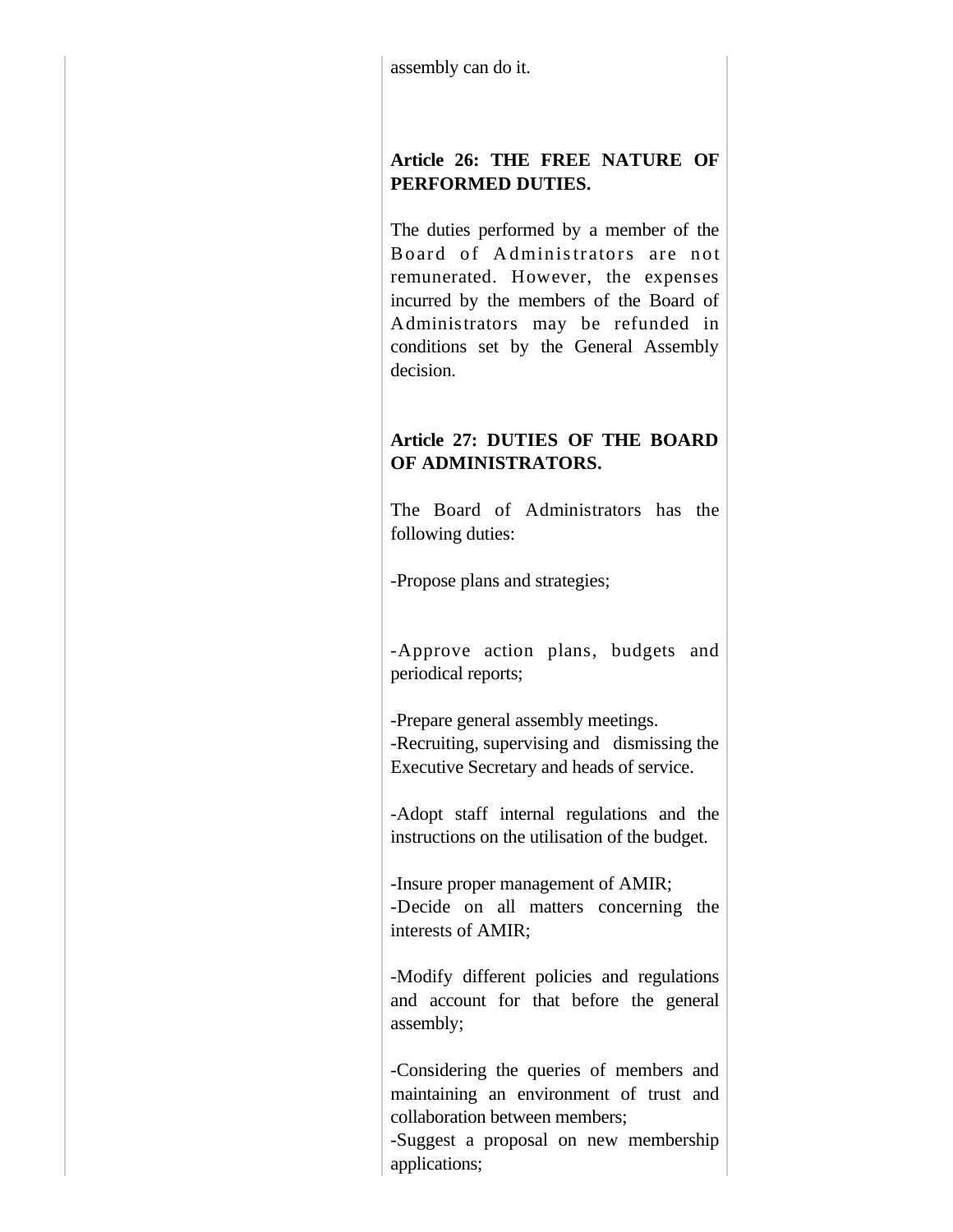-Develop inter-cooperation;

-Implement all the general Assembly recommendations.

# **Article 28: MEETINGS OF THE BOARD OF ADMINISTRATORS.**

The Board of Administrators' meeting can gather at any time due to the interest of AMIR, however, it takes place at least once per tem at the invitation of the President or 2/3 of the Board Members. The invitation is sent to members at least 15 days before the meeting. The invitation indicates the venue, the date and the time of the meeting. The Executive Secretary attends the of the Board of Administrators meeting but has no voting right. With the assistance of one of the Board Members, he/she writes the minutes and files them at the head office of AMIR.

## Article 29: THE BOARD OF **ADMINISTRATORS BUREAU.**

The office of the Board of Administrators is composed by a President who is also the legal representative of AMIR and the First and Second vice President who are also vice legal representatives of AMIR. They have the responsibility of managing normal duties of the Board of Administrators. They meet once a month.

## **AUDITORS BOARD**

## **Article 30 : Composition**

I t is composed of three members elected by the General Assembly from AMIR effective members.

**Article 31 : Responsibilities**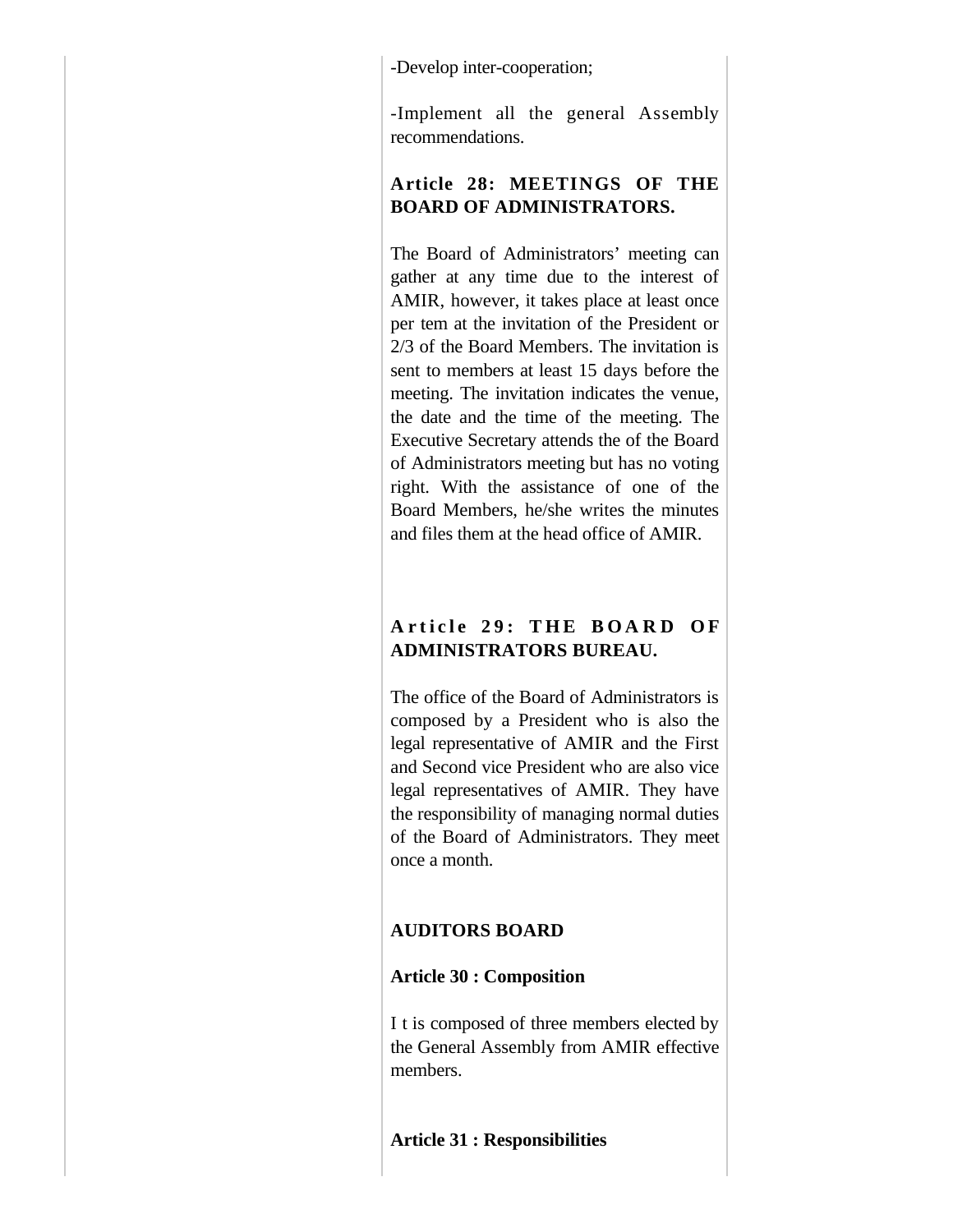-They have the mandate to audit the Board of Administrators, Executive Secretary and all members.

-They are accountable to the

General Assembly.

-They are appointed for a mandate of two years renewable once consecutively;

They meet at least twice a year.

## **TITLE IV: MANAGEMENT Article 32: EXECUTIVE SECRETARY**

The Executive Secretary is recruited by the Board of Administrators as AMIR's employee.

The AMIR daily management is under the Executive secretariat, whose activities are coordinated by the Executive Secretary.

The salary of the Executive Secretary depends on his/her professional qualifications.

The Executive Board determines his/her remuneration, his powers and duties.

**Article 33: DUTIES OF EXECUTIVE SECRETARY.**

- The Executive Secretary is accountable to the Board of Administrators on the AMIR daily management.

- He/She takes care of all matters relative to AMIR operations.

 - Executive Secretary facilitates external audit operations in availing to auditors all financial documents, narrative and financial reports and minutes of Board of Administrators meetings and decisions.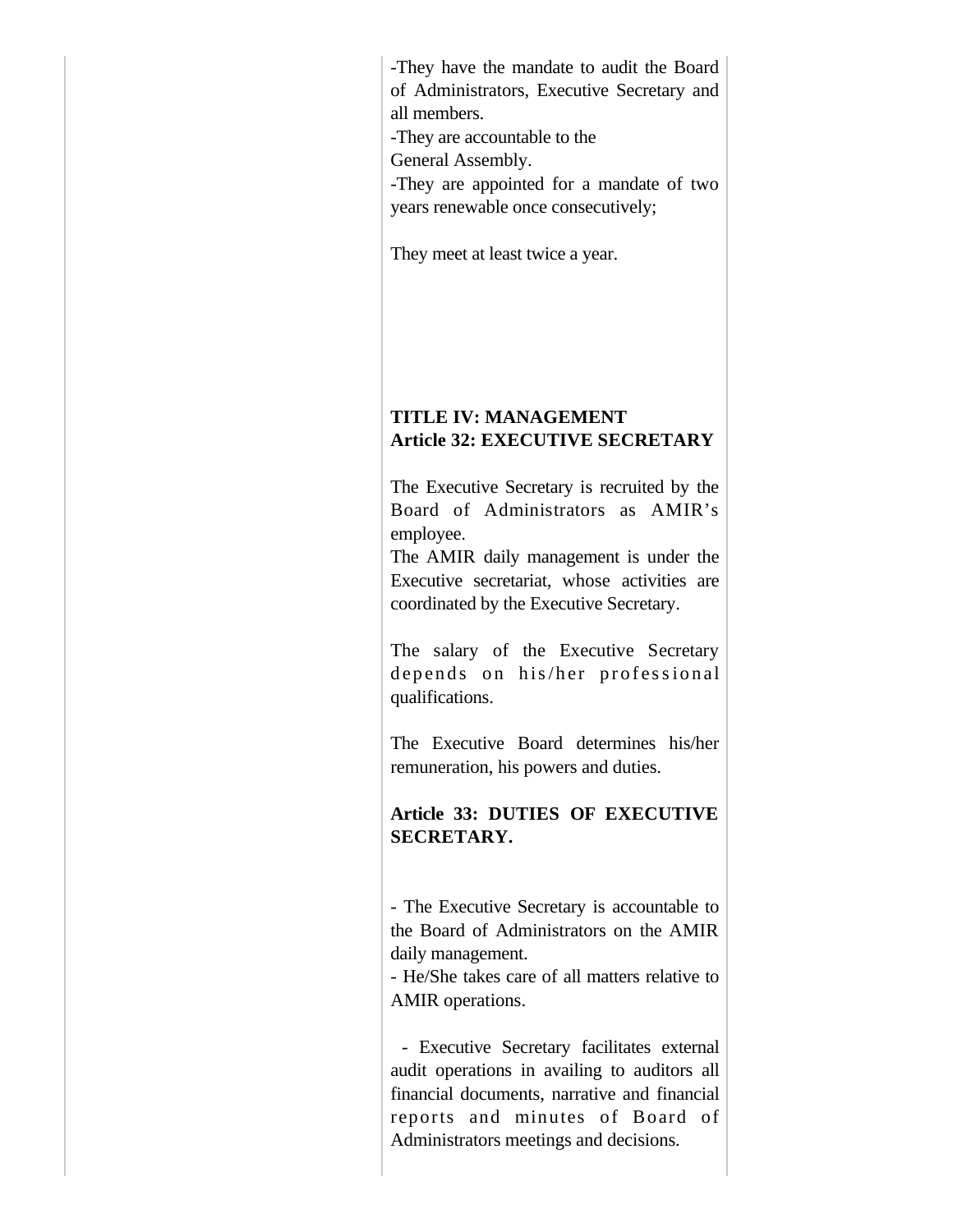### **Article 34 : ACCOUNTING**

The AMIR accounting is organised basing on the specific set up of AMIR and in accordance with Rwandan law. Financial statements: Balance sheets, operating statements and other related appendices are prepared every year and presented to the general assembly.

### **TITLE IV** : **AUDITING**

### **Article 35: ANNUAL AUDIT**

The AMIR accounts are audited annually by the external auditors appointed by the Board of Administrators.

## **TITLE V : ASSETS**

## **Article 36: ASSET COMPOSITION.**

The assets of AMIR are composed of : -Contributions of members ;

-Support from its partners ;

-Gifts and inheritance from partners ; -All auto-financing resources.

## **A r t i c l e 3 7 : M E M B E R S H I P REQUIREMENTS.**

Membership in AMIR is acquired by paying "membership fees" or "entrance fees".

Membership fees are non refundable when member who looses membership; they serve to pay for the procedures of registering new member.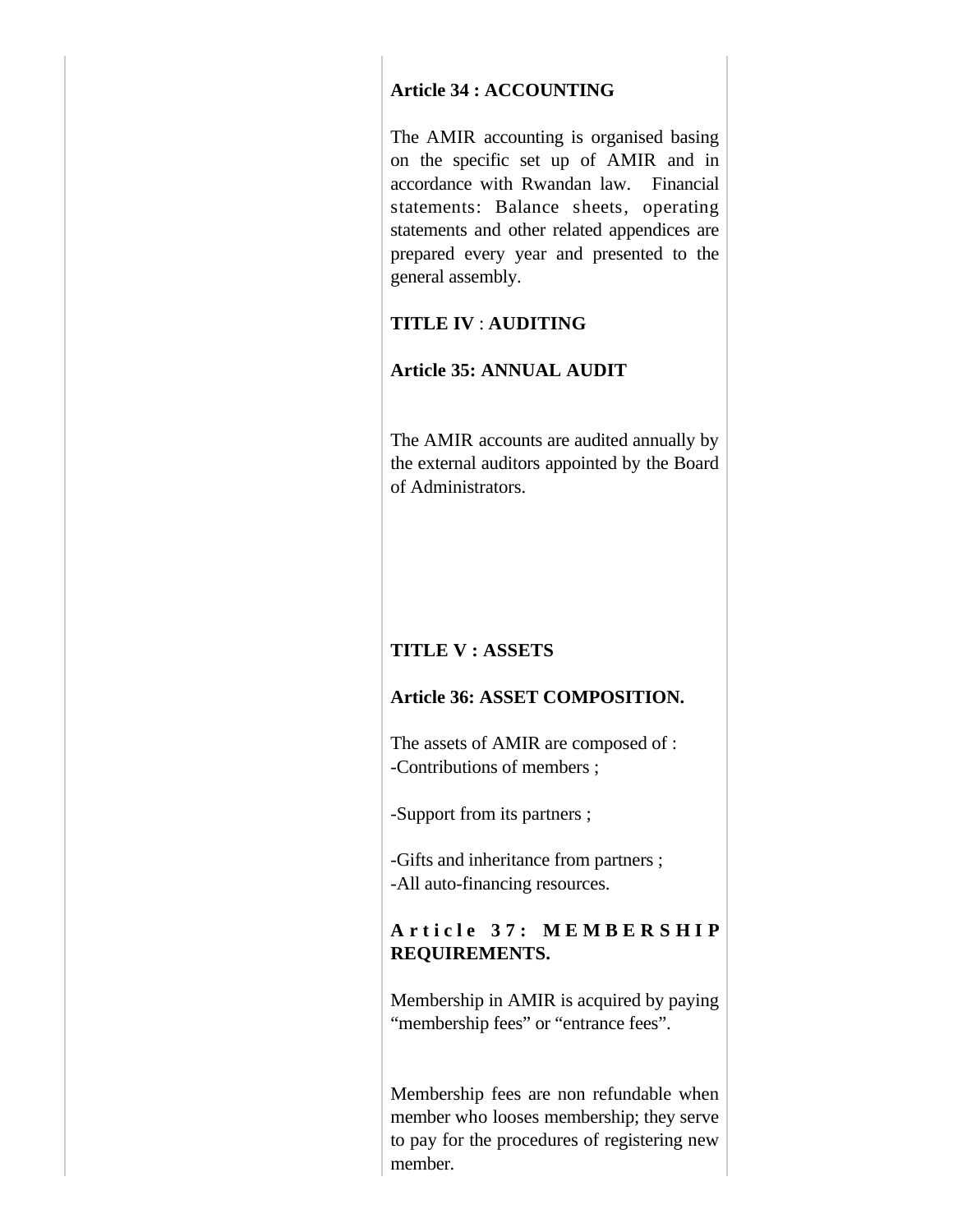The amount paid for membership may change due to the criteria defined by the general assembly.

## A r t i c l e 38 : A N N U A L **CONTRIBUTION**

The General Assembly decides the annual contribution fees to be paid by each member institution.

 Annual contribution is paid in the first term of the each year. The contribution serves in covering a part of operating expenses of AMIR.

## TITLE VI: CONSTITUTION **M O D I F I C A T I O N A N D DISSOLUTION.**

## **Article 39: MODIFICATIONS OF THE CONSTITUTION.**

The current Constitution can only be modified on the decision of the General Assembly taken by the 2/3 of AMIR members' majority vote.

## **Article 40: DISSOLUTION.**

The AMIR may be dissolved under the following conditions :

1. If members are less than three ;

2. When it experiences gradual losses in its activities;

3. At the request of  $\frac{3}{4}$  of its members.

The dissolution decision to be taken by the general assembly.

This must at least gather a quorum of  $\frac{3}{4}$  of the members to decides on the majority vote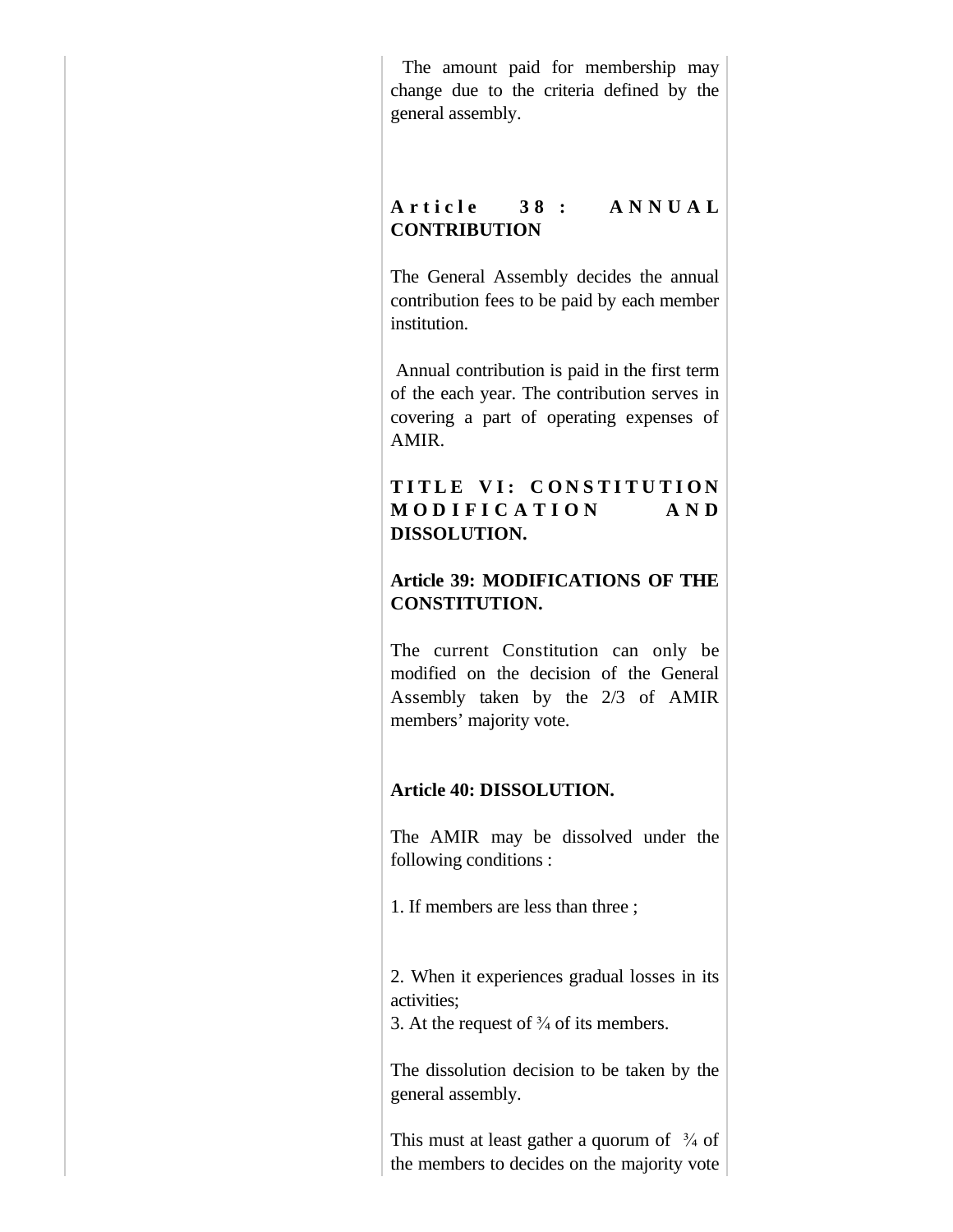of  $\frac{3}{4}$  of present members.

Once the decision to dissolve the association has been taken to, the extra ordinary – general assembly appoints liquidators and decides on how to use the remaining assets. However, the remaining assets can not be sold or distributed among members.

# **TITLE VII: FINAL PROVISIONS**

# **Article 41:**

Any issue that is not covered in the present Constitution shall be referred to internal rules and regulations and the code of conduct.

# A r t i c l e 42: CON F L I C T **MANAGEMENT:**

Any conflict that may arise between a member and AMIR shall be friendly resolved by the Board of Administrators. In case of non satisfaction, the complaining part can proceed to the General Assembly.

The matter will be reported to court if the Ministry in charge fails to resolve the conflict.

# **Article 43**: **Interpretation**

The present Constitution shall be interpreted according to its original version in French.

# **Article 44: Effect**

This Constitution takes effect from the date of approval by the founding General Assembly held at Centre de Pastorale SAINT PAUL de KIGALI on 12/06/2007.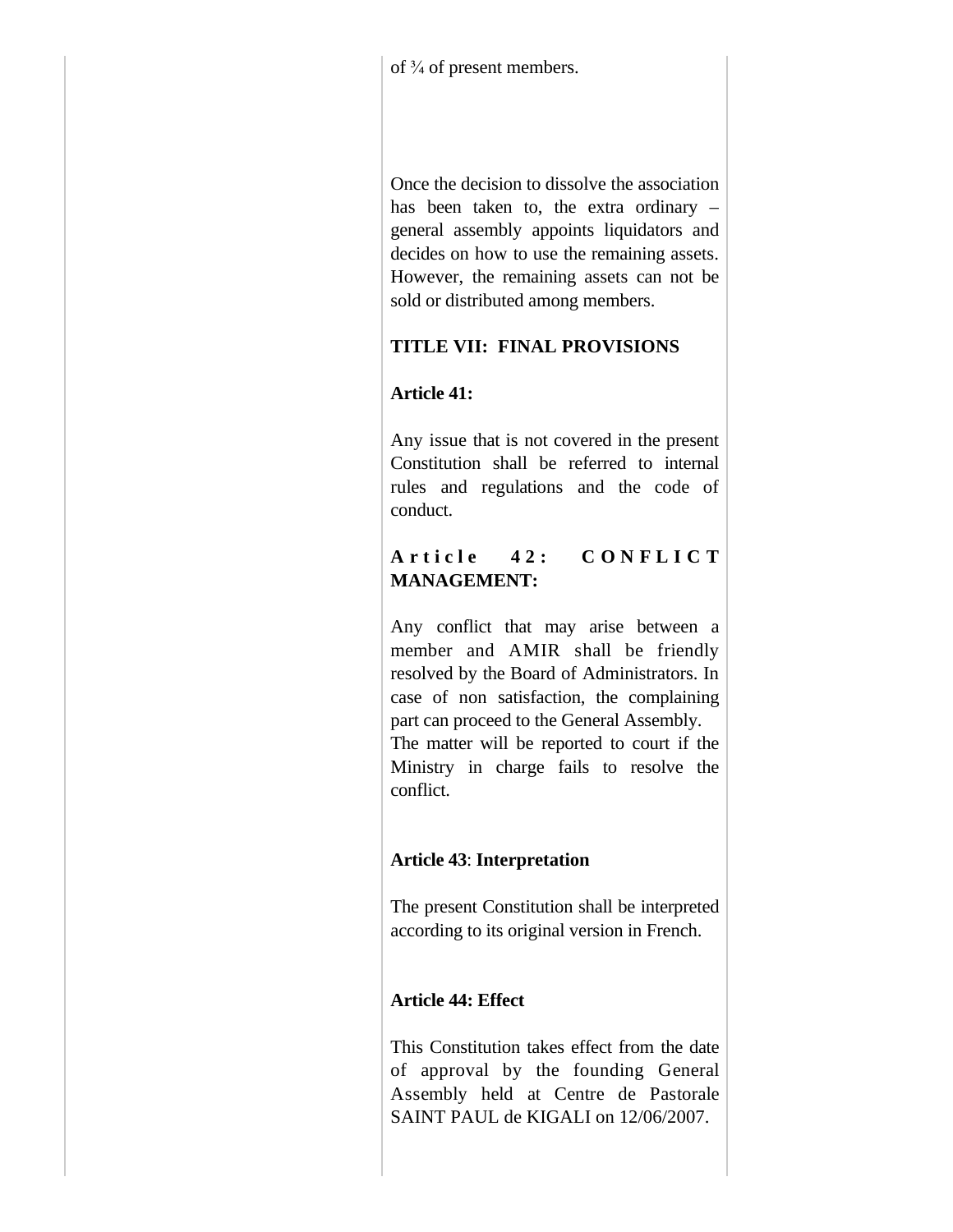| Done in Kigali, on 24/07/2007                                                       |  |
|-------------------------------------------------------------------------------------|--|
| <b>The President</b><br><b>BAVUGAMENSHI Daniel</b><br>$(s\acute{e})$                |  |
| <b>The First Vice-President</b><br><b>SINZABAKWIRA Elie</b><br>$(s\acute{e})$       |  |
| <b>The Second Vice-President</b><br><b>MUKARUGWIZA Médiatrice</b><br>$(s\acute{e})$ |  |
|                                                                                     |  |

## **AFRICA GENERAL TRADING « AGT » S.A.R.L**

## **STATUTS**

#### **Entre les soussignés:**

- 1. Monsieur MOUSSA ABDOU Maiga, résidant à Kigali;
- 2. Monsieur Sow MAMADOU, résidant à Kigali

II a été convenu ce qui suit :

## **CHAPITRE PREMIER : DENOMINATION, SIEGE SOCIAL, OBJET, DUREE**

## **Article premier :**

Il est constitué entre les soussignés, une société à responsabilité limitée régie par les lois en vigueur au Rwanda et par les présents statuts, dénommée «AFRÏCA GENERAL TRADING» S.A.R.L.; AGT en sigle.

## **Article 2 :**

Le siège social est fixé à Kigali, District de Nyarugenge, Ville de Kigali où tous les actes doivent être légalement notifiés. Le siège social peut être transféré à toute autre localité de la République du Rwanda par décision de l'Assemblée Générale. La société peut avoir des succursales, agences ou représentations aussi bien au Rwanda qu'à l'étranger.

## **Article 3 :**

La société a pour objet l'importation, l'exportation et le commerce générale de toutes sortes de marchandises.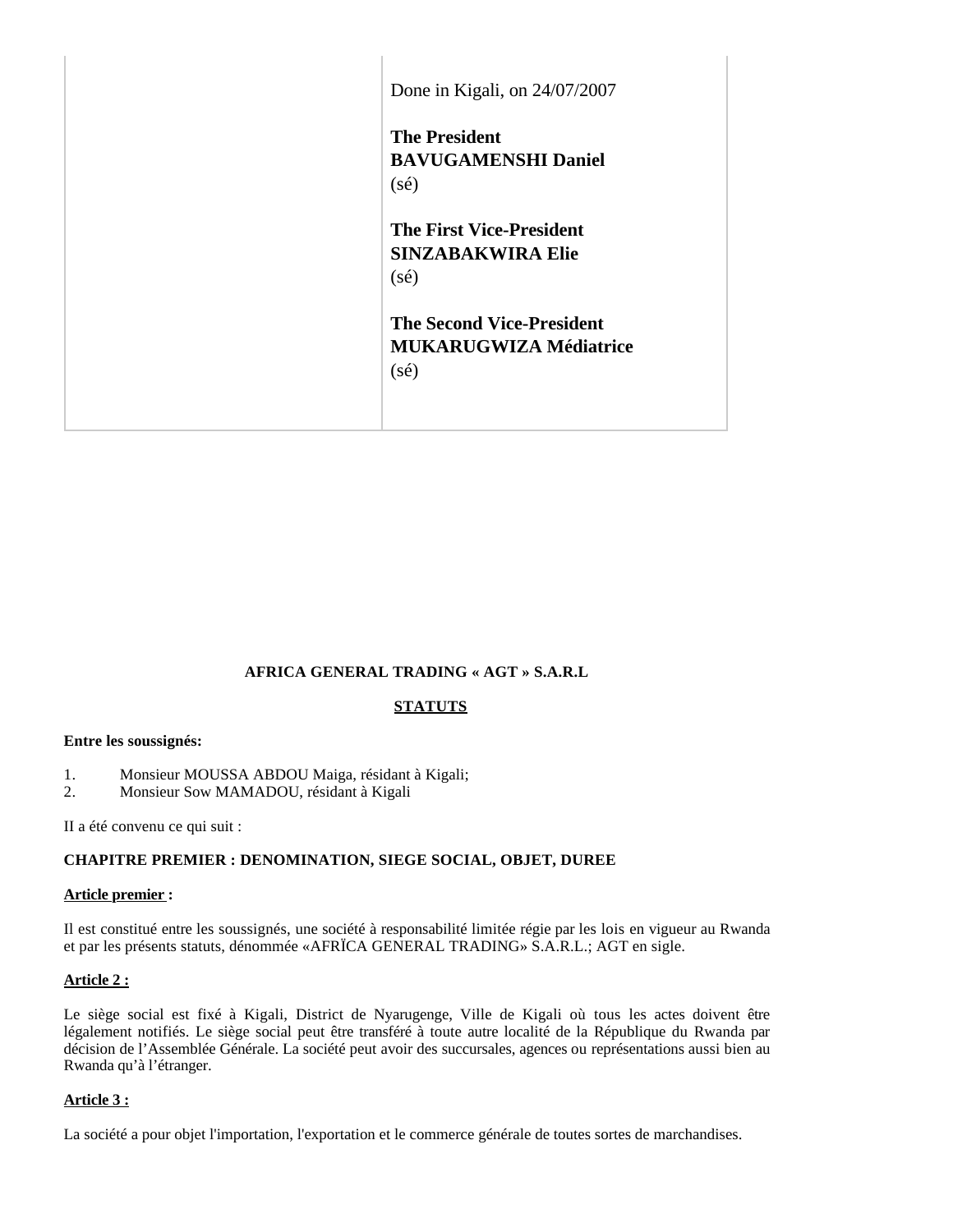La société peut représenter les sociétés étrangères dont l'objet social serait similaire à celui de la société. Elle peut s'intéresser aux opérations de courtage et de commissionnaire, immobilières, financières et industrielles; si nécessaire par voie d'apport, de fusion, de souscription ou de participation financière ou de toute autre manière dans toutes les sociétés ou entreprises dont l'objet serait compatible avec celui de la société. Pour mieux réaliser son objet social, la société peut effectuer des activités de transport et de transit aussi bien au Rwanda qu'à l'étranger.

## **Article 4 :**

La société est constituée pour une durée indéterminée prenant cours à la date de son immatriculation au registre du commerce. Elle peut être dissoute à tout moment sur décision de l'Assemblée Générale.

## **CHAPITRE II ; CAPITAL SOCIAL, PARTS SOCIALES, SOUSCRITION**

## **Article 5 :**

Le capital social, est fixé à la somme de cinq millions de francs rwandais (5.000.000 frws), réparti en 500 parts sociales de 10.000 frws chacune. Les parts sont intégralement souscrites et entièrement libérées comme suit :

- 1. Monsieur MOUSSA ABDOU Maiga : 375 parts sociales, soit 3.750.000 frws
- 2. Monsieur Sow MAMADOU : 125 parts sociales, soit 1.250.000 frws

## **Article 6 :**

Le capital social peut être augmenté ou réduit sur décision de l'Assemblée Générale statuant dans les conditions requises pour la modification des statuts. En cas d'augmentation du capital, les associés disposent d'un droit de préférence pour la souscription de tout ou partie de la dite augmentation. Le cas échéant, l'Assemblée Générale décide de l'importance dudit droit de préférence ainsi que du délai dans lequel il doit être exercé et toute autre modalité de son exercice.

#### **Article 7 :**

Les associés ne sont responsables des engagements de la société qu'à concurrence du montant de leurs parts sociales.

## **Article 8 :**

Les parts sont nominatives. Il est tenu au siège social un registre des associés qui mentionne la désignation précise de chaque associé et le nombre de ses parts, les cessions des parts datées et signées par le cédant et le soumissionnaire ou par leurs fondés de pouvoir, les transmissions à cause de mort et les attributions par suite de partage datées et signées par le bénéficiaire et le Directeur Général. Tout associé et tout tiers intéressé peut en prendre connaissance sans le déplacer.

#### **Article 9 :**

Les parts sociales sont librement cessibles entre les associés. Toute cession ou transmission des parts sociales à d'autres personnes est subordonnée à l'accord de l'Assemblée Générale sauf si la cession ou la transmission s'opère au profit du conjoint de l'associé cédant ou de ses ascendants ou descendants en ligne directe.

## **CHAPITRE III : ADMINISTRATION, GESTION, CONTROLE**

#### **Article 10 :**

La société est gérée et administrée par un Directeur Général, associé ou non, nommé par l'Assemblée Générale pour un mandat de trois ans renouvelable. Elle est révocable par le même organe conformément à la loi*.*

## **Article 11 :**

Le Directeur Générai est nanti de pouvoirs les plus étendus pour gérer et administrer les biens et les affaires de la société dans les limites de son objet social. Tout ce qui n'est pas expressément réservé à l'Assemblée Générale par la loi ou les présents statuts est du ressort de sa compétence.

#### **Article 12 :**

Le Directeur Général est mandataire de la société. 11 répond des fautes commises dans l'accomplissement de sa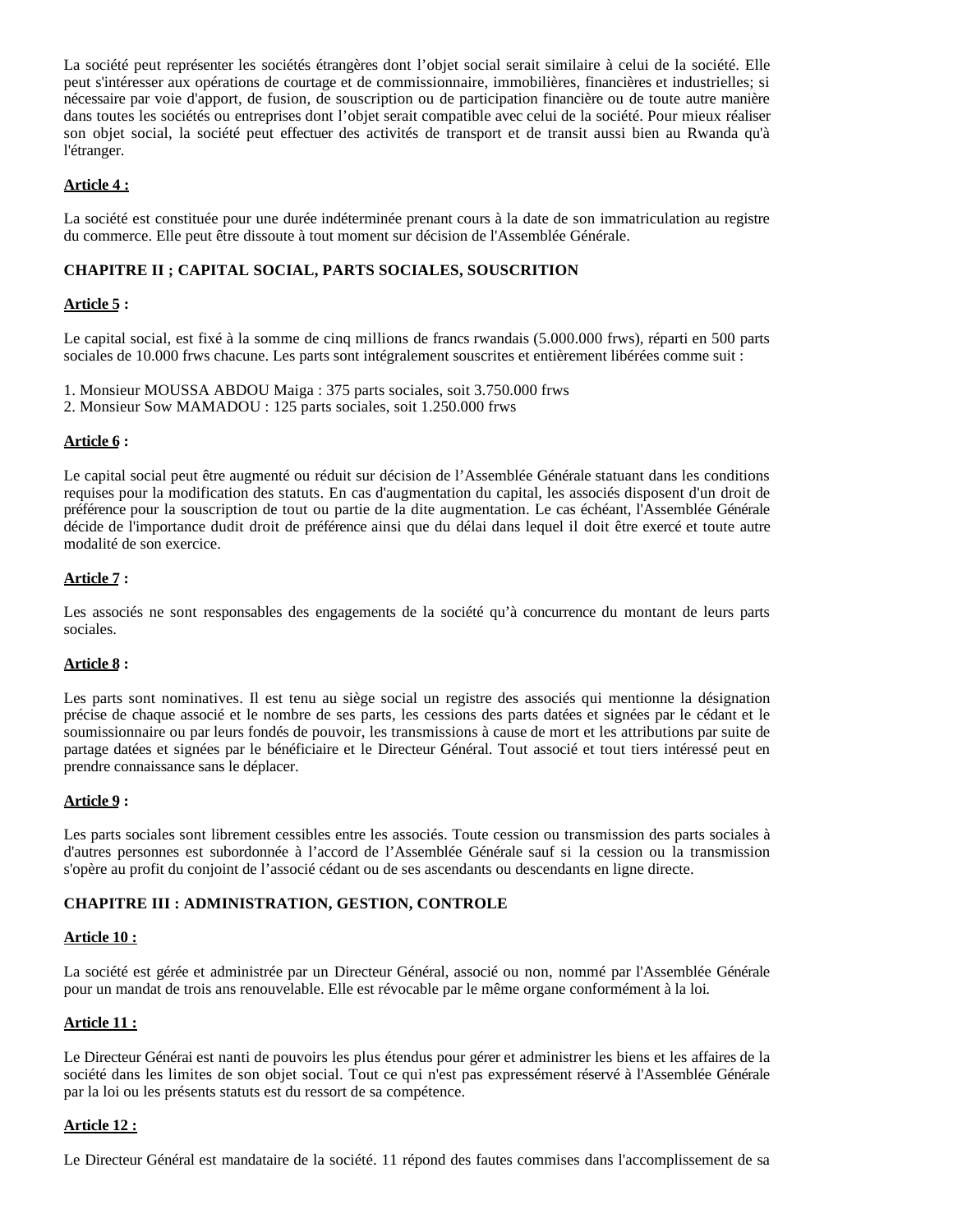mission et tous les dommages résultant d'infractions aux dispositions de la loi et des présents statuts.

## **Article 13 :**

Les actions en justice en rapport avec la gestion journalière de la société, tant en demandant qu'en défendant, sont poursuivies au nom de la société par le Directeur Général. Néanmoins, il peut se faire représenter par un mandataire professionnel muni d'une procuration signée par lui.

#### **Article 14 :**

Est nommé pour la première fois Directeur Générai, Monsieur MUSSA ABDU Maiga pour un mandat de trois ans renouvelable.

#### **Article 15 :**

Les opérations de la société sont contrôlées par les associés eux-mêmes. Ils jouissent de libre accès aux archives de la société et peuvent vérifier sans déplacer tous les documents comptables.

#### **CHAPITRE IV : ASSEMBLEE GENERALE**

#### **Article 16 :**

L'Assemblée Générale des associés est l'organe suprême de la société et elle est composée de tous les associés.

Elle se tient au moins deux fois par an en session ordinaire et en session extraordinaire chaque fois que de besoin. Elle est convoquée par le Directeur Général par lettre recommandée ou par message électronique. La convocation doit préciser l'heure, la date et le lieu de la réunion.

#### **Article 17 :**

Les travaux de l'Assemblée Générale sont dirigés par un Président élu séance tenante. Il nomme à son tour un secrétaire de la réunion.

## **Article 18 :**

Les décisions sont prises à sa majorité des  $\frac{3}{4}$  des voix des membres présents ou valablement représentés et chaque part donne droit à une voix. Pour délibérer valablement, l'Assemblée Générale doit réunir un nombre des associés détenant au moins 2/3 du capital social. La procuration ne peut avoir lieu qu'entre les associés ou pour un mandataire accepté par tous les associés.

## **CHAPITRE V : BILAN, INVENTAIRE, DIVIDENDE**

#### **Article 19 :**

L'exercice social commence le premier janvier pour se terminer le 31 décembre de chaque année. Toutefois, le premier exercice commence le jour de l'immatriculation au registre du commerce pour expirer le 31 décembre.

#### **Article 20 :**

Il est établi à la fin de chaque exercice social, par le soin du Directeur Général, un inventaire général de l'actif et du passif, un compte de pertes et profits. La tenue de la comptabilité est journalière et la fin de l'exercice social, le Directeur Général dresse les états financiers qu'il présente à l'Assemblée Générale ordinaire pour information de la situation générale de la société et pour l'approbation.

#### **Article 21 :**

L'Assemblée Générale ordinaire statue sur l'adoption du bilan et les comptes des pertes et profits. Elle se prononce après l'adoption du bilan par vote spécial, sur décharge du Directeur Général.

## **Article 22 :**

Les bénéfices sont répartis entre les associés au prorata de leurs parts dans les limites et les modalités à fixer par l'Assemblée Générale qui peut affecter tout ou partie des bénéfices à telle réserve estimée utile ou nécessaire.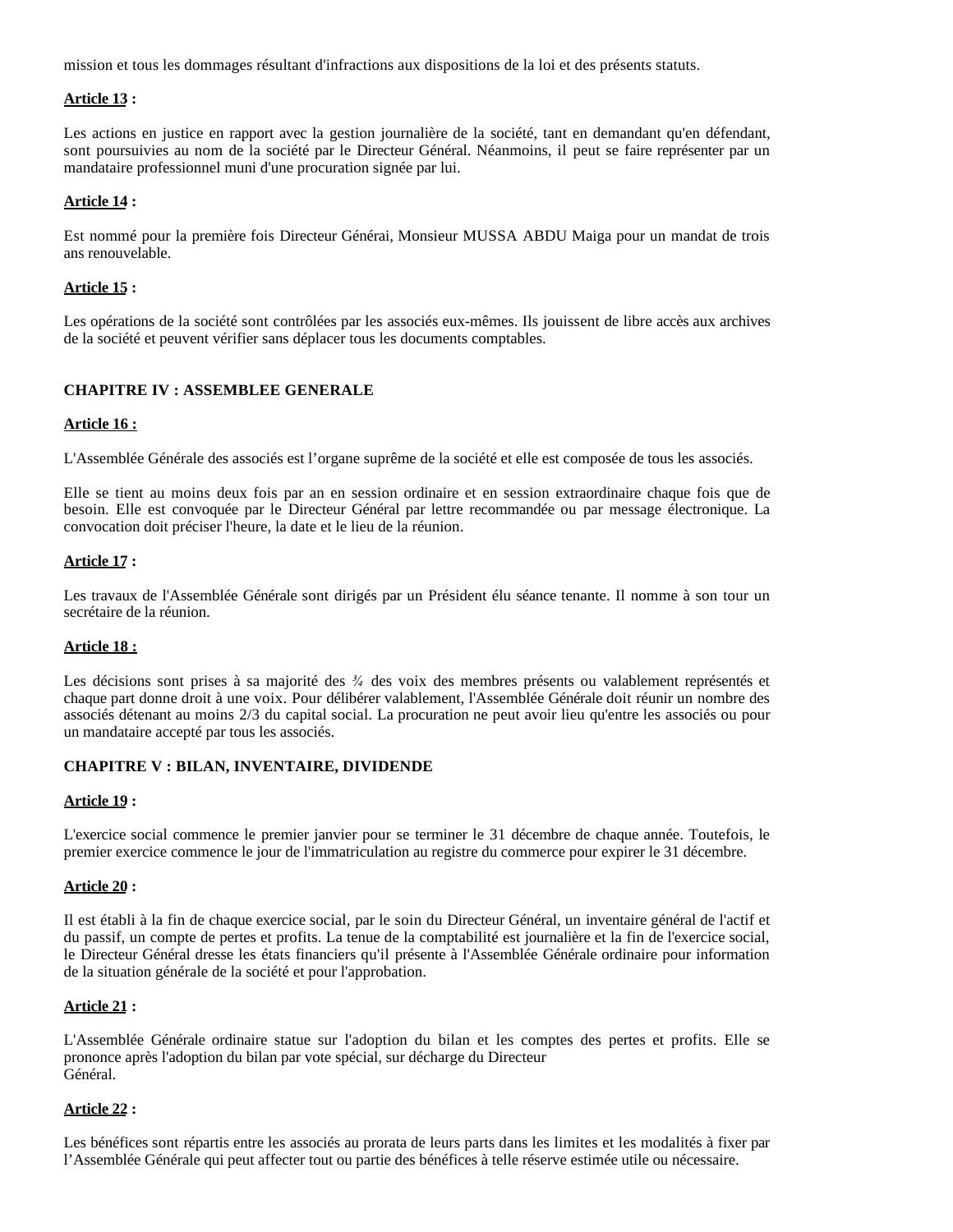## **Article 23 :**

En cas de perte du quart du capital, le Directeur Général doit convoquer l'Assemblée Générale extraordinaire et lui soumettre les mesures de redressement de la société.

Si la perte atteint la moitié du capital, le Directeur Général est tenu de convoquer l'Assemblée Générale des associés à l'effet de décider s'il y a lieu de prononcer la dissolution.

## **Article 24 :**

En cas de dissolution, le solde bénéficiaire de la liquidation est partagé entre les associés suivant le nombre de leurs parts respectives et chaque part confère un droit égal. Les pertes éventuelles sont supportées par les associés dans la même proportion.

## **CHAPITRE VII : DISPOSITIONS FINALES**

#### **Article 25 :**

Pour exécution des présents statuts, les soussignés font élection de domicile au siège social de la société avec attributions de juridiction aux Tribunaux du Rwanda.

#### **Article 26 :**

Toute disposition légale à laquelle il n'est pas licitement dérogé par les présents statuts y est réputé inscrite et toute clause des présents statuts qui serait contraire à une disposition impérative de la loi est réputée non écrite.

#### **Article 27 :**

Les associés déclarent que les frais de constitution de la société s'élève à trois cents mille francs mandais.

Fait à Kigali, le 17/10/2007

## **LES ASSOCIES**

## 1. **Monsieur MOUSSA ABDOU Maiga 2. Monsieur Sow MAMADOU (sé) (sé)**

## **ACTE NOTARIE NUMERO 847 VOLUME XVII**

L' an deux mille sept le vingt deuxième jour du mois d'octobre, Nous UWITONZE Nasira, Notaire du District de Nyarugenge, étant et résidant à Kigali, certifions que l'acte dont les clauses sont reproduites ci-avant nous a été présenté par :

## 1. MOUSSA ABDOU MAIGA

2. SOW MAMADOU

En présence de NZOBE HAMIS et AMADOU DIALLO, témoins instrumentaires à ce requis et réunissant les conditions exigées par la loi.

Lecture du contenu de l'acte ayant été faite aux comparants et aux témoins, les comparants ont déclaré devant Nous et en présence des dits témoins que l'acte tel qu'il est rédigé renferme bien l'expression de leur volonté.

En foi de quoi, le présent acte a été signé par les comparants, les témoins et Nous, Notaire et revêtu de sceau de District de Nyarugenge.

#### **Les comparants** :

**1. MOUSSA ABDOU MAIGA 2. SOW MAMADOU**

**(sé) (sé)**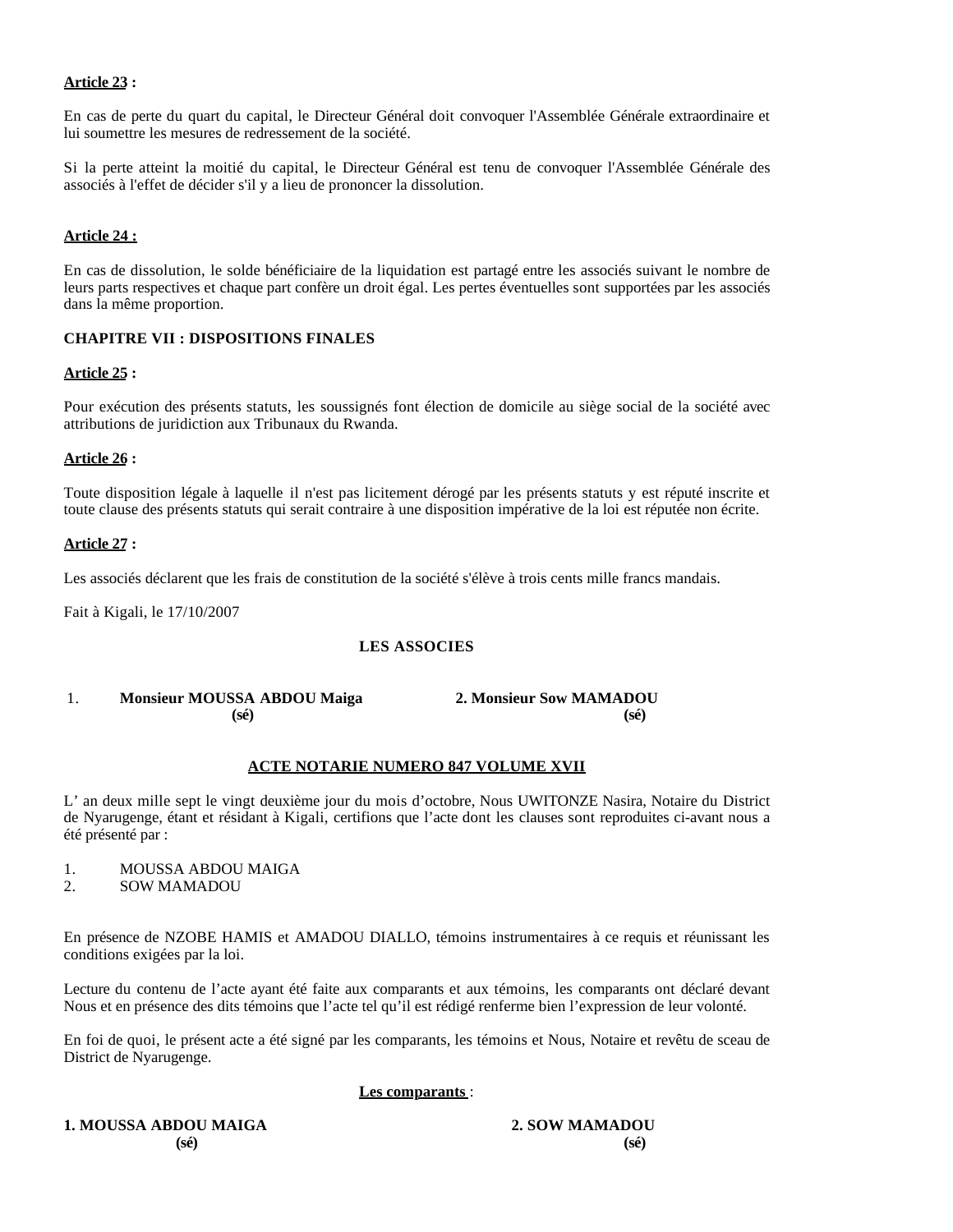#### **Les témoins**

#### **1. NZOBE HAMIS 2. AMADOU DIALLO (sé) (sé)**

#### **Le Notaire UWITONZE Nasira (sé)**

**DROITS PERCUS** : frais d'acte : deux mille cinq cent francs rwandais (2.500 Frw) enregistré par Nous UWITONZE Nasira, Notaire du District de Nyarugenge étant et résidant à Kigali, sous le numéro 847, volume xvii dont le coût de 30.500 Frw perçus suivant quittance n° 161056 du 22/10/2007, délivré par le comptable du District de Nyarugenge.

#### **Le Notaire UWITONZE Nasira (sé)**

#### **FRAIS D'EXPEDITION** : POUR EXPEDITION AUTHENTIQUE DONT LE COUT EST DE 30.500 FRW PERCU POUR UNE EXPEDITION AUTHENTIQUE SUR LA MEME QUITTANCE.

#### **Le Notaire UWITONZE Nasira (sé)**

#### **A.S. N° 42804**

Reçu en dépôt au greffe du Tribunal de grande Instance de Nyarugenge le 13/11/2007 et inscrit au register ad hoc des actes de société sous le n° RCA 692/07/KGL le depot de: Statuts de la société **AFRICA GENERAL TRADING SARL**.

#### **Droits perçus:**

- Droit de dépôt : 5000 FRW
- Amende pour dépôt tardif :- FRW

- Droit proportionnel (1.20% du capital): -FRW

Suivant quittance n° 2801850 du 08/11/2007

#### **LE GREFFIER DU TRIBUNAL DE GRANDE INSTANCE DE NYARUGENGE MUNYENTWALI Charles** (sé)

## **ARPHAT ECOMASY S. A. R. L**

## **STATUTS**

#### **Entre les soussignés** :

- 1. Nsengiyumva Réné, de Nationalité Rwandaise résidant à Kigali.
- 2. Mbonyinshuti Olivier, de Nationalité Rwandaise, résidant à Kigali.
- 3. Usabuwera Claudine, de Nationalité Rwandaise, représentée par Musabyimana Pétronille
- 4. Twizerimana Jean Claude, de nationalité Rwandaise, représenté par Musabyimana Pétronille
- 5. Manishimwe Mucyo Eric, de Nationalité Rwandaise, représenté par Musabyimana Pétronille
- 6. Musabyimana Pétronille, de Nationalité Rwandaise, résidante à Kigali.

#### **IL A ETE CONVENU**

De constituer une société à Responsabilité Limitée régie par les lois en vigueur en République du Rwanda et les présents statuts.

#### **Article Premier :**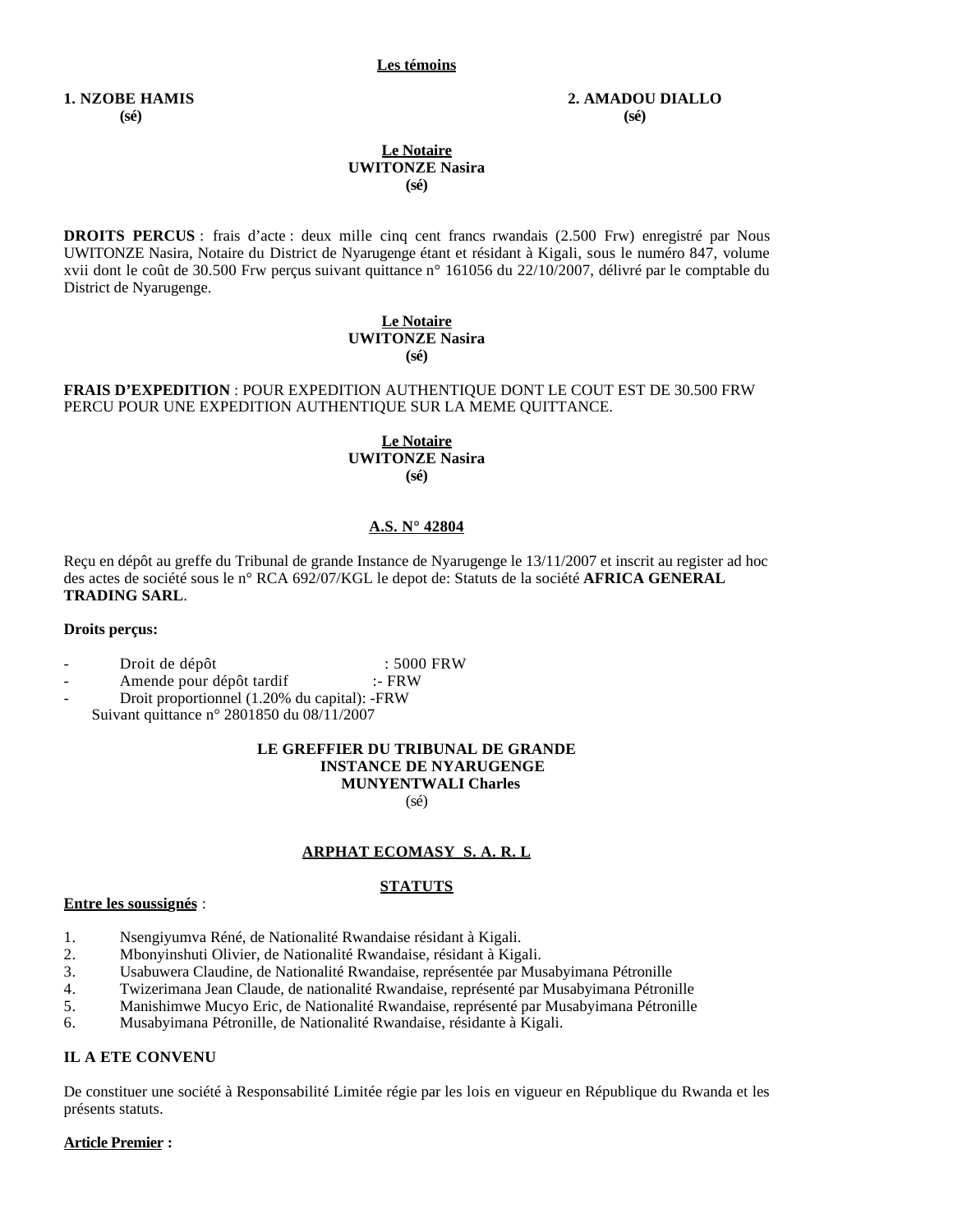Il est formé une société à responsabilité limitée régie par les lois en vigueur en République du Rwanda et par les présents statuts dénommés « ARPPHAT ECOMASY S.A.R.L »

## **Article 2 :**

Le siège social est établi à Kigali. Il pourra être transféré en tout autre endroit du Rwanda par décision de l'assemblée générale des associés. Des succursales, Agences et bureau peuvent être établis tant en République du Rwanda qu'à l'étranger par décision de l'Assemblée Générale des associés.

## **Article 3 :**

- La société a pour objet
- Etudes : réalisation des projets de construction, génie civil, hydraulique et électromécanique
- Promotion de l'habitat, agriculture, élevage, technology, organisation paysanne et divers
- Commerce Général des articles différents
- Consultance et expertise dans les domaines socio-économiques, culturel et éducationnel.

## **Article 4 :**

La société est créée pour une durée indéterminée prenant cours à la date de son immatriculation au registre de commerce. Elle n'est pas dissoute du fait du décès, de la retraite, de l'incapacité, de la faillite d'un associé ou de l'inexécution par lui de ses obligations sociales.

La dissolution pourra être décidée par l'Assemblée Générale procédant conformément aux présents statuts.

## **TITRE DEUX : CAPITAL SOCIAL, PARTS SOCIALES**

## **Article 5 :**

Le capital social est fixé à la somme de six millions (6.000.000 Frw) Francs Rwandais. Il est représenté par six cent parts sociales d'une valeur de dix mille (10.000 Frw) Francs Rwandais chacune.

## **Article 6 :**

Les parts sociales sont souscrites et entièrement libérées comme suit :

- 1. Nsengiyumva Réné : 100 actions, soit 1.000.000 Frw
- 2. Mbonyinshuti Olivier : 100 actions, soit 1.000.000 Frw
- 3. Usabuwera Claudine : 100 actions, soit 1.000.000 Frw
- 4. Twizerimana Jean Claude : 100 actions, soit 1.000.000 Frw
- 5. Manishimwe Mucyo Eric : 100 actions, soit 1.000.000 Frw
- 6. Musabyimana Pétronille : 100 actions, soit 1.000.000 Frw

TOTAL………………………600 parts sociales, soit 6.000.000 Frw.

## **Article 7 :**

Les parts sociales sont nominatives. Elles sont inscrites dans le registre des associés tenu au Siège Social de la Société où est mentionné le nom, l'adresse complète et le nombre des parts sociales de chaque associé, l'indication des versements effectués ainsi que le transfert ou la transmission des parts sociales. Le registre peut être consulté par tout associé ou tiers intéressé.

## **Article 8 :**

Les cessions des parts sociales entre vifs ne sont autorisées qu'avec l'assentiment express et spécial des associés, représentant les trois quarts des parts sociales. Les associés ne sont responsables que jusqu'à concurrence de leurs apports souscrits et libérés. Ils s'engagent à ne pas exercer des activités concurrentes à la dite société.

## **Article 9 :**

En cas de décès d'un associé, la société continuera entre les survivants et un ou plusieurs héritiers de l'associé prédécédé. Ceux-ci sont désignés par le testament ou à défaut par l'ensemble des héritiers.

## **TITRE TROIS : ADMINISTRATION, DIRECTION ET SURVEILLANCE**

## **Article 10 :**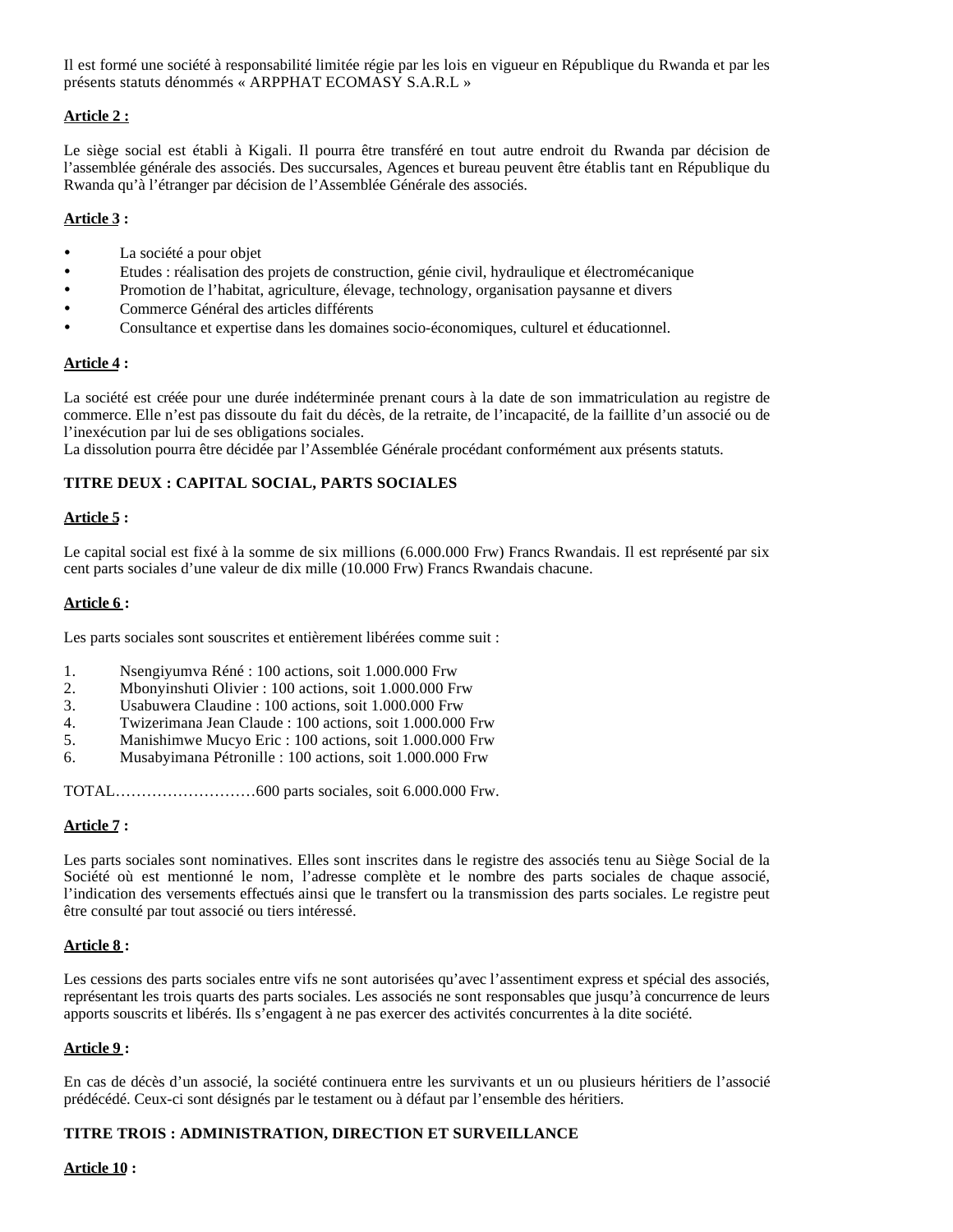L'administration de la société est confiée à un directeur gérant associé ou non, nommé et révocable par l'Assemblée Générale des Associés.

Est désigné Directeur gérant aux termes des présents statuts : HABUMUREMYI SYLVAIN pendant une période de deux (2) ans renouvelable. Le Directeur gérant n'est qu'un mandataire de la société, il n'engage que celle-ci et ne contracte aucune obligation personnelle. Il répond de l'exécution de son mandat et des fautes commises dans sa gestion. Le Directeur gérant est révocable pour cause légitime à la demande de tout associé. Sa rémunération est fixée par l'Assemblée Générale.

## **Article 11 :**

Le Directeur gérant a les pouvoirs les plus étendus pour administrer les biens et affaires de la société, dans les limites de l'objet social. Tout ce qui n'est pas expressément réservé à l'Assemblée Générale par la loi ou par les Statuts est de sa compétence.

Les actions en justice tant en demandant qu'en défendant, de même que tout recours judiciaire ou administratif sont intentés, formés, ou soutenus au nom de la société, poursuites et diligences du Directeur Gérant pouvant se substituer un mandataire de son choix.

#### **Article 12 :**

Le contrôle financier de la Société appartient à tout associé, qui a accès à toutes les archives et peut à tout moment vérifier la comptabilité ainsi que tout autre document.

#### **Article 13 :**

Sauf en cas de réelle force majeure, Le Directeur gérant ne peut démissionner qu'à la fin d'un exercice social, en adressant au préalable, une lettre recommandée, contre accusé de réception au président de l'Assemblée Générale moyennant préavis d'au moins six mois avant la fin de l'exercice social.

#### **Article 14 :**

Le directeur gérant est responsable devant l'Assemblée Générale ; il doit faire un rapport détaillé à chaque Assemblée Générale ordinaire et extraordinaire, et répondre à toute question posée par les associés relative à la bonne marche de la société, soit à l'Assemblée soit en dehors.

#### **TITRE QUATRE : DE L'ASSEMBLEE GENERALE**

#### **Article 15 :**

L4Assemblée Générale se compose de tous les associés quel que soit le nombre de leurs parts sociales. L'Assemblée Générale représente l'universalité des associés. Ses délibérations prises conformément à la loi et aux statuts sont exécutoires et obligent tous les associés, même les absents, les dissidents ou les incapables.

#### **Article 16 :**

L'Assemblée Générale set convoquée par le Directeur Gérant, et par mandataire en justice à la demande d'un associée disposant au moins un cinquième du capital social.

Les convocations contenant l'ordre du jour et fixant la date, l'heure et le lieu de l'Assemblée Générale doivent être envoyées aux associés par lettre recommandée ou remise en main contre accusé de réception, quinze jours au moins avant la date de l'Assemblée. Tout associé qui assiste à une assemblée générale ou s'y fait représenter est considéré comme ayant été régulièrement convoqué.

## **Article 17 :**

L'assemblée Générale délibère sur les questions mentionnées en son ordre du jour. Toutefois elle peut prendre des décisions en dehors de cet ordre du jour ou se réunir sans convocation si tous les associés y consentent ou s'il s'agit d'une action contre le Directeur Gérant. L'Assemblée Générale peut décider de toute question qui n'est pas expressément prévu par la loi ou par les statuts à un autre organe.

#### **Article 18 :**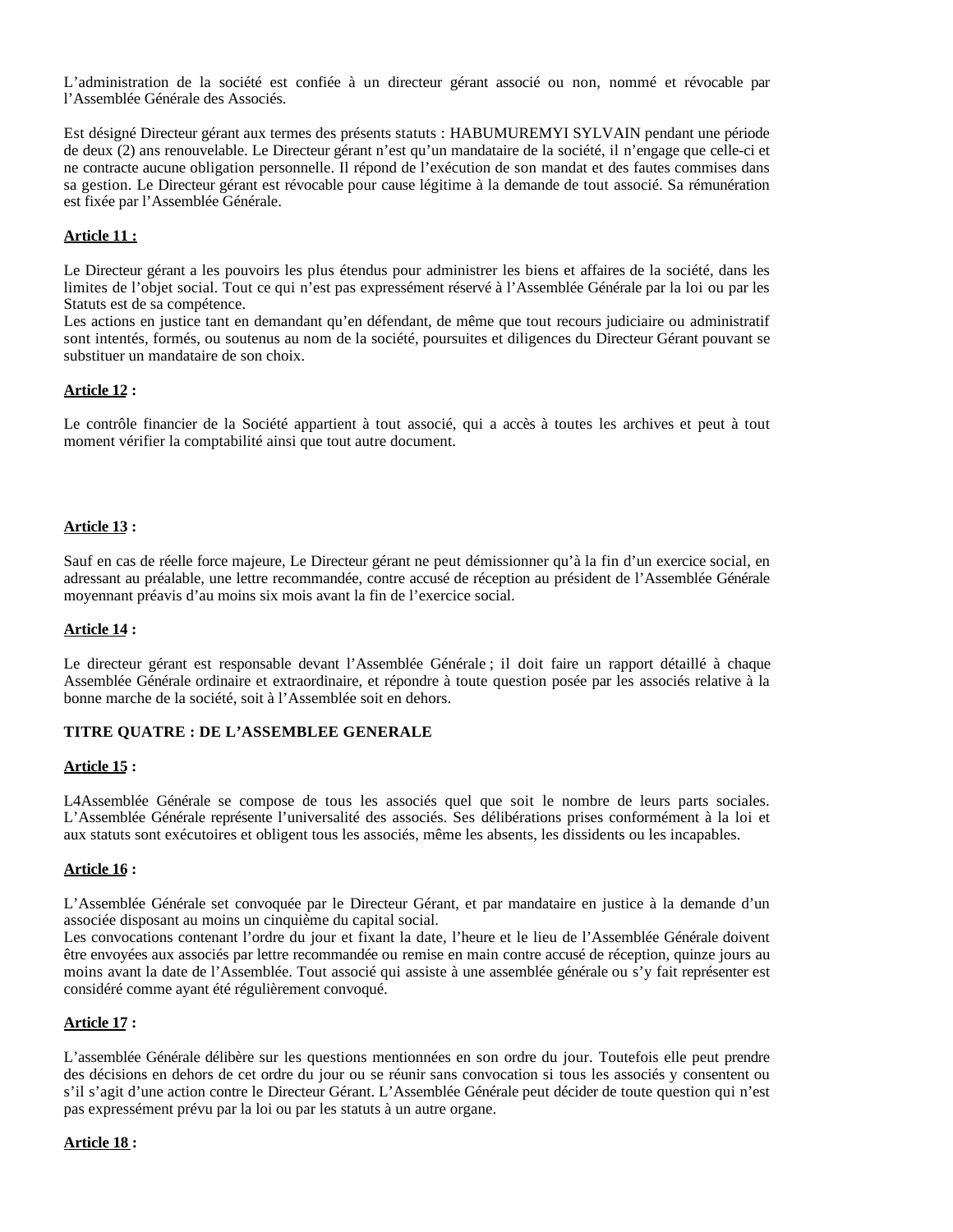L'assemblée Générale ordinaire des associés se tient chaque année au siège social de la société le 31 Mars à dix heures ; si ce jour est férié, l'Assemblée a lieu le jour ouvrable suivant. Elle est compétente pour :

Statuer sur le bilan, les comptes de perte et profit et la répartition des bénéfices

- Donner décharge au Directeur Gérant de sa gestion au cours de l'exercice écoulé. Cette décharge n'est valable que si le bilan, les comptes de perte et profit et le rapport ne comportent ni erreur, ni omission :

- a) Déterminer les émoluments de la gérance
- b) Se prononcer sur toute question qui n'est pas réservée à la gérance ou l'Assemblée Générale extraordinaire.

#### **Article 19 :**

Pour délibérer valablement, les associés présents ou représentés doivent posséder la moitié au moins du capital social. Si cette condition n'est pas réunie, une nouvelle Assemblée Générale est convoquée dans le délai de huit jours au moins. Et cette Assemblée délibère valablement quelle que soit la portion du capital représenté. Les résolutions sont prises dans l'un ou dans l'autre cas à la majorité absolue des parts sociales.

#### **Article 20 :**

Des Assemblées Générales extraordinaires peuvent être convoquées aussi longtemps que l'intérêt de la société l'exige. Il est dès lors procède comme aux articles traitant de la convocation. De telles Assemblées sont convoquées, soit par le président de l'Assemblée Générale, soit par le Directeur Gérant, soit par le liquidateur, soit par un mandataire en justice dûment requis par les associés représentant au moins 1/10 du capital social.

#### **Article 21 :**

L'assemblée Générale extraordinaire est compétente pour toutes les modifications des statuts et pour toute autre question jugée grave pour la vie de la société. Pour délibérer valablement, les associés présents ou représentés doivent posséder la moitié au moins du capital social ; toutefois lorsque le vote porte sur une des modifications essentielles de statuts telles que : l'objet de la société, le transfert du siège social, la transformation, la fusion ou la scission de la société, l'augmentation ou la réduction du capital social, la gérance établit un rapport justificatif, l'annonce dans l'ordre du jour, le communique à tous les associés et le soumet à l'Assemblée Générale extraordinaire. Les décisions sont alors prises au quatre cinquième de voix à condition que les trois quarts du capital social soit représentés.

## **Article 22 :**

Les procès verbaux de l'Assemblée Générale sont signés par tous les associés ou mandatés ayant participés à la réunion, les copies certifiées conformes, les expéditions et les extraits à produire en justice ou ailleurs sont signés par le président de l'Assemblée Générale.

# **TITRE CINQ : BILAN - INVENTAIRE – DIVIDENDES**

## **Article 23 :**

L'exercice social commence le 1 Janvier et se termine le 31 Décembre de chaque année. Toutefois le premier exercice commence à la date de son inscription au registre de commerce pour se terminer au 31 Décembre de la même année.

## **Article 24 :**

Il est établi à la fin de chaque exercice social un inventaire général contenant l'indication de la valeur mobilière et immobilière de la société, un compte des pertes et profits, un rapport sur l'exercice révolu, sur les perspectives d'avenir, et sur les mesures à prendre pour la gestion ultérieure de la société.

Tous ces documents doivent être communiqués à l'Assemblée Générale et tenus à la disposition des associés au siège social quinze jours au moins avant la date de l'Assemblée Générale, le tout sans préjudice de tous autres droits de communication susceptibles d'être conférés aux associés ou aux tiers par la législation en vigueur.

#### **Article 25:**

Le produit net constaté lors de la clôture de l'exercice, après déduction des frais généraux et des autres charges sociales, de tous amortissements ou provisions pour risques commerciaux ou industriels constituent le bénéfice net.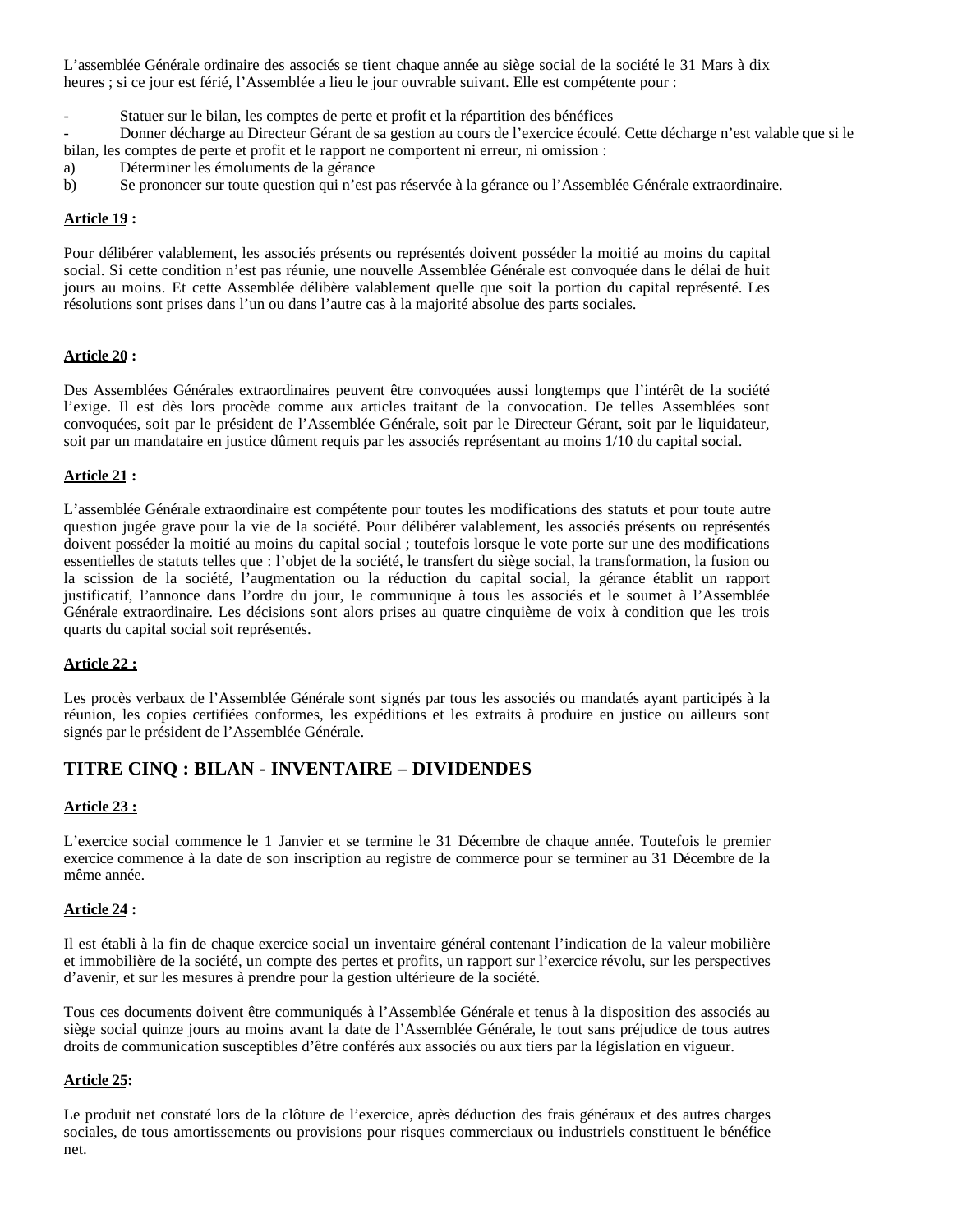Le bénéfice distribuable est constitué par le net de l'exercice diminué des pertes antérieures et divers prélèvements légaux et fiscaux. L'Assemblée peut également décider de la mise en distribution de sommes prélevées sur les réserves dont elle a la disposition. Sur le bénéfice distribuable, l'Assemblée annuelle sur proposition du Directeur gérant, a le droit de prélever toute somme qu'elle juge convenable de fixer, soit pour être reportée à nouveau sur l'exercice suivant, soit pour être affectée à un ou plusieurs fonds de réserve extraordinaires, généraux ou spéciaux.

#### **TITRE SIX : DISSOLUTION – LIQUIDATION**

#### **Article 26 :**

La société peut être dissoute par décision de l'Assemblée Générale extraordinaire ou par obligation légale. En cas de dissolution de la société, le Directeur – Gérant assure les obligations et les responsabilités légales du liquidateur. Le mode de liquidation est déterminé par l'Assemblée Générale au plus tard dans les trois mois de la liquidation.

#### **Article 27 :**

En cas de dissolution, le solde bénéficiaire de la liquidation sera partagé entre les associés suivant le nombre de leurs parts respectives, chaque part conférant un droit égal. Les pertes éventuelles seront supportées entre les associés dans la même proportion sans toutefois qu'un associé puisse être tenue d'effectuer un versement au-delà de son apport en société.

#### **TITRE SEPT : DISPOSITIONS GENERALES**

#### **Article 28 :**

Pour l'exécution des présents statuts, chaque associé qui n'aurait pas de domicile au Rwanda est censé avoir élu domicile au siège social, où toute communication, assignation et signification peuvent lui être adressées valablement.

Toutefois, une copie sera envoyée par lettre recommandée avec accusé de réception à l'adresse que l'associé résidant à l'étranger aura communiquée à la société.

#### **Article 29 :**

Pour tout ce qui n'est pas prévu par les présents statuts, de même que pour leur interprétation, les associés se conformeront à la législation en vigueur au Rwanda.

En conséquence, les dispositions de cette législation auxquelles, il n'est pas licitement dérogé par les présents statuts y sont réputées écrites. Toutes clauses contraires à la loi sont réputées non écrites.

#### **Article 30 :**

Toutes contestations généralement quelconques concernant l'interprétation ou l'exécution des présents statuts seront de la compétence exclusive du Tribunal de la ville de Kigali.

#### **Article 31 :**

Le montant approximatif des frais, dépenses, rémunérations ou charges, sous quelques formes que e soit, qui incombent à la société ou qui sont mis à sa charge en raison de sa constitution s'élève approximativement à la somme de : Deux cents mille francs rwandais (200.000 Frw).

#### **Ainsi fait à Kigali, le 08/08/2007**

#### **Les Associés :**

- 1. Nsengiyumva Réné (sé)
- 2. Mbonyinshuti Oliver (sé)
- 3. Usabuwera Claudine, représentée par Musabyimana Pétronille (sé)
- 4. Twizerimana Jean Claude, représenté par Musabyimana Pétronille (sé)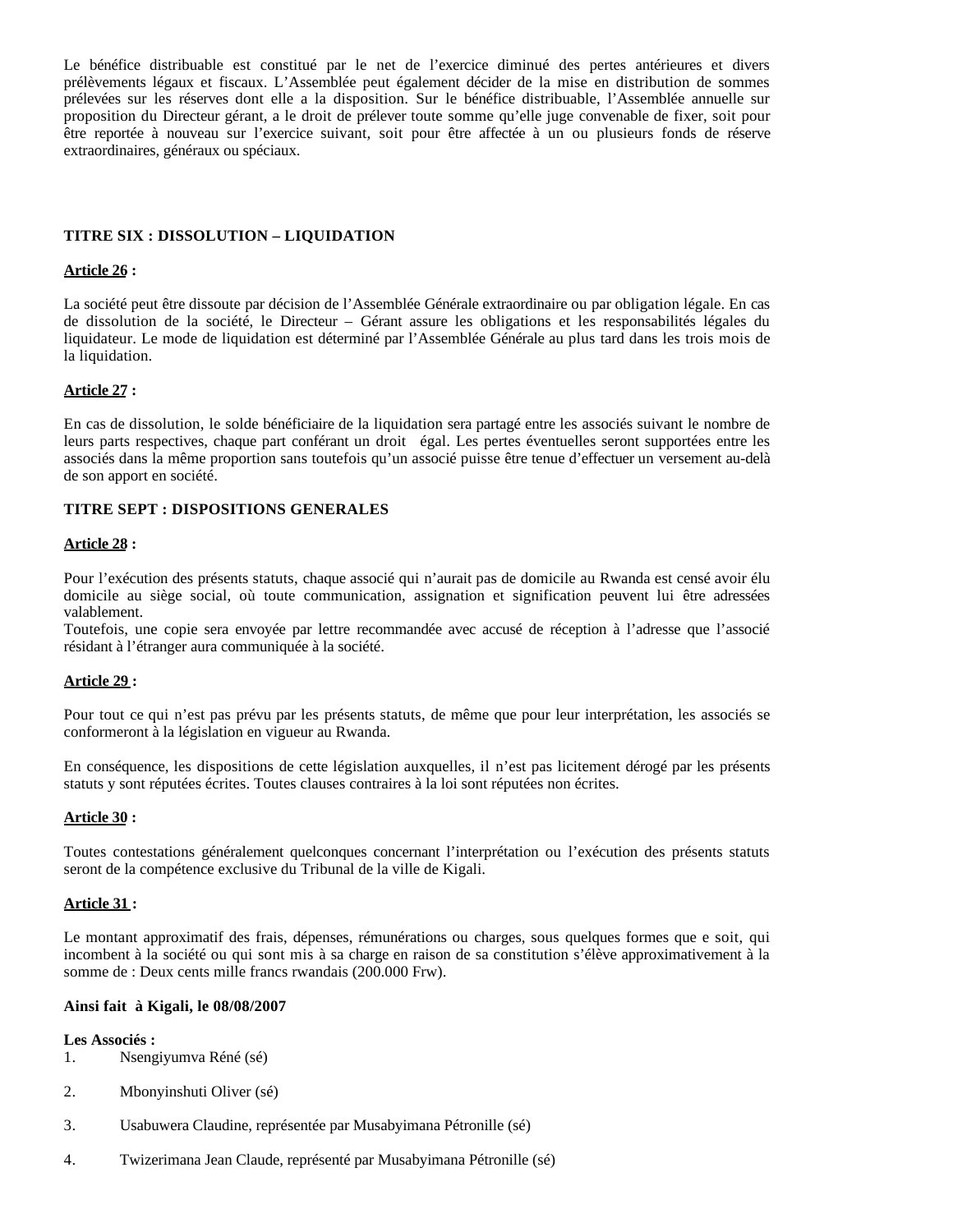- 5. Manishimwe Mucyo Eric, représenté par Musabyimana Pétronille (sé)
- 6. Musabyimana Pétronille (sé)

## **ACTE NOTARIE NUMERO TRENTE DEUX MILLE CINQ CENT HUIT VOLUME CDXIII**

L'an deux mille sept, le huitième jour du mois d'Août, Nous MURERWA Christine, Notaire Officiel de l'Etat Rwandais, étant résidant à Kigali, Certifions que l'acte dont les clauses sont reproduites ci-avant, Nous a été présenté par :

- 1. Nsengiyumva Réné, résidant à Kigali
- 2. Mbonyinshuti Olivier, résidant à Kigali
- 3. Usabuwera Claudine, représentée par Musabyimana Pétronille
- 4. Twizerimana Jean claude, représenté par Musabyimana Pétronille
- 5. Manishimwe Mucyo Eric, représenté par Musabyimana Pétronille
- 6. Musabyimana Pétronille, résidante à Kigali.

En présence de UWIMANA Ange et de AMAHORO Lambert témoins instrumentaire à ce requis et réunissant les conditions exigées par la loi.

Lecture du contenu de l'acte ayant été faite aux comparants et aux témoins, les comparants ont déclaré devant Nous et en présence des-dits témoins que l'acte tel qu'il est rédigé renferme bien l'expression de leur volonté. En foi de quoi, le présent acte a été signé par les comparants, les témoins et Nous, Notaire et revêtu du sceau de l'Office Notarial de Kigali.

## **LES COMPARANTS**

- 1. Nsengiyumva Réné (sé)
- 2. Mbonyinshuti Olivier (sé)
- 3. Usabuwera Claudine, représenté par Musabyimana Pétronille (sé)
- 4. Twizerimana Jean Claude, représenté par Musabyimana Pétronille (sé)
- 5. Manishimwe Mucyo Eric, représenté par Musabyimana Pétronille (sé)
- 6. Musabyimana Pétronille (sé)

## **LES TEMOINS**

1. Uwimana Ange (sé) 2. Amahoro Lambert (sé)

#### **LE NOTAIRE MURERWA Christine (sé)**

Frais d'acte : deux mille cinq cents francs Rwandais

Enregistré par Nous MURERWA CHRISTINE, Notaire Officiel de l'Etat Rwandais étant et résidant à Kigali, sous le numéro 32, 508, Volume DCXIII dont le coût mile huit cents francs Rwandais perçus suivant quittance délivrée par le comptable public de Kigali le 8/08/2007.

#### **LE NOTAIRE MURERWA Christine (sé)**

Frais d'expédition : POUR EXPEDITION AUTHENTIQUE DONT COUT CINQ MILLE SIX CENTS FRANCS RWANDAIS, PERCUS POUR UNE EXPEDITION AUTHENTIQUE SUR MEME QUITTANCE.

#### KIGALI, LE 8 AOUT DEUX MILLE SEPT

## **LE NOTAIRE MURERWA Christine (sé)**

#### **AS N° 42553**

Reçu en dépôt au greffe du Tribunal de grande Instance de Nyarugenge le 10/08/2007 et inscrit au register ad hoc des actes de société sous le n° RCA 452/07/KGL le depot de: Statuts de la société **ARPHAT ECOMASY S.A.R.L.**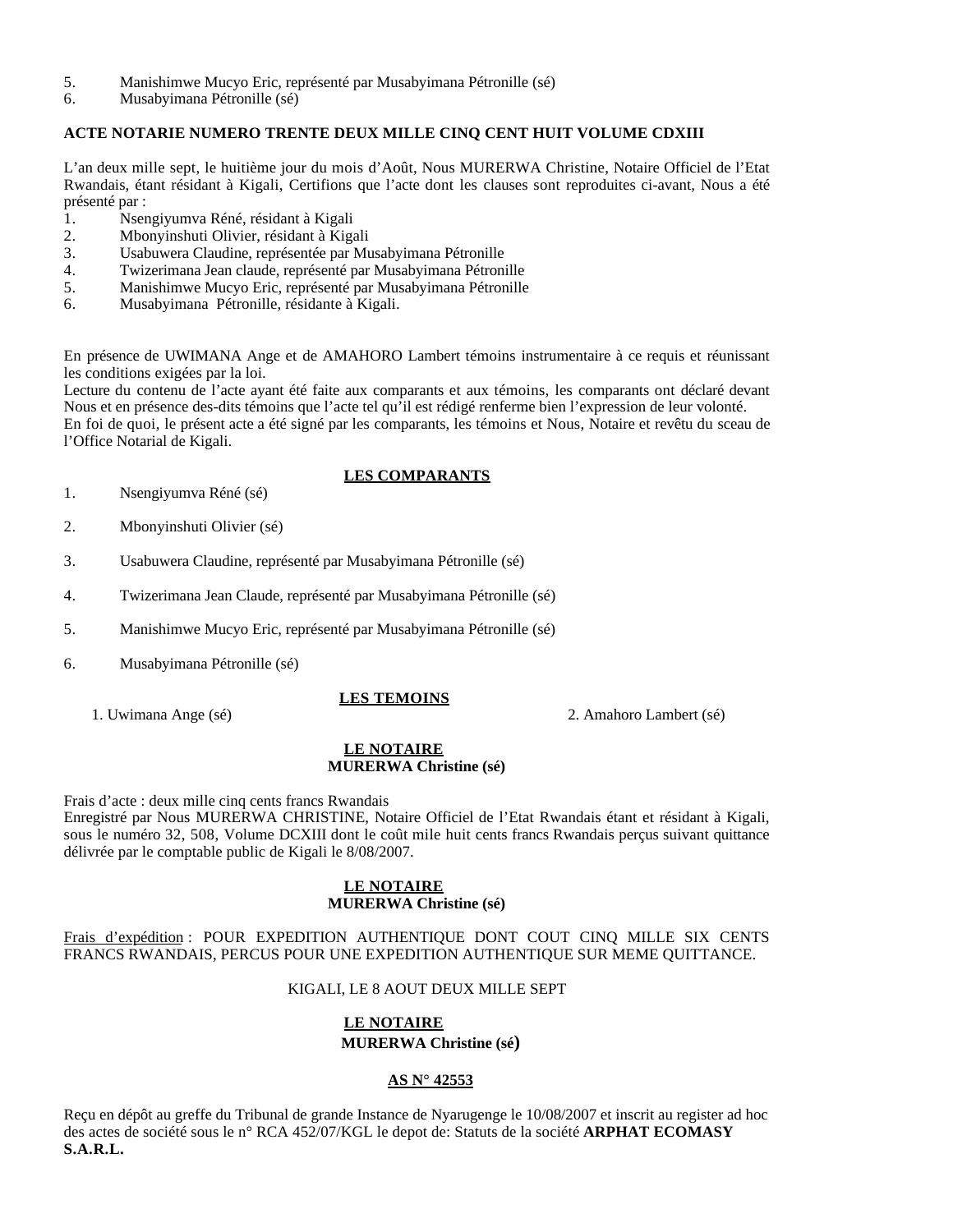#### **Droits perçus:**

Droit de dépôt : 5000 FRW

- Amende pour dépôt tardif :- FRW
- Droit proportionnel (1.20% du capital): -FRW Suivant quittance n° 2683492 du 09/08/2007

## **LE GREFFIER DU TRIBUNAL DE GRANDE INSTANCE DE NYARUGENGE MUNYENTWALI Charles**

**(sé)**

## **ARSENE SUPPLIES ASSOCIATES RWANDA S.A.R.L « ASAR S.A.R.L »**

## **STATUTS**

**Entre les soussignés :**

1. BANDO Arsène, B.P. 294 Kigali

2. MUSANABERA Béatrice, B.P. 294 Kigali.

Il a été convenu ce qui suit :

## **TITRE I.**

## **DENOMINATION-SIEGE-OBJET-DUREE**

#### **Article premier:**

Il est constitué entre les soussignés une société à Responsabilité Limitée régie par les lois en vigueur au Rwanda et par les présents statuts, dénommée Arsène Supplies Associates Rwanda s.a.r.l, en abrégé : « ASAR  $S.A.R.L$  ».

#### **Article 2 :**

Le siège social est établi dans la ville de Kigali, District de Nyarugenge où tous les actes doivent être légalement notifiés. Il peut être transféré à tout endroit de la République du Rwanda par la décision de l'Assemblée Générale des associés.

Des succursales, des dépôts et des bureaux peuvent être établis tant en République du Rwanda qu'à l'étranger par la décision de l'Assemblée Générale des associés.

## **Article 3 :**

La société a pour objet : l'importation et l'exportation d'articles divers, le commerce général de gros et de détail d'article divers, alimentaires, habillements, quincaillerie, électroniques, matériaux de construction, informatiques, électroménagers, etc.

Elle peut aussi s'intéresser par voie d'apport, de fusion, de souscription ou de toute autre manière à toute entreprise ayant un objet similaire ou constituant pour elle source de revenus.

Elle peut aussi conclure des contrats de représentations d'autres entreprises locales ou étrangères.

## **Article 4 :**

La société est constituée pour une durée indéterminée à dater de son immatriculation au registre de commerce. Elle peut être dissoute par la décision de l'assemblée générale des associés.

## **TITRE II.**

## **CAPITAL SOCIAL ET PARTS SOCIALES**

## **Article 5 :**

Le capital social est fixé à la somme de Cinq cent mille Francs Rwandais (500.000 Frw). Il est représenté par 500 parts sociales d'une valeur de mille Francs Rwandais chacune. Les parts sociales sont intégralement souscrites et entièrement libérées comme suit :

BANDO Arsène : 250 parts, soit 250.000 Frw

MUSANABERA Béatrice : 250 parts, soit 250.000 Frw

## **Article 6 :**

Les parts sociales sont nominatives. Elles sont inscrites dans le registre des associés tenu au siège social de la société. Il y est mentionné : le nom, l'adresse, le nombre de parts de chaque associé, les versements effectués et les cessions de parts. Le registre peut être consulté par tout associés ou tiers intéressé.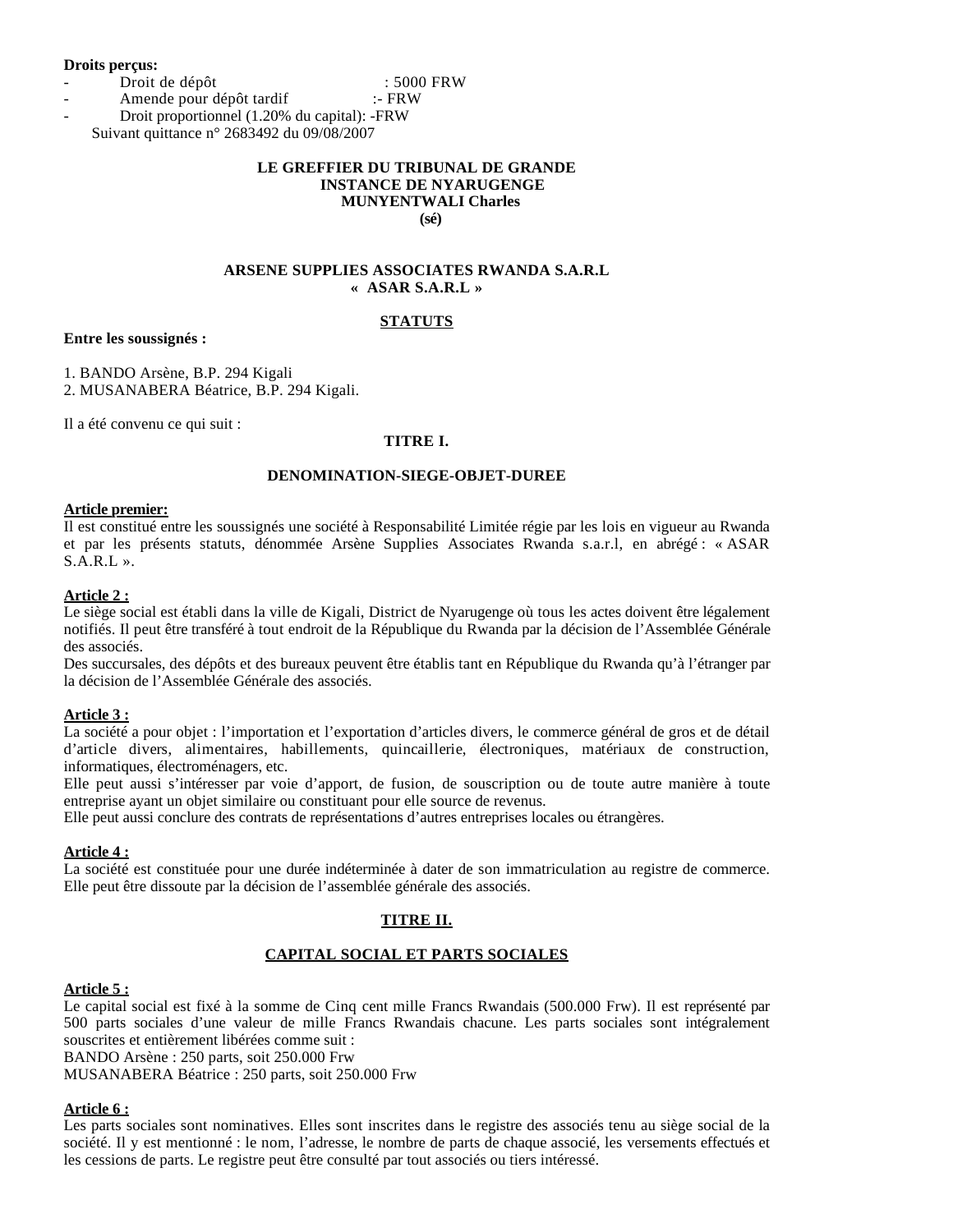#### **Article 7 :**

Les associés ne sont responsables que jusqu'à concurrence du montant de leurs parts souscrites.

#### **Article 8 :**

Le décès, l'incapacité, l'interdiction, ou la déconfiture de l'un des associés n'entraîne pas la dissolution de la société. En cas de décès de l'un des associés, la société continuera entre les associés survivants et un ou plusieurs ou ayants droit de l'associé décédé.

## **TITRE III**

#### **ADMINISTRATION-SURVEILLANCE ET REPRESENTATION**

#### **Article 9 :**

La société est gérée et administrée par un gérant appelé « Administrateur-gérant ». Il est toujours un associé. Il peut être nommé et révoqué par l'Assemblée Générale. L'administrateur-gérant est responsable devant l'assemblée générale qui lui fixe les limites de son mandat. L'administrateur-gérant désigné pour la première fois est Madame MUSANABERA Béatrice. Son mandat est de cinq ans renouvelable.

#### **Article 10 :**

L'administrateur-gérant s'occupe de la gestion journalière de la société. Il pose tous les actes d'administration et il est chargée de l'exécution des décisions prises par l'Assemblée Générale.

#### **Article 11 :**

L'administrateur-gérant représente la société devant les autorités administratives, judiciaires et les autres tiers intéressés au fonctionnement de la société. Il peut déléguer temporairement ses pouvoirs à un autre associé ou à un mandataire.

#### **Article 12 :**

Tout associé a un droit de regard sur la gestion de la société. Il a accès à tous les documents, toutes les archives et toute les écritures de la société.

#### **TITRE IV**

## **ASSEMBLEE GENERALE**

#### **Article 13 :**

L'Assemblée Générale ordinaire est composée de tous les associés. C'est l'organe de délibérations et de décisions de la société. Elle est convoquée par l'administrateur-gérant 15 jours avant sa tenue et se réunit une fois par an.

#### **Article 14 :**

L'Assemblée Générale se réunit et délibère valablement si 2/3 des parts sociales sont présentés. Les résolutions se prennent à l'unanimité.

#### **Article 15 :**

Des Assemblées Générales Extraordinaires peuvent se tenir chaque fois que l'intérêt de la société l'exige et à la demande d'un associé.

#### **Article 16 :**

L'Assemblée Générale Extraordinaire est convoquée par l'Administrateur-Gérant. Elle se réunit et délibère si les 2/3 des parts sociales sont présentes. Les résolutions se prennent à l'unanimité.

## **TITRE V.**

#### **COMPTES DE LA SOCIETE-AFFECTATION ET REPARTITION DES BENEFICES**

#### **Article 17 :**

L'exercice social commence le 1<sup>er</sup> janvier et se termine le 31 décembre de chaque année. Toute fois le premier exercice commence le jour de l'immatriculation de la société au Registre de commerce pour se terminer le 31 décembre suivant.

#### **Article 18 :**

A la fin de chaque exercice social, l'administrateur-gérant établit et présente à l'Assemblée Générale un inventaire général de l'actif et du passif, un bilan, un compte des pertes et profits ainsi qu'un rapport sur l'activité de l'exercice écoulé. Il fait état des perspectives d'avenir et des mesures à prendre pour la bonne marche de la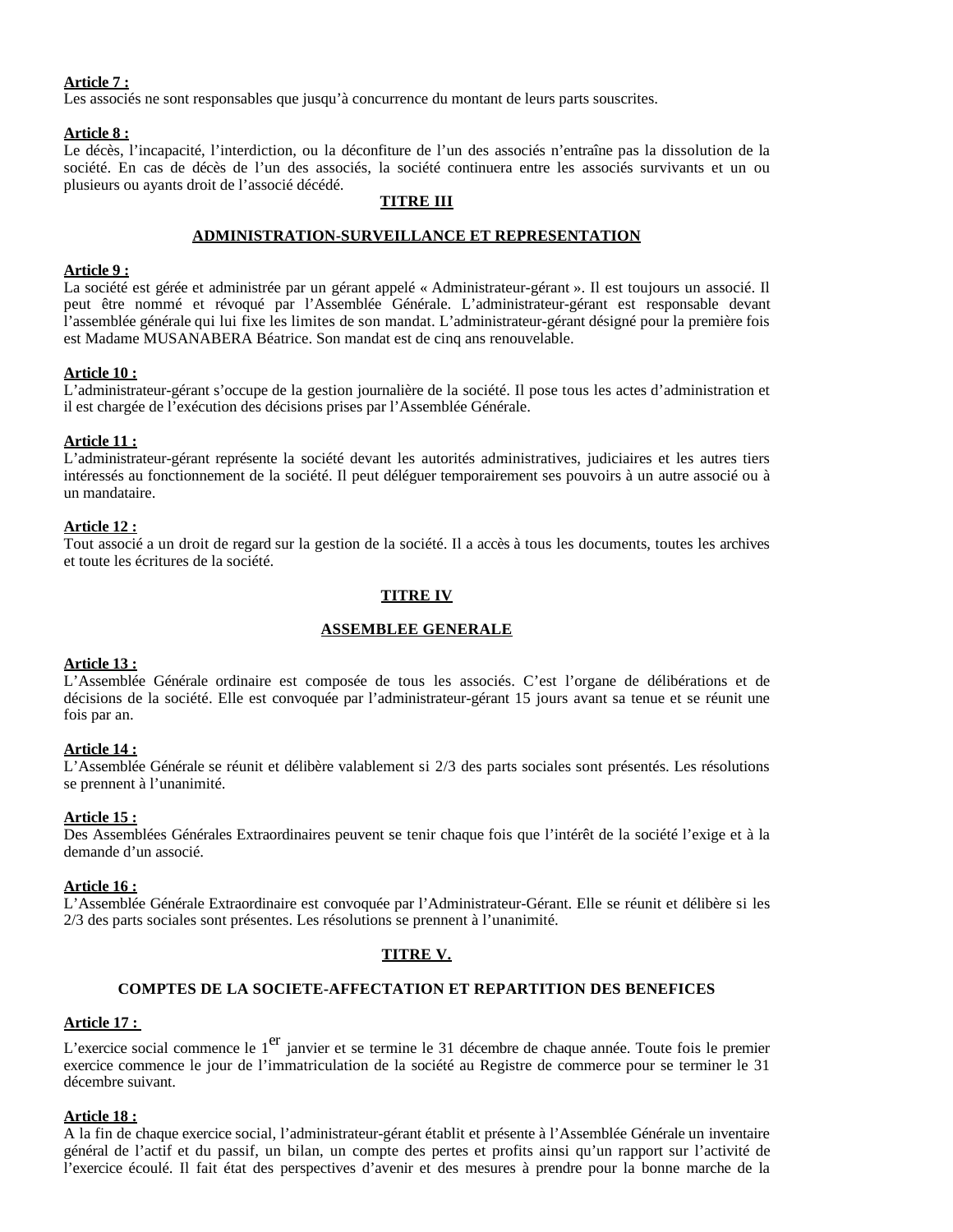société.

#### **Article 19 :**

L'excédent favorable du bilan, déduction faite de toute les charges, des frais généraux et des amortissements, constitue le bénéfice net de la société. L'Assemblée Générale décide de la répartition de ce bénéfice.

#### **Article 20 :**

En l'absence de bénéfices effectivement réalisés, aucune répartition des dividendes ne peut avoir lieu entre les associés. En cas de diminution du capital, aucune distribution des dividendes ne peut avoir lieu aussi longtemps que le capital n'a pas été reconstitué ou légalement réduit.

## **TITRE VI.**

## **DISSOLUTION-LIQUIDATION**

#### **Article 21 :**

La société peut être dissoute par la volonté des associés ou par décision légale. Une Assemblée Générale Extraordinaire se réunit à cet effet.

#### **Article 22 :**

L'assemblée générale décide du mode de liquidation, de la répartition des bénéficies ou des pertes, nomme les liquidateurs à cet effet et détermine leurs pouvoirs.

## **TITRE VII.**

## **CONTESTATION-DISPOSITIONS FINALES**

#### **Article 23 :**

Toute contestation pouvant survenir dans l'exécution de ces statuts est réglé à l'amiable, à défaut de quoi elle sera soumise à la compétence des juridictions du ressort duquel se trouve le siège social de la société.

#### **Article 24 :**

Pour tout ce qui n'est pas prévu dans les présents statuts, les associés entendent se référer et se conformer à la législation en vigueur du Rwanda.

#### **Article 25 :**

La société se compose d'associés effectifs et d'associés d'honneur.

Sont associés effectifs, les signataires des présents statuts entant qu'associés (associés fondateurs) et ceux qui adhèreront suivant modalités déterminées par le règlement d'ordre intérieur de la société (associés adhérents).

Les associés d'honneur sont ceux qui sans être associés fondateurs ni adhérents s'intéressent aux activités de la société et lui apportent un soutient financier, matériel ou moral et que l'Assemblée Générale confère cette qualité.

#### **Article 26 :**

L'Assemblée Générale de la société du 24/03/2006 confère à UWAMUNGU J.M.V. la qualité d'associé d'honneur et lui délègue ses pouvoirs, il peut poser tous les aces ou représenter la société devant les autorités administratives, judiciaires et les autres tiers intéressés au fonctionnement de la société.

Fait à Kigali, le 24/01/2006

#### **Les associés**

## **BANDO Arsène (sé)**

## **MUSANABERA Béatrice (sé)**

## **ACTE NOTARIE NUMERO QUARANTE SIX VOLUME I**

L'an deux mille six le 24<sup>ème</sup> jour du mois de Mars, Nous KARAMAGA Wilson, Notaire officiel de l'Etat Rwandais, étant et résidant à Kigali, certifions que l'acte dont les clauses sont reproduites ci-avant Nous a été présenté par :

1. BANDO Arsène (sé)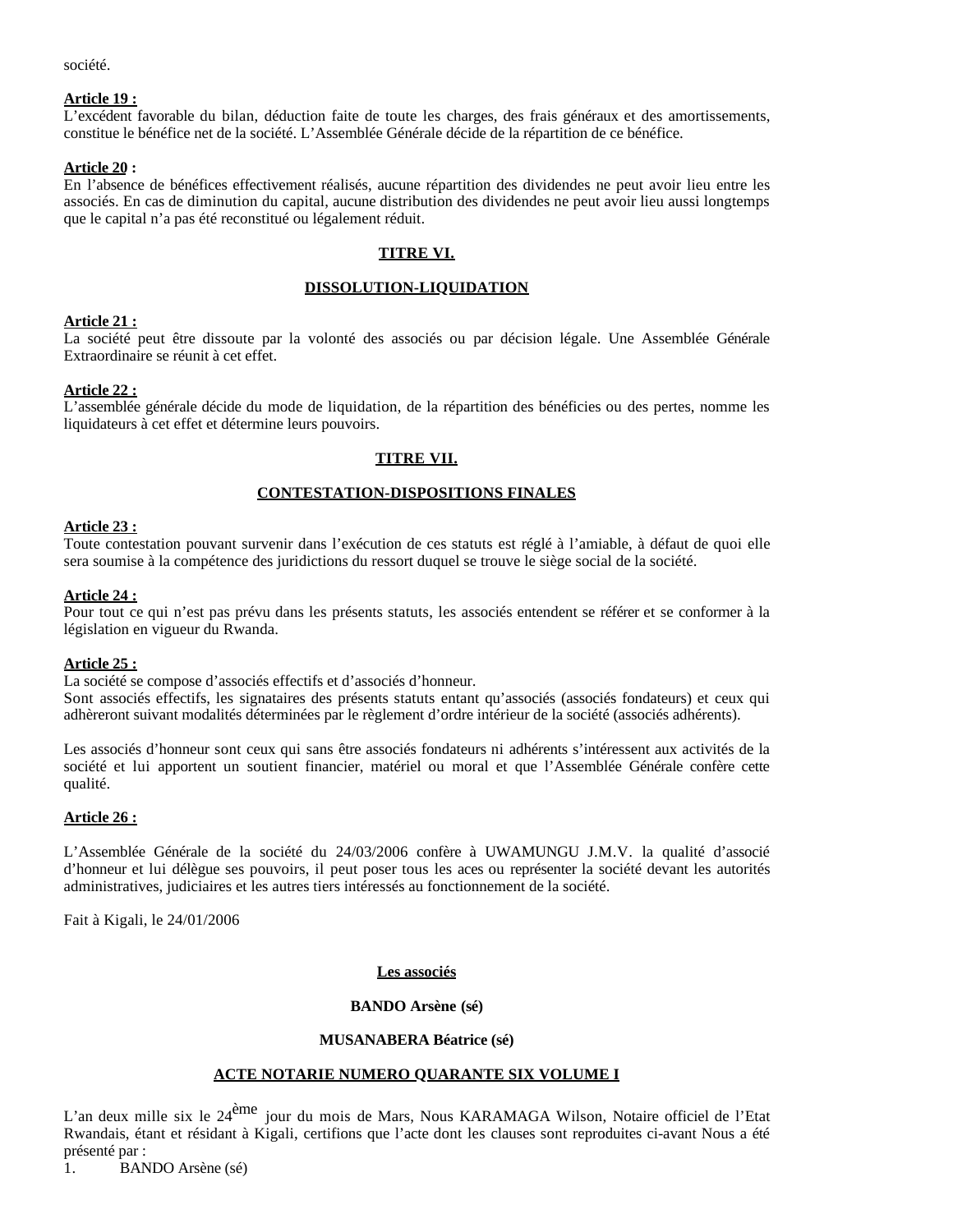## 2. MUSANABERA Béatrice (sé)

En présence du UWAMUNGU J.M.V et KAVARUGANDA Guillaume, témoins instrumentaires à ce requis et réunissant les conditions exigées par la loi.

Lecture du contenu de l'acte ayant été faite aux comparants et aux témoins, les comparants ont déclaré devant Nous et en présence des dits témoins que l'acte tel qu'il est rédigé renferme bien l'expression de leur volonté.

En foi de quoi, le présent acte a été signé par les comparants, les témoins et Nous, Notaire et revêtu du sceau de l'office Notarial de Kigali.

#### **Les comparants**

1. BANDO Arsène (sé) 2. MUSANABERA Béatrice (sé)

**Les témoins**

**Le Notaire**

1. UWAMUNGU J.M.V (sé) 2. KAVARUGANDA Guillaume (sé)

**KARAMAGA Wilson** (sé)

DROITS PERCUS : Frais d'acte : Deux mille cinq cent francs rwandais, enregistré par Nous, KARAMAGA Wilson, Notaire Officiel de l'Etat Rwandais étant et résidant à Kigali, sous le numéro 46, volume I dont le coût deux mille cinq cent francs rwandais perçus suivant quittance N° DAR/68/62426 du 24/Mars/ deux mille six délivré par la BCDI.

#### **Le Notaire KARAMAGA Wilson (sé)**

FRAIS D'EXPEDITION : POUR EXPEDTION AUTHENTIQUE DONT COUT VINGT QUATRE MILLE FRANCS RWANDAIS, PERCUS POUR UNE EXPEDITION AUTHENTIQUE SUR LA MEME QUITTANCE.

## **Le Notaire KARAMAGA Wilson (sé)**

#### **A.S N° 42999**

Reçu en dépôt au greffe du Tribunal de Grande Instance de Nyarugenge le 29/01/2008 et inscrit au register ad hoc des actes de société sous le n° RCA 136/06/KGL le depot de: Statuts de la société **ARSENE SUPPLIES ASSOCIATES RWANDA (A.S.A.R.) SARL**.

**Droits perçus:** 

Droit de dépôt : 5000 FRW

Amende pour dépôt tardif :- FRW

- Droit proportionnel (1.20% du capital): -FRW

Suivant quittance n° 2973297 du 28/01/2008

#### **LE GREFFIER DU TRIBUNAL DE GRANDE INSTANCE DE NYARUGENGE MUNYENTWALI Charles**

**(sé)**

# **BRIDGE OF HOPE INTERNATIONAL INVESTMENT COMPANY LIMITED (BOHIC)**

## **MEMORANDUM AND ARTICLES OF ASSOCIATION**

#### **AMONGST THE UNDERSIGNED**

- 1. KAMUGISHA Amos, Domiciled in KICUKIRO District, KIGALI City;
- 2. MBABAZI Diana, Domiciled in KICUKIRO District, KIGALI City

The following has been agreed upon

#### **CHAPTER ONE: NAME, HEAD OFFICE, OBJECTS, DURATION OF THE COMPANY**

#### **Article One:**

A limited liability company to be known as BRIDGE OF HOPE INTERNATIONAL INVESTMENT COMPANY LIMITED is hereby established. It shall be governed by the laws in force in Rwanda and these articles of association.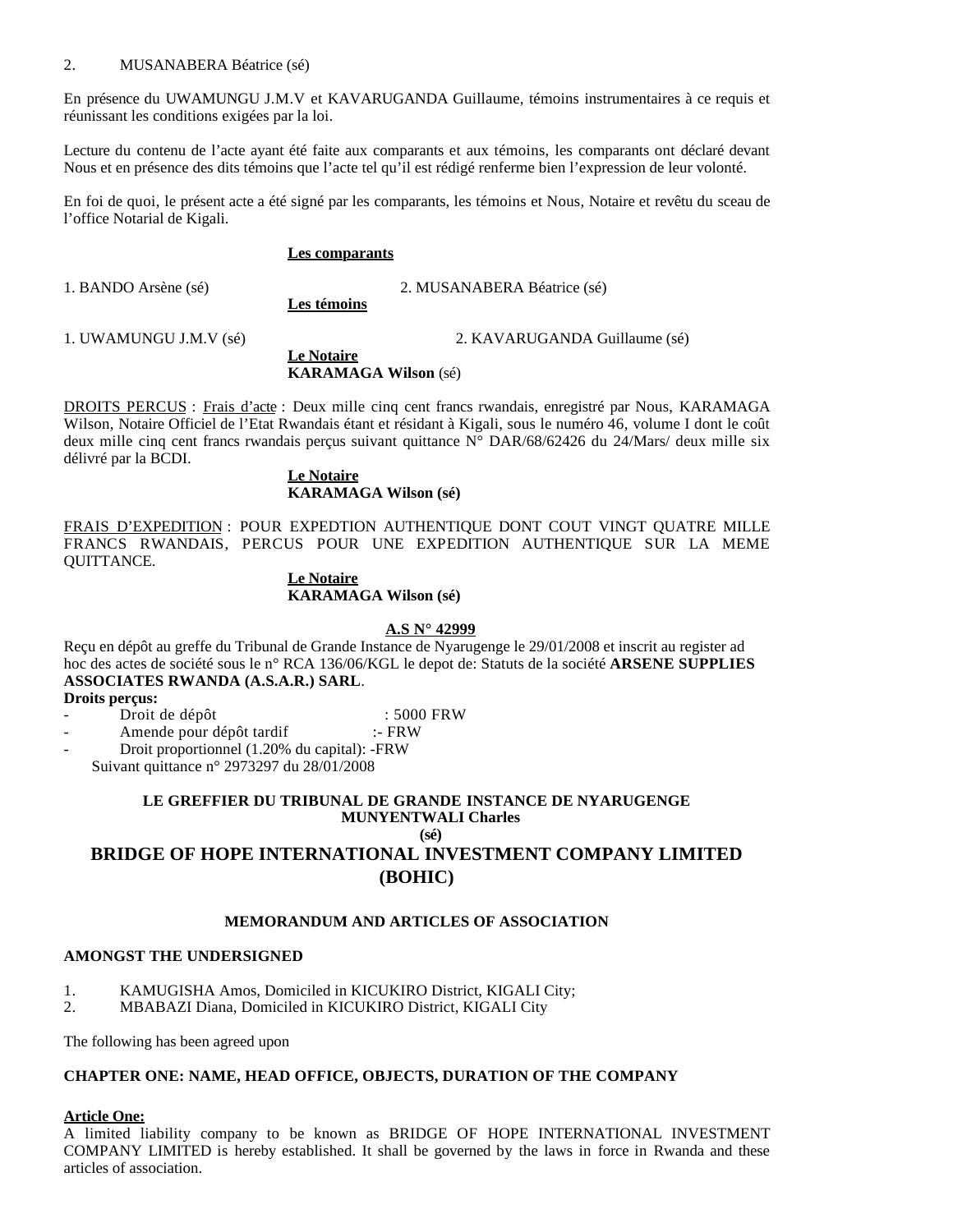## **Article 2:**

The Head Office of the Company shall be situated in Kigali the capital city of the Republic of Rwanda. It can have branches else where in the country and other parts of the world if the general meeting so decides.

## **Article 3:**

#### **THE COMPANY HAS THE FIOLLOWING OBJECTS:**

The objects for which the company is established are:

To engage in the construction of roads, Dams, hydraulic works construction of houses and all kinds of structures. Operate private bonded warehouses operate show rooms deal in sale of used and new cars, and operate an industrial parking. Deal in Transport of goods and peoples, deal in general merchandise, deal in pharmaceuticals, engage in import and export trade, deal in medical products and their supplies, deal in hotels, Tours & Travel, Construct industries for manufacturing various products, deal in hardware shops, deal in farming, mining, agriculture, live stock, fishing and in general engage in exploitation of natural resources operate internet cyber cafe, deal in air transport, education, stone cutting and polishing, and making stone tiles, conduct studies on construction and generally deal in general trade and provision of services.

Operate warehouses, act as clearing agents for merchants, deal in trade and do such other things incidental or conducive to the attainment of the above objects or any of them;

Do any other activity or engage in any other business so long as it does not contravene the laws of Rwanda.

#### **Article 4:**

The duration of the company is not determined. The company will start operating from the date it will be registered in the commercial register.

#### **CHAPTER 2: THE CAPITAL OF THE COMPANY**

## **Article 5:**

The total capital of the company is 1.200.000.000 Frw (ONE BILLION TWO HUNDRED MILLION Rwandese francs) divided into ONE MILLION TWO HUNDREDS THOUSANDS shares (1.200.000 shares) of one thousand Rwandese francs each (1000 Rwf each) with the power of the company to increase or reduce the said capital with or without any preference, priority or any conditions, or restriction and so that unless the conditions of issue of shares whether declared to be preferences or otherwise shall be subject to the Power here in contained.

The persons, whose names and descriptions are hereunto subscribed and formed into a company. It is based on their will and that each agrees to take the number of shares in the capital set opposite their respective names.

The share capital has been guaranteed and contributed in the following manner:

1. KAMUGISHA Amos, 1,176,000 shares equivalent to Frw 1,176,000,000 (ONE BILLION ONE HUNDRED AND SEVENTHY SIX MILLION Rwandese francs).

2. MBABAZI Diana, 24,000 shares equivalent to TWENTY FOUR MILLION Rwandese francs (Frw 24,000.000).

## **Article 6:**

A register for the shareholders shall be kept at the Head Office of the company and includes the following

- 1. A description of shares owned by each shareholder
- 2. Shareholders
- 3. The contributed capital
- 4. The issuance of shares showing the signature of the issuer and that of the receiver of the share or the Director General signature or that of his/her representative.
- 5. The issuance of shares as a result of the death or distribution of the share(s) amongst survivors including date, signature of the Director General and those of the new shareholders or the signature of their representatives.

#### **Article 7:**

Each shareholder's liability does not exceed the amount contributed by him to the company.

Each share gives equal rights in the management of the company and in sharing of profits and outcomes from liquidation.

#### **Article 8:**

The share in the company can be given to one of the shareholders in the following manner. Concerning issuance of shares or inheritance of the deceased's shares the owner has to first obtain permission from his/her fellow shareholders. The issuance or inheritance are done, and to be signed by the issuer and the successor of shares obtains value in the company and its members starting on the date on which they were written in the company register.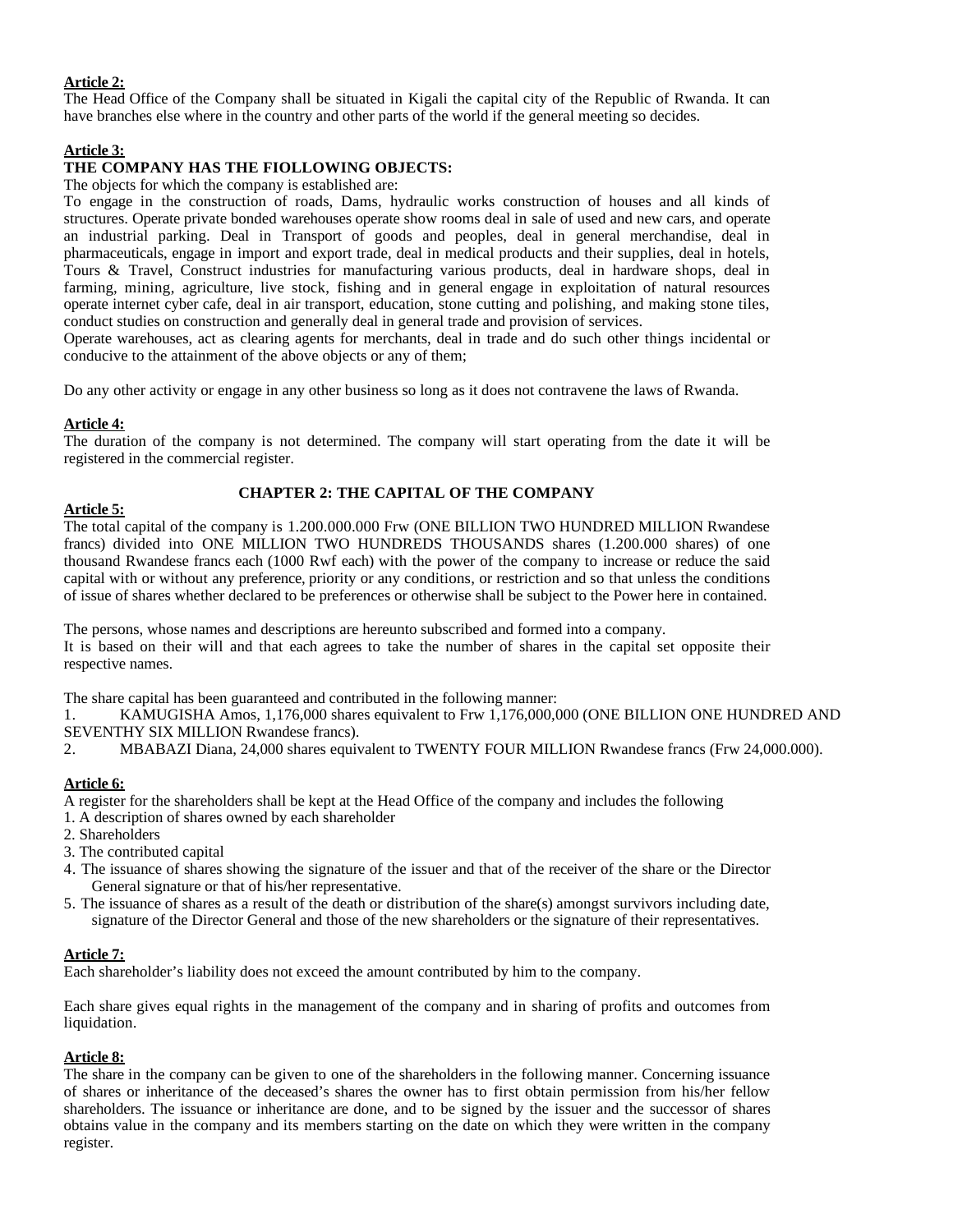## **Article 9:**

When one of the company members dies, his/her relatives mentioned in the will continue with the company, failure of which, his successors nominate the one to inherit the deceased's shares in the company. In accordance with these articles of association, failing which the successors also have to obtain permission as stipulated in article 8 of these articles of association, failing which the deceased's shares are bought by the company itself.

## **Article 10:**

Any party to this agreement proposing to transfer any share shall give a six months notice in writing to the other parties, or get other party to buy his shares. The transfer notice shall specify the number of shares the transferor proposes to transfer. The initial parties to this agreement shall have priority over any other party to purchase such shares.

#### **Article 11:**

Each shareholder has to obtain a share certificate issued by the management of the Company as proof of share contribution.

#### **CHAPTER 3 :DMINISTRATION, CONTROL, MANAGEMENT**

#### **Article 12:**

The Administration of the company will be run by the Director General, upon the basis of mutual understanding.

## **Article 13:**

The first Director General shall be KAMUGISHA Amos. He shall be responsible for the day to day running of the company (management).

#### **Article 14:**

The Director General of the company, shall be removed from office upon the decision of the general meeting. The decision shall be reached by the majority vote of shareholders who have more than  $\frac{3}{4}$  of the share capital.

When the Director General is removed from office without a genuine reason, he/she can sue for damages.

#### **Article 15:**

The Director General of the company is charged with the duty to do all that is possible to see to it that the objects of the company are realized.

#### **Article 16:**

Each shareholder has the duty to control the company assets. Each of them has the right to visit the documents of the company, he/she can also control the auditing and other documents of the company, he/she finds necessary to.

#### **CHAPTER 4: GENERAL MEETING**

## **Article 17:**

The General meeting convenes once each year in the month of December, and takes place at the head office of the company on invitation by the Director General. An Extra Ordinary general meeting convenes any time where necessary.

#### **Article 18:**

Decision in the General Meeting are taken on the basis of consensus where there is lack of such consensus; the decision of the majority shareholders prevails: In case of amending the memorandum and articles of association; the company members or their representatives who have at least  $\frac{3}{4}$  of the shares of the company for such a decision to be validly taken.

#### **Article 19:**

Nothing must be amended in the memorandum and articles of association in the absence of the majority shareholder. In case of changing objectives of the company or the nationality, there must be consensus of the members or a decision backed by members who hold 4/5 of the shares in the company.

#### **Article 20:**

The General Meeting convenes in the month of December and verifies the report of the Director General of the company and on the profits to be used in smooth running of the business.

## **CHAPTER 5: AUDIT, ASSETS, DETERMINING PROFITS, COMMERCIAL YEAR:**

## **Article 21:**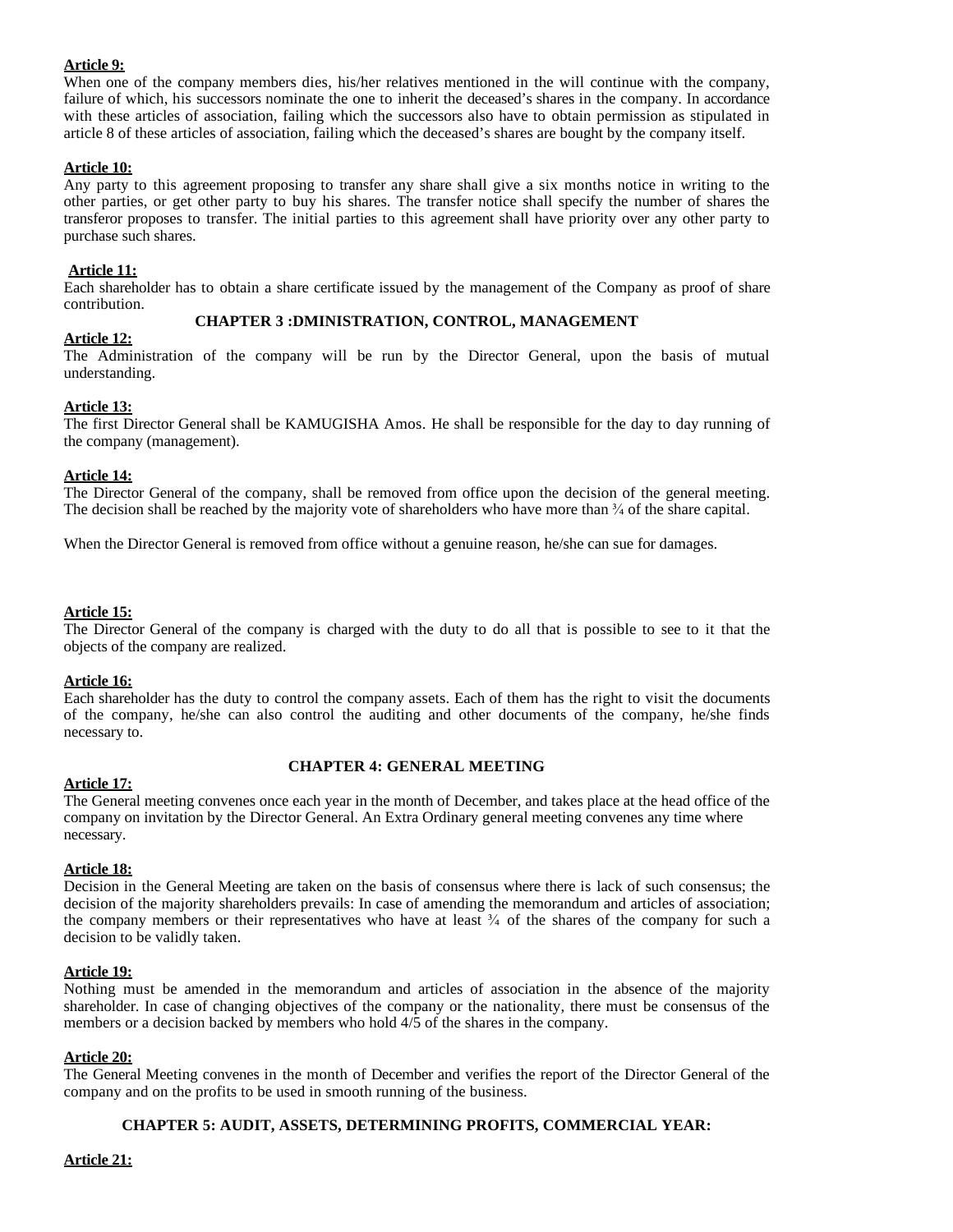Each commercial year starts on the first January and ends on the last day of December of each year. The first commercial year starts on the day when the company is registered in the commercial register, and ends on 31 December of the same year.

#### **Article 22:**

At the end of each year, the Director General makes a general declaration of the assets of the company, the profits and losses made in that year. This work of control of the Director General is always done after six months.

The Director General makes the balance sheet of capital which he/she presents before the general meeting. That report clearly shows the situation of the assets, profits and losses.

#### **Article 23:**

After determining the assets, profits and losses by the company materials, they are sent to court of High Instance of Nyarugenge, to be published in the Official Gazette of the Republic of Rwanda.

## **CHAPTER 6: DISSOLUTION AND LIQUIDATION OF THE COMPANY**

#### **Article 24:**

When the capital decreases to  $\frac{1}{2}$  of it, the Director General must consult the general assembly members, about its dissolution. In dissolving the company, it's members convened in the general meeting, appoint the curator or curators who decide their payments and way of distribution of the capital of the company.

The cost of liquidation is covered by the company. The curators can be allowed to transfer the money paid to or paid by the dissolved company to another company or other entrepreneurs.

#### **Article 25:**

After payment of the debts of the company and the cost for liquidation, minus the transfer of shares, the remaining capital is distributed amongst the company members in the manner hereunder prescribed:

• It is the shares of the share capital that are paid first, in the order of the money that was paid first.

• The remaining is distributed in the same way and in consideration of the contribution money. The shares of all the company members are equal, there are no inequalities.

## **CHAPTER 7: FINAL PROVISIONS**

#### **Article 26:**

In case there are no necessary provisions provided for in this memorandum of association, the company members have agreed to invoke the laws governing the companies in Rwanda.

## **Article 27:**

Any conflict or misunderstandings amongst the company members shall be dealt with by the General meeting before it is taken to the courts of law. When the General meeting fails to solve that problem; it shall be taken to an arbitration, which shall be made of an arbitrator appointed by both the one against the company and the company itself.

#### **Article 28:**

The shareholders of the company declare that the company's incorporation charges are 300.000 Rwf Done in Kigali this  $19^{tth}$  Day of November 2007

## **1. KAMUGISHA Amos (sé) 2. MBABAZI Diana (sé)**

## **ACTE NOTARIE NUMERO 2651 VOLUME LXII/DK**

L'an deux mille sept, le vingtième jour du mois de Novembre, Nous RUZINDANA Landrine, Notaire Officiel de l'Etat Rwandais, étant et résidant en District de KICUKIRO, Ville de KIGALI, certifions que l'acte dont les clauses sont reproduites ci-avant nous a été présenté par :

**1.**KAMUGISHA Amos, résidant à Kigali 2. MBABAZI Diana, résidant à Kigali

En présence de TWAGIRA Eugène, résidant à Kigali et MBABAZI James, résidant à Kigali, témoins instrumentaires à ce requis et réunissant les conditions exigées par la loi.

Lecture du contenu de l'acte ayant été faite aux comparants et aux témoins, les comparants ont déclaré devant Nous et en présence desdits témoins que l'acte tel qu'il est rédigé renferme bien l'expression de leur volonté.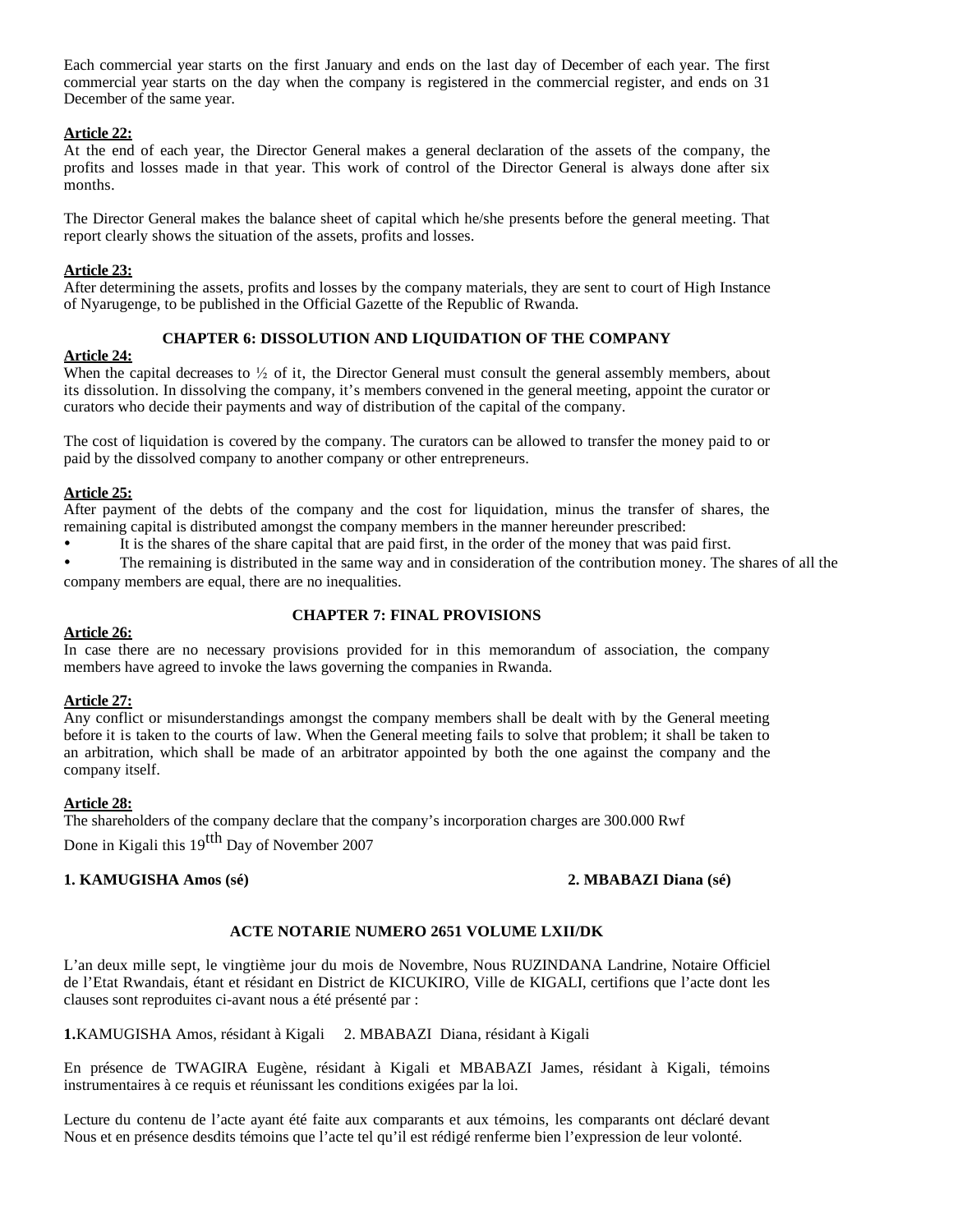En foi de quoi, le présent acte a été signé par les comparants, les témoins et Nous, Notaire et revêtu du sceau de l'Office Notarial de KICUKIRO.

#### **LES COMPARANTS**

1. KAMUGISHA Amos (sé) 2. MBABAZI Diana (sé)

#### **LES TEMOINS**

1. TWAGIRA Eugène (sé) 2. MBABAZI James (sé)

# **LE NOTAIRE**

## RUZINDANA Landrine (sé)

DROITS PERÇUS : Frais d'acte deux mille cinq cents francs rwandais, enregistré par Nous RUZINDANA Landrine, Notaire Officiel de l'Etat Rwandais étant et résidant à Kigali, sous le numéro 2651, volume LXII/DK dont le coût et de deux mille cinq cents francs rwandais perçus suivant quittance N° 86747 du 13/11/2007, délivrée par le Receveur du District.

#### **LE NOTAIRE**

RUZINDANA Landrine (sé)

FRAIS D'EXPEDITION : POUR EXPEDITION AUTHENTIQUE DONT COUT EST DE CINQ MILLE SIX CENT FRANCS RWANDAIS PERCUS POUR UNE EXPEDITION AUTHENTIQUE SUR LA MEME QUITTANCE.

#### **LE NOTAIRE**

#### RUZINDANA Landrine (sé)

#### **A.S N° 42862**

Reçu en dépôt au greffe du Tribunal de grande Instance de Nyarugenge le 23/11/2007 et inscrit au register ad hoc des actes de société sous le n° RCA 748//07/KGL le depot de: Statuts de la société **BRIDGE OF HOPE INVESTMENT COMPANY LIMITED Droits perçus:** 

- Droit de dépôt<br>Amende pour dépôt tardif  $\cdot$  FRW :- FRW
- Amende pour dépôt tardif
- Droit proportionnel (1.20% du capital): -FRW Suivant quittance n° 2859356 du 23/11/2007

#### **LE GREFFIER DU TRIBUNAL DE GRANDE INSTANCE DE NYARUGENGE MUNYENTWALI Charles (sé)**

# **CHINA ELECTRIC POWER INTERNATIONAL COMPANY LIMITED**

#### **MEMORANDUM AND ARTICLES OF ASSOCIATION**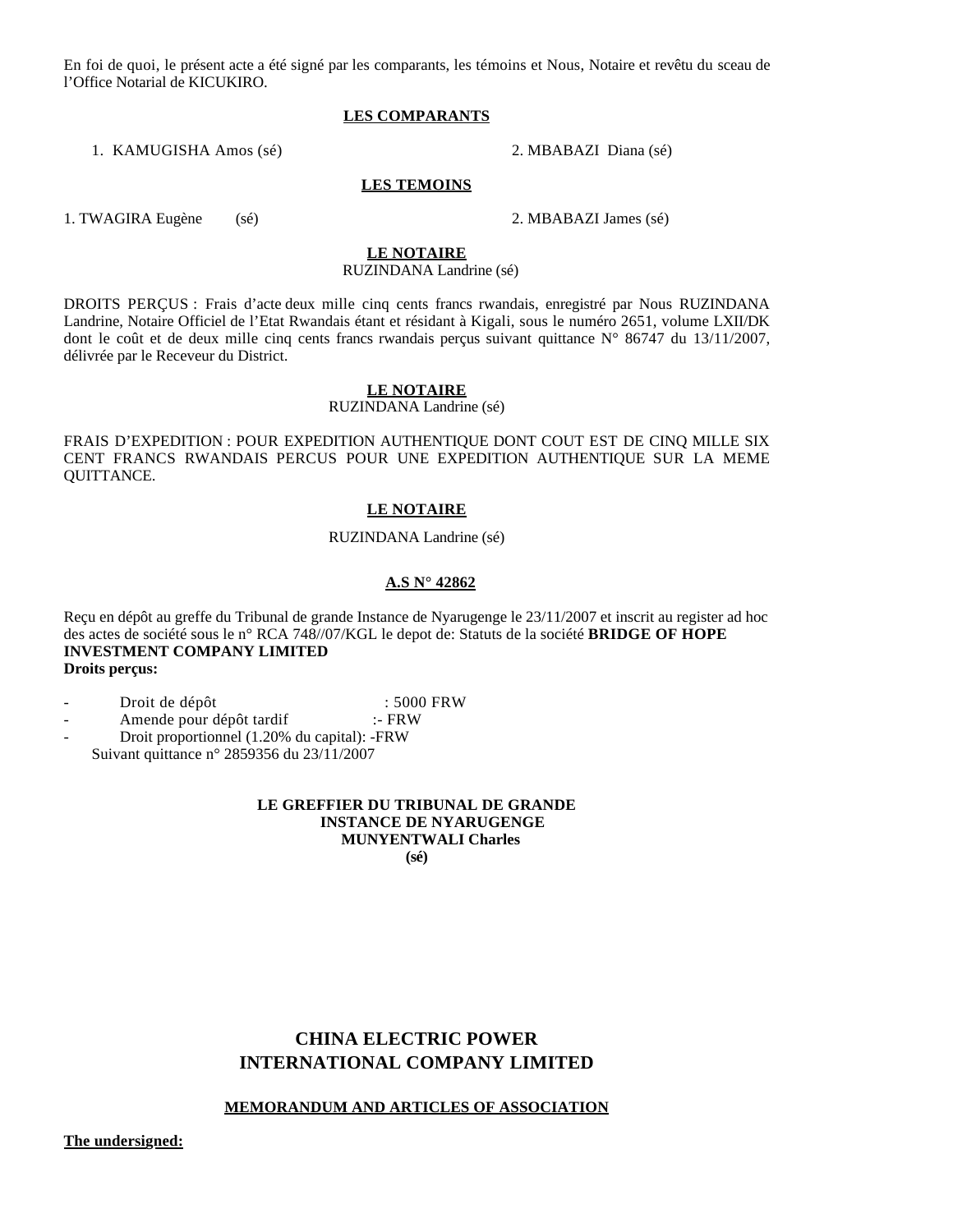**1.** Yang GUOJUN of Chinese Nationality, holding Passport n° G 06753333, issued in Heilongjiang on June 12<sup>th</sup>, 2003 and expiring on June  $11^{th}$ , 2008.

**2.** Chen XIANLONG of Chinese Nationality, holding Passport n° G 13423233, issued in Hubei on May 17<sup>th</sup>, 2005 and expiring on May  $16^{th}$ , 2010.

Do hereby agree on the following:

## **CHAPTER ONE: NAME, OBJECTIVES, HEAD OFFICE, DURATION**

## **Article one:**

A limited liability Company to be known as **CHINA ELECTRIC POWER INTERNATIONAL COMPANY LIMITED** is hereby established. It shall be governed by the laws of the Republic of Rwanda and these Articles of Association.

## **Article 2:**

The objective for which the company is established is to provide engineering services. The Company's core activities will include, but won't be limited to:

- the generation and production of power,
- $\clubsuit$  the design, the supervision and construction of power plants,
- ♣ provision of consultancy services in the area of civil engineering, structural engineering, geotechnical engineering,

environmental conservation and protection, electrical and mechanical engineering, project study and project management;

- $\clubsuit$  the provision of services in the area of planning, design, architecture and quantity surveying;
- the supply of spare parts and machinery for engineering projects, construction industry and all other sectors that the

company may deem fit for its interest;

♣ do any or any of the above things in any part of the world either as principal agents, contractors, trustees or otherwise and

either solely or in conjunction with others, either through managers, managing agents, sub-contractors, trustees or otherwise with the power to appoint a trustee or trustees personal or corporate, to hold any property on behalf of the company and to allow any property to remain outstanding in such trustee or trustees;

enter into partnership or amalgamate with any person or body for the purpose of carrying on any business or transaction within the objects of the Company, and to enter into such arrangements for cooperation, sharing profits, losses, mutual assistance, or other working arrangements as may seem desirable.

♣ invest, lend or otherwise deal with unemployed money, in such manner, and upon such terms, as may thought fit, and to vary investments

◆ do all such other things as are incidental or may be deemed conducive to the attainment of the above objectives or any of them

## **Article 3:**

The head-office of the Company shall be situated in Kigali the capital city of the Republic of Rwanda. It may be transferred to any other place in the Republic of Rwanda when the shareholders so decide.

## **Article 4:**

The Company may upon a decision by the shareholders during the General Meeting establish branches or subsidiaries in the Republic of Rwanda or elsewhere in the world.

## **Article 5:**

The registration of the Company shall be complete upon entering its name in the registry of companies. The Company shall continue to exist for an undetermined period of time. It may however be dissolved by decision of the General Meeting.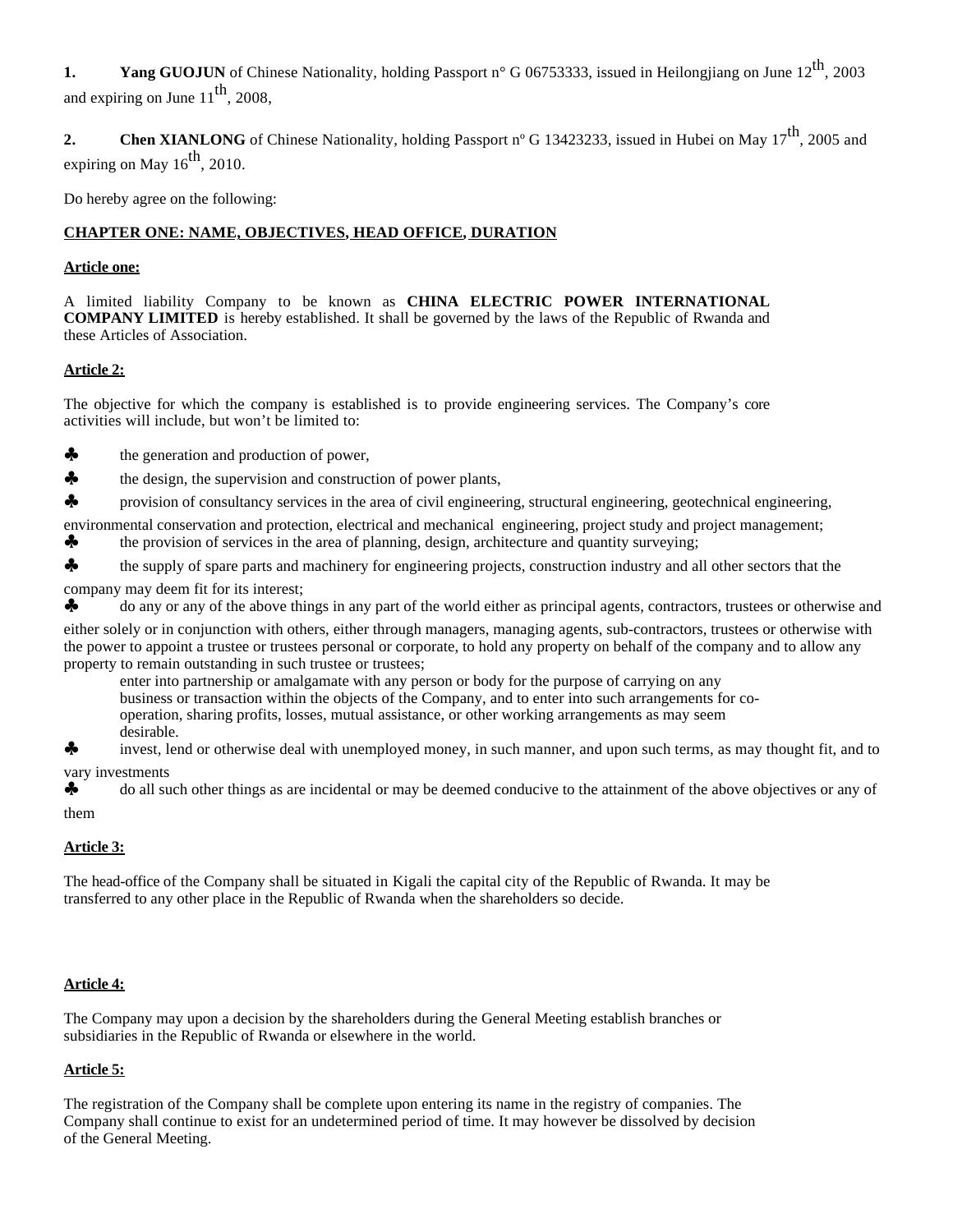## **CHAPTER TWO: CAPITAL-SHARES**

#### **Article 6:**

The authorised share capital of the Company is One Hundred and Fifty Million Rwandan Francs (RWF 150,000,000) divided into Ten Thousand Shares (10,000) of Fifteen Thousand Rwanda Francs (RWF 15,000) each.

The shares are fully paid for in the following manner:

| Name of shareholder<br>Number of shares         | <b>Equivalent in RWF</b> |                                  |
|-------------------------------------------------|--------------------------|----------------------------------|
| Yang GUOJUN<br>ı.<br><b>Chen XIANLONG</b><br>2. | 5,000<br>5,000           | 75,000,000 RWF<br>75,000,000 RWF |
| <b>TOTAL</b>                                    | 10.000                   | 150,000,000 RWF                  |

#### **Article 7:**

The Company has the power from time to time to increase the authorised capital.

#### **Article 8:**

The liability of the members is limited.

#### **Article 9:**

In accordance with legal provisions, a register of shareholders shall be kept at the head-office. Any shareholder and any other interested party shall have access to the same. This access to the register shall not include its movement from the Head Office.

#### **Article 10:**

Any Transfer of Shares shall be subject to the right of first refusal as described in this Clause:

#### *1. Notification*

Any holder of shares desiring to effect a transfer (hereinafter the "Offering Shareholder"), must inform the Board thereof beforehand. The notification must be sent by registered mail, and state:

- (i) the number and the Shares the Transfer of which is proposed;<br>(ii) the name and address of the candidate-transferee;
- the name and address of the candidate-transferee;

(iii) the price offered per Share by the candidate-transferee (or in case the consideration does not consist of cash, the cash equivalent of the offered consideration), and

(iv) all other terms and conditions of the planned Transfer

#### *2. Right of first refusal*

Within five (5) business days from the receipt of the notification the Board will send a copy of this notification to the other Shareholders. As of the receipt of this Notification from the Board, the Other Shareholders shall have a period of twenty one (21) days to exercise their right of first refusal on the offered shares. Each of the other shareholders may exercise this right of first refusal on all or a part of the offered shares.

#### **Article 11:**

The legal personal representative of a deceased shareholder or to any other person to whom he/she may have specifically bequeathed the same shall be the only person recognised by the company as having any title to the share of the deceased.

## **Article 12:**

Shares are indivisible. In case there are several claimants to one share, all rights arising from the share will be suspended until one person is decided upon as the rightfully owner of the share.

#### **CHAPTER THREE: MANAGEMENT**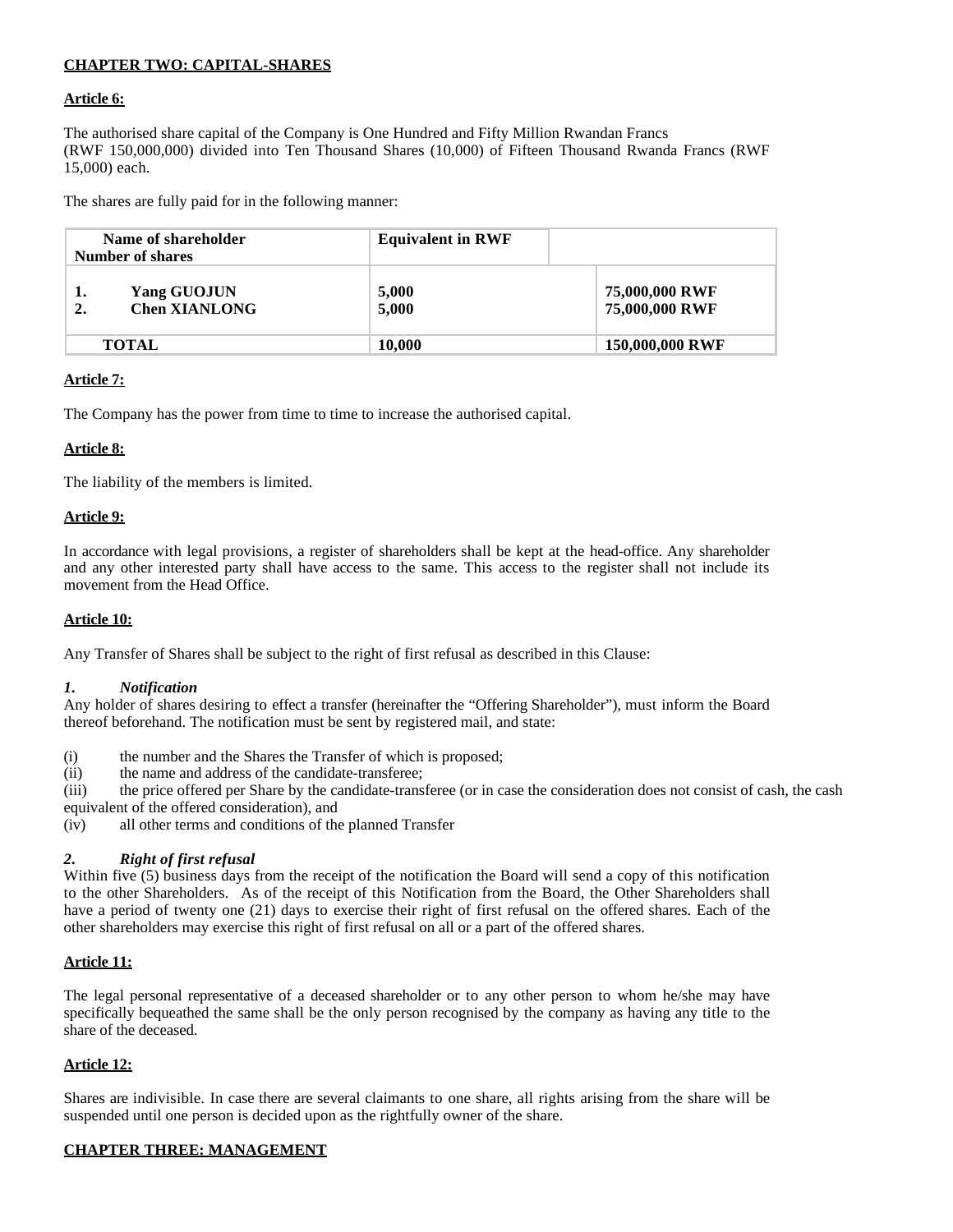## **Article 13:**

The Company shall be managed by a Board of Directors appointed by the shareholders. The day to day management of the company shall be managed by a Managing Director appointed by the Board of Directors on such terms and conditions as it deems fit. For the first 2 years, Mr. Chen XIANLONG is appointed as the Managing Director.

## **Article 14:**

The Managing Director is in charge of the day to day management of the company. He/She shall have full powers to manage and administer assets and activities of the company within the limits of the company's objectives. It shall be within his/her powers to carry out all those duties which are not expressly reserved for the General Meeting either by the law or by these articles of association.

## **Article 15:**

The Managing Director shall receive remuneration (whether by way of salary, commission and/or participation in profits in one way or another) as the Board, in its meeting, may determine. He may be replaced at any time by decision of the Board of Directors

## **Article 16:**

The Managing Director may resign at any time from his position, with a 30 days notice to the Board of Directors.

## **Article 17 :**

The Managing Director is accountable before the General Meeting. He/She will deliver, on a basis to be determined by the General Meeting, a full report of all activities within the company and answer all questions asked by the other partners in regards with the management of the company.

## **Article 18:**

The Board of Directors shall be appointed by the shareholders for a term not exceeding 6 years and shall be eligible for re-election for a similar term. The Directors shall not be less than three and not more than twelve.

## **Article 19:**

The Board of Directors shall meet at least once every six months. At the last meeting of the Board of Directors of each financial year, the Board shall consider, review and approve the operating program and budget for the next financial year.

## **CHAPTER FOUR: GENERAL MEETING**

## **Article 20:**

The General Meeting is constituted of all shareholders that hold at least ten shares, issued up to fifteen (15) days prior to the meeting of the General Meeting or its continuation, and that is registered in the Company's share register.

The General Meeting shall appoint for 2 renewable years a Chairman and a Vice-Chairman among the shareholders. The General Meeting is chaired by the Chairman or the Vice-Chairman in the absence of the Chairman. The Chairman and the Vice-Chairman may be dismissed by the General Meeting. They are not entitled to any salary but may seek reimbursement of all fees engaged on behalf of the company.

## **Article 21:**

The General Meeting shall convene once a year at the head-office of the Company or any other location mentioned in the notice of the meeting when such location is convenient and in harmony with the interests of the company. Such general meeting shall be called « Ordinary meeting ».The Chairman or the Vice-Chairman shall cause the general meeting to convene

The General Meeting is convened with at least thirty (30) days notice, or fifteen (15) days notice in the case of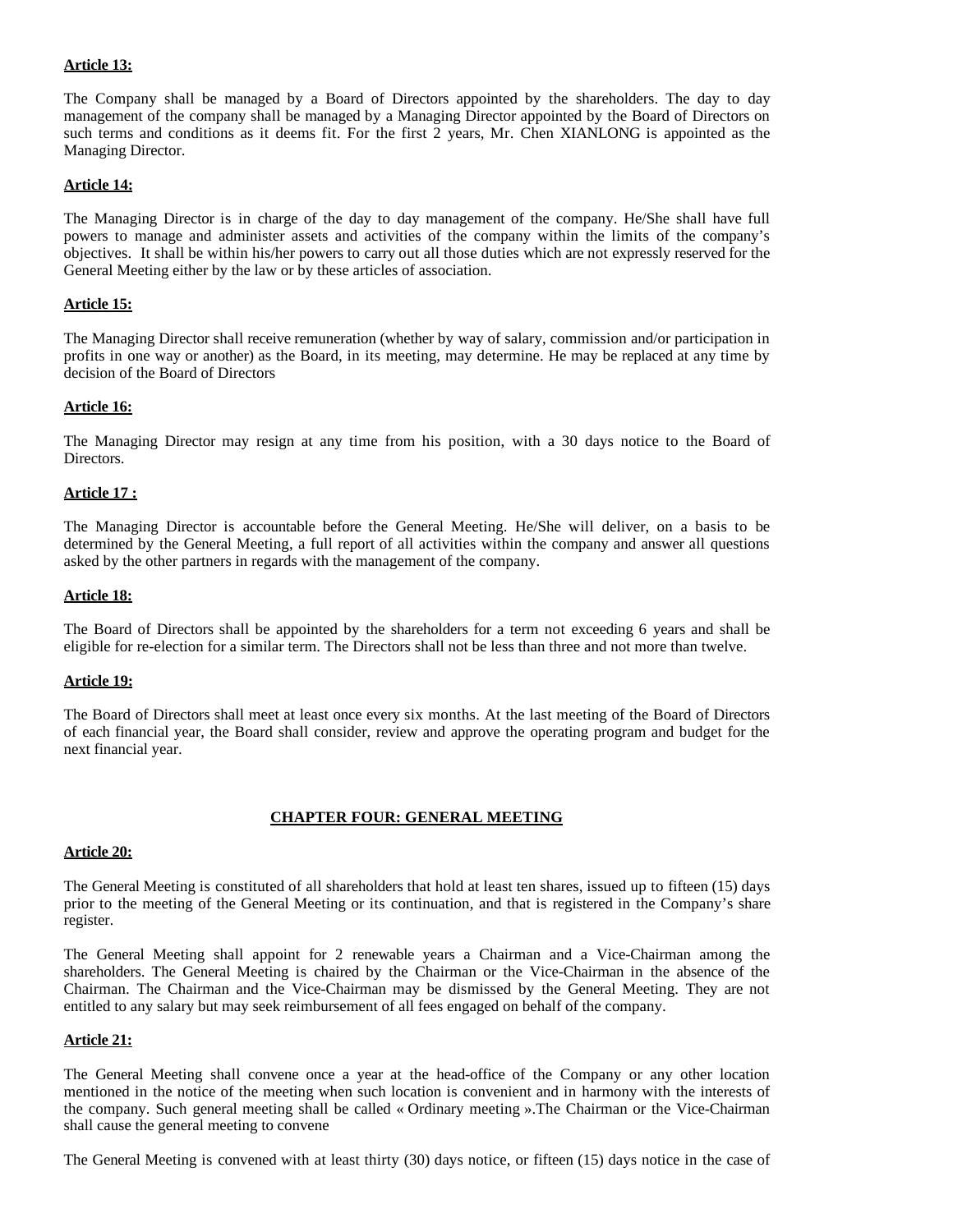extra-ordinary meetings, in writing by means of regular mail, fax or electronic mail as well as by publication in a local newspaper. The notice can be waived by all shareholders either in writing or by appearing at the meeting.

All general meetings other than annual general meetings shall be called extraordinary meetings. An extraordinary meeting may be called each time the company deems it necessary, or at the request of shareholders representing at least 1/10 of the Capital share.

## **Article 22:**

The fully constituted general meeting shall be representative of all the shareholders' interests and all decisions taken there are in conformity with the law and the Company's Articles of Association which shall be binding on all shareholders.

Any shareholder can be represented at the General Meeting by another shareholder, by a Board member, by a person given power of attorney or by participation by conference call, provided that all participants can hear and communicate with each other.

As an instrument of representation, a letter, telegram, telex, telefax or e-mail to the chairperson of the meeting will suffice, and must be received at least two days before the date fixed for the meeting. If the chairperson has any doubt as to the origin, authenticity of the signature, the letter can be notarized or/and the mandated person provide an identification document.

## **Article 23:**

When the number of shareholders reaches five (5) at least, the General Meeting shall appoint for three renewable years auditors to supervise the Company's operations. The number of auditors and their remuneration will be decided by the General Meeting. The auditors shall have an unlimited right of supervision and control on all Company's operations. The shareholders agree that for the time being, it will not be necessary to appoint auditors, as they have extended powers of control and monitoring of the company's operations.

## **Article 24:**

The resolutions of the General Meeting shall be taken on the basis of majority vote. They shall be signed by the Chairman and in his absence, by the Vice-Chairman of the Board or such other shareholder that the company may appoint and the Secretary. The resolutions shall be kept in a special register to be found at the company head-office.

## **CHAPTER FIVE: BALANCE SHEET-DIVIDENDS**

## **Article 25:**

The financial year starts on the  $1<sup>st</sup>$  January and ends on the  $31<sup>st</sup>$  of December of the same year. The first financial year starts on the day the company is entered into the register of companies and ends on  $31<sup>st</sup>$  December of the same year.

## **Article 26:**

The Management shall cause proper accounts to be kept with respect to:

a) All sums of money received and expended by the company and the matters in respect of which the receipt and expenditure took place;

- b) All sales and purchase of goods by the company, and;
- c) The assets and liabilities of the company.

## **Article 27:**

At the end of each financial year, a complete inventory of the company's assets will be carried out by the Managing Director. The company's books will be balanced on a day to day basis and at the end of the financial year; the Managing Director will submit a full financial report to the General Meeting for approval.

## **Article 28:**

The Management shall from time to time cause to be prepared and to be laid before the company in a General meeting such profit and loss accounts, balance sheets and such other reports that shall be required by the general meeting.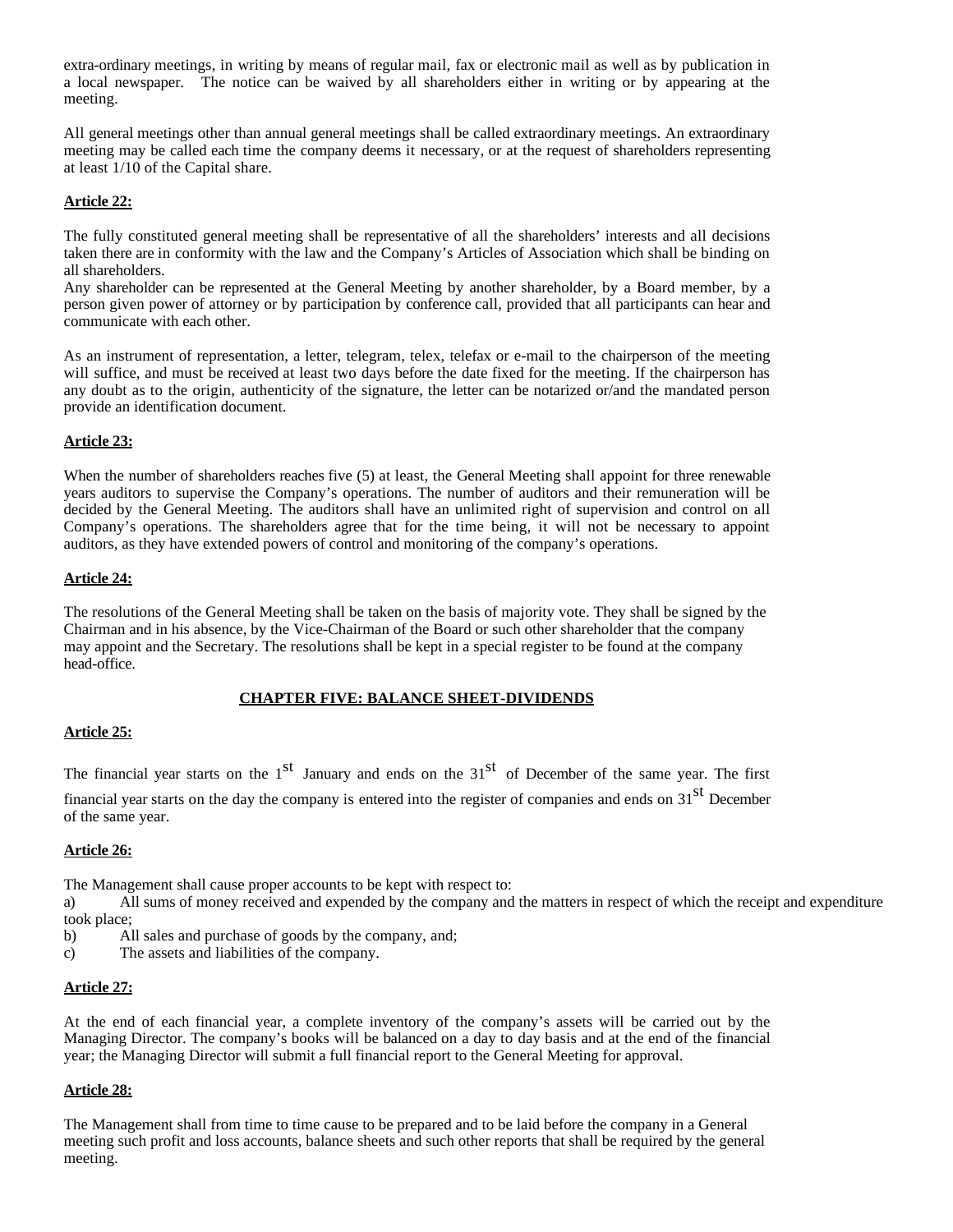## **Article 29:**

- 1. The profits of the company available for dividends and resolved for distribution shall be presented to the General meeting;
- 2. The company in a general meeting may determine the dividends to be paid;

3. No dividend shall be payable except out of profits of the company or in excess of the amount recommended by the general meeting.

## **CHAPTER SIX: WINDING UP**

## **Article 30:**

If the company's share capital shall for any reason be reduced by  $\frac{1}{2}$ , then the General Manager shall cause the matter to be tabled before an extraordinary general meeting which decide on the winding up of the company.

## **Article 31:**

If the company shall be wound up, the General Meeting shall appoint one or several liquidators who with the authority of an extraordinary resolution shall divide among the shareholders in specie or in kind the whole or any part of the assets of the company.

## **Article 32**

The liquidator shall divide among the shareholders, on prorata of the shares held by them respectively, the assets remaining after payment of debts, liabilities of the company and the costs of liquidation.

## **CHAPTER SEVEN: FINAL PROVISIONS**

## **Article 33:**

For any matter not taken care of by articles of association, the members shall be bound by the laws governing companies in the Republic of RWANDA.

## **Article 34:**

Any disputes involving the company shall first be brought to the attention of the General meeting and when the General meeting fails to resolve the matter, it shall be referred to an arbitrator or panel of arbitrators agreed upon by the parties. The decision taken by the Arbitrator or panel of arbitrators shall be final and binding on all the parties involved.

## **Article 35:**

The members declare that the company's incorporation charges are 500,000 RWF (Five Hundred Thousand Rwandan Francs).

Done in Kigali on the  $24<sup>th</sup>$  of July 2007

## **THE SUBSCRIBERS**

**Yang GUOJUN**(sé) **Chen XIANLONG** (sé)

# **AUTHENTIC DEED NUMBER NINETY SEVEN, VOLUME III**

The year two thousand and seven, the twenty fourth day of July, We KARIM TUSHABE, RIEPA Notary being and living in Kigali, certify that the deed, the clauses of which are here before reproduced were presented to us

by: 1. Mr Yang GUOJUN

2. Mr Chen XIANLONG

Were present Mr. Désiré KAMANZI and Mr. Yang guo qiang living in Kigali as witnesses to the deed and fulfilling the legal requirements.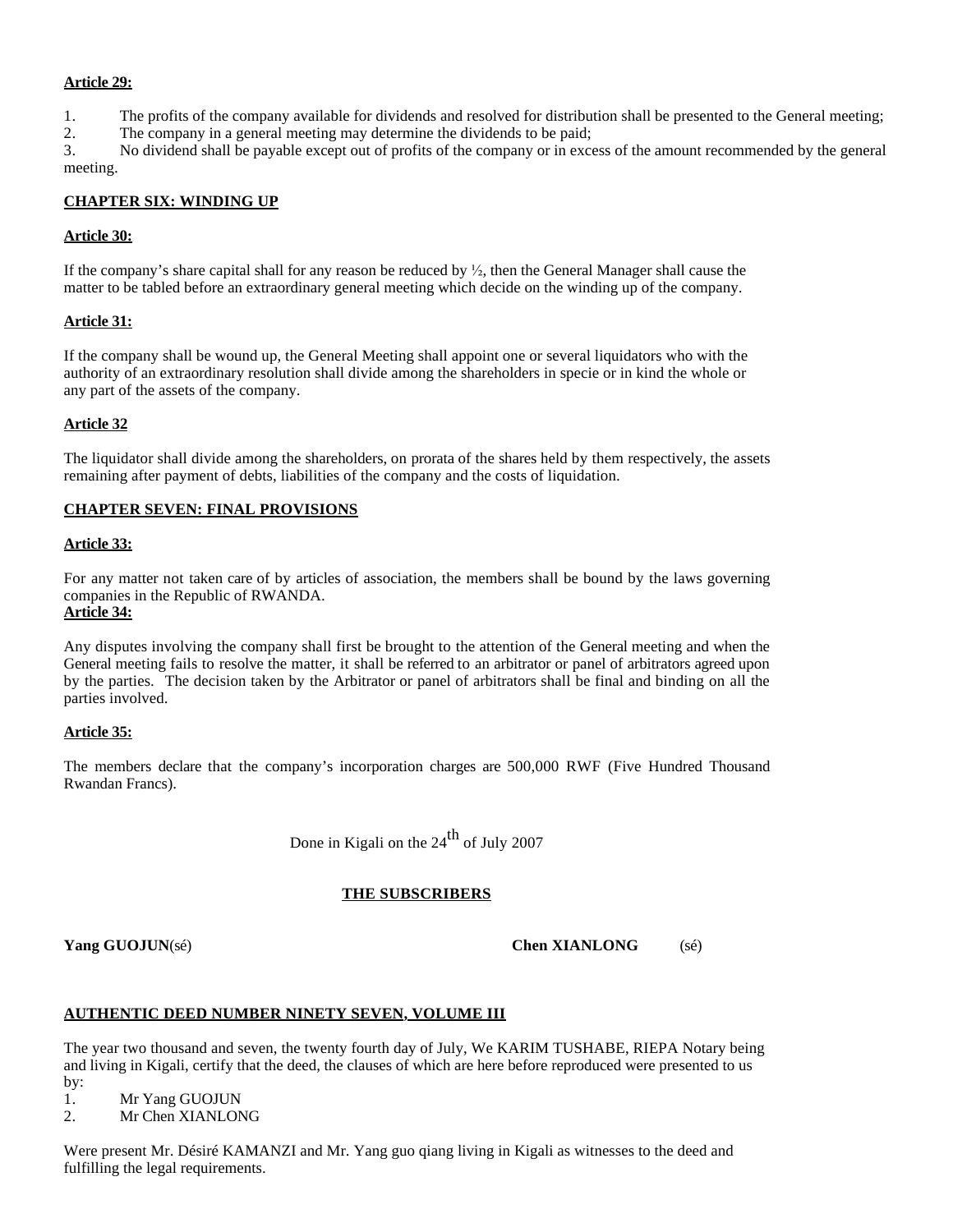Having read to the shareholders have declared before us and in presence of the aforesaid witnesses that the deed, as it is written down, includes well their will.

In witness whereby deed was signed by the shareholders and us, authenticated and imprinted of the seal of the RIEPA Notary office.

**THE SHAREHOLDERS** Mr. Yang GUOJUN (sé)  $\blacksquare$  Mr. Chen XIANLONG (sé)

Mr. Désiré KAMANZI (sé)  $\mu$ r. Yang GUO QIANG (sé)

#### **The Notary KARIM TUSHABE (sé)**

**THE WITNESSES**

#### **Derived rights:**

The deed fees 2,500FRW, registered by us, KARIM TUSHABE, RIEPA Notary being and living in Kigali, under number 00097, Volume III, the price of which amounts to 2,500 FRW derived under receipt n 2711336 of

July  $24<sup>th</sup>$ , 2007, and issued by the Public Account of Kigali.

#### **The Notary** KARIM TUSHABE (sé)

#### **The drawing up fees:**

For authentic drawing up the price of which amounts to Five Thousand and Six Hundred Rwanda Francs derivered from an authentic drawing up under the same receipt.

Kigali, the day of July 2007°

## **A.S. N° 42509**

Reçu en dépôt au greffe du Tribunal de grande Instance de Nyarugenge le 24/07/2007 et inscrit au register ad hoc des actes de société sous le n° RCA 418/07/KGL le depot de: Statuts de la société **CHINA ELECTRIC POWER INTERNATIONAL COMPANY LIMITED.**

#### **Droits perçus:**

- Droit de dépôt : 5000 FRW
- Amende pour dépôt tardif :- FRW

- Droit proportionnel (1.20% du capital): -FRW Suivant quittance n° 2711335 du 24/07/2007

> **LE GREFFIER DU TRIBUNAL DE GRANDE INSTANCE DE NYARUGENGE MUNYENTWALI Charles (sé) WAKALA EAST AFRICA LTD**

## **MEMORANDUM AND ARTICLES OF ASSOCIATION**

**We the following:**

1. **Ziporah.M. Mujawingoma**, of Rwandese Nationality resident in Gasabo District of Kigali City;

2. **Oda Gasinzigwa** , of Rwandese Nationality resident in Gasabo District of Kigali City;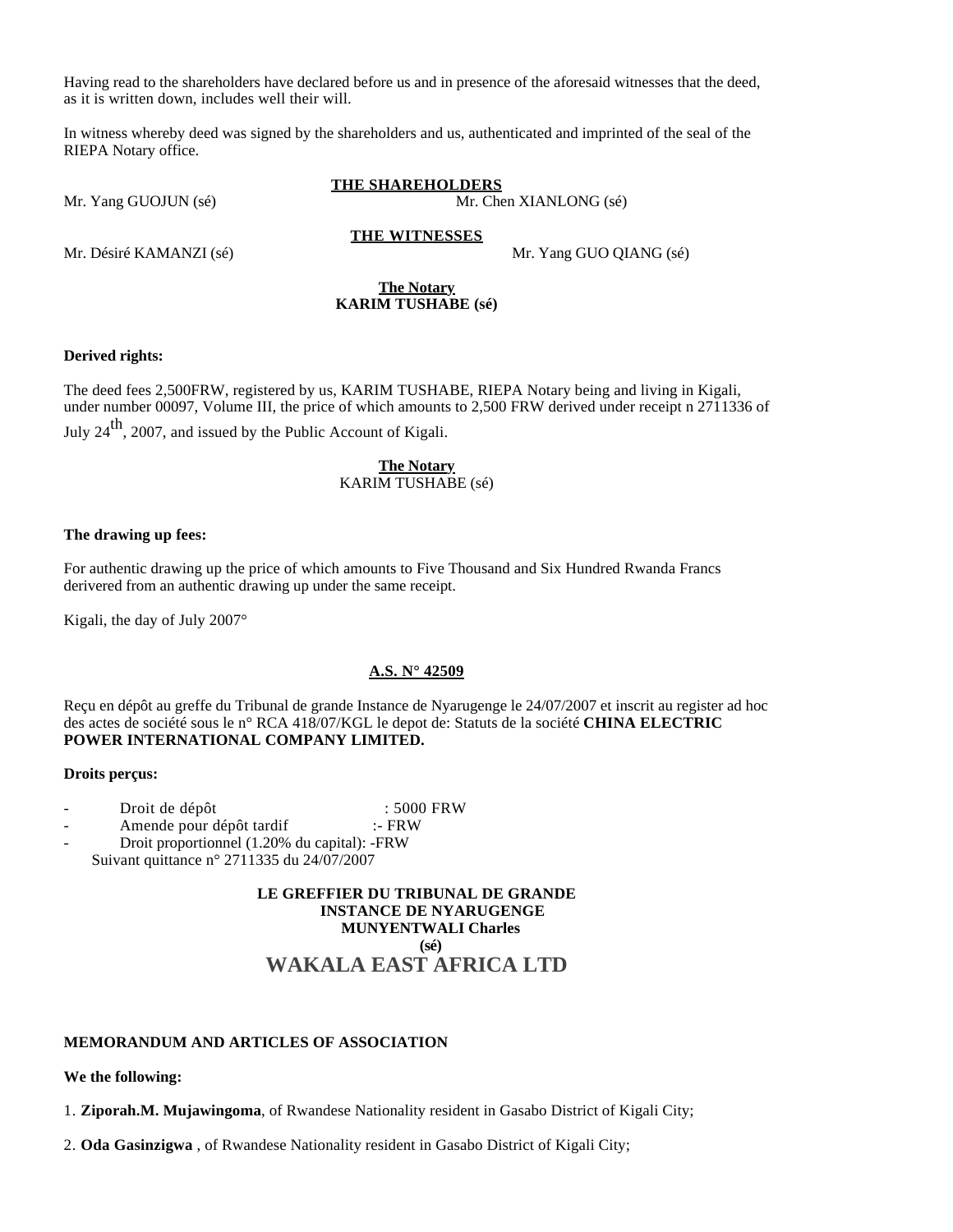3. **Ndabikunze Martin Shem**, of Rwandese Nationality resident of Gasabo District of Kigali City

Do hereby agree as follows:

## **CHAPTER ONE: NAME, HEAD OFFICE, OBJECTS, DURATION.**

## **Article one:**

 A limited liability company to be known as "**Wakala East Africa SARL LTD**" is hereby established. It shall be governed by laws in force in Rwanda and the Articles of Association of the company.

## **Article 2**:

The Head Office is established in Kigali. It may be transferred to any other place in the Republic of Rwanda upon the decision of the general meeting. Its branches, agencies and offices may be established in Rwanda as well in any or all of the East African Community member countries or any other county in the World upon the decision of the general meeting of the share holders.

## **Article 3**:

The objects for which the company is established are:

a) To carry on the business of general merchants, foreign company representatives, commission agents, manufacturers, agro-processing and value addition, dealers in building materials, household items and appliances b) To carry out, promote, advocacy work, solicit sponsor for research in aspects of agriculture, renewable energy, environment, natural resources management agricultural policy, land valuation and management, irrigation and land care, development of farmer institutions and organizations/associations and cooperatives, Agro output market promotion, farmer training, extension and consultancy,

c) To carry on the trade in all categories of agricultural inputs including but not limited to: fertilizers, agrochemicals, crop, trees and forage seeds, agricultural tractors and implements, food processing machinery and equipment, animal feeds, veterinary drugs and equipment

d) To carry out all types farming and livestock business and landscape architecture, land conservation and related activities

e) To carry on any business or undertaking connected with the tourist industry

f) To carry out import and export trade of goods generally

## **Article 4**:

The registration of the Company shall be complete upon entering its name in the register of companies. The Company shall continue to exist for an unknown period of time. It may however be dissolved by the general meeting.

## **CHAPTER II: SHARE CAPITAL- SHARES**

## **Article 5**:

The authorised share capital of the company is One million Rwandese Francs (1,000,000Rwf), divided into one million shares of One Thousand Rwandese Francs each.

The shares are fully paid for in the following manner;

1. Ziporah.m.mujawingoma. Three Hundred (300) shares valued at Three Hundred Thousand (300,000) Rwandese Francs.

2. Oda Gasinzigwa. Three Hundred (300) shares valued at Three Hundred Thousand (300,000) Rwandese Francs.

3. Ndabikunze Martin Shem. Three Hundred (300) shares valued at Three Hundred Thousand (300,000) Rwandese Francs.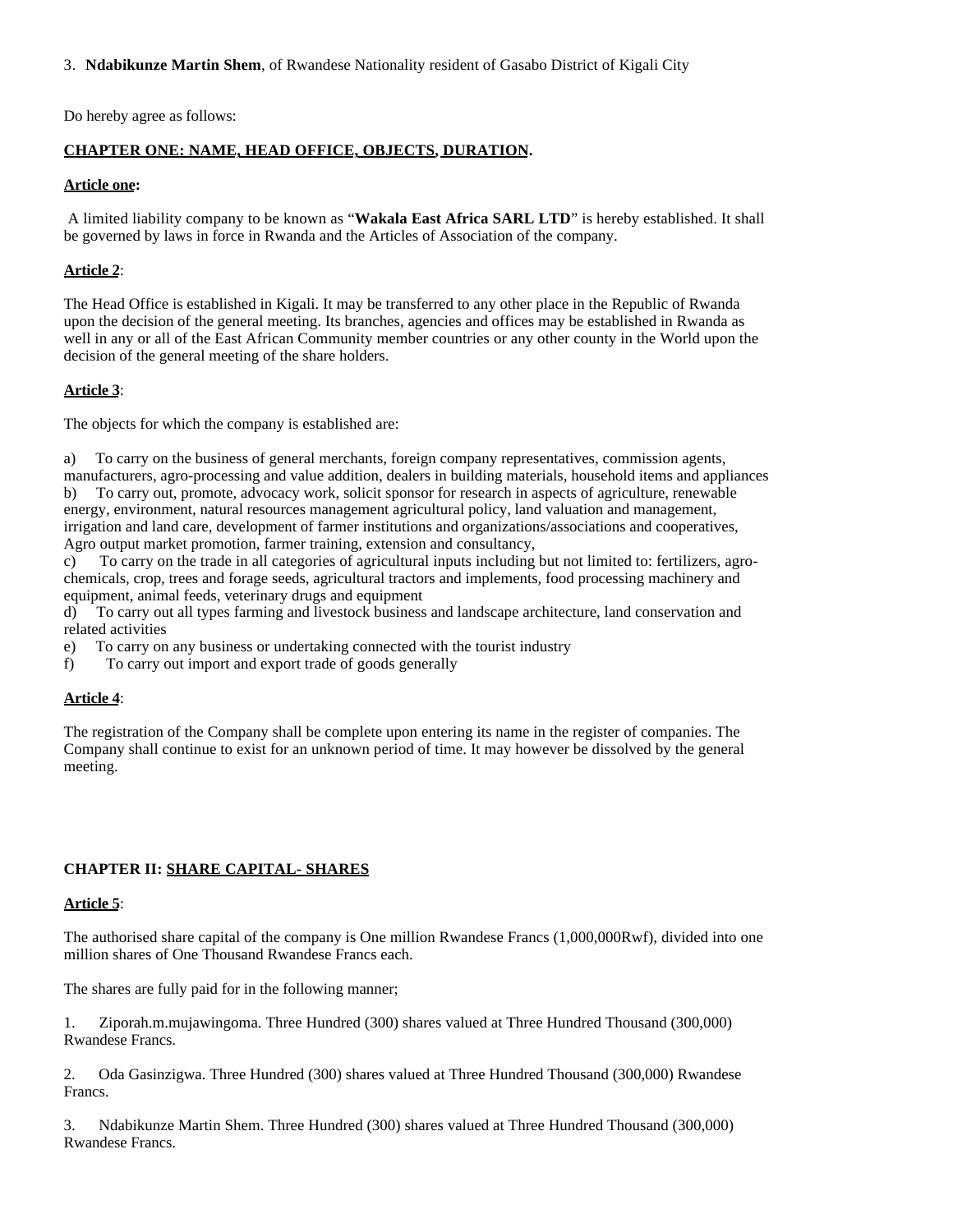4. Reserved shares for a strategic partner. One hundred (100) shares at One Hundred Thousand Rwandese Francs(100,000)

## **Article 6**:

The share capital may be increased by the decision of the shareholders following conditions for the alteration of the Memorandum and Articles of Association. In case of increase of share capital by investing more funds, the shareholders shall fix the rate and conditions of subscription and the disbursement of the new shares.

## **Article 7**:

The shares are nominal. A register of shareholders shall be kept at the Head office containing;

- The precise description of each shareholder and the number of shares held;
- The transfers, transmission, costs, guarantees or any issues affecting the shares;
- The shareholders and other interested parties may consult the register but may not remove it from the head
	- office.

## **Article 8**:

Each share is indivisible. In case there are several claimants to one share, all rights arising from the share will be suspended until one person is decided upon as the rightful owner of the share.

## **Article 9**:

The transfer of any share in the company shall be in writing in any usual or common form and shall be signed by the transferor to the transferee. The transferor shall be deemed to remain the holder of the share until the name of the transferee is entered into the register of the members in respect thereof. The company shall retain all instruments of transfer, when registered.

## **Article 10:**

Subject to the provisions of article 12 no shares in the company shall be transferred unless and until the rights of pre-emption herein after conferred shall have been exhausted.

## **Article 11:**

Every member who desires to transfer any share or shares shall give to the company notice in writing of such desire. The matter shall then be decided upon in the general meeting.

## **Article 12:**

The rights of pre- emption conferred in article 10 hereof shall not apply to

- (a) Any share approved in writing by all members;
- (b) Any transfer to the spouse, child, brother, sister or parent of that member;

(c) Any transfer by the personal representative of a deceased member to the widow, widower, child, brother, sister or parent of that deceased member;

(d) Any transfer by the trustees, executors or administrators of a deceased member to new trustees, executors or administrators upon any change thereof;

(e) Any transfer of a corporate member to an associated company (that is to say any holding company or subsidiary of such corporate member and any other subsidiary of any such holding company)

(f) Any transfer by a corporate member to a company formed to acquire the whole or a substantial part of the undertaking and assets of such corporate member as part of the scheme of amalgamation or reconstruction.

## **Article 13:**

In case of the death of a member, and the executors or administrators of the deceased shall be the only person recognized by the company as having title to his shares; provided that nothing herein contained shall release the estate of the deceased member from any liability in respect of any share held by him.

## **Article 14**: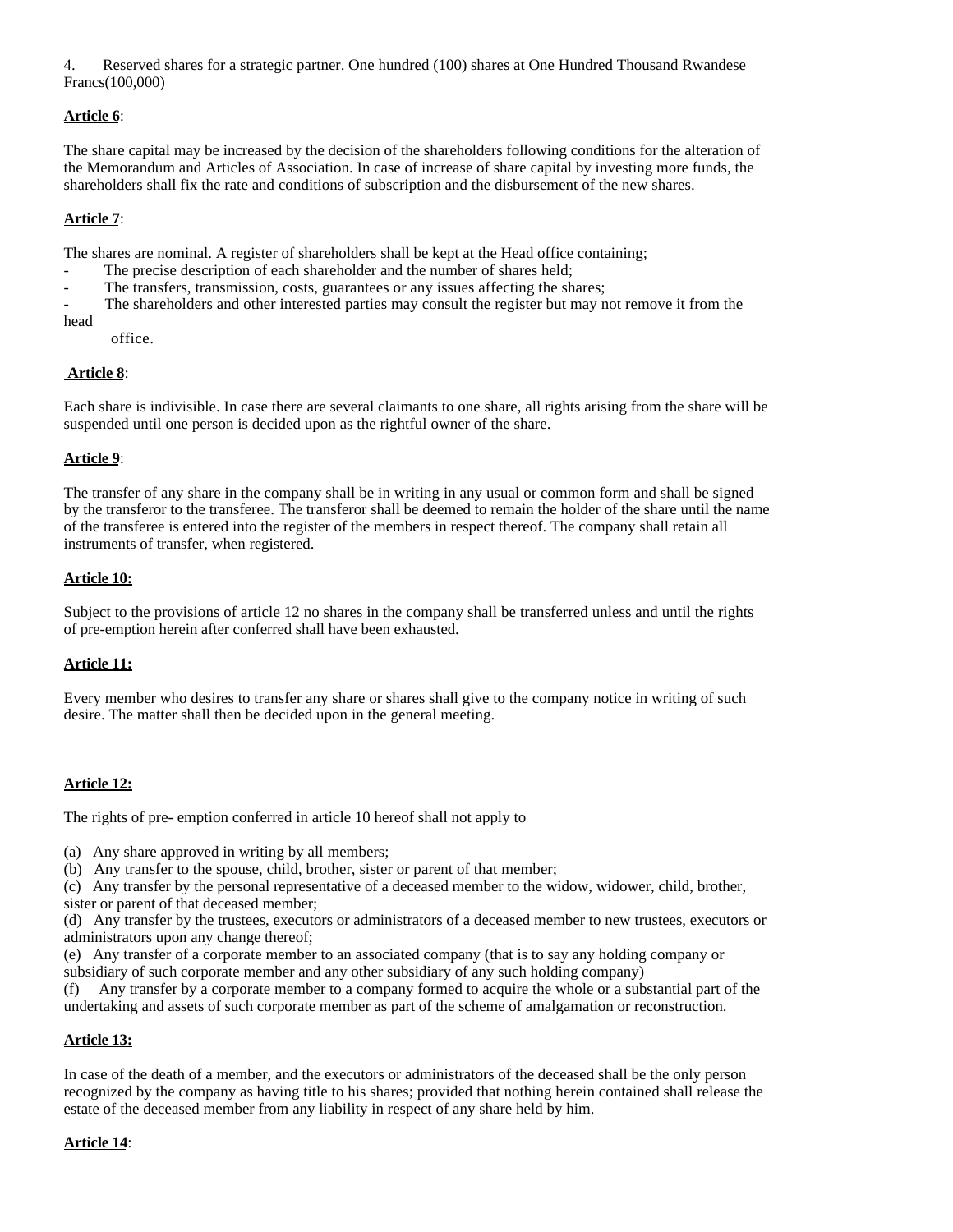Any person becoming entitled to a share in consequence of a death of a member shall, upon such evidence being produced as may from time to time be required by the company, have the right either to be registered as a member in respect of the share or instead of being registered himself, to make such transfer of the share as the deceased person could have made, and the company shall in either case, have the right to refuse or suspend registration as it would have had in the case of a transfer of the share by the deceased before the death.

## **Article 15**:

A person becoming entitled to a share by reason of the death of the holder shall be entitled to the same dividends and other advantages to which he would be entitled if he were the registered holder of the share except that he shall be entitled in respect of it to exercise any right conferred by membership in relation to general meetings of the company, provided that the company may at any time, give notice requiring any such person to elect either to be registered himself or transfer the share, and if notice is not complied with within three months after the date of service thereof, the company may, thereafter, withhold payment of dividends and other monies payable in respect of the share until compliance with the notice has been effected.

## **CHAPITER III: ADMINISTRATION– MANAGEMENT- SUPERVISION**

## **Article 16:**

The Company shall be managed by a Board of Directors. Any shareholder with the necessary expertise may also be entrusted with the management of the company. Until the General meeting decides otherwise, **Ziporah Mujawingoma** shall be entrusted with running the day-to-day activities of the Company.

## **Article 17**:

The Board shall have full powers to manage and administer the assets and activities of the company within the limits of the company objects. It shall be within its powers to carry out all those duties, which are not expressly reserved for the general meeting either by the law or by these articles of association. They may notably deposit and withdraw money from the bank, sign letters of credit, receive payments, represent the company as claimant or defendant, sign all contracts or give powers of attorney and represent the company towards third parties.

## **Article 18**:

Financial control is the responsibility of the directors who may appoint auditors to act on their behalf. Auditors shall have access to all company files, accounts as well as all documents concerning the company.

## **CHAPITER IV: GENERAL MEETING**

## **Article 19**:

The general meeting, regularly constituted represents the universality of the shareholders. It has powers as determined by law and these articles of association. It is convened by the Board of directors, auditors, liquidator or a representative designated by law at the head office of the company or at any other place mentioned in the notice of the meeting.

## **Article 20:**

The general meeting is convened at least 9 days in advance by registered letter or letter with acknowledged receipt. The letter shall state the agenda.

## **Article 21:**

An ordinary general meeting convenes at least once a year. Decisions of the general meeting are taken by majority vote.

## **Article 22:**

An extra – ordinary General meeting shall be convened whenever necessary or upon the request of any of the shareholders. Resolutions taken may only be validly taken if more than half the share capital is represented.

## **Article 23**: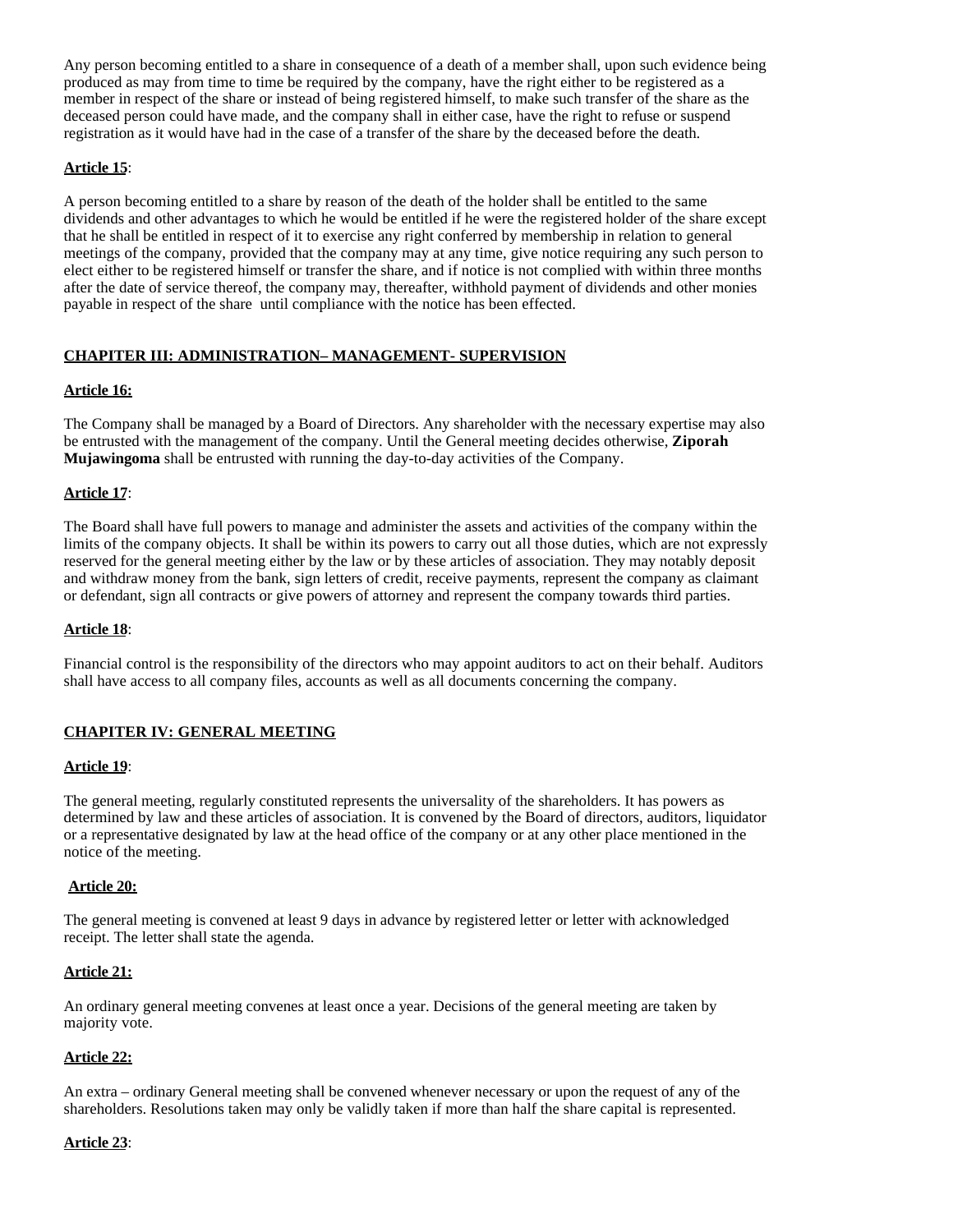Resolutions of the General meeting shall be signed by the members present and shall be kept in a special register to be found at the company's head-office.

## *CHAPTER V:* **BALANCE SHEET- INVENTORY-DIVIDENDS**

## **Article 24:**

The financial year starts on  $1<sup>st</sup>$  January and ends on  $31<sup>st</sup>$  December of the same year. However, the first financial

year shall start on the day the company is entered into the register of companies and end on 31<sup>st</sup> December of the same year.

## **Article 25:**

At the end of each year, the directors or manager closes the accounts, makes an inventory and a report on the previous financial year. He/she highlights profits and losses. He/she makes proposals for sharing dividends and on measures to be taken for future better management.

## **Article 26:**

The dividends of the financial year are obtained at the end of the financial year after the subtraction of business overheads and other costs. The profits are distributed among shareholders in accordance with their shares by the general meeting, which also determines the amount of profits to be retained by the company.

## **Article 27:**

The directors or manager shall deposit the balance sheet, profit & loss account at the Kigali City court within one month after their approval by the general meeting for their publication in the official gazette of the Republic of Rwanda.

## *CHAPTER VI:* **WINDING UP, LIQUIDATION.**

## **Article 28**:

The company may be wound up by unanimous decision of the shareholders.

#### **Article 29:**

In case of loss of a quarter of the share capital, the directors must convene an extra-ordinary general meeting to adopt measures to redress it. If the loss attained is half of the share capital, winding up is automatic unless the capital is increased by the same amount.

#### **Article 30**:

In case the company winds up, the general meeting shall regulate the mode of liquidation and names one or several liquidators. It determines their powers and emoluments. He reserves the power to change the articles if the liquidation so justifies. The nomination of the liquidator puts the end to the powers of the directors or manager.

## **Article 31**:

At the end of the liquidation, after discharging of all debts and costs of the company, as well as the fees for liquidator, the net shall be distributed to shareholders on a pro-rata basis of their shares.

## *CHAPTER VII:* **MISCELLANEOUS PROVISIONS**

## **Article 32:**

All disputes involving the company shall first be brought to the attention of the general meeting and when the general meeting fails to resolve the matter; it shall be referred to an arbitrator agreed upon by the meeting.

## **Article 33**: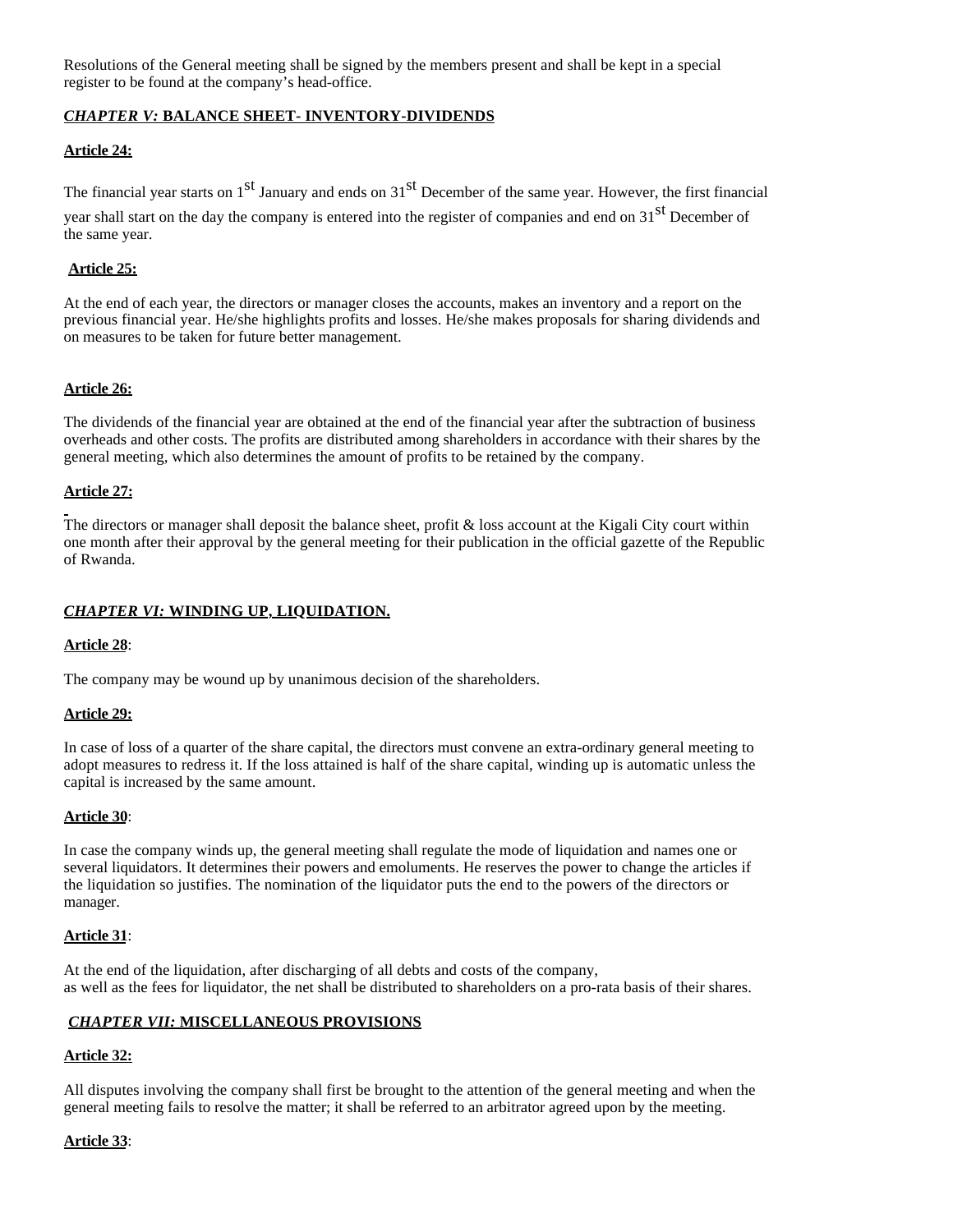For any matter not taken care of by the articles of association, the laws governing companies in the Republic of Rwanda shall govern the members.

Done at Kigali, on 10 October 2007

#### **THE SUBSCRIBERS**

**1. Ziporah M.Mujawingoma (sé)**

- **2. Oda Gasinzigwa (sé)**
- **3. Ndabikunze Martin Shem (sé)**

## **AUTHENTIC DEED N° 761 VOLUME XVI**

The year two thousand and Seven, the 10<sup>th</sup> .of October We, **UWITONZE Nasira** the Notary of Nyarugenge District, operating and resident in KIGALI , certify that the deed, that the clauses of which are here before me were presented to us by:

- **1. Ziporah M. Mujawingoma**
- **2. Oda Gasinzigwa**
- **3. Ndabikunze Martin Shem**

In the presence of **Ndizeye Emmanuel** resident in KIGALI and – **Mugisha Richard** in KIGALI , as competent witnesses to the deed as required by law.

Having read to the subscribers and witnesses the content of the deed, the subscribers have declared before us and in the presence of the aforesaid witnesses that the deed as it is written down reflects their will.

In witness whereof, this deed was hereby signed by the subscribers and by us.

Authenticated and imprinted of the Seal of the Office of the Notary in Kigali .

## **THE SUBSCRIBERS**

- **1. Ziporah M. Mujawingoma (sé)**
- **2. Oda Gasinzigwa (sé)**
- **3. Ndabikunze Martin Shem (sé)**

## **THE WITNESSES**

 **1. Ndizeye Emmanuel (sé) 2.Mugisha Richard (sé)**

## **THE NOTARY**

#### **UWITONZE Nasira (sé)**

DERIVED RIGHTS: The deed fees: Two Thousand Five Hundred Rwandese Francs, registered by us, - UWITONZE Nasira, the Rwanda State Notary operating and resident in KIGALI, under number N0 761 volume XVI the price of which amounts to two thousand five hundred Rwandese Francs derived under receipt number

157609 as of the  $10^{th}$  October 2007 issued by the Accountant of Nyarugenge district

#### **THE NOTARY UWITONZE Naira (sé)**

**The drawing up fees**: For authentic drawing up the price which amounts to Thirty One Thousand Three Hundrend Rwandaise francs (31,300 frw).

## **DERIVERED FOR AN AUTHENTIC DRAWING UP UNDER THE SAME RECEIPT.**

**KIGALI, THE 10TH DAY OF OCTOBER TWO THOUSAND AND SEVEN**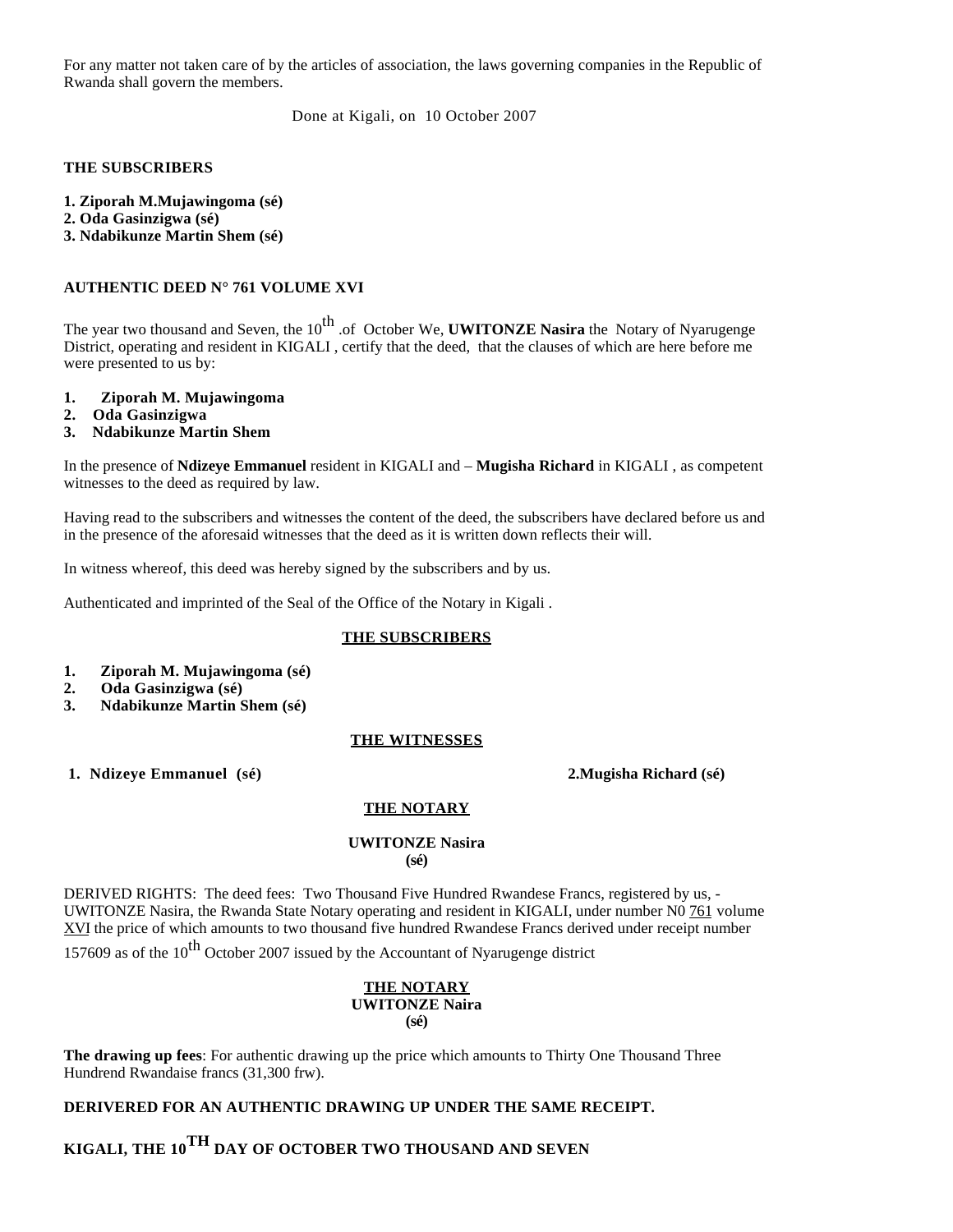#### **THE NOTARY UWITONZE Nasira (sé)**

#### **A.S. N° 42755**

Reçu en dépôt au greffe du Tribunal de grande Instance de Nyarugenge le 19/10/2007 et inscrit au register ad hoc des actes de société sous le n° RCA 649/07/KGL le depot de: Statuts de la société **WAKALA EAST AFRICA LTD**

#### **Droits perçus:**

- Droit de dépôt : 5000 FRW
- Amende pour dépôt tardif :- FRW
- Droit proportionnel (1.20% du capital): -FRW
- Suivant quittance n° 2843773 du 16/07/2007

#### **LE GREFFIER DU TRIBUNAL DE GRANDE INSTANCE DE NYARUGENGE MUNYENTWALI Charles (sé)**

## **INGINGO Z'INGENZI Z'URWANDIKO RWA CUI CREDIDI Tigrius RUSABA GUHINDURA IZINA RYE**

Uwitwa CUI CREDIDI Tigrius utuye Kibagabaga, Umurenge wa Kimironko, Akarere ka Gasabo, Umujyi wa Kigali, yasabye guhindura izina rye CUI CREDIDI akarisimbuza UWONIZEYE KAMANA.

Impamvu atanga ngo ni uko iryo zina CUI CREDIDI ari irinyamahanga bityo ngo abaryumvise bakeka ko na nyirary ari umunyamahanga. Indi mpamvu atanga ni uko ngo abantu benshi batamenya kurivuga, ngo nababigerageje barivuga uko ritari.

Arifuza rero ko ngo izina CUI CREDIDI ryasimburwa na UWONIZEYE KAMANA mu irangamimerere ye; izina ry'ingereka "Tigrius" rikaguma uko riri, maze akajya yitwa UWONIZEYE KAMANA Tigrius.

#### **INGINGO Z'INGENZI Z'URWANDIKO RWA MUVUBYI YUNUSU RUSABA GUHINDURA IZINA RYE**

Uwitwa MUVUBYI Yunusu utuye Kimihurura, Akarere ka Gasabo, Umujyi wa Kigali, yasabye guhindura amazina ya MUVUBYI Yunusu akayasimbuza aya RUKUNDO Joshua mu irangamimerere ye.

Impamvu atanga ngo ni uko izina rya MUVUBYI yaryiswe n'umuryango yakuriyemo, nyuma akaba yaraje gusanga ari ntacyo bapfana akaba yifuza kurihindura, naho irya Yunusu yaryiswe kubera idini yari arimo ry'abayisilamu, none ubu akaba yarabaye umukristu.

Arifuza rero ko izina rya MUVUBYI Yunusu ryasimbuzwa irya RUKUNDO Joshua mu irangamimerere ye.

#### **INGINGO Z'INGENZI Z'URWANDIKO RWA ASIIMWE TWINOMUJUNI RUSABA GUHINDURA IZINA**

Uwitwa ASIIMWE Twinomujuni utuye Kimironko, Akarere ka Gasabo, Umujyi wa Kigali, yasabye guhindura izina rya Twinomujuni akarisimbuza aya Togogo Kamasa mu irangamimerere ye.

Impamvu atanga ni uko izina rya Twinomujuni ari izina ry'amahanga kubera igihugu yakuriyemo cya Uganda byatumye afata iryo zina, akaba yifuza izina ry'ikinyarwanda, ikindi ni uko iryo zina abantu ribagora kurivuga no kuryandika. Naho ku izina rya Togogo ashaka kongeraho ni uko ari izina ry'umuryango, izina ry'umubyeyi we.

Arifuza rero ko izina ry'ingereka rya Twinomujuni ryasimbuzwa aya Togogo Kamasa mu irangamimerere ye, bityo akitwa ASIIMWE Togogo Kamasa.

## RC 0210/06/TB/Nyg URUPAPURO RWA MBERE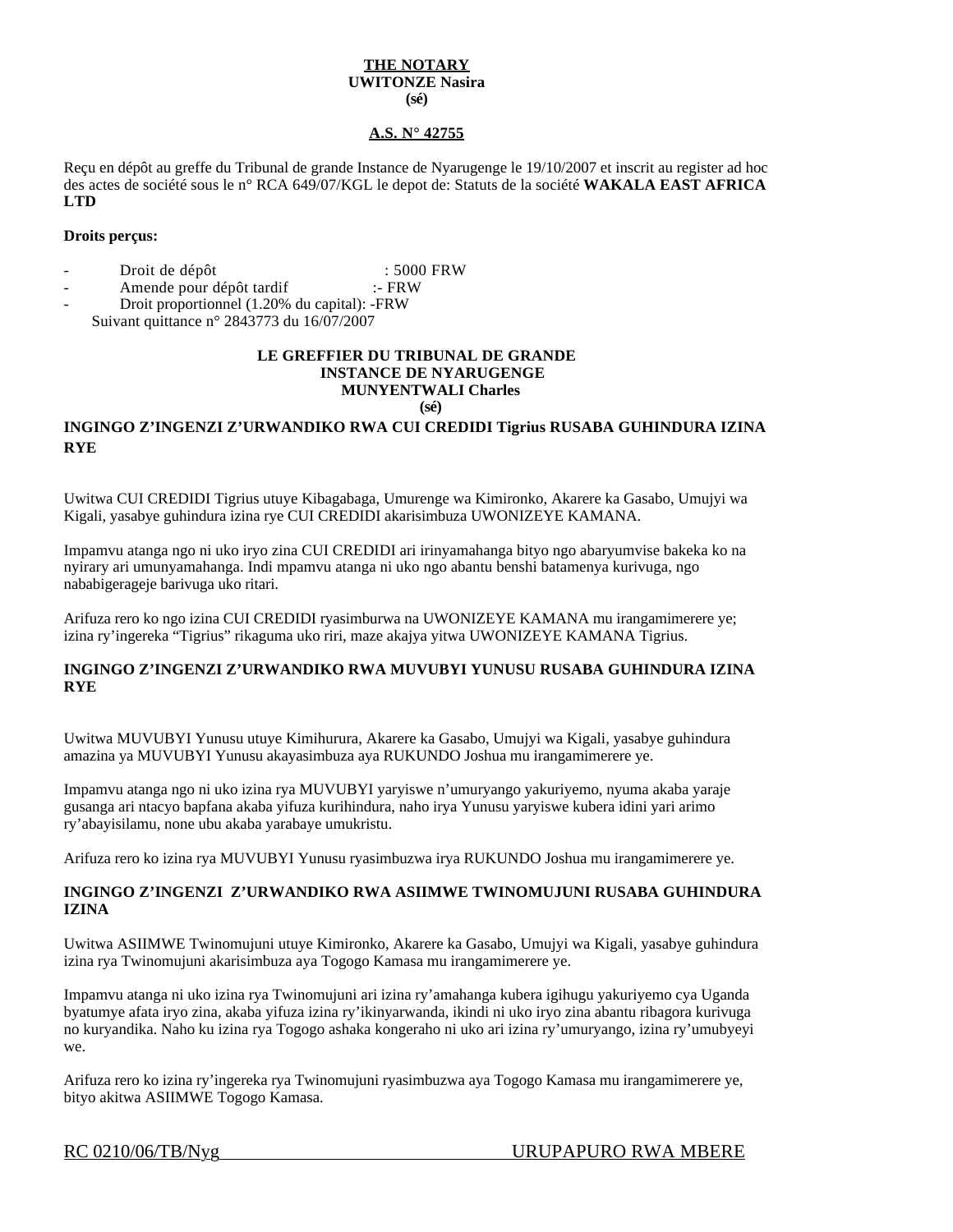URUKIKO RW'IBANZE RWA NYARUGENGE, RURI I NYARUGENGE, RUHABURANISHIRIZA IMANZA Z'IMBONEZAMUBANO, RWAKIJIJE URU RUBANZA MU RWEGO RWA MBERE MU BURYO BUKURIKIRA:

# **IKIZA RY'URUBANZA MU RUHAME RYO KUWA 31/08/2007**

# **ABABURANYI**

**UREGA**:KALIMUNDA HAKIZIMANA Alphonse, mwene KALIMUNDA Gerard na MUKASHARANGABO Eugenie, utuye mu Murenge wa Kigarama, Akarere ka Kicukiro, Umujyi wa Kigali.

# **UREGWA:** -

**IKIBURANWA**: Gusaba urukiko kwemeza ko KALIMUNDA Gerard yitabye Imana

# **URUKIKO,**

RUMAZE kubona ko uru rubanza rwatangiriye muri uru rukiko mu kirego rwashyikirijwe na KALIMUNDA HAKIZIMANA Alphonse kuwa 08/08/2006, maze icyo kirego kikandikwa mu bitabo byabigenewe kuri n° RC 0210/06/TB/Nyg;

RUSHINGIYE ku ngingo ya 151 y'Itegeko Nshinga rya Repubulika y'u Rwanda ryo kuwa 04 Kamena 2003 nk'uko yavuguruwe n'ingingo ya 15 y'ivugururwa n° 2 ryo kuwa 08/12/2005 ry'iryo Tegeko Nshinga;

RUSHINGIYE ku ngingo ya 66,3° y'Itegeko Ngenga n° 07/2004 ryo kuwa 25/04/2004 rigena imiterere, imikorere n'ububasha by'inkiko nk'uko ryavuguruwe kandi ryujujwe n'itegeko n° 14/2006 ryo kuwa 22/03/2006;

RUMAZE kubona itegeko rya Perezida w'Urukiko ryo kuwa 08/08/2007, rishyira umunsi w'iburanisha kuwa 13/08/2007, ababuranyi babimenyeshwa bihuje n'amategeko, uwo munsi ugeze, ruruhamagaje rusanga ababuranyi bitabye, KALIMUNDA HAKIZIMANA Alphonse yitabye yunganirwa na Me BENIMANA Demetrius, baburanira mu ruhame;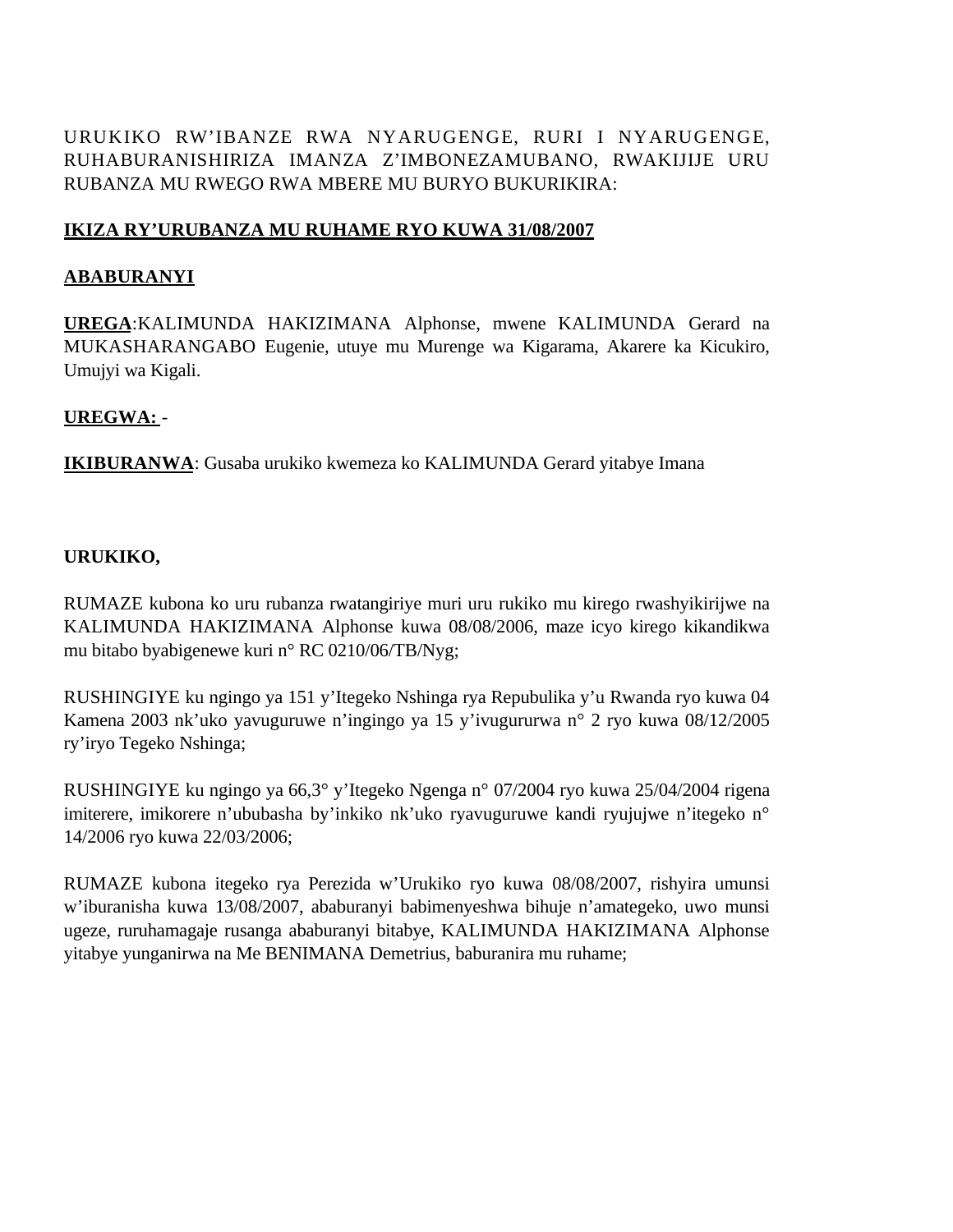RUMAZE kumva KALIMUNDA HAKIZIMANA Alphonse asobanura ikirego cye, akavugako icyo basaba ari uko urukiko rwakwemeza ko KALIMUNDA Gerard yitabye Imana kuko hashize imyaka igera kuri 11 yose nta makuru ye, hakaba kandi hari n'icyemezo cyatanzwe n'Akarere ka Nyarugenge kemeza ko KALIMUNDA Gerard yazimiye koko, hakaba kandi hari n'urubanza rwaciwe kuwa 03/05/2001 narwo rwemeje ko KALIMUNDA Gerard yazimiye koko, bitewe rero n'uko hari imanza zari zaraciwe ariko nyuma zikavanwaho bitewe n'uko zari zaraciwe igihe kitaragera, bakaba bifuzaga ko ubu noneho urukiko rwakwemeza ko KALIMUNDA yitabye Imana koko kuko igihe giteganyijwe cyubahirijwe;

RUMAZE kumva Me BENIMANA avuga ko ingingo ya 28 n'iya 46 CCL I zivuga ko gutanga ikirego cyo gutangaza ko uwazimiye yitabye Imana bikorwa nk'uko biteganywa mu ngingo za 39 n'iya 40 kandi bigatangazwa mu buryo bumwe no mu bihe bingana, kuba rero KALIMUNDA Gerard yarazimiye kuva kuwa 19/07/1994, urubanza rwemeza ubuzimire bwe rugacibwa kuwa 03/05/2001, hagomba kubaho urubanza rwemeza ko yitabye Imana kuko hashize imyaka irenga 10 ataboneka nk'uko amategeko abiteganya;

RUMAZE kumva avuga kandi ko ingingo ya 29 y'itegeko ryavuzwe haruguru ivuga ko urubanza rwemeza umunsi uwazimiye agomba kuba yaritabyeho Imana, bityo urukiko rukaba rwagereranya rukavuga itariki nyayo KALIMUNDA Gerard yaba yaritabiyeho Imana bitashoboka cyane ko nta muntu n'umwe wigeze ahagarara ku rupfu rwe;

RUMAZE kubona ko ari nta yindi ngingo yo gusuzumwa, ababuranyi basinya imvugo zabo, kandi banamenyeshwa ko ruzasomwa kuwa 31/08/2007;

RUSANZE ikirego cya KALIMUNDA HAKIZIMANA Alphonse cyakwakirwa kuko cyaje mu buryo no mu nzira bihuje n'amategeko;

RUSANZE ko KALIMUNDA Gerard yazimiye kuva kuwa 19/07/1994, bityo hakaba hagomba kubaho urubanza rwemeza ko yitabye Imana kuko hashize imyaka icumi (10) nta gakuru ke;

RUSANZE KALIMUNDA HAKIZIMANA Alphonse yararegeye urukiko arusaba ko rwakwemeza ko KALIMUNDA Gerard yitabye Imana, ibi akabihera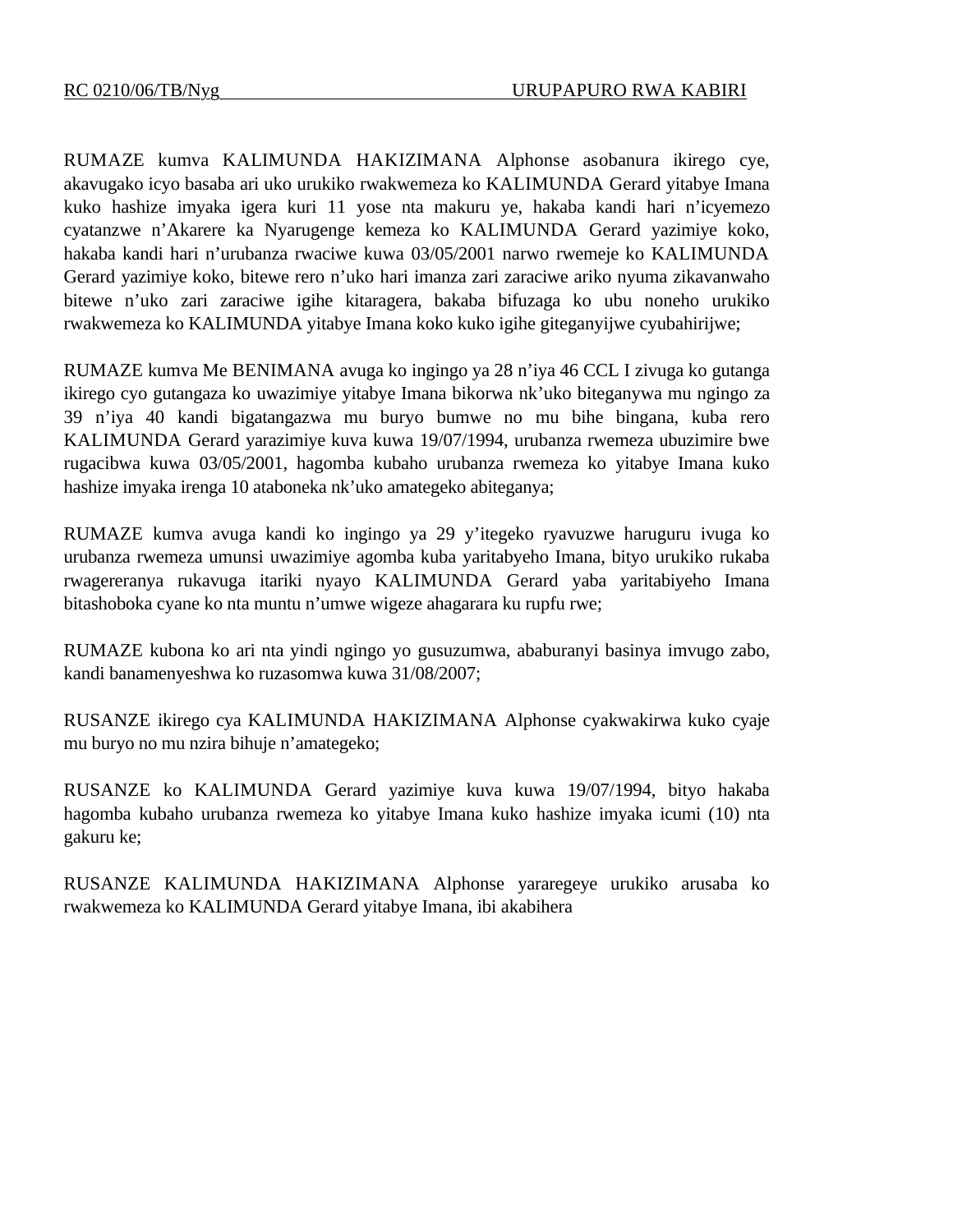Ko hashize imyaka irenga itandatu urubanza rwemeza ko yazimiye ruciwe ndetse hakaba hari hashize n'umwaka urenga ikirego gisaba kwemeza ko KALIMUNDA Gerard yitabye Imana gitanzwe, bityo rero urukiko rukaba rwakwemeza ko KALIMUNDA Gerard yitabye Imana koko;

RUSANZE ko mu kuburana kwe Me BENIMANA yarasabye ko Urukiko rwakwemeza itariki KALIMUNDA Gerard yitabiyeho Imana koko, ariko urukiko rukaba rwaramushubije ko bitashoboka kumenya itariki nyayo yaba yaritabiyeho Imana cyane ko nta muntu wigeze ahagarara ku rupfu rwe;

KUBERA IZO NGINGO ZOSE RUBONYE, MU RUHAME, ABABURANYI BOSE BAHARI;

RUSHINGIYE ku Itegeko Nshinga rya Repubulika y'u Rwanda ryo kuwa 04 Kamena 2003, nk'uko ryavuguruwe n'ivugurura n° 2 ryo kuwa 08/12/2005, cyane cyane ingingo za 16, 26, 27, 28, 140, 141, 151;

RUSHINGIYE ku Itegeko Ngenga n° 07/2004 ryo kuwa 25/04/2004, rigena imiterere, imikorere n'ububasha bw'inkiko nk'uko ryavuguruwe kandi rikuzuzwa n'itegeko n° 14/2006 ryo kuwa 22/03/2006, cyane cyane ingingo za 3, 7, 66 3°;

RUSHINGIYE ku Itegeko n° 18/2004 ryo kuwa 20/06/2004, nk'uko ryavuguruwe n'ivugurura n° 09/2006 ryo kuwa 02/03/2006, cyane cyane ingingo za 3, 4, 7, 9, 10, 23, 57 al1, 59, 60, 61, 65, 144 al 1, 147, 148 al 1, 151, 352, 354;

RUSHINGIYE ku Itegeko n° 42/88 ryo kuwa 27/10/1988, rishyiraho interuro y'ibanze n'igitabo cya mbere cy'urwunge rw'amategeko mbonezamubano, cyane cyane ingingo za 24, 28, 29, 39, 40, 46, 117, 120, 136 na 147;

RUSHINGIYE ku Itegeko n° 15/2004 ryo kuwa 12/06/2004, ryerekeye ibimenyetso n'itangwa ryabyo mu manza cyane cyane ingingo za 2, 4 na 9;

RUSHINGIYE ku itegeko n° 03/97 ryo kuwa 19/03/1997, rishyiraho urugaga rw'abavoka mu Rwanda, cyane cyane ingingo ya 50;

RWEMEYE kwakira ikirego cyatanzwe na KALIMUNDA HAKIZIMANA Alphonse, wunganirwa na Me BENIMANA Demitrius kandi ko gifite ishingiro;